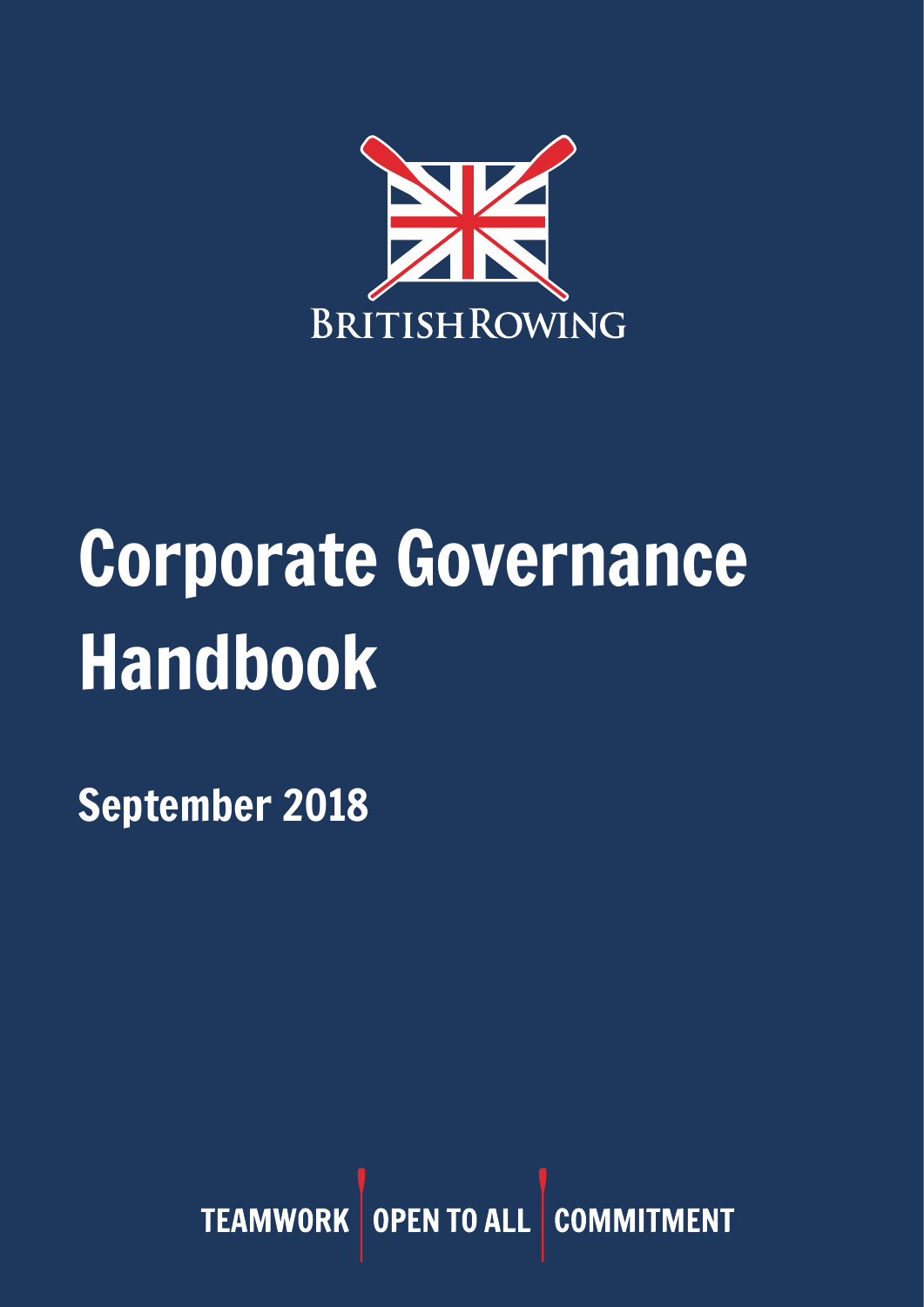

These regulations are under revision and an updated version will be provided as soon as possible.<br>Dated August 2021

# **Contents**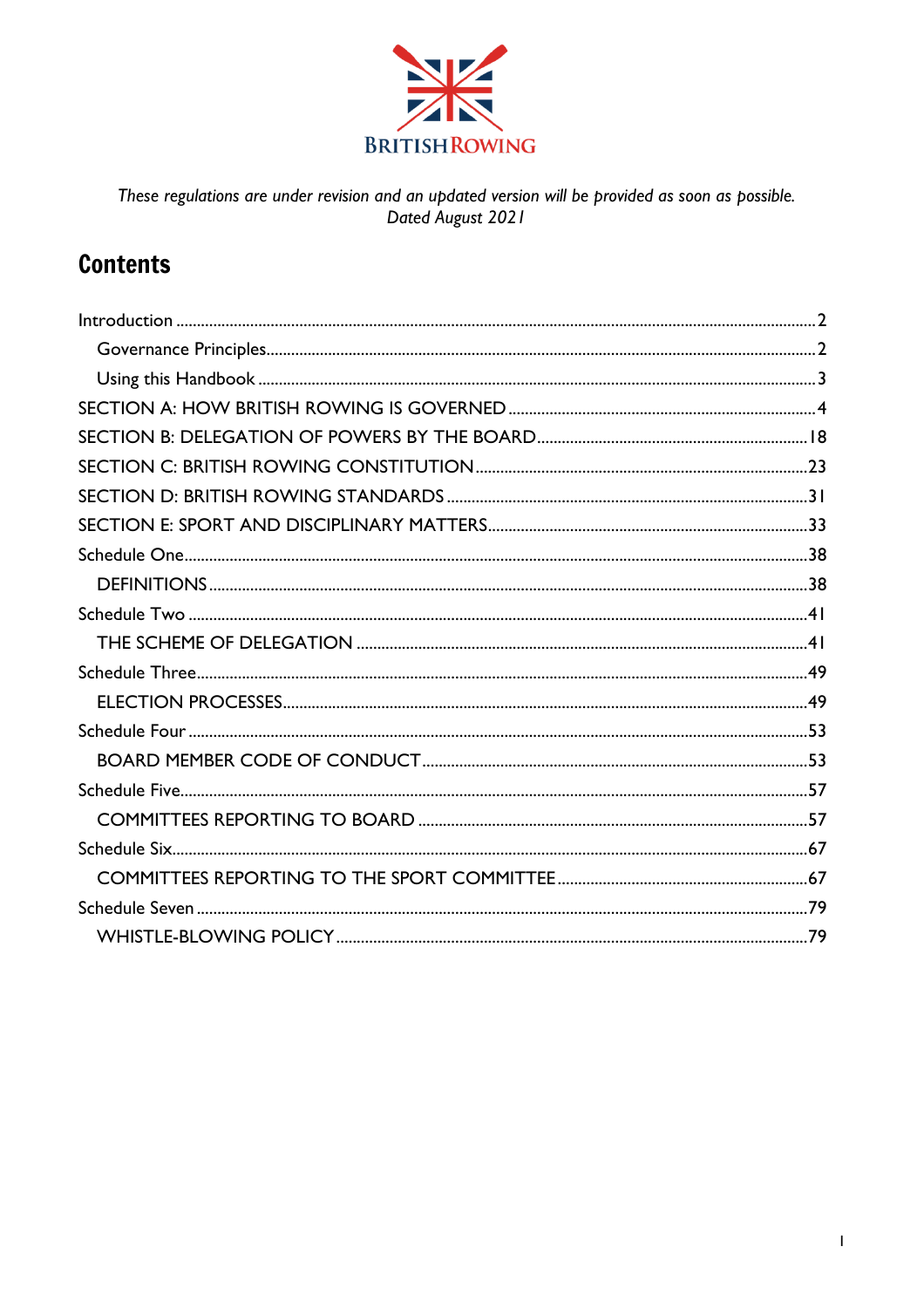

# <span id="page-2-0"></span>Introduction

This Corporate Governance Handbook (**the Handbook**) has been prepared by British Rowing Limited to explain how it is governed, and how it makes its decisions.

This Handbook was approved by the Board of British Rowing Limited on 22 May 2018 and takes effect on 1 September 2018. It replaces all previous rules, handbooks, governance processes and similar documents created prior to 1 September 2018.

# <span id="page-2-1"></span>Governance Principles

British Rowing has established its governance structure, processes and procedures to comply with a number of relevant and diverse standards, as well as its responsibilities and duties under national law.

This Handbook reflects in particular the commitment British Rowing has made in relation to the Code for Sport Governance (**the Code**). The Code was jointly produced by UK Sport and Sport England, and applies to all organisations within the United Kingdom to whom they provide funding. The Code contains a number of core Principles and Requirements: British Rowing has committed to comply with these Principles and Requirements.

The core principles of the Code are –

**Structure**: Organisations shall have a clear and appropriate governance structure, led by a Board that is collectively responsible for the long-term success of the organisation and exclusively vested with the power to lead it. The Board shall be properly constituted, and shall operate effectively.

**People**: Organisations shall recruit and engage people with appropriate diversity, independence, skills, experience and knowledge to take effective decisions that further the organisation's goals.

**Communication**: Organisations shall be transparent and accountable, engaging effectively with stakeholders and nurturing internal democracy.

**Standards and Conduct**: Organisations shall uphold high standards of integrity, and engage in regular and effective evaluation to drive continuous improvement.

**Policies and Processes**: Organisations shall comply with all applicable laws and regulations, undertake responsible financial strategic planning, and have appropriate controls and risk management procedures.

British Rowing operates according to these principles in the practical application of its governance. In particular: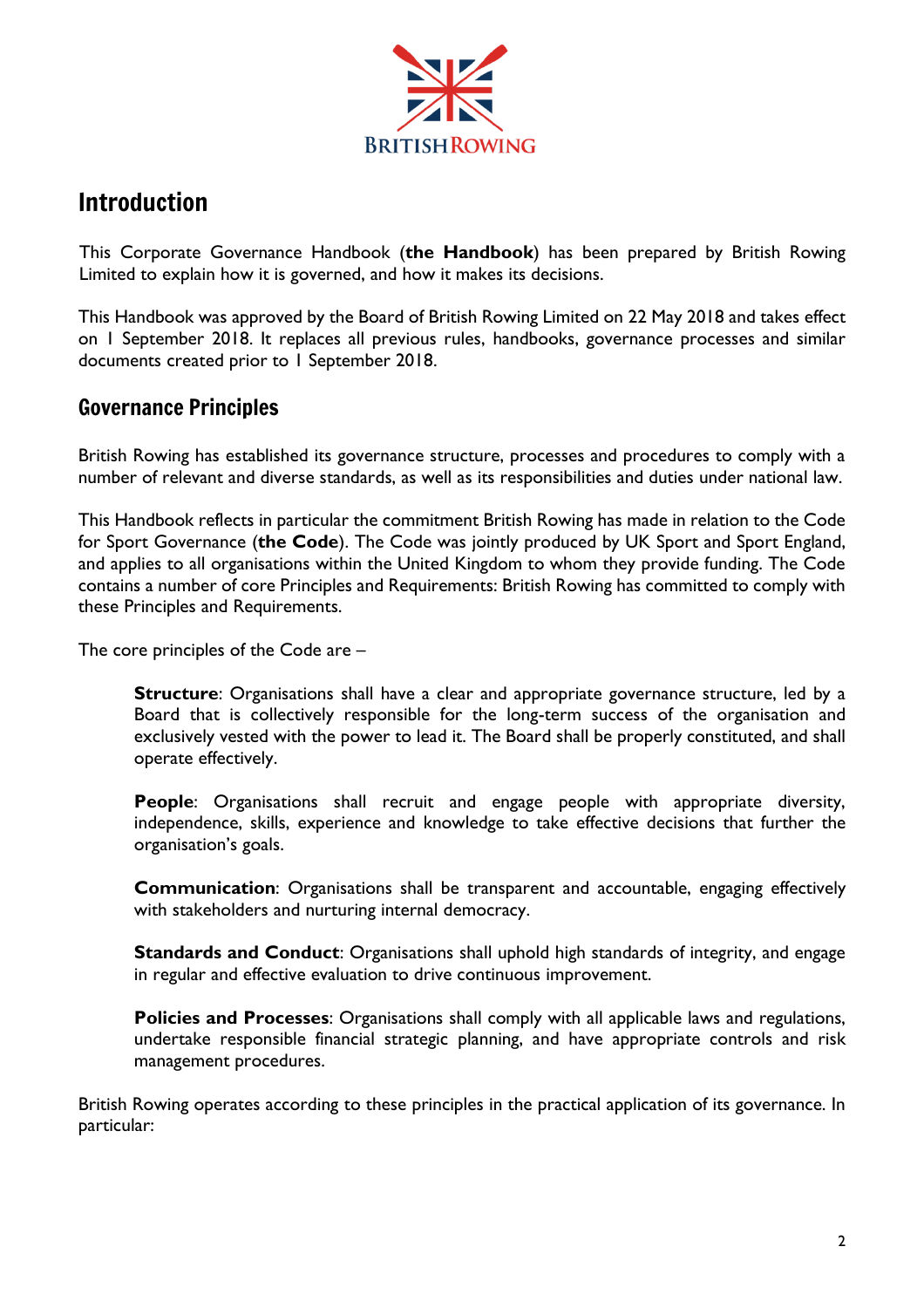

**The Board has overall responsibility for British Rowing:** the Board has ultimate responsibility for running British Rowing.

**Governance is based on collaboration:** British Rowing is an organisation where people want to work together to achieve a common goal. Its governance arrangements are designed to encourage agreement and working together.

**Governance processes are proportionate:** British Rowing has established governance processes to help it make sound and accountable decisions. British Rowing relies on and trusts the skills and judgement of its people.

**Governance should reflect everyone:** Rowing attracts and embraces people with varying interests and perspectives. British Rowing's governance structures and processes recognise this breadth of interests, providing a voice for different views through a genuinely democratic structure.

# <span id="page-3-0"></span>Using this Handbook

- A. British Rowing's governance structures are explained and detailed in Section A of this Handbook.
- B. The manner in which British Rowing's Board delegates its governance powers are explained and detailed in Section B of this Handbook.
- C. The key features of British Rowing's constitution are explained and detailed in Section C of this Handbook.
- D. The key operational standards adopted by British Rowing are explained and detailed in Section D of this Handbook.
- E. Certain features of British Rowing's processes concerning Rowing and disciplinary matters are explained and detailed in Section E of this Handbook.

Where relevant the Handbook refers to specific provisions in the Articles. Any wording from the Articles is included as boxed text in this Handbook.

Users of this Handbook may also wish to review the following documents:

The Memorandum and Articles of British Rowing; The British Rowing Regulations; The British Rowing Rules of Racing; British Rowing Policies

Each of these documents is available for download on the British Rowing website.

The Definitions used in the Articles of British Rowing are adopted and used in the Handbook, save that:

- The terms 'Chair' and 'Deputy Chair' as used in the Articles (including the Definitions) are replaced by the terms 'Chair' and 'Deputy Chair' in this Handbook. This Handbook refers to certain provisions of the Articles, and for ease and consistency of reading the term 'Chair' as used in the Articles has been replaced with the word 'Chair', and the term 'Deputy Chair' as used in the Articles has been replaced with the words 'Deputy Chair'.
- The term 'Regatta' is replaced by the term 'Competition'.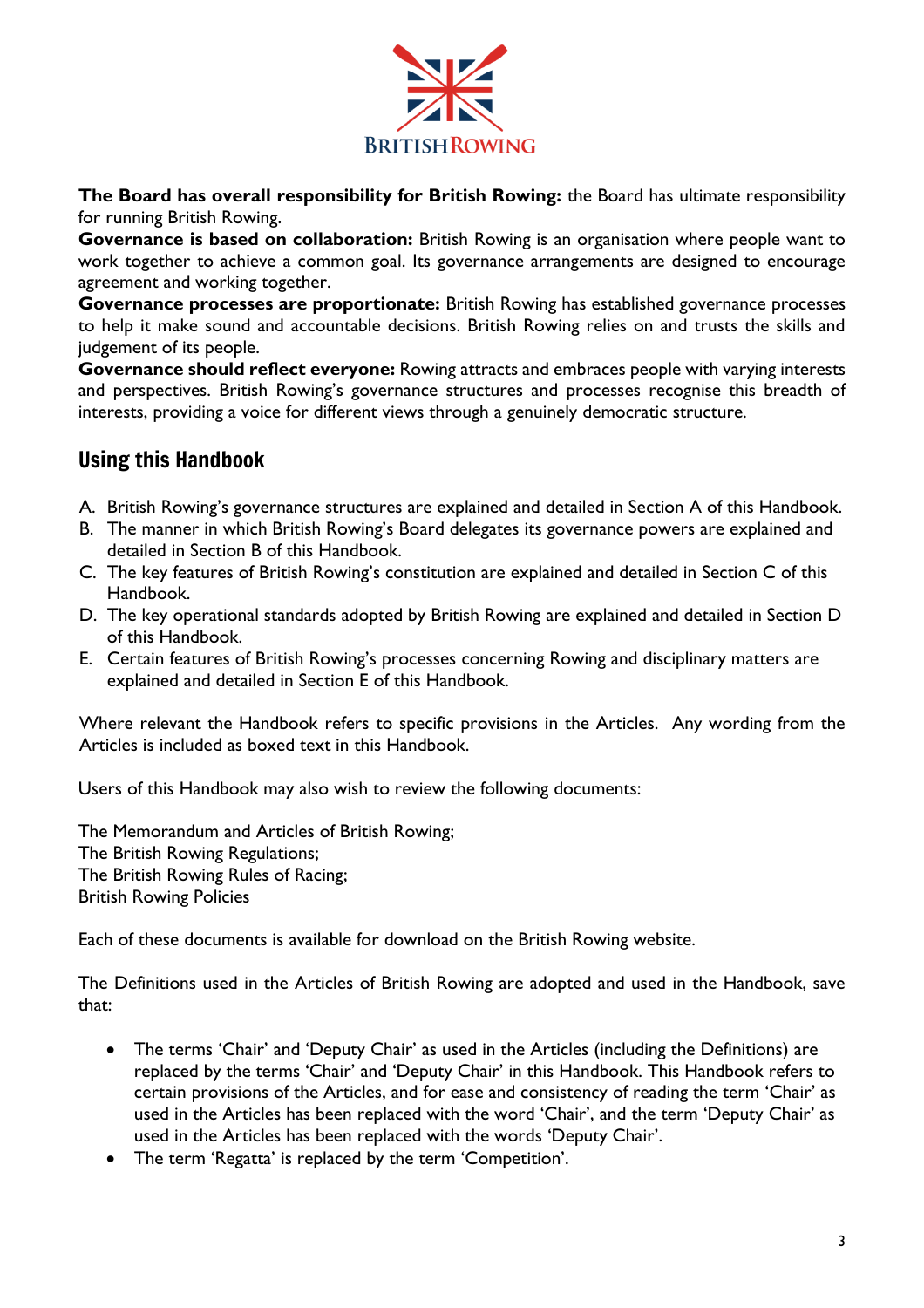

These Definitions (subject to the changes referred to above) are set out at Schedule 1 to this Handbook.

# <span id="page-4-0"></span>SECTION A: HOW BRITISH ROWING IS GOVERNED

British Rowing Limited is a company limited by guarantee whose constitution is set out in its Articles. British Rowing is the governing body of Rowing in England with the general object of advancing and safeguarding the interests of Rowing, and promoting participation at all levels of Rowing.

The Board of British Rowing is the ultimate decision-making body for British Rowing and exercises all of British Rowing's Powers as created by the Articles. British Rowing has an Executive Team, which is charged with the day-to-day operation of the business. The Board determines the strategy and direction of British Rowing on the basis of proposals submitted by the Executive Team.

A diagram setting out British Rowing's governance structure is set out below.



# Committee<br>Panal m<br>Panel<br>Coting ommiti<br>Panel<br>Voting

# The Board

# **1. The Board: Overview**

- 1.1. The Board is collectively responsible for the long-term success of British Rowing and exclusively vested with the power to lead it.
- 1.2. The Board is the ultimate decision-making body and exercises all of the Powers of British Rowing as described in the Articles; responsible for setting the strategy of British Rowing;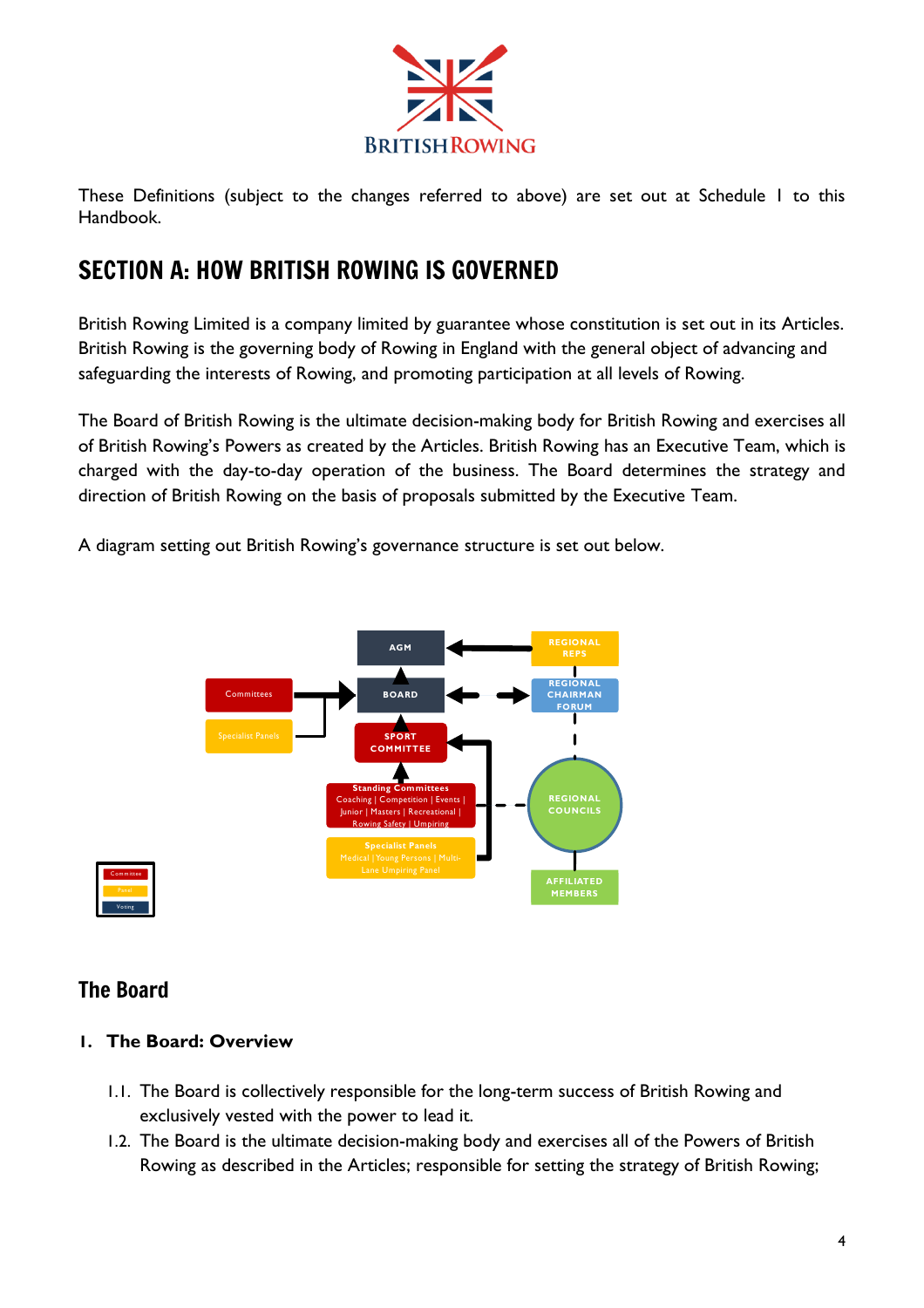

and maintains and demonstrate a clear division between the Board's management and oversight role and the executive's operational role.

# **2. The Board: Powers and Responsibilities**

- 2.1. With the exception of the Chief Executive Officer, the Board is comprised of non-executive directors. The Board shall therefore delegate the day to day running of the business of British Rowing to the Chief Executive and the employees of British Rowing (referred to collectively as 'the Executive') in an appropriate manner.
- 2.2. The Board has approved matters specifically reserved for determination by the Board and the matters delegated to the Executive in the British Rowing Scheme of Delegation.
- 2.3. The Chief Executive Officer has general authority to run British Rowing. The powers delegated to the Chief Executive Officer and the employees are detailed in the British Rowing Scheme of Delegation, which shall be regularly reviewed and approved by the Board.
- 2.4. The British Rowing Scheme of Delegation is included at Schedule 2 to these Regulations.

# **3. The Board: Composition**

- 3.1. The Board consists of:
	- a) the Chair (who shall be responsible for the leadership of the Board)
	- b) the Chief Executive Officer
	- c) four Independent Directors
	- d) the Deputy Chair (who shall deputise for the Chair when necessary)
	- e) the Chair of the Sport Committee
	- f) two Nominated Directors
	- g) the Home Nations Director
	- h) the Athlete Director
- 3.2. The members of the Board shall be the Directors of British Rowing. They are referred to in this Handbook as 'Board members', 'Directors' and/or 'members of the Board'.
- 3.3. The members of the Board will be appointed by the Board, pursuant to the nomination and election process specified in the Articles and in this Handbook. Each member of the Board will be appointed for a specific term of office. The term of office applicable to each member of the Board and the process for the appointment of each member of the Board is detailed further in the Handbook.

# **4. The Board: Appointment Process and Terms of Office**

4.1. *Appointments to the Board*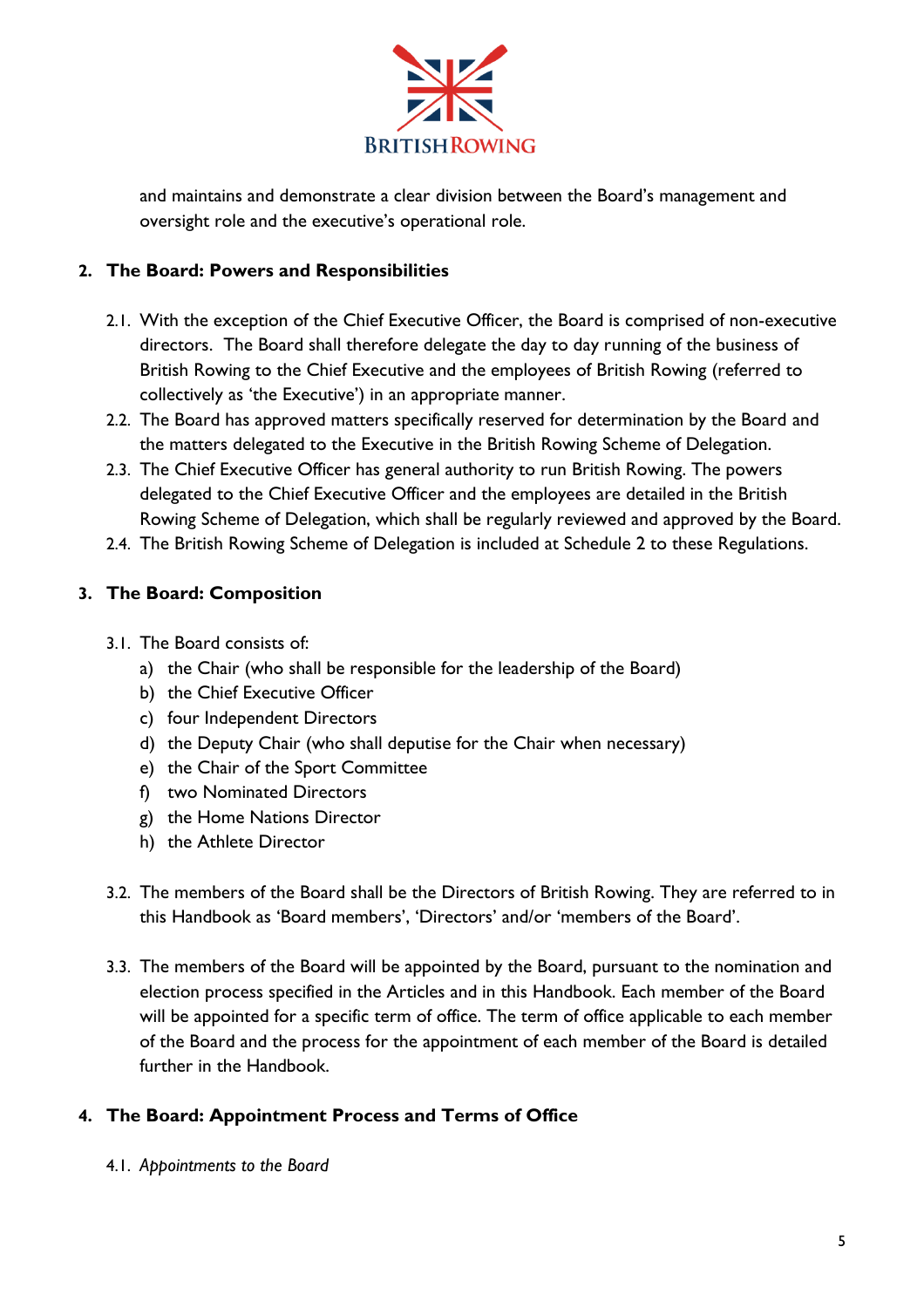

- 4.1.1. The Chair, Chief Executive Officer and up to four Independent Directors shall be appointed to the Board by the Board. The Nominations Committee shall lead the process for the appointments of these Directors on behalf of the Board.
- 4.1.2. The Nomination Committee shall inform UK Sport/Sport England of any appointment process being carried out by British Rowing in relation to any member of the Board and the Chief Executive Officer, and shall permit UK Sport/Sport England to observe any such process.
- 4.1.3. The Deputy Chair, Chair of the Sport Committee and two Nominated Directors shall be appointed to the Board following election by the Members of British Rowing.
- 4.1.4. The Home Nations Director shall be appointed to the Board following nomination by either Scottish Rowing or Welsh Rowing.
- 4.1.5. The Athlete Director shall be appointed to the Board following election by the Great Britain Rowing Team.
- 4.1.6. The Board shall have in place succession plans to ensure orderly appointments to the Board.
- 4.1.7. No individual shall be appointed as a member of the Board until he or she has provided a Declaration of Good Character and Declaration of Interests.
- 4.1.8. All Board members are subject to the British Rowing Regulations
- 4.1.9. All Board members are subject to relevant British Rowing Policies including the Anti-Bribery Policy, Code of Ethics and Behaviour, and the Directors Code of Conduct.

# 4.2. *The Chair*

- 4.2.1. The Board shall appoint the Chair. This appointment will be following an open, publicly advertised recruitment process conducted under the supervision of the Nominations Committee.
- 4.2.2. The Chair shall be appointed for a term of up to four years. The specific term of appointment shall be at the discretion of the Board acting on the recommendation of the Nominations Committee.
- 4.2.3. Following appointment, the Chair shall act as a Director of British Rowing, subject to the Articles.
- 4.2.4. The Chair may not be appointed to be or act as the Chief Executive Officer.
- 4.2.5. The division of duties, roles and responsibilities as between the Chair and the Chief Executive Officer will be established in writing and agreed by the Board. This division is referred to and included at Schedule 2 to these Regulations.
- 4.2.6. The Chair's role is to lead the Board and establish an environment that enables the Board to achieve its potential and secure the long-term success of British Rowing.
- 4.2.7. As part of this leadership role, the Chair will:
	- 4.2.7.1.set the Board's agenda;
	- 4.2.7.2.ensure the effectiveness of the Board, including how individual Directors perform and interact at meetings;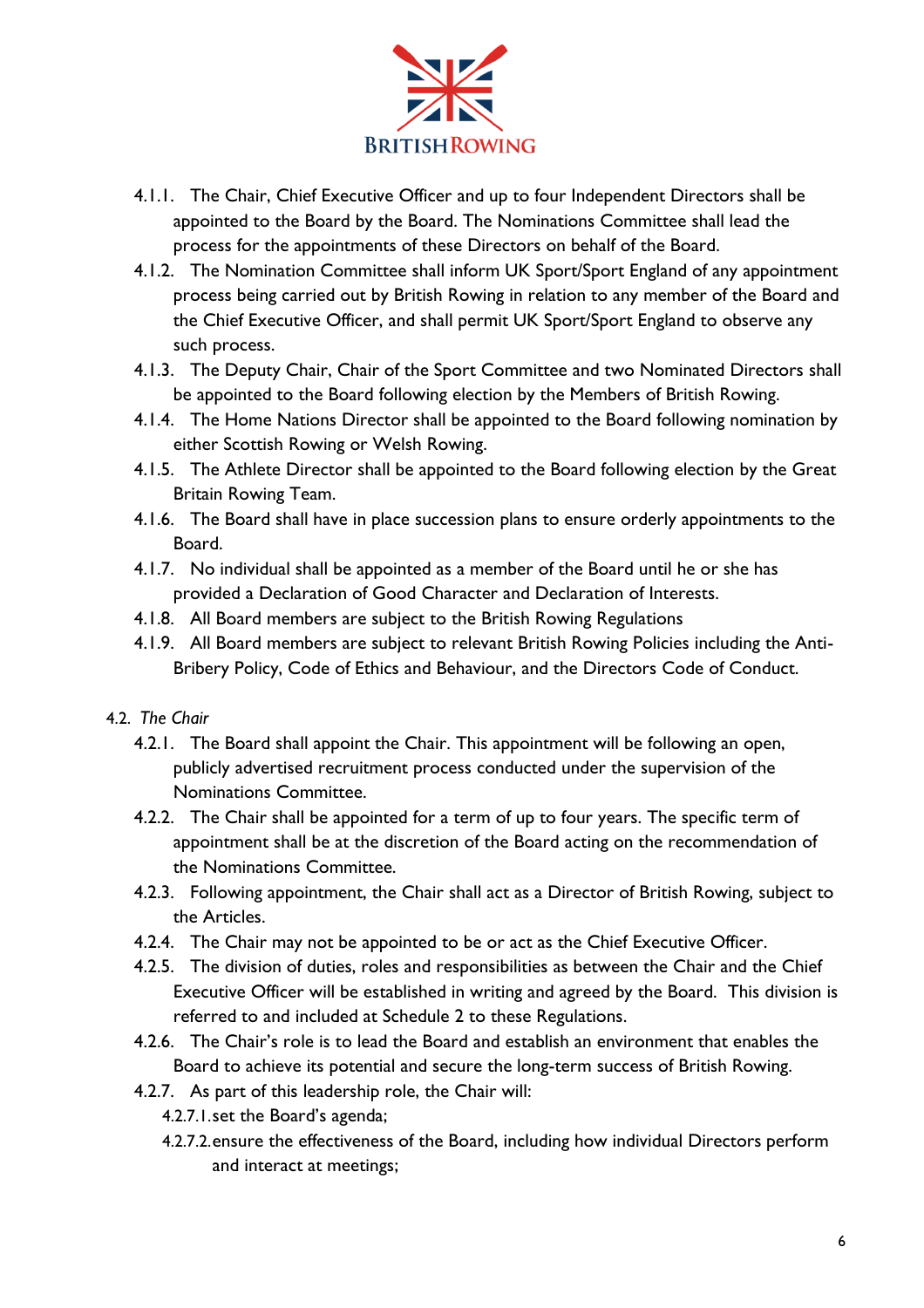

- 4.2.7.3.ensure that the Directors receive accurate, timely and clear information;
- 4.2.7.4.ensure that adequate time is available for discussion of all agenda items, in particular strategic issues, and that Board time is used productively ;
- 4.2.7.5.ensure that Board decisions are executed;
- 4.2.7.6.promote a culture of openness and debate amongst the Board by facilitating the effective contribution of all Directors and ensuring constructive relations between the Executive and Directors;
- 4.2.7.7.act as a link between the Board and the Executive, particularly the Chief Executive Officer;
- 4.2.7.8.manage conflicts of interest;
- 4.2.7.9.take a lead on governance matters; and
- 4.2.7.10. set an example in values and behaviour.
- 4.3. *The Chief Executive Officer*
	- 4.3.1. The Board shall appoint the Chief Executive Officer. This appointment will be following an open, publicly advertised recruitment process conducted under the supervision of the Nominations Committee.
	- 4.3.2. The Chief Executive Officer shall be appointed at the discretion of the Board acting on the recommendation of the Nominations Committee.
	- 4.3.3. Following appointment the Chief Executive Officer will act as an ex officio Director. The Chief Executive Officer shall remain a member of the Board for the duration of holding the office of Chief Executive Officer.
	- 4.3.4. The Chief Executive may not be appointed to be or act as the Chair.
	- 4.3.5. The division of duties, roles and responsibilities as between the Chair and the Chief Executive Officer will be established in writing and agreed by the Board.

# 4.4. *Independent Directors*

- 4.4.1. The Board shall appoint four Independent Directors. These appointments will be following an open, publicly advertised recruitment process conducted under the supervision of the Nominations Committee.
- 4.4.2. The Independent Directors shall be appointed for individual terms of up to three years. The specific terms of appointment shall be at the discretion of the Board acting on the recommendation of the Nominations Committee.
- 4.4.3. Following appointment, the Independent Directors shall act as Directors of British Rowing, subject to the Articles.
- 4.4.4. The term 'Independent' shall be construed as meaning that the Director is free from any close connection to British Rowing and if, from the perspective of an objective outsider, they would be viewed as independent. Director may still be deemed to be 'independent' even if they are a Registered Individual and/or participate in Rowing. Examples of a 'close connection' include that the Director: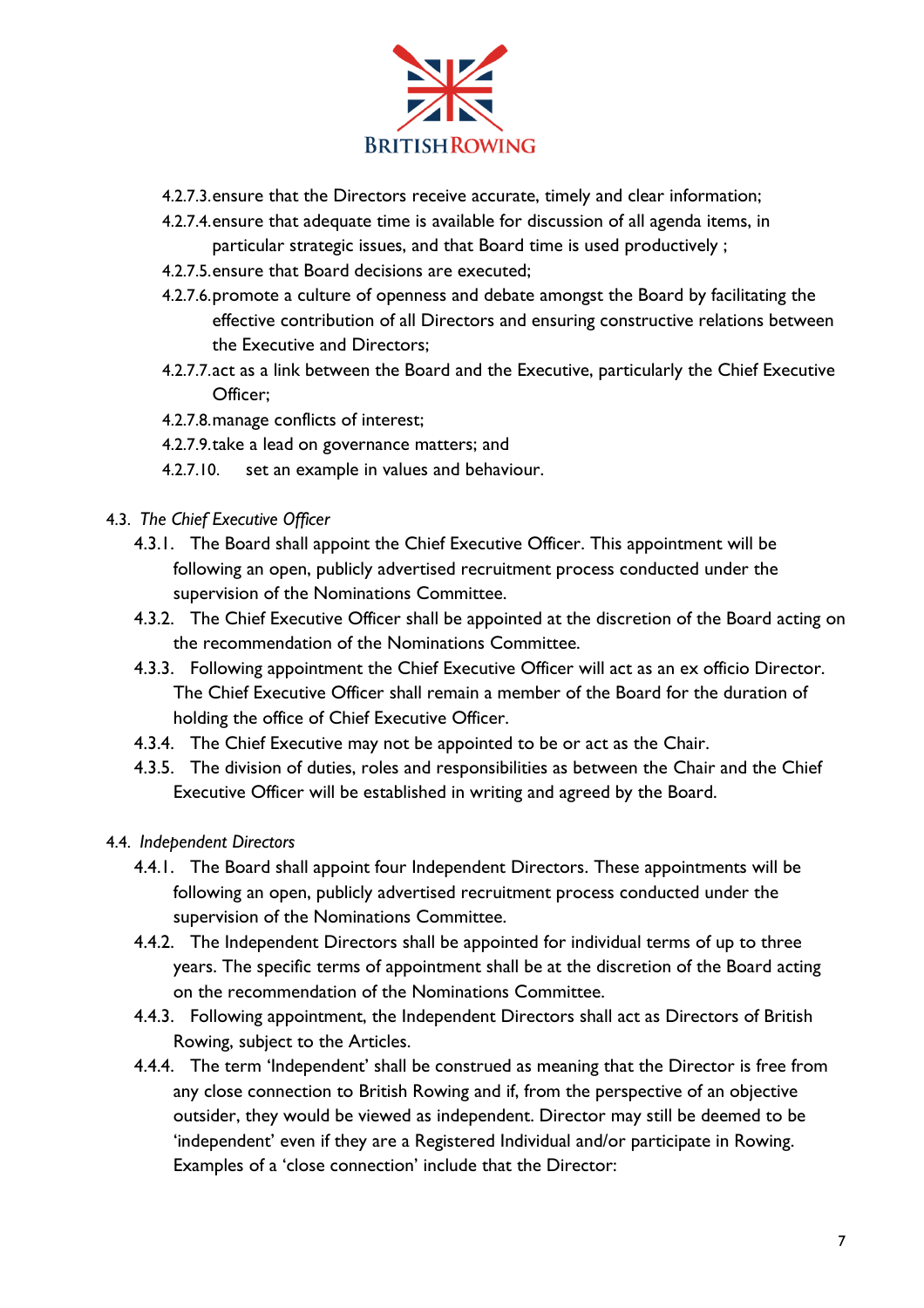

- 4.4.4.1.is or has within the last four years been actively involved in British Rowing's affairs, for example as a representative of a specific interest group within British Rowing;
- 4.4.4.2.is or has within the last four years been an employee of British Rowing; or
- 4.4.4.3.has close family ties with any of British Rowing's Directors or senior employees.
- 4.4.5. The Board will appoint one of the Independent Directors to be the Senior Independent Director.
- 4.4.6. The Senior Independent Director responsibilities include:
	- (i) providing a sounding board for the Chair;
	- (ii) serving as an intermediary for the other Directors when necessary;

(iii) acting as an alternative contact for stakeholders to share any concerns if the normal channels of the Chair or British Rowing's management fail to resolve the matter or in cases where such contact is inappropriate; and

- (iv) leading on the process to appraise the Chair's performance.
- 4.5. *The Deputy Chair*
	- 4.5.1. The Members of British Rowing will elect a person to act as Deputy Chair. This election will take place at a General Meeting. The process for such election is set out and explained at Schedule 3 to these Regulations.
	- 4.5.2. The person so elected will be appointed by the Board to act as a Director of British Rowing, subject to the Articles.
	- 4.5.3. The Deputy Chair shall be appointed for a term of up to four years taking into account any recommendation made by the Nominations Committee as to term of office.
- 4.6. *The Chair of the Sport Committee*
	- 4.6.1. The Members of British Rowing will elect a person to act as Chair of the Sport Committee. This election will take place at a General Meeting. The process for such election is set out and explained at Schedule 3 to these Regulations.
	- 4.6.2. The person so elected will be appointed by the Board to act as a Director of British Rowing, subject to the Articles.
	- 4.6.3. The Chair of the Sport Committee shall be appointed for a term of up to four years, taking into account any recommendation made by the Nominations Committee as to term of office.
- 4.7. *Nominated Directors*
	- 4.7.1. The Members of British Rowing will elect two persons to act as Nominated Directors. This election will take place at a General Meeting. The process for such election is set out and explained at Schedule 3 to these Regulations.
	- 4.7.2. The persons so elected will be appointed by the Board to act as Directors of British Rowing, subject to the Articles.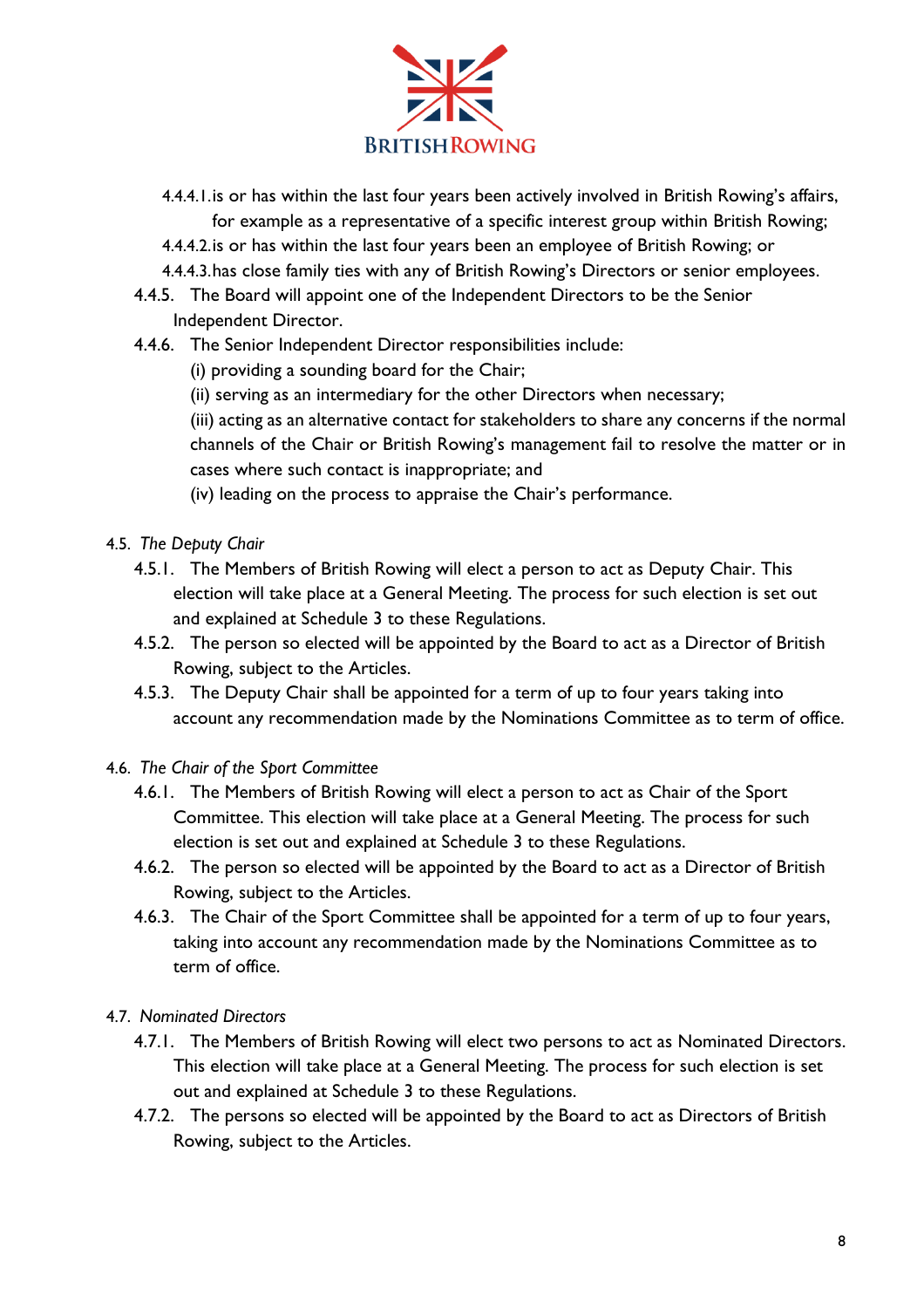

- 4.7.3. The Nominated Directors shall be appointed for terms of up to four years, taking into account any recommendation made by the Nominations Committee as to term of office.
- 4.8. *The Home Nations Director* 
	- 4.8.1. The Board shall appoint the Home Nations Director. This appointment will be following nomination on an alternating basis by Scottish Rowing and Welsh Rowing.
	- 4.8.2. The Home Nations Director shall be appointed for a term of up to three years. The specific term of appointment shall be at the discretion of Scottish Rowing or Welsh Rowing.
	- 4.8.3. Following appointment, the Home Nations Director shall act as a Director of British Rowing, subject to the Articles.
- 4.9. *Athlete Director*
	- 4.9.1. The GB Rowing Team will elect a person to act as the Athlete Director who will following election (subject to the Articles) be appointed by the Board as the Athlete Director.
	- 4.9.2. The process for such election is set out and explained at Schedule 3 to these Regulations.
	- 4.9.3. Following election the person so elected will be appointed by the Board to act as a director of British Rowing, subject to the Articles.
	- 4.9.4. The Athlete Director shall be appointed for a term of up to three years, at the discretion of the Board, taking into account any recommendation made by the Nominations Committee as to term of office.

# 4.10.*Re-appointment of Chair and Independent Directors*

- 4.10.1. If at the expiry of their term of office the Chair or any of the Independent Directors wish to be re-appointed as a Director for a further term of office they may indicate their wish to the Board and the Nominations Committee.
- 4.10.2. The Nominations Committee will consider the re-appointment and make a recommendation to the Board.
- 4.10.3. If the Nominations Committee recommends that the Chair or any of the Independent Directors wishing to be appointed for a further term of office be so appointed the Board may do so taking into account any recommendation made by the Nominations Committee as to term of office.

# 4.11.*Multiple Terms of Office - Directors*

4.11.1. No Director shall be appointed for more than two consecutive terms of office, except in the following circumstances: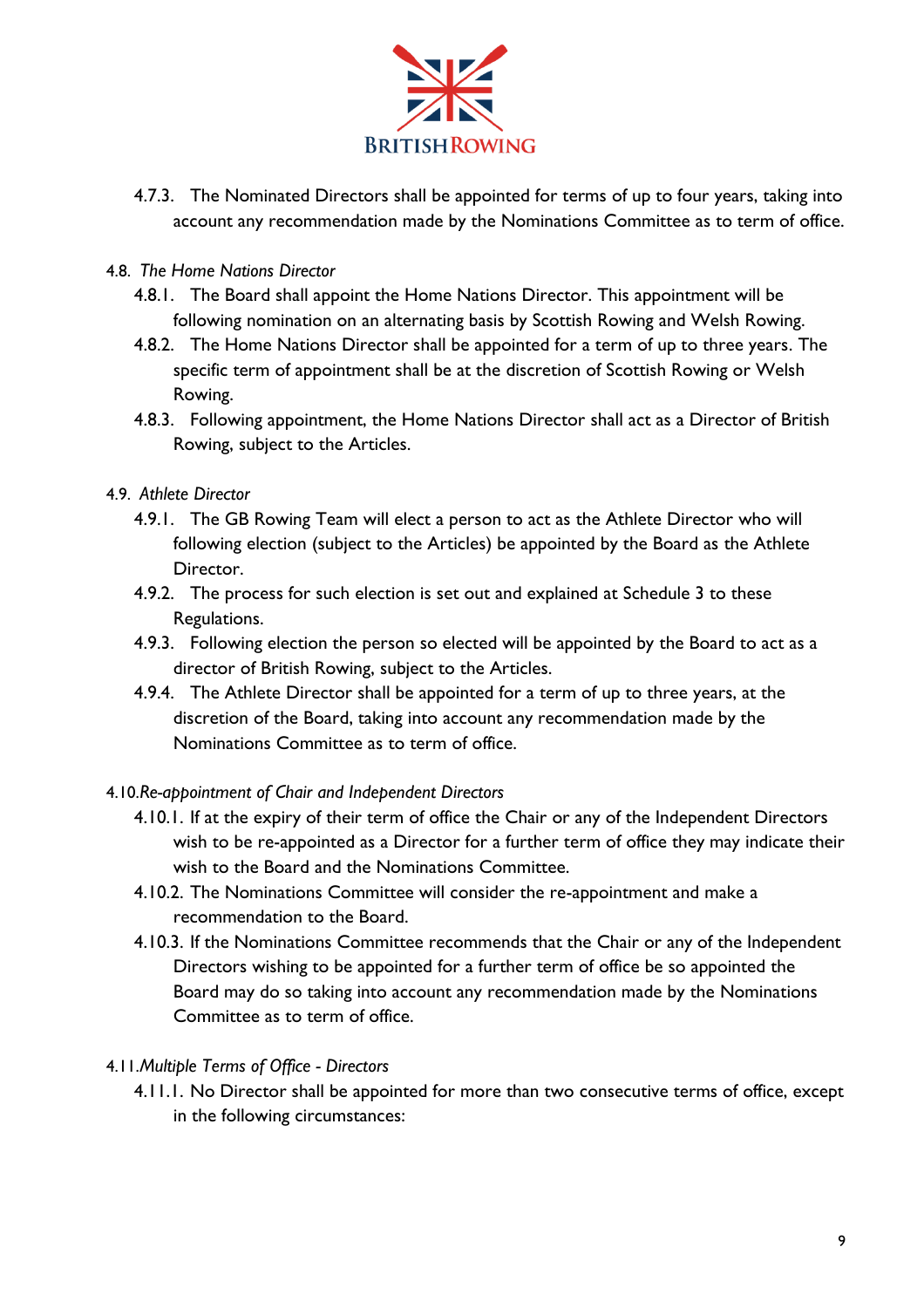

- 4.11.1.1. Where a Director other than the Chair is appointed to the position of Chair that Director may serve up to a further two terms subject to a maximum of twelve years' service as a Director;
- 4.11.1.2. in exceptional circumstances (which shall be determined by a majority vote of the Board) a Director may hold office for a year more than the prescribed limits.
- 4.11.2. If a Director has completed the maximum term of office permitted by these Articles at least four years must elapse before that Director may be appointed again as a Director for British Rowing.

# 4.12.*Director Inductions*

- 4.12.1. On appointment, each member of the Board shall be given a written statement of their responsibilities.
- 4.12.2. If the appointment is a new appointment, a full, formal and tailored induction will be provided to that Director on joining the Board.

#### 4.13.*Director Failing to Complete Term*

4.13.1. If a Director ceases for any reason to be a Director before the expiry of the relevant term of office for that Director the Board may appoint another eligible person to act as a Director for an appropriate period not exceeding the balance remaining of the term which ordinarily would have been served by the Director being replaced.

# 4.14. *Termination of Director Appointment*

4.14.1. A Director will automatically cease to become a Director in the circumstances specified in the Articles –

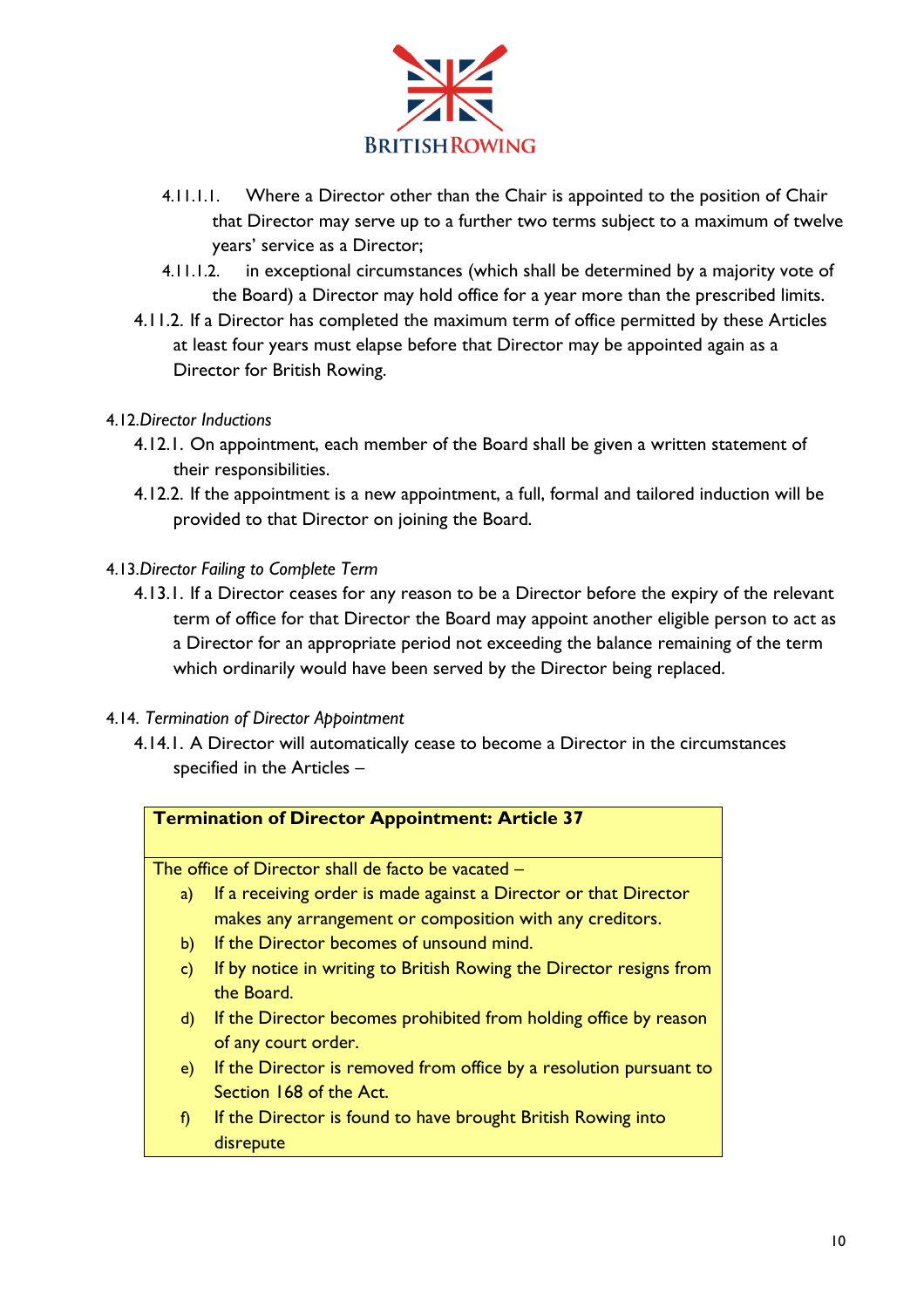

# g) If the Chief Executive Officer's contract of employment is terminated for any reason.

- 4.14.2. The determination as to whether the circumstances referred to in Article 37(b) of the Articles arise shall be made the Board on the basis of independent medical testimony.
- 4.14.3. The determination as whether the circumstances referred to in Article 37(f) of the Articles arise shall be made in accordance with the disciplinary provisions in this Handbook and in the British Rowing Regulations.

# **5. The Board: Composition Targets, Skills and Induction**

- 5.1. Equality promotes a fairer society where everyone can participate and has the opportunity to fulfil their potential. It can be summarised in terms of equal access, treatment, shares and outcomes and is backed by legislation designed to address unfair discrimination. Diversity promotes the recognition and valuing of difference in its broadest sense. It is about creating a working culture and practices that recognise, respect, value and harness difference for the benefit of the organisation and the individual.
- 5.2. British Rowing is committed to ensuring that the principles of equality and diversity remain at the forefront of the selection, appointment and election processes. British Rowing –
	- 5.2.1. has adopted a target of, and will take all appropriate actions to encourage, a minimum of 30% of each gender on its Board; and
	- 5.2.2. is committed to progressing towards achieving gender parity and diversity on its Board, including, but not limited to, Black, Asian, minority ethnic (BAME) diversity, and disability.
	- 5.2.3. British Rowing will identify proportionate and appropriate actions to be taken to support and/or maintain (as appropriate) these targets.
- 5.3. British Rowing will
	- 5.3.1. prepare and publish on its website information about its work to foster diversity within its leadership and decision-making;
	- 5.3.2. prepare and publish on its website information about the skills, experience, independence and knowledge required of its Board;
	- 5.3.3. have a formal, rigorous and transparent procedure for the appointment of new directors to the Board, and all appointments shall be made on merit in line with the skills required of the Board;
	- 5.3.4. adopt policies and practices that foster openness and debate amongst members of the Board;
	- 5.3.5. will have in place succession plans for orderly appointments to the Board and to key positions within senior management.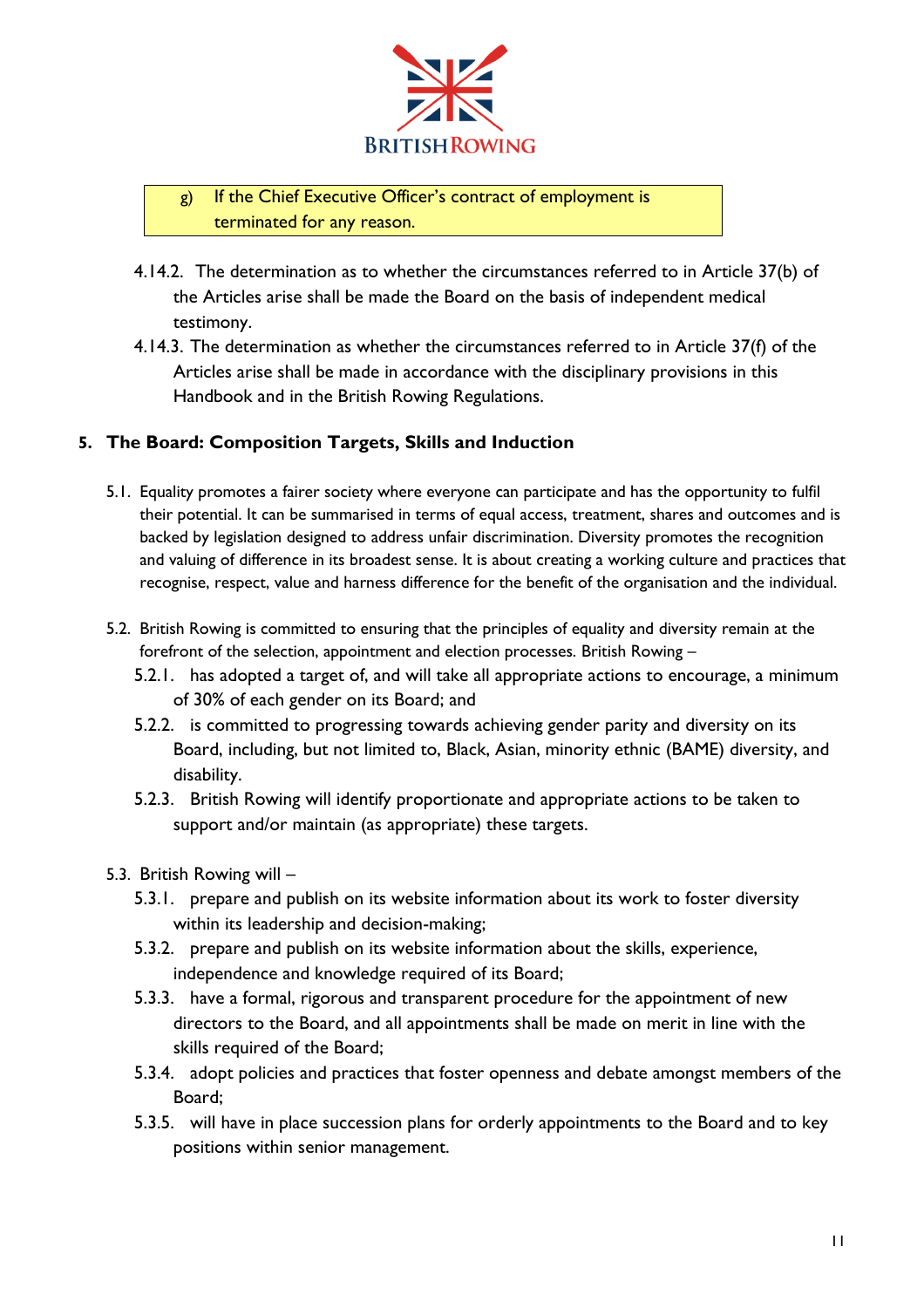

# **6. The Board: Conduct**

# 6.1. *Code of Conduct*

- 6.1.1. British Rowing has adopted and implemented a Directors Code of Conduct that, amongst other things, requires all Directors to act at all times with integrity, in a forthright and ethical manner and in accordance with the Conflicts of Interest provisions in this Handbook and in the Articles.
- 6.1.2. The Directors Code of Conduct is included at Schedule 4 to these Regulations.

# 6.2. *Conflicts of Interest*

- 6.2.1. British Rowing requires members of the Board to avoid any participation in the discussion of, or vote in respect of, a matter in which they have a material conflict of interest.
- 6.2.2. This restriction is contained within the Articles, which provide as follows:

# **Conflicts of Interest: Articles 27-34**

[27] The Board may authorise any matter (which shall include but not be limited to proposed decisions and involvement at Board meetings) that would, if not authorised, involve any Director breaching that Director's duty under section 175 of the Act to avoid conflicts of interest (a 'Conflict'). [28] No authorisation may be given in respect of any matter in which any Director has a material conflict of interest. The [Chair] shall decide if a Conflict involves such a material conflict of interest.

[29] Any authorisation will be effective only if:

- a) the matter in question shall have been proposed by any Director for consideration at a meeting of the Board in the same way that any other matter may be proposed to the Board under the provisions of these Articles or in such other manner as the Board may determine;
- b) the requirement as to the quorum at the meeting of the Board at which the matter is considered is met without counting the Director in question; and
- c) the matter was agreed to without the Director in question voting or would have been agreed to if that Director's vote had not been counted.

[30] Any authorisation may (whether at the time of giving the authority or subsequently):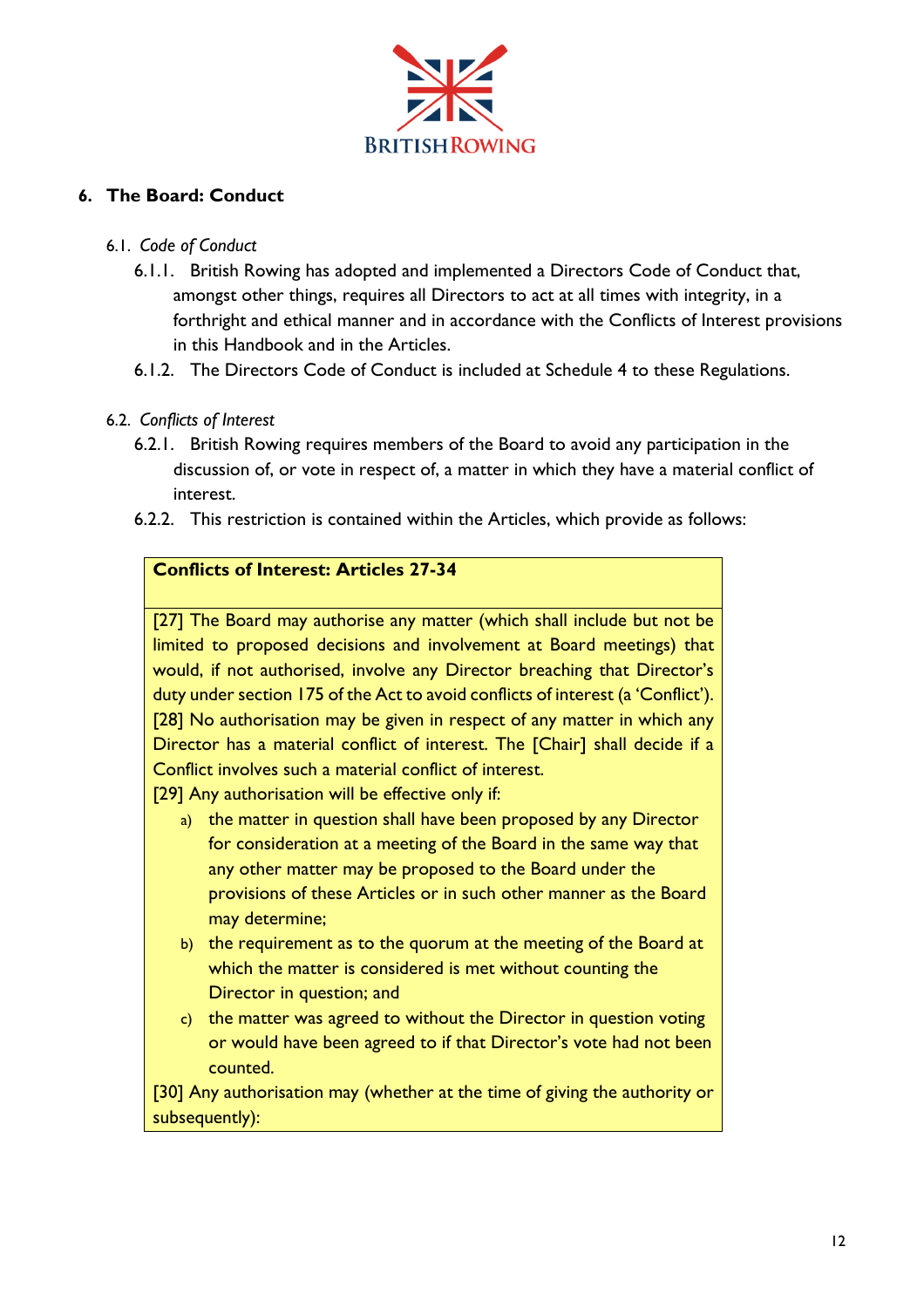

- (a) extend to any actual or potential conflict of interest which may reasonably be expected to arise out of the matter so authorised;
- (b) be subject to such terms and for such duration, or impose such limits or conditions as the Directors may determine;
- (c) be terminated or varied by the Board at any time.

This will not affect anything done by the Director prior to such termination or variation in accordance with the terms of the authorisation.

[31] In authorising a Conflict the Board may decide (whether at the time of giving the authority or subsequently) that if a Director has obtained any information through any involvement in the Conflict otherwise than as a Director of British Rowing and in respect of which a duty of confidentiality is owed to another person the Director is under no obligation to: disclose such information to the Board or to any Director or other officer or employee of the company; use or apply any such information in performing any duties as a Director; where to do so would amount to a breach of that confidence.

[32] Where the Board authorises a Conflict they may provide, without limitation (whether at the time of giving the authority or subsequently) that the Director:

- h) is excluded from discussions (whether at meetings of the Board or otherwise) related to the Conflict;
- i) is not given any documents or other information relating to the Conflict;
- j) may or may not vote (or may or may not be counted in the quorum) at any future meeting of the Board in relation to any resolution relating to the Conflict.

[33] Where the Board authorises a Conflict the Director will be obliged to act in accordance with any terms imposed by the Board in relation to the Conflict; and the Director will not infringe any duty owed to British Rowing by virtue of sections 171 to 177 of the Act provided that the Director acts in accordance with such terms, limits and conditions (if any) as the Board impose in respect of its authorisation.

[34] A Director is not required, by reason of being a Director (or because of the fiduciary relationship established by reason of being a Director), to account to British Rowing for any remuneration, profit or other benefit derived from or in connection with a relationship involving a Conflict which has been authorised by the Board or by British Rowing in General Meeting (subject in each case to any terms, limits or conditions attaching to that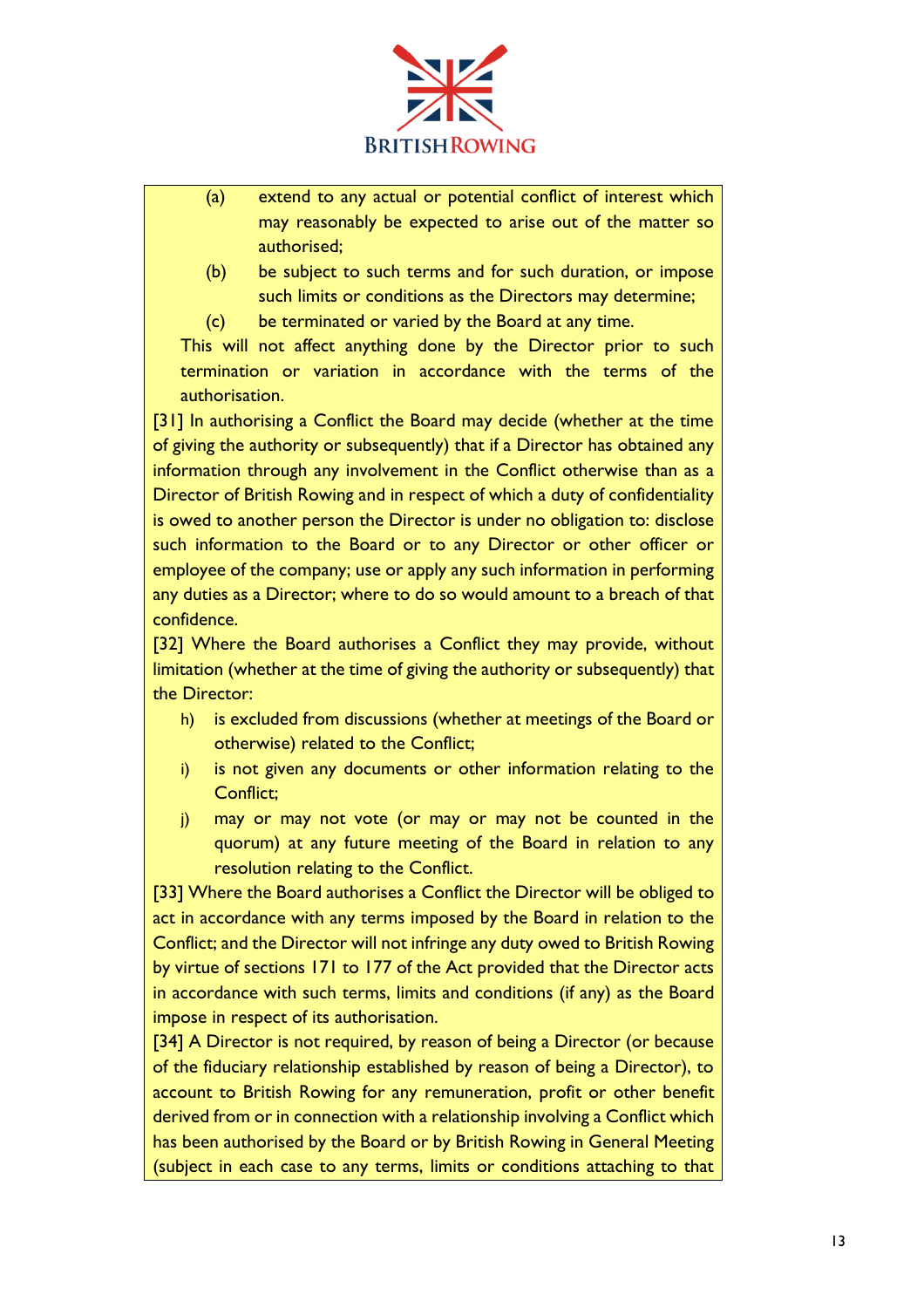

authorisation) and no contract shall be liable to be avoided on such grounds.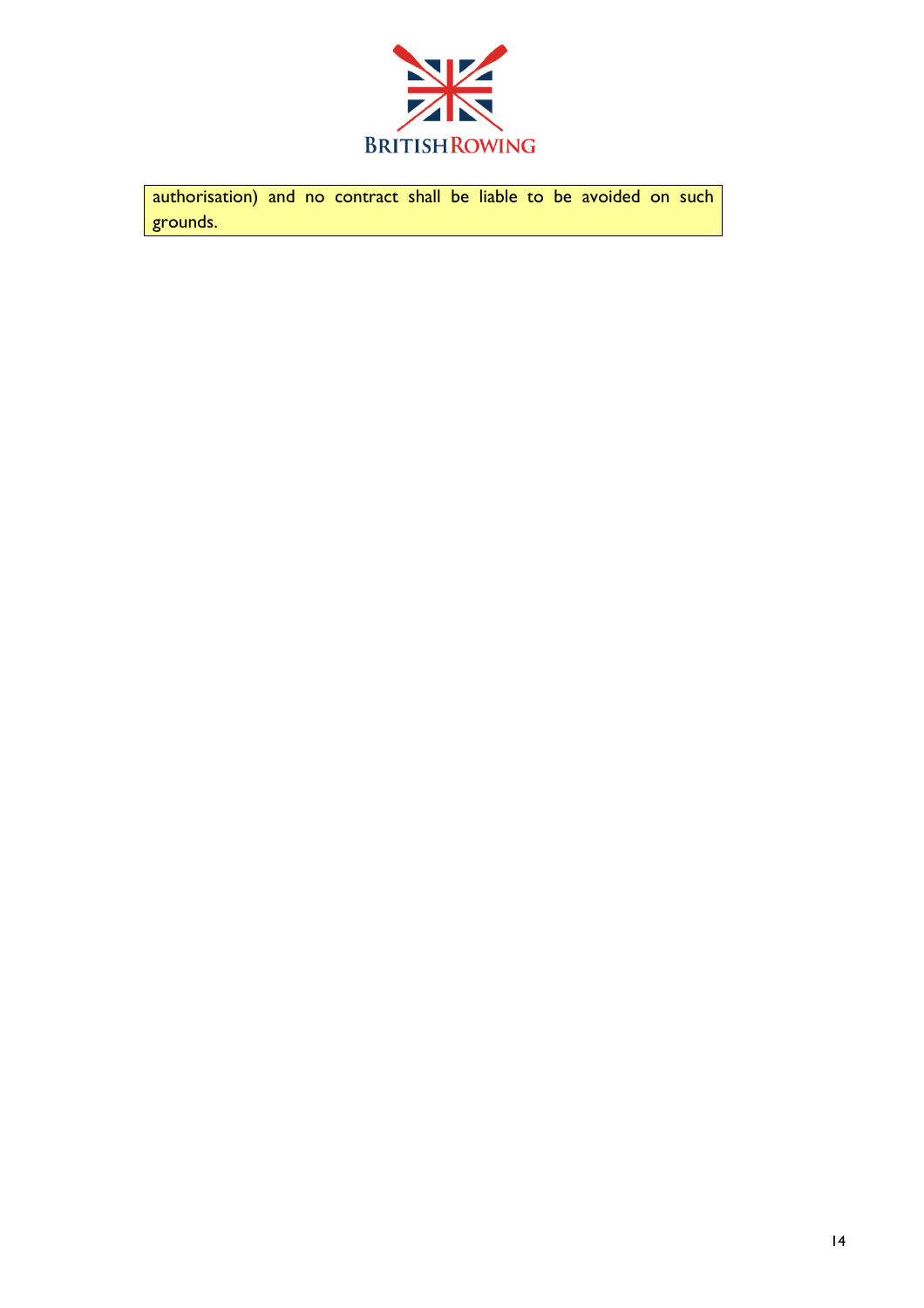

# **7. The Board: Conduct of Meetings**

7.1. The Board shall meet sufficiently regularly to discharge its duties effectively, and will keep a proper record of its meetings and decisions. The Board shall conduct its meetings as provided for in the Articles –

# **Board Meetings, Quorum and Decisions: Article 26**

The Board shall meet and deal with its business as follows:

- a) The Board may meet together for the dispatch of business, adjourn and otherwise regulate by standing orders or in any other way their meetings as they think fit, provided that at least four such meetings shall be held in each year. The Board shall maintain a proper record of its meetings and decisions.
- b) The Directors shall be entitled to attend meetings of the Board by any reasonable means and shall be entitled to be counted in a quorum and to speak and vote at any such meeting to the same extent as if they were present in person. The company secretary shall take all reasonable steps to facilitate such arrangements when requested by a Director who is unable to attend in person.
- c) The quorum for Board meetings may be fixed from time to time by a decision of the Directors, but it must never be less than seven, and unless otherwise fixed it is seven. Unless a quorum is participating, no proposal may be voted on, except a proposal to call another meeting.
- d) Any decision of the Directors must be by a majority. If the numbers of votes for and against a proposal are equal, the [Chair] or other Director chairing the meeting has a casting vote.

# **8. The Board: Indemnity against Costs and Expenses**

8.1. Directors shall be entitled to an indemnity against costs and expenses as provided for in the Articles –

# **Article 91**

Subject to the provisions of Section 232 of the Act and these Articles, every member of the Board, the company secretary and the holder of any office of British Rowing shall be entitled to be indemnified against all costs charges losses expenses and liabilities incurred in the execution and discharge of any responsibilities relating to British Rowing.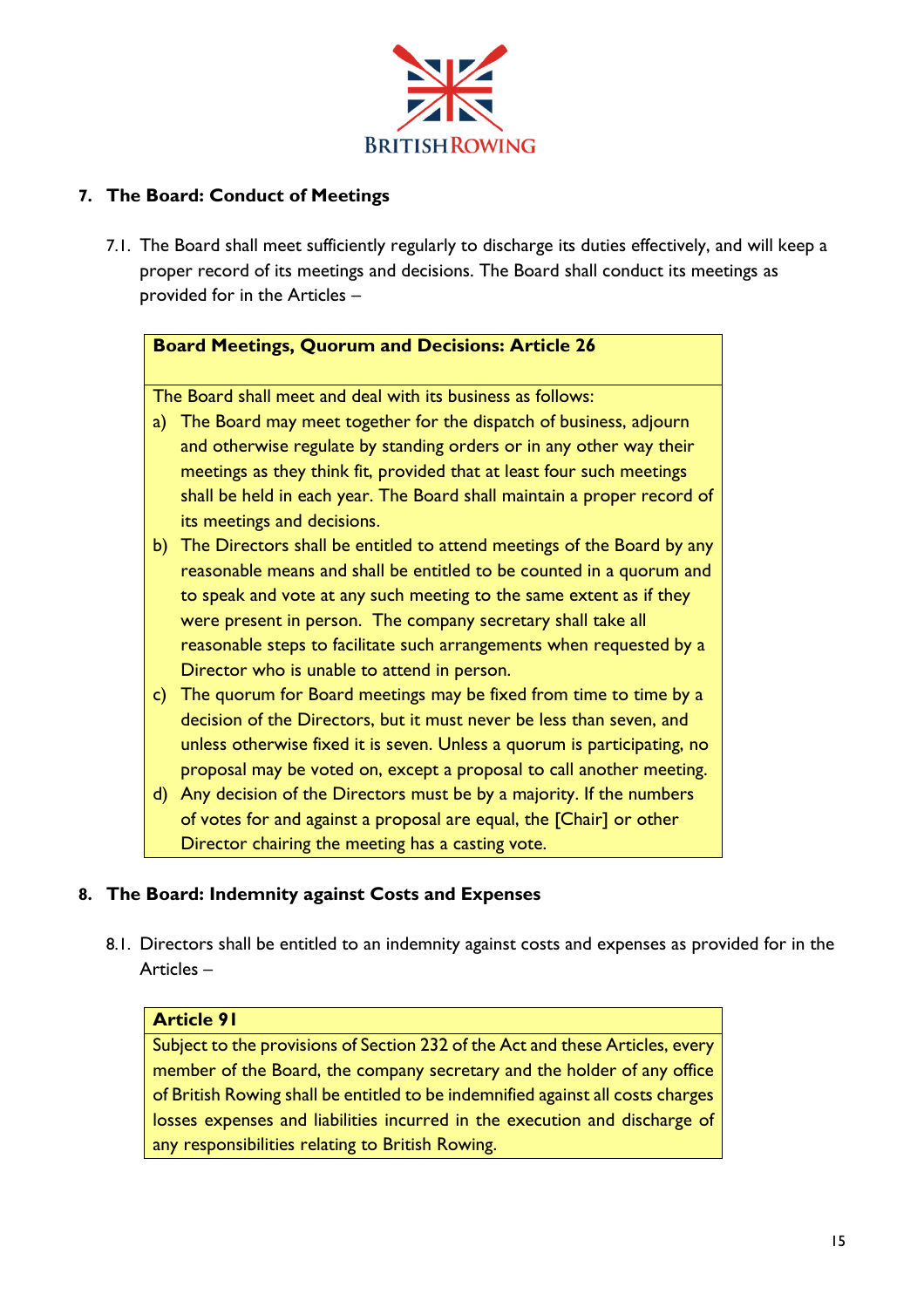

8.2. British Rowing will put in place appropriate Directors and Officers Insurance cover in respect of the liabilities incurred by the Board in the execution and discharge of any responsibilities relating to British Rowing.

# **9. The Board: Evaluation**

- 9.1. The Board, led by the Chair, shall undertake, and maintain in writing a record of, an annual evaluation of its own skills and performance and of individual Directors.
- 9.2. External evaluation of the Board shall be facilitated at least every four years or at the request of UK Sport / Sport England.
- 9.3. The Board shall agree and implement a plan to take forward any actions resulting from the evaluations.

# **10. Financial Control and Risk Strategy**

- 10.1.The Board shall ensure that
	- 10.1.1. all Directors understand the key legal and regulatory obligations that affect the Board and the British Rowing; and
	- 10.1.2. British Rowing has appropriate policies and procedures in respect of these obligations.

# 10.2.*Financial control*

- 10.2.1. British Rowing shall exhibit honesty, integrity and competence in financial matters.
- 10.2.2. The Board shall adopt appropriate and proportionate finance policies and procedures and take all reasonable steps to ensure that these policies and procedures are communicated to, and understood and followed by, the Directors, staff and volunteers. The Board will review and update these finance policies and procedures at least once every two years.
- 10.2.3. The Board shall put in place and document appropriate policies and procedures for the approval of expenditure and other financial commitments and the authorisation of payments.

# 10.3.*Accounting*

The Articles provide as follows –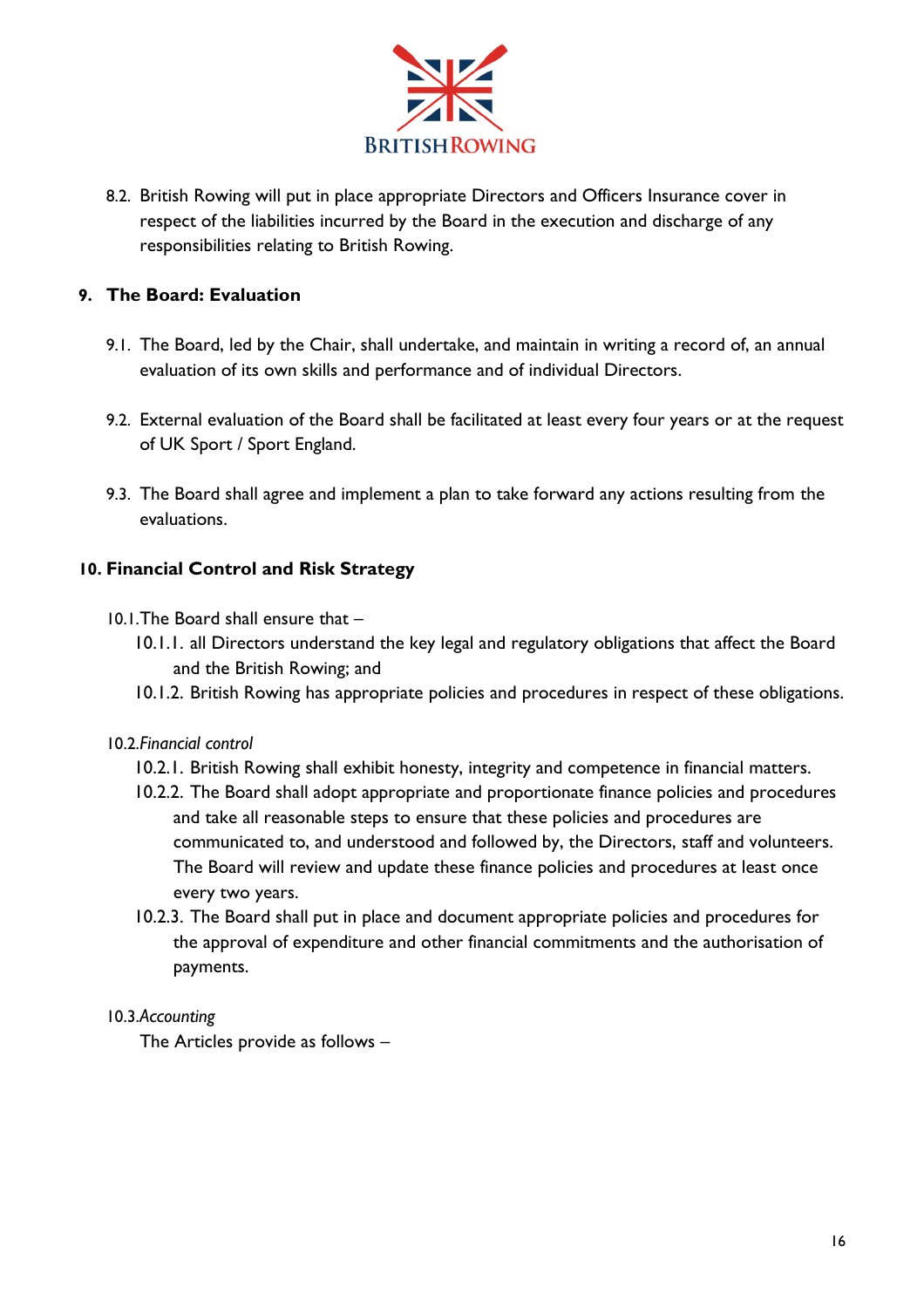

# **Accounts and Audit: Articles 85-89**

[85] The Board shall cause accounting records of British Rowing to be kept in accordance with Section 386 of the Act (or as the same may be hereafter amended or altered).

[86] Accounting records shall be kept at the office or, subject to Section 388 of the Act, at such other place or places as the Board shall think fit, and shall always be open to inspection by the Directors.

[87] At the Annual General Meeting in every year the Board shall lay before the Members a proper income and expenditure account for the period since the last preceding account together with a proper balance sheet made up as at the same date. Every such balance sheet shall be accompanied by proper reports of the Board and the Auditors, and copies of such account, balance sheet and reports (all of which shall be framed in accordance with any statutory requirements for the time being in force) and of any other documents required by law to be annexed or attached thereto or to accompany the same shall not less than fourteen clear days before the date of the meeting, subject nevertheless to the provisions of Section 431 of the Act, be sent to the Auditors and to all other persons entitled to receive notices of General Meetings in the manner in which notices are hereinafter directed to be served.

[88] Once at least in every year the accounts of British Rowing shall be examined and the correctness of the income and expenditure account and balance sheet ascertained by one or more properly qualified Auditor or Auditors.

[89] Auditors shall be appointed and their duties regulated in accordance with the Act.

10.4.British Rowing will prepare annual accounts which –

- 10.4.1. comply with legal Requirements and recognised accounting standards;
- 10.4.2. give specific disclosure of income received from public investors and clearly account for the expenditure of such funding; and
- 10.4.3. are audited.

10.5.The audited annual accounts will be published British Rowing's website.

10.6.*Financial strategy*

The Board must actively plan and monitor the financial position and performance of British Rowing against an annually approved budget and at least a four-year financial forecast.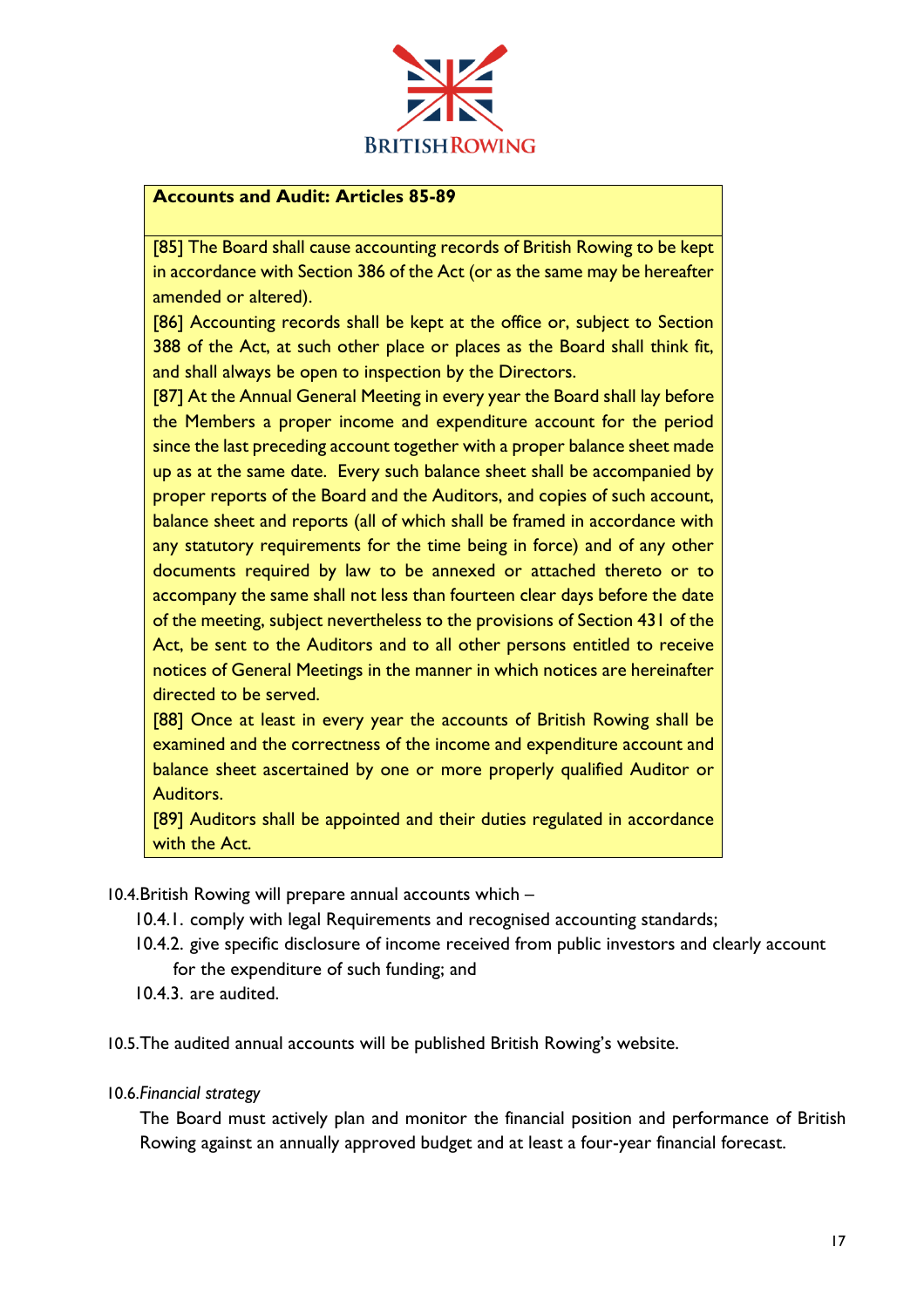

# 10.7.*Risk Management and Internal Control*

- 10.7.1. British Rowing shall maintain robust risk management and internal control systems.
- 10.7.2. The Board shall conduct an annual review of the effectiveness of the British Rowing's risk management and internal control systems to ensure that they provide reasonable assurance.

# **11. Transparency**

- 11.1. British Rowing shall publicly disclose information on its governance, structure, strategy, activities and financial position to enable its stakeholders to have a good understanding of them.
- 11.2. British Rowing shall publish in its Annual Report and Financial Statement:
	- 11.2.1. the total remuneration paid to its senior management team; and
	- 11.2.2. the remuneration (if any) paid to each of its Directors.
- 11.3.British Rowing shall develop a strategy for engaging with, and listening to, its stakeholders (including elite athletes), which the Board shall contribute to and review at least annually.

# <span id="page-18-0"></span>SECTION B: DELEGATION OF POWERS BY THE BOARD

# **12. The Chief Executive Officer**

- 12.1. The Chief Executive Officer is the principle executive officer of British Rowing.
- 12.2. The Articles provide as follows –



[20] The Chief Executive Officer shall be appointed by the Board following an open selection process conducted in accordance with good market practice by the Board or a sub-committee appointed by the Board.

[21] The same individual shall not exercise the role of [Chair] and Chief Executive Officer.

[22] The Chief Executive Officer may from time to time appoint employees as technical, adinistrative or functional directors whose roles within British Rowing, unless specifically appointed as a Director in accordance with these Articles, do not encompass being a Director within the meaning of the Act. For the avoidance of doubt such persons shall not be entitled to attend, speak or vote at Board meetings.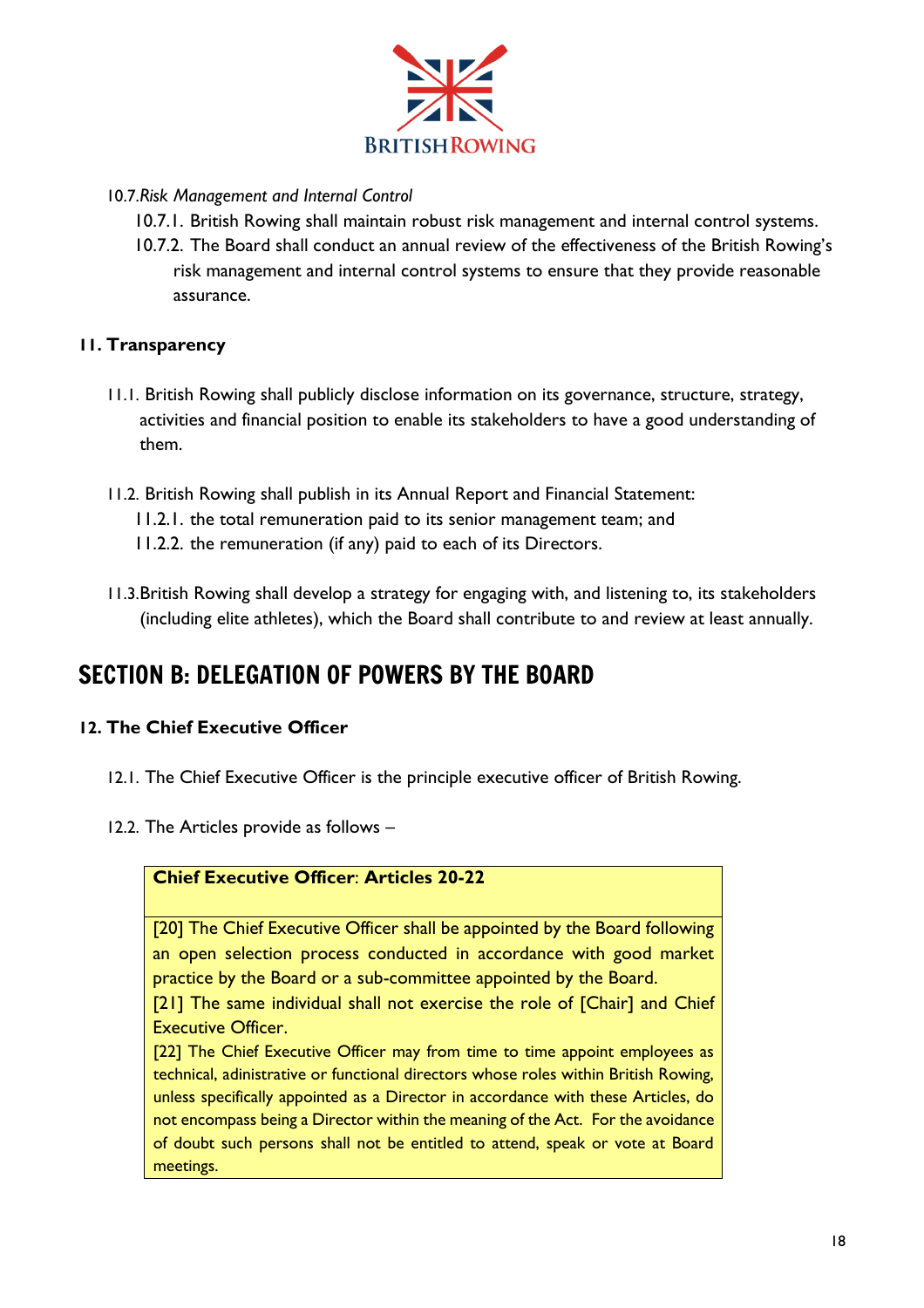

12.3.The powers delegated to the Chief Executive Officer and the employees are detailed in the British Rowing Scheme of Delegation. The British Rowing Scheme of Delegation is included at Schedule 2 to these Regulations.

# **13. Committees**

13.1.The Board may delegate such of its powers to specific Committees, as detailed in this Handbook. The Articles provide as follows –

# **Delegation by the Board: Articles 35-36**

[35] The Board may from time to time constitute, establish or appoint such Committees as it may deem necessary and may delegate to any such Committee such of the powers and duties of the Board as it may think fit. Such Committees shall have clear terms of reference that identify their responsibilities and the powers delegated to them by the Board. [36] All bona fide acts done by any meeting of the Board or by any committee of British Rowing, or by any person acting as an executive officer or any such other committee shall, notwithstanding it be afterwards discovered that there was some defect in the appointment or continuance in office of any such member or person acting as aforesaid, or that they or any of them were disqualified, be as valid as if every such person had been duly appointed or had duly continued in office and was qualified to be a

member of the Board, or committee as the case may be.

- 13.2.The Board has established a number of Committees and 'Panels' to support its work. These are referred to collectively as 'Committees'. The Board will establish Terms of Reference for each Committee.
- 13.3.The following provisions apply to each Committees
	- 13.3.1. Each Committee shall appoint a chair. The chair of each Committee shall be nominated by the relevant Committee and approved by the Board. If a Committee does not offer a nomination the Board will appoint a chair.
	- 13.3.2. The membership of each Committee shall be determined by its Terms of Reference.
	- 13.3.3. The chairs of each Committee shall (if applicable) have a casting vote on that Committee.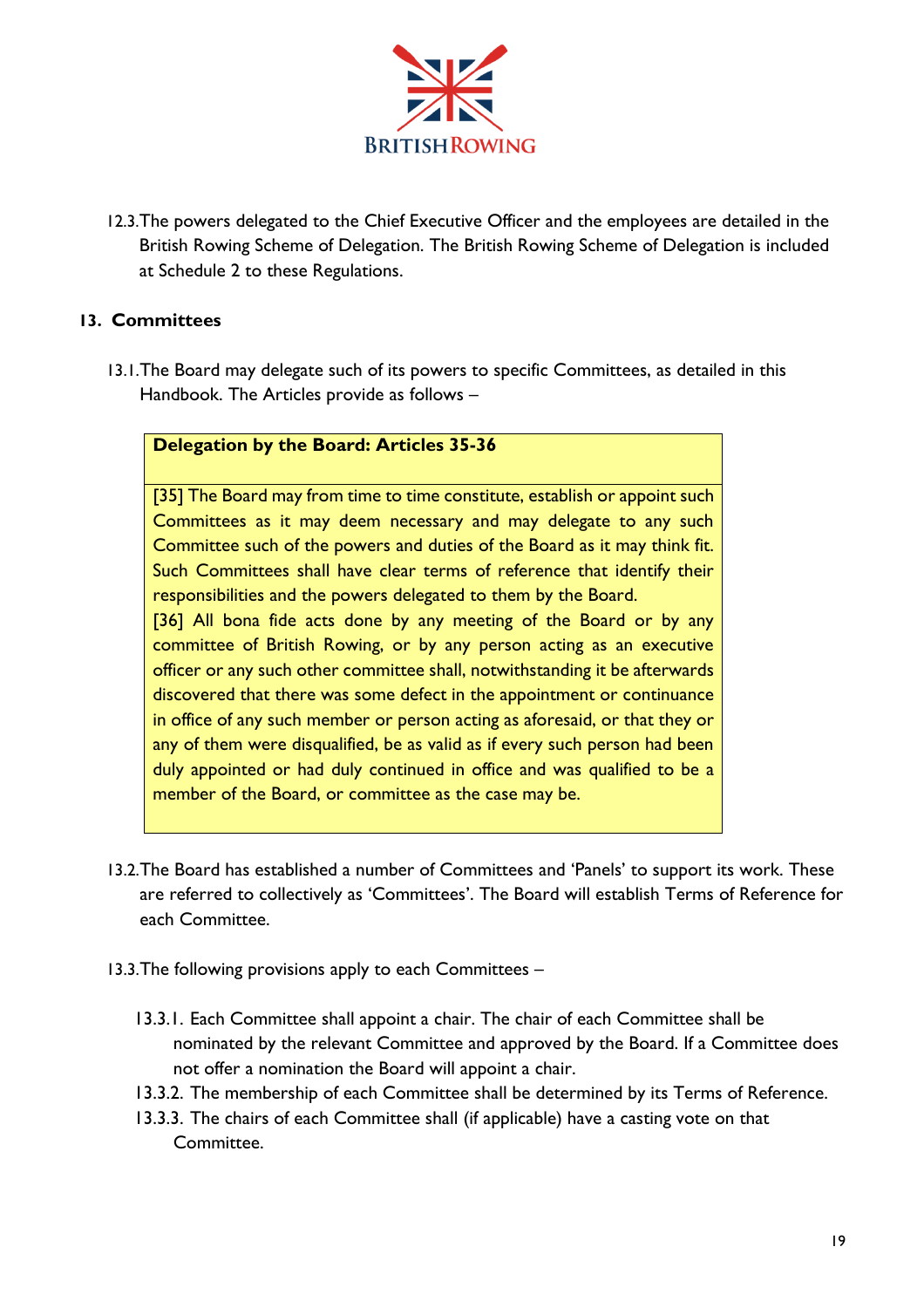

- 13.3.4. Persons who are not members of a Committee but who are appointed as substitute representatives shall have a proxy vote.
- 13.3.5. Persons who are not members of a Committee may be invited by the chair of the Committee to attend meetings, but shall not be entitled to vote.
- 13.3.6. Committees shall meet as often as necessary for the execution of their duties, and shall submit regular reports to the Board. The names of those present at each Committee meeting shall be included in such reports.
- 13.3.7. Any Committee wishing to publish any announcement through the press or otherwise shall first submit it to the Board for approval.

# **14. Committees Reporting to Board**

14.1.The Board has established the following Committees, which will report directly to the Board. The Terms of Reference for each of these Committees are included at Schedule 5 of the Handbook.

#### *The Nominations Committee*

14.2.The Nominations Committee is established to evaluate the balance of skills, knowledge and experience required for a particular appointment; prepare a description of the role and capabilities required for a particular appointment; and oversee the process by which a particular appointment is made.

# *The Audit and Risk Committee*

14.3.The Audit and Risk Committee is established to ensure that the provision of financial and other information to and from the Board is timely and accurate; British Rowing's financial policies, procedures and controls are comprehensive and appropriate and ensure that expenditure and financial commitments are properly approved and payments properly authorized; and British Rowing has comprehensive and appropriate governance and risk policies and procedures including the keeping of an appropriate risk register.

# *The Finance Committee*

14.4.The Finance Committee is established to provide oversight of financial matters for the Board, to make recommendations to the Board on budgetary and financial matters, to ensure that the Board is informed in advance of the financial consequences of future plans, to monitor financial performance and to oversee an appropriate investment of British Rowing's reserves.

# *The Sport Committee*

14.5.The Sport Committee is established to fulfil a number of specific roles connected with the development of Rowing.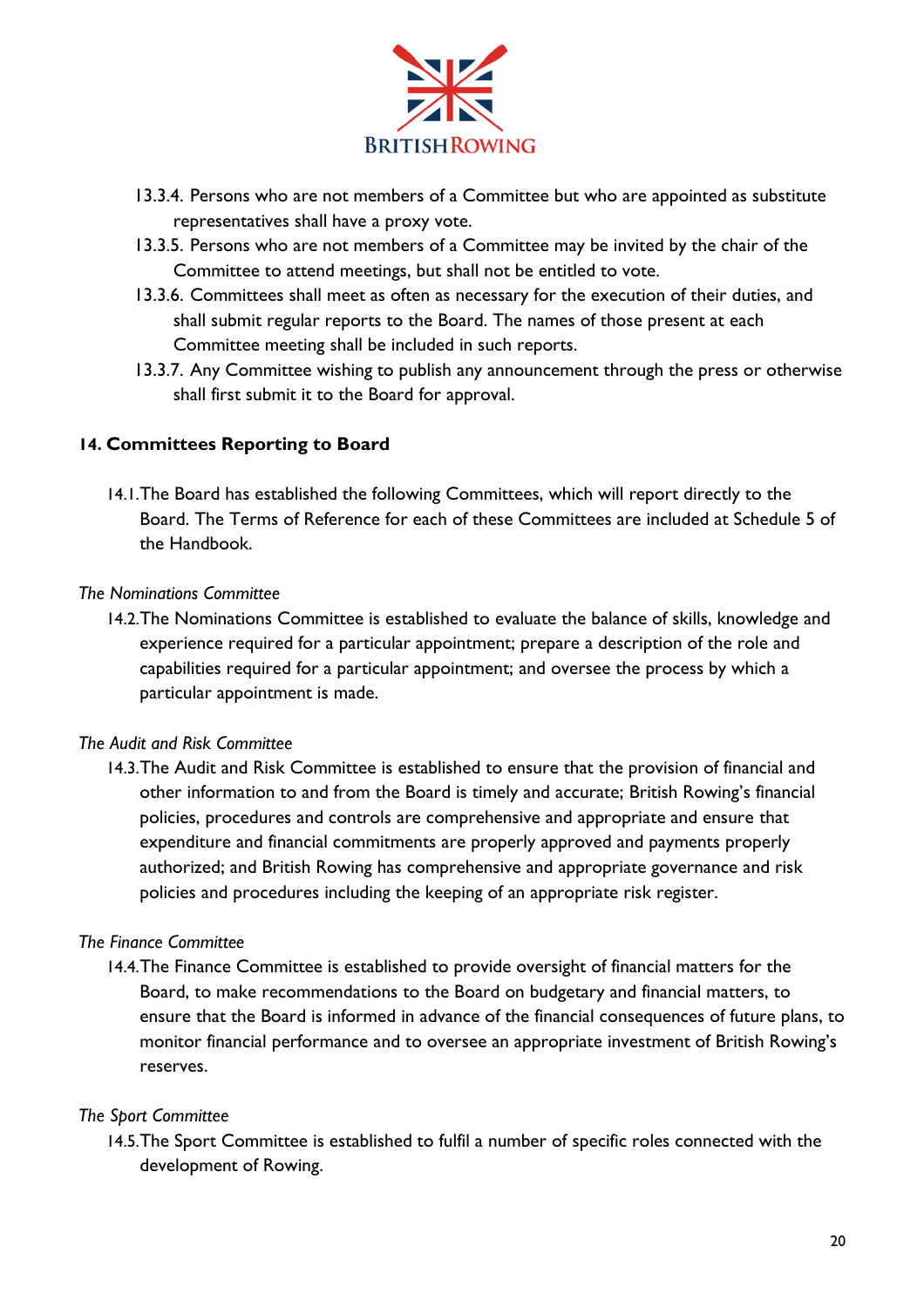

# *The Disciplinary and Grievance Panel*

14.6.The Disciplinary and Grievance Panel is established to ensure that British Rowing handles complaints, grievances and disciplinary matters fairly and efficiently.

# *Safeguarding Vulnerable Groups Advisory Panel*

14.7.The Safeguarding Vulnerable Groups Advisory Panel is established by the Board to review and ensure that British Rowing's procedures reflect the recommendations of external agencies that specialize in the protection of vulnerable groups, and that these procedures are distributed to and understood by British Rowing's staff, volunteers and all participants in Rowing.

#### *Anti-doping and Integrity Advisory Panel*

14.8.The Anti-doping and Integrity Advisory Panel is established to advise on and oversee the implementation of the British Rowing Anti-doping Policy.

#### *National Facilities Panel*

14.9.The National Facilities Panel is established to consider, approve funding for, advise and comment on facilities schemes.

#### *Magazine Management Panel*

14.10. The Magazine Management Panel is established to manage the strategy of "Rowing & Competition", the official magazine of British Rowing.

# **15. Committees Reporting to Sport Committee**

15.1.To assist the Sport Committee in fulfilling its roles the Board has established a number of Committees that will report to the Sport Committee. The Sport Committee will in turn report on the work undertaken by those Committees to the Board. The Terms of Reference for each of these Committees are included at Schedule 6 of the Handbook.

#### *National Competition Committee*

15.2.The National Competition Committee is responsible for developing and publishing rules for Rowing.

#### *British Rowing Events Committee*

15.3.The British Rowing Events Committee is responsible for coordinating the management of the British Rowing Championship events and such other events to be approved by British Rowing.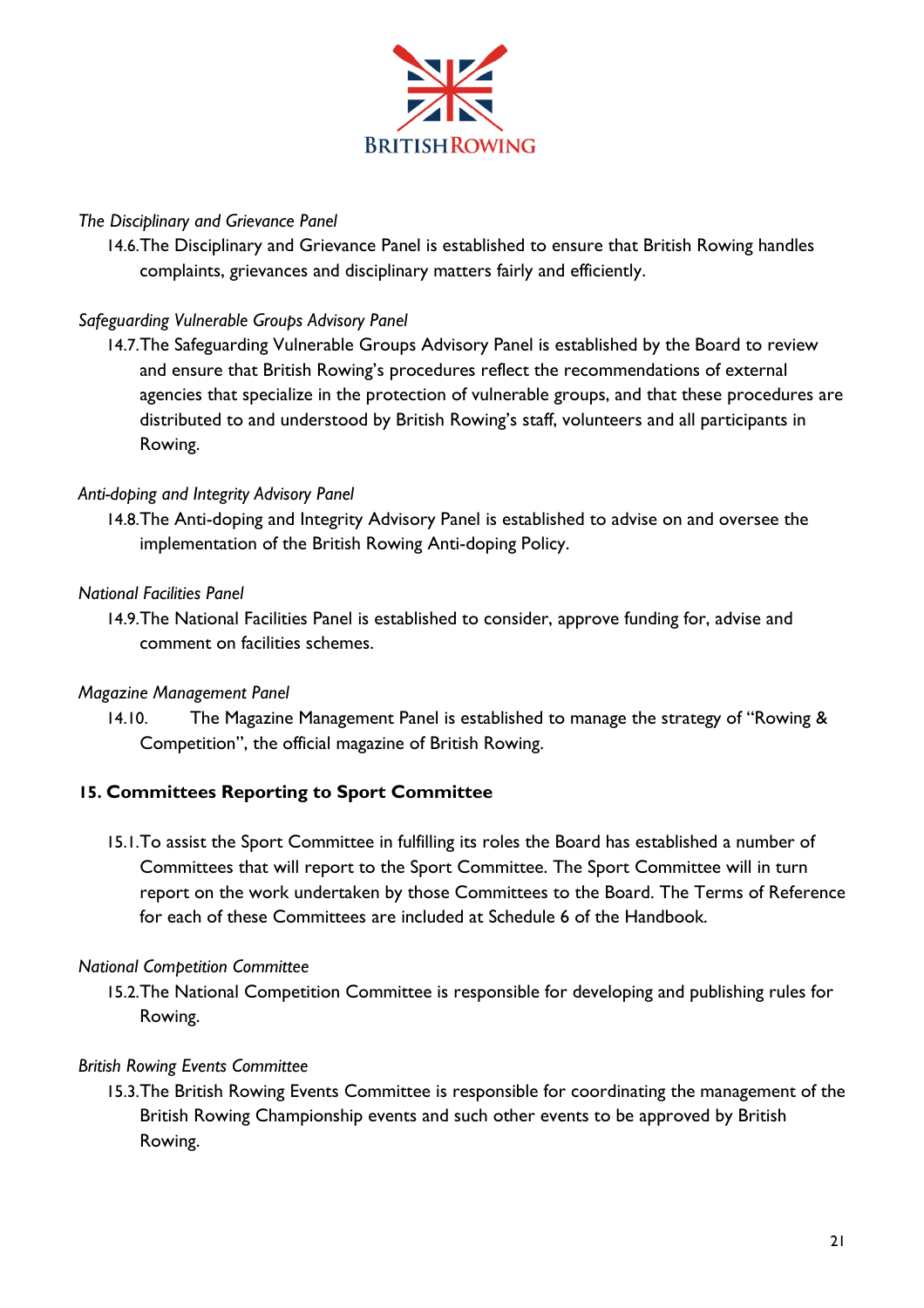

# *Junior Rowing Committee*

15.4.The Junior Rowing Committee is established to support the provision and development of Junior Rowing.

# *The Masters Rowing Committee*

15.5.The Masters Rowing Committee is established to support the provision and development of Masters' Rowing.

#### *National Coaching Committee*

15.6.The National Coaching Committee is established to develop and champion coaching and coaches and provide information and advice to the Sport Committee.

#### *National Umpiring Committee*

15.7.The National Umpiring Committee is established to maintain and develop a high standard of umpiring practice; and plan, organise and administer the training and licensing of umpires.

#### *Multi-lane Umpiring Panel*

15.8.The Multi-lane Umpiring Panel is established to provide advice and guidance aimed at maintaining the consistency and standard of Multi-lane Umpiring in England and Wales; and to assist in the preparation and training of British umpires for FISA Umpire Licence examinations.

# *Rowing Safety Committee*

15.9.The Rowing Safety Committee is responsible for providing safety guidance and advice to British Rowing and supporting safe practice in all aspects of Rowing; and responsible for devising, maintaining and communicating the British Rowing 'RowSafe' program.

#### *Recreational Rowing Committee*

15.10. The Recreational Rowing Committee is established to support the provision and development of recreational Rowing and provide information and advice to the Sport Committee.

#### *Medical Advisory Panel*

15.11. The Medical Advisory Panel is established to advise British Rowing on how best to promote and protect the health of the British Rowing community.

#### *Young Persons' Panel*

15.12. The Young Persons' Panel is established to promote and develop rowing for young people in the 16 to 25 age group.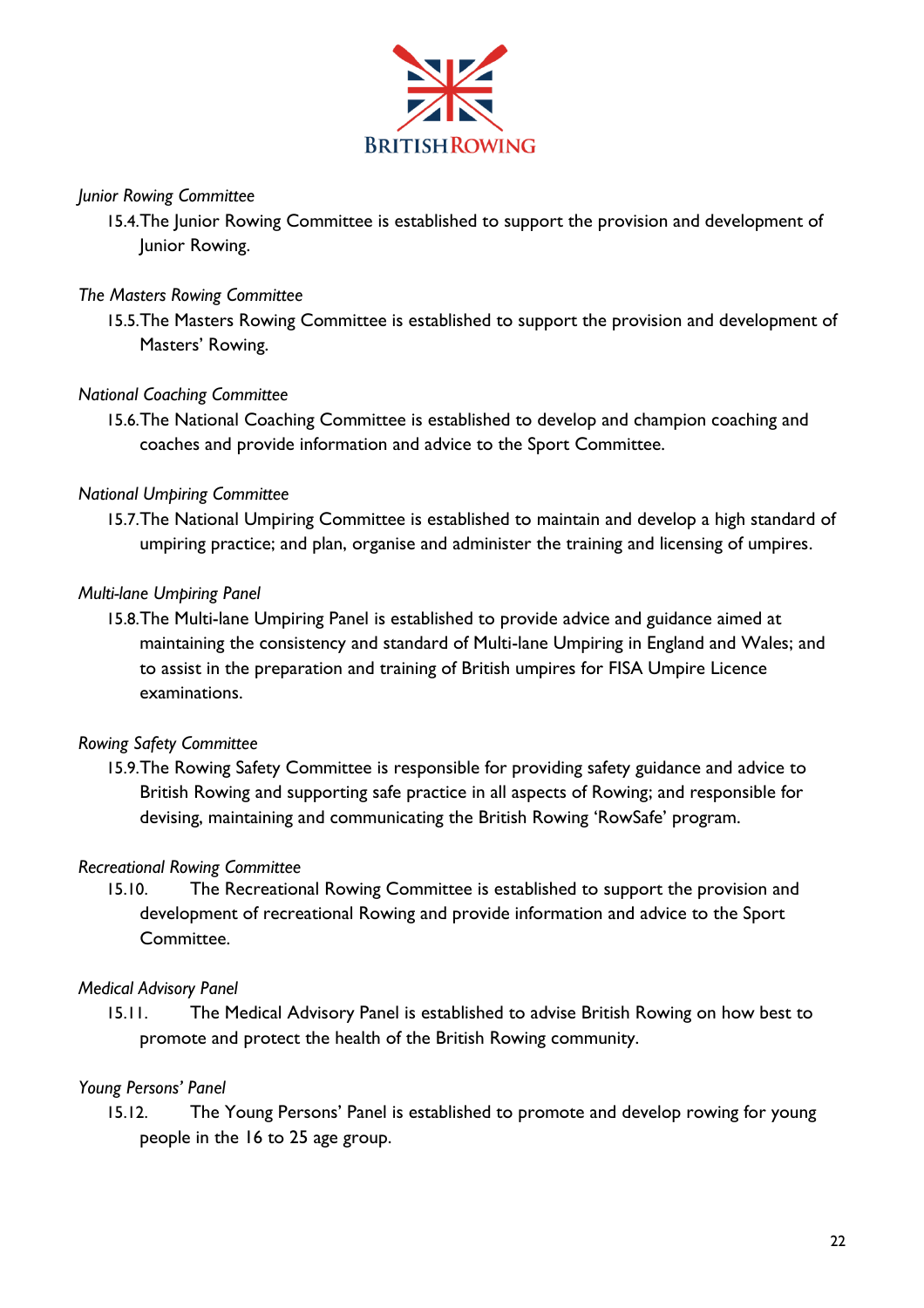

# **16. Task and Finish Groups**

- 16.1.The Board may at any time establish ad hoc working groups (a task and finish group) to review any policy or issue that affects British Rowing.
- 16.2.The Board will decide on the number of members to form the task and finish group and agree a timescale for the task assigned to the task and finish group.

# <span id="page-23-0"></span>SECTION C: BRITISH ROWING CONSTITUTION

British Rowing has developed a sporting democracy structure within England based on ten designated geographical areas, referred to as Regions. Each Region has a Regional Rowing Council, which has the responsibilities detailed in the British Rowing Regulations. The Affiliated Members of British Rowing (being Rowing Clubs and Competition Organisers) within each Region elect the leadership personnel of each Regional Rowing Council, and also one or more Regional Representatives for their Region. These Regional Representatives are the Members of British Rowing, with the right to vote on resolutions at General Meetings of British Rowing.

# **17. Regions and Regional Rowing Councils**

- 17.1.British Rowing has designated ten Regions within England, being
	- 17.1.1. East Midlands
	- 17.1.2. Eastern
	- 17.1.3. North West
	- 17.1.4. Northern
	- 17.1.5. Thames
	- 17.1.6. Wessex & South East Coast
	- 17.1.7. West
	- 17.1.8. West Midlands
	- 17.1.9. Wiltshire, Avon, Gloucestershire and Somerset (WAGS)
	- 17.1.10Yorkshire
- 17.2.The boundaries of each Region are defined by river basins and by the location of Affiliated Members who are members of the Region. Any changes to the boundaries of a Region shall be recommended by the Regional Chair's Forum to the Board for their agreement.
- 17.3.A Regional Rowing Council, as further provided for in the British Rowing Regulations, shall administer each Region.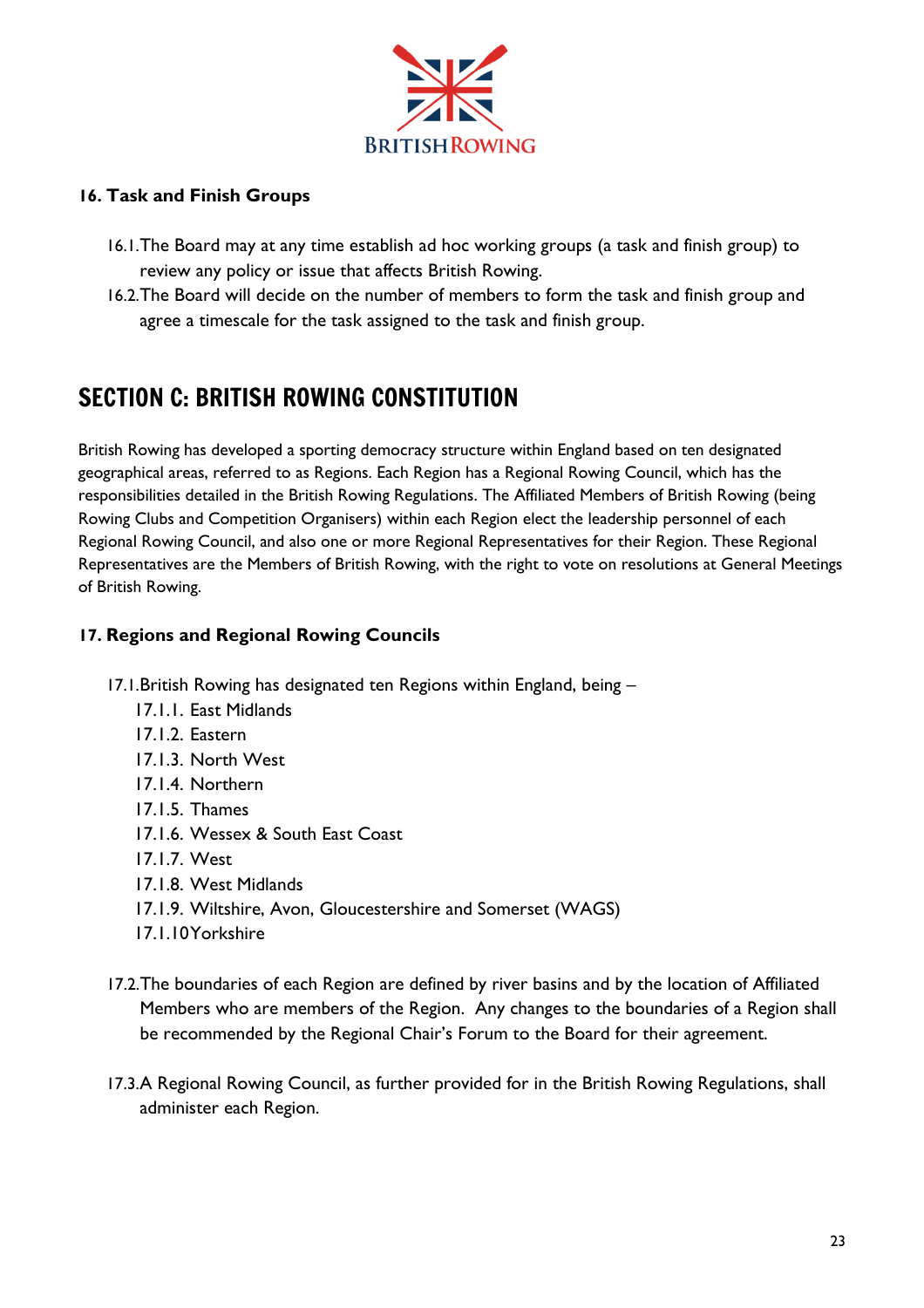

#### 17.4.*Model Constitutions*

- 17.4.1. Model constitutions for Regional Rowing Councils shall be issued and reviewed from time to time by the Board. These shall embody the principles of transparent financial accounting; democracy and clear roles and responsibilities and accountability; and a fair and open disciplinary system.
- 17.4.2. The Board may also issue model constitutions for Clubs.

#### **18. The Voting Members of British Rowing**

- 18.1.The Members of British Rowing are persons entitled to vote at General Meetings of British Rowing. They are elected by the Affiliated Members of British Rowing.
- 18.2.The Articles provide as follows -

#### **Membership Provisions: Articles 38-50**

#### **Membership**

[38] For the purposes of registration the number of Members and Affiliated Members is declared to be unlimited.

[39] The provisions of Section 113 of the Act or any statutory modification or re-enactment thereof shall be observed by British Rowing, and every Affiliated Member (not having subscribed to the Memorandum and Articles of Association) shall sign a written application for membership in such form and containing such particulars as the Board may from time to time determine. The Board may in its absolute discretion accept or reject any person or body applying to be an Affiliated Member.

# **Conditions of Membership**

[40] The Members and Affiliated Members shall have such rights and obligations as are contained in these Articles and any rules or regulations established by British Rowing.

[41] Any person on agreeing to become and having been accepted as a Member or Affiliated Member shall be deemed to have agreed to be bound by these Articles and any rules or regulations established by the Board whether or not a written statement shall have been signed to that effect.

[42] A Member or Affiliated Member shall be liable to suspension or expulsion from British Rowing on the passing of a resolution to that effect by the Board if they refuse or neglect to comply with these Articles or any rules or regulations established by the Board.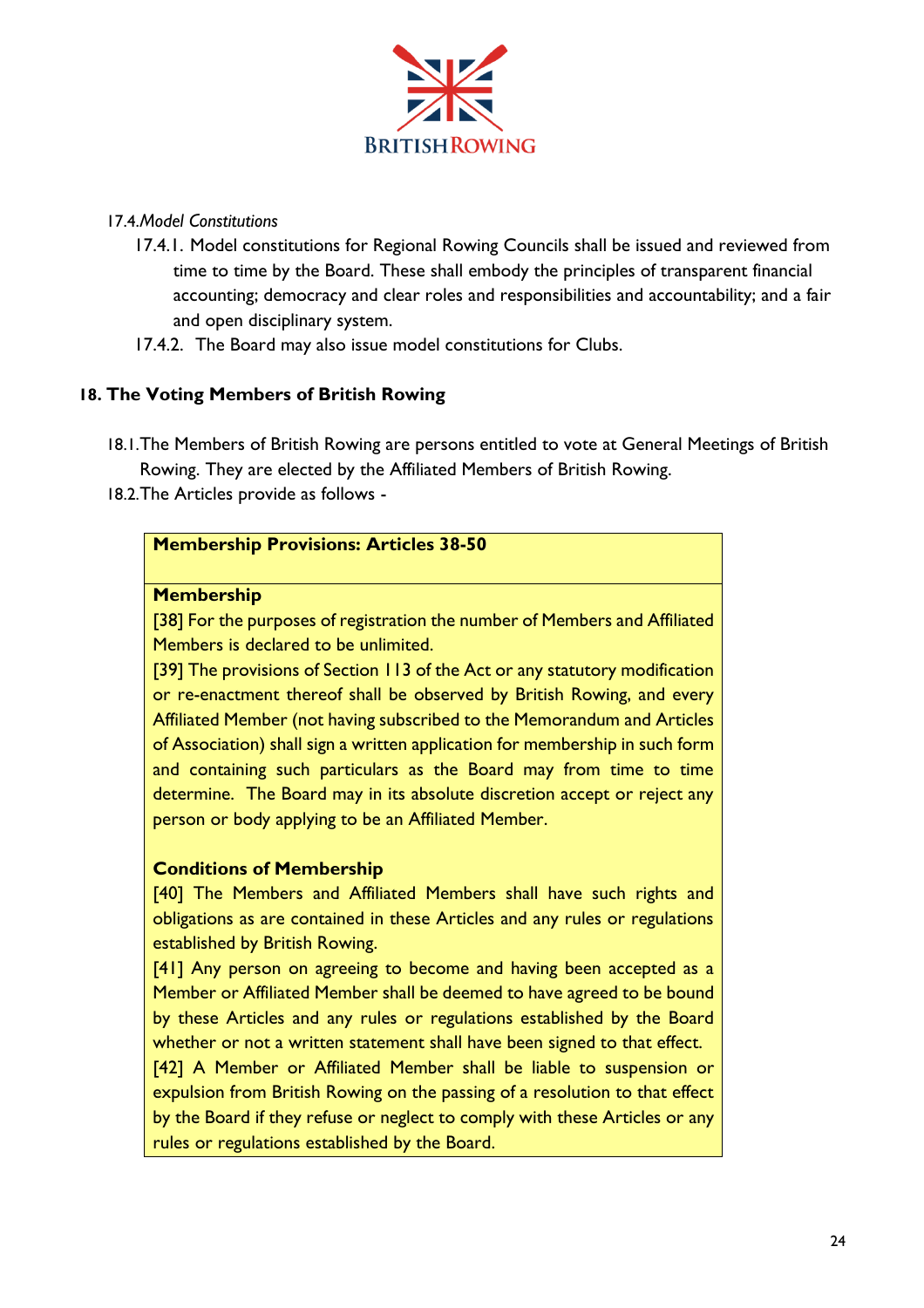

[43] A Member or Affiliated Member may resign from membership by giving written notice to British Rowing, subject to any rules or regulations established by the Board.

[44] Membership or Affiliated Membership is not transferable.

# **Provisions regarding Members**

[45] The Members of British Rowing are the Regional Representatives elected by the Affiliated Members within a Region. The relevant Regional Rowing Council shall conduct these elections.

[46] British Rowing shall establish regulations in respect of the conduct of elections of Regional Representatives and the terms of office to be served by Regional Representatives.

[47] Each Region shall have an unlimited number of Regional Representatives such number being based on the number of Registered Individuals resident within each Region.

[48] A Registered Individual shall be deemed to be resident within a Region by reference to the address of the First Named Club.

[49] Each Region shall be allocated one Regional Representative for each one thousand five hundred (1,500) or part thereof Registered Individuals resident within each Region as illustrated in the below example:

| Number      | of Number       |  |
|-------------|-----------------|--|
| Registered  | Regional        |  |
| Individuals | Representatives |  |
| $0 - 1500$  | ı               |  |
| 1501-3000   | 2               |  |
| 3001-4500   | 3               |  |
| 4501-6000   | 4               |  |
| 6001-7500   | 5               |  |
| 7501-9000   | 6               |  |
| 9001-10500  | 7               |  |
| 10501-12000 | 8               |  |
| 12001-13500 | 9               |  |

[50] British Rowing shall review the number of Regional Representatives resident within each Region periodically but in any event not less than once every three years and make such changes to the number of Regional Representatives as may be necessary from time to time to be fair and equitable to each Region.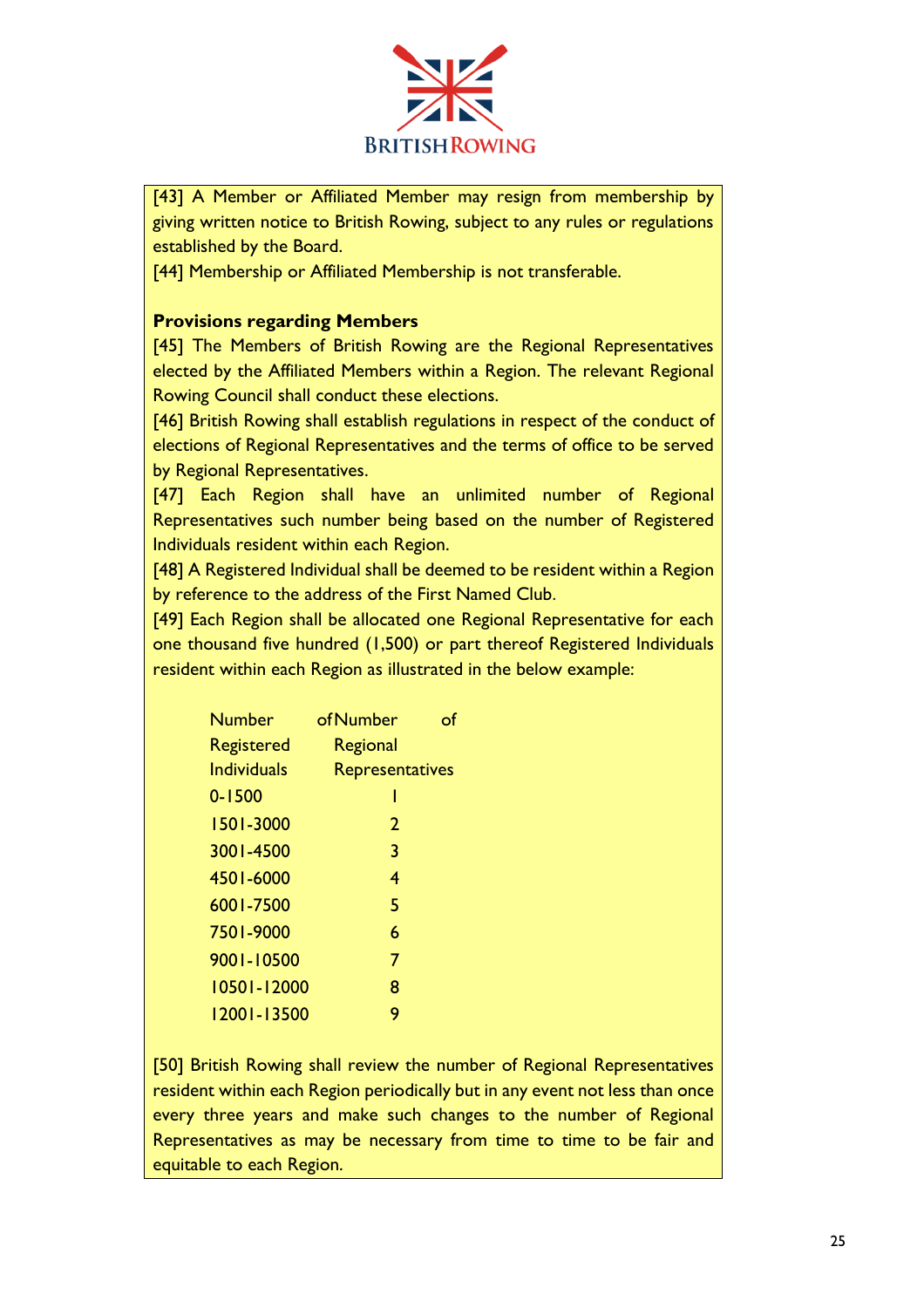

# **19. General Meetings of British Rowing**

- 19.1.British Rowing will hold an Annual General Meeting for the benefit of its Members, to allow for matters affecting the strategy adopted by British Rowing to be discussed, information to be provided to Members, and for any business that requires to be undertaken by Resolution to be transacted.
- 19.2.General Meetings will be held according to the provisions in the Articles, as follows:

# **General Meeting Provisions: Articles 51-81**

# **General Meetings of British Rowing**

[51] British Rowing shall hold an Annual General Meeting and may hold General Meetings.

[a] British Rowing shall hold an Annual General Meeting in every calendar year at such time and place as may be determined by the Board, and shall specify the meeting as such in the notice calling it, provided that every Annual General Meeting shall be held not more than fifteen months after the holding of the past preceding Annual General Meeting. Subject to the foregoing, British Rowing shall hold its Annual General Meetings between 1st August and 31st December inclusive in each year.

[b] All General Meetings other than Annual General Meetings shall be called General Meetings.

[52] The Board may whenever it thinks fit convene a General Meeting. A General Meeting shall also be convened within two months of the receipt of a requisition by at least fifty per cent (50%) of the Members. Such requisition shall state the object of the Meeting and any resolution or motion to be proposed thereat.

[53] Any motions for discussion at a General Meeting not originating from the Board shall be signed on behalf of at least fifty per cent (50%) of the Members entitled to vote and lodged with British Rowing before such date as may be specified by the Board being not more than two months and not less than one month before the date of such Meeting.

[54] At least fourteen days' notice in writing of every General Meeting (exclusive in every case both of the day on which it is served or deemed to be served and of the day for which it is given), specifying the place, the day and the hour of meeting, and in the case of special business the general nature of that business, shall be given to each Member and Affiliated Member and to such other persons (including the Auditors) entitled to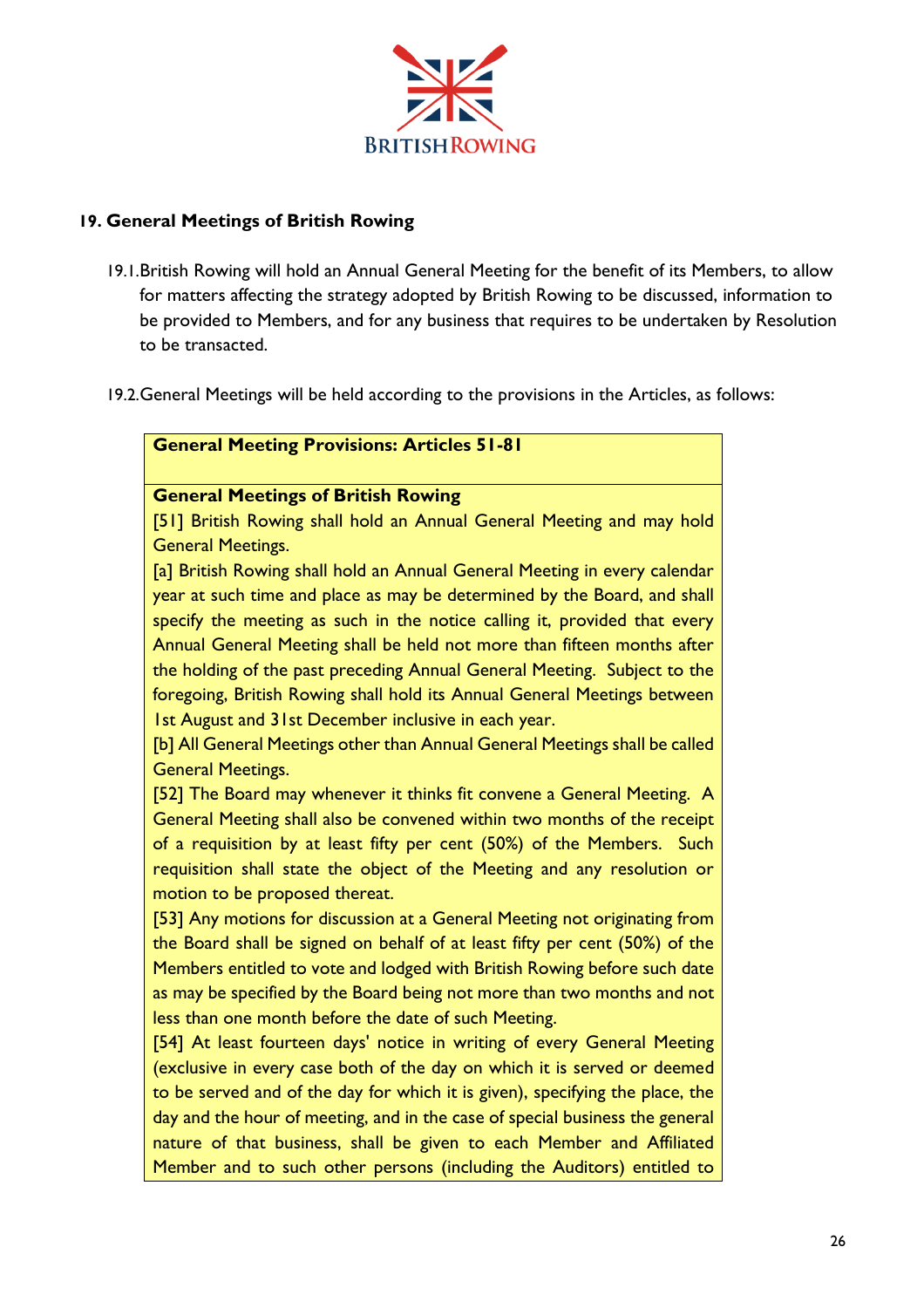

receive such notices from British Rowing. Notice may be sent by post or by electronic means.

[55] The accidental omission to give notice of a General Meeting to, or the non-receipt of such notice by, any person entitled to receive notice thereof shall not invalidate any resolution passed at that meeting.

# **Proceedings at General Meetings**

[56] All Members and Affiliated Members shall be entitled to attend a General Meeting. A Member will have the right to vote, an Affiliated Member may speak but not vote.

[57] Directors may attend and speak at General Meetings.

[58] All business shall be deemed special that is transacted at a General Meeting, and all that is transacted at an Annual General Meeting shall also be deemed special, with the exception of the following, which shall be deemed ordinary business –

[a] Consideration of the income and expenditure account and balance sheet, and the reports of the Board and of the Auditors;

[b] The election of the Deputy [Chair], the [Chair] of the Sport Committee and the Nominated Directors; and

[c] The appointment of, and the fixing of, the remuneration of the Auditors. [59] At all General Meetings, only the business notified in the agenda accompanying the notice shall be transacted.

[60] A Member will have the right to speak at a General Meeting if that Member is able to communicate information or opinions that the Member has on the business of the meeting.

[61] The chair of a General Meeting may permit other persons who are not Members or Affiliated Members to attend and speak at a General Meeting.

[62] No business shall be transacted at any General Meeting unless a quorum is present when the meeting proceeds to business. Save as herein otherwise provided fifty per cent (50%) of the Members in person shall be a quorum.

[63] If within half an hour from the time appointed for the holding of a General Meeting a quorum is not present, the meeting, if convened on the requisition of Members, shall be dissolved. In any other case it shall stand adjourned until a time and place to be fixed by the Board.

[64] The [Chair], or in the [Chair]'s absence the Deputy [Chair], shall preside as [chair] at every General Meeting, but if there be no such person present within ten minutes after the time appointed for holding the same, or if all such persons present shall be unwilling to preside, the Members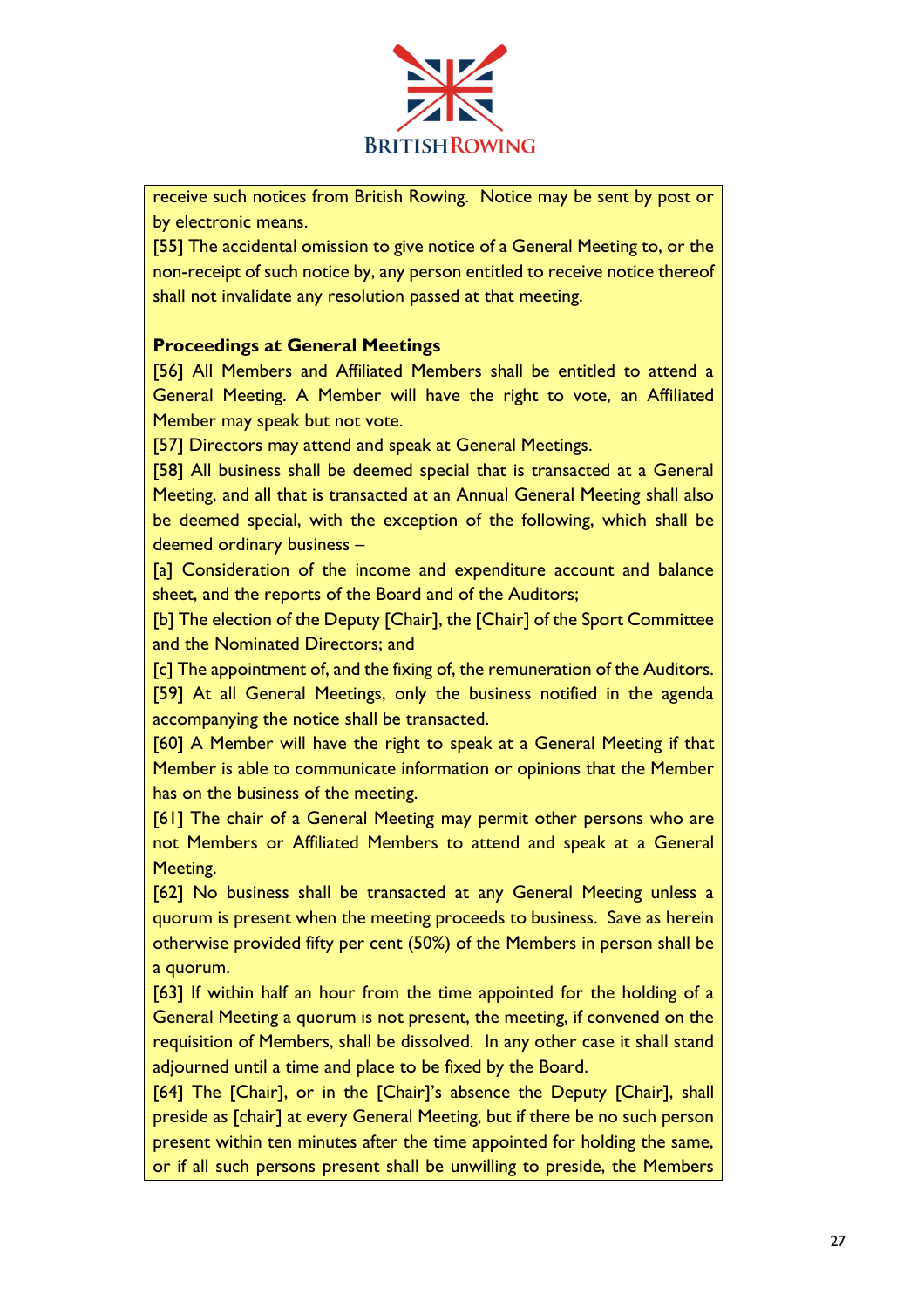

present shall choose some member of the Board, or if no such member thereof be present, or if all the members of the Board present decline to take the chair, the Members present shall choose another Member who shall be present to preside.

[65] The [chair] of the Meeting may, with the consent of any such meetings at which a quorum is present (and shall if so directed by the meeting) adjourn the meeting from time to time, and from place to place, but no business shall be transacted at any adjourned meeting other than business which might have been transacted at the meeting from which the adjournment took place. Whenever such a meeting is adjourned for 30 days or more, notice of the adjourned meeting shall be given in the same manner as of the original meeting. Save as aforesaid, the Members shall not be entitled to any notice of an adjournment, or of the business to be transacted at an adjourned meeting.

# **Voting at General Meetings**

[66] At any General Meeting a resolution put to the vote of the meeting shall be decided on a show of hands (which for the avoidance of doubt shall be any vote conducted by the raising of hands or other unambiguous expression of support) unless before or on the declaration of the result of the show of hands a poll is demanded. Unless a poll is taken, the declaration of the result of a show of hands by the [chair] of the Meeting shall be final. In the case of an equality of votes whether on a show of hands or on a poll the [chair] of the Meeting shall be entitled to a casting vote.

[67] British Rowing may make whatever arrangements it considers appropriate to enable those attending a General Meeting to exercise their rights to speak or vote at it.

[68] A poll may be demanded by the [chair] of the Meeting or by at least two Members present by representative or by proxy. A demand for a poll may be withdrawn.

[69] A poll on the election of the [chair] of the Meeting or on a question of adjournment or any other question must be taken forthwith. Any other business on the agenda may be proceeded with whilst awaiting the result of a poll, provided that the business does not bear any relation to the subject of the poll. The procedure for taking a poll shall be decided by the [chair] of the Meeting at which the poll is demanded.

[70] Each Member shall have one vote only at each General Meeting

[71] No Member shall be entitled to vote in a poll, or to speak or vote in person at a General Meeting unless all money due to British Rowing by that Member at the time has been paid. No Affiliated Member shall be entitled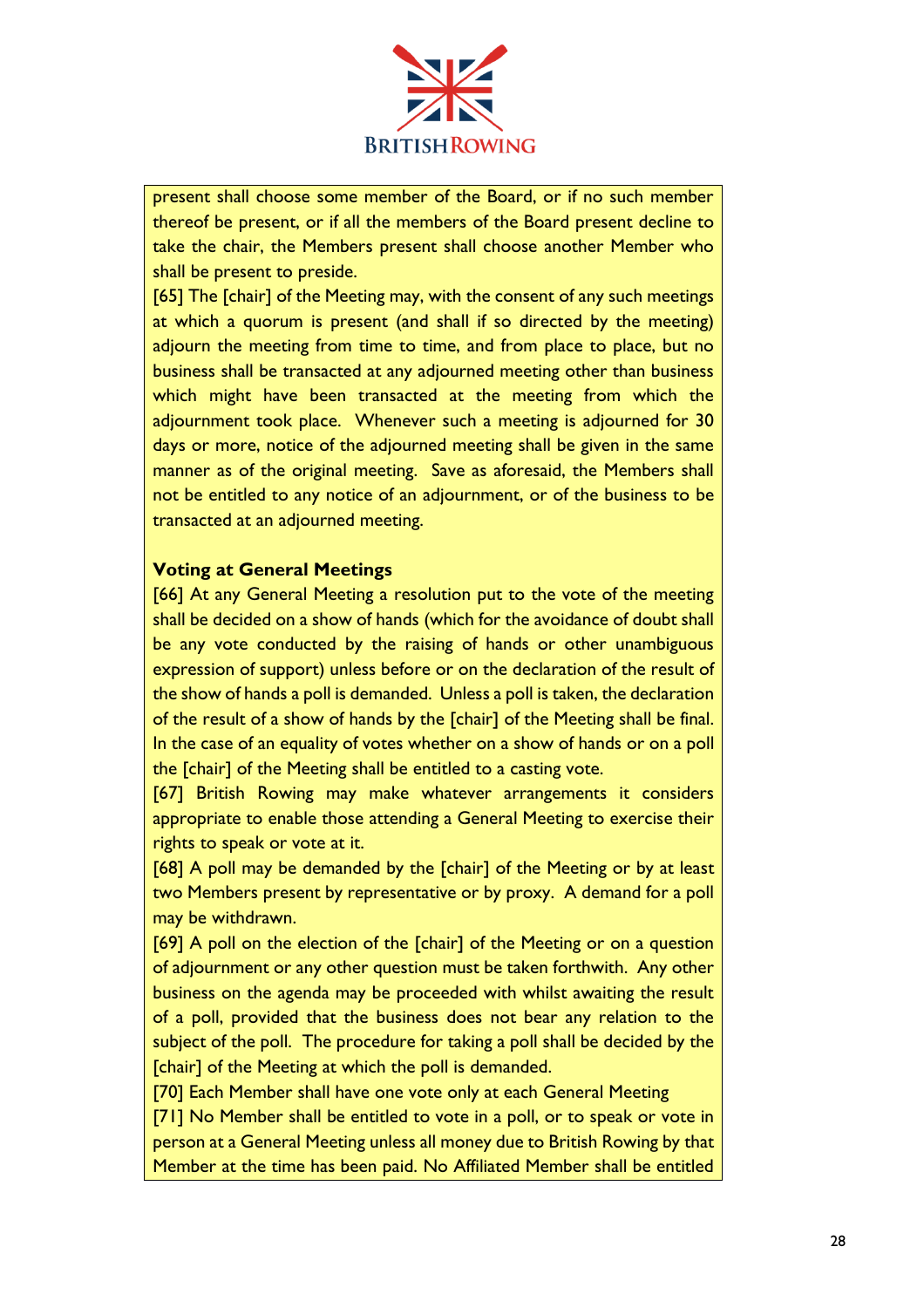

to speak in person at a General Meeting unless all money due to British Rowing by that Affiliated Member at the time has been paid

# **Proxy Attendance and Voting**

[72] Proxies may validly be appointed by a notice in writing (a "proxy notice") that:

[a] states the name and address of the Member appointing the proxy;

[b] identifies the person appointed to be that Member's proxy and the General Meeting in relation to which that person is appointed;

[c] is signed by or on behalf of the Member appointing the proxy, or is authenticated in such manner as British Rowing may determine; and

[d] is delivered to British Rowing in accordance with the Articles and any instructions contained in the notice of the General Meeting to which it relates.

[73] British Rowing may require proxy notices to be delivered in a particular form, and may specify different forms for different purposes.

[74] Proxy notices may specify how the proxy appointed under them is to vote (or that the proxy is to abstain from voting) on one or more resolutions.

[75] Unless a proxy notice indicates otherwise, it must be treated as: [a] allowing the person appointed under it as a proxy discretion as to how to vote on any ancillary or procedural resolutions put to the meeting, and [b] appointing that person as a proxy in relation to any adjournment of the General Meeting to which it relates as well as the meeting itself.

# **Delivery of proxy notices**

[76] A Member who is entitled to attend, speak or vote (either on a show of hands or on a poll) at a General Meeting remains so entitled in respect of that Meeting or any adjournment of it, even though a valid proxy notice has been delivered to British Rowing by or on behalf of that Member.

[77] An appointment under a proxy notice may be revoked by delivering to British Rowing a notice in writing given by or on behalf of the Member by whom or on whose behalf the proxy notice was given.

[78] A notice revoking a proxy appointment only takes effect if it is delivered before the start of the Meeting or adjourned Meeting to which it relates.

# **Amendments to resolutions**

[79] An ordinary resolution to be proposed at a General Meeting may be amended by ordinary resolution if: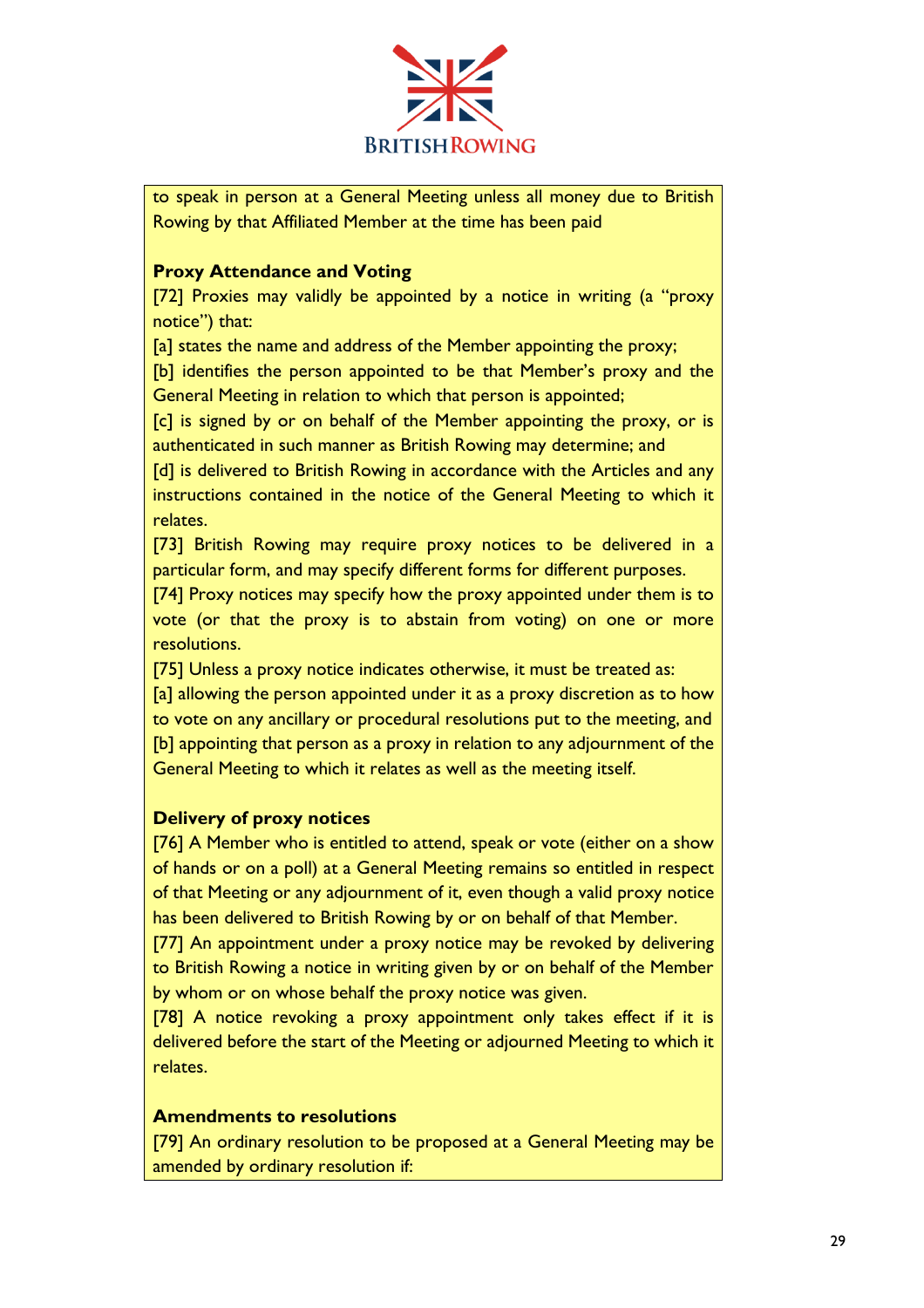

[a] notice of the proposed amendment is given to British Rowing in writing by a Member entitled to vote at the General Meeting at which it is to be proposed not less than 48 hours before the Meeting is to take place (or such later time as the [chair] of the Meeting may determine), and

[b] the proposed amendment does not, in the reasonable opinion of the [chair] of the meeting, materially alter the scope of the resolution.

[80] A special resolution to be proposed at a General Meeting may be amended by ordinary resolution, if:

[a] the [chair] of the meeting proposes the amendment at the General Meeting at which the resolution is to be proposed, and

[b] the amendment does not go beyond what is necessary to correct a grammatical or other non-substantive error in the resolution.

[81] If the [chair] of the meeting, acting in good faith, wrongly decides that an amendment to a resolution is out of order, the [chair]'s error does not invalidate the vote on that resolution.

# **20. Honorary Positions**

# *Appointment*

- 20.1. The Regional Representatives may nominate:
	- 20.1.1. an Honorary President for a term of 3 years; and
	- 20.1.2. any number of Honorary Vice Presidents either for terms of 3 years each or for life (Honorary Life Vice President).
- 20.2. There shall be no obligation for the Regional Representatives to appoint an Honorary President or any Honorary Vice Presidents
- 20.3. The Chair shall present nominations for Honorary President or Honorary Vice President to the Board following consultation with the Regional Representatives.
- 20.4. The Board may in its sole discretion approve any nominations for appointments to the position of Honorary President or Honorary Vice President.
- 20.5. An Honorary President or Honorary Vice Presidents may have their term renewed by the Board as many times as the Board deems appropriate

# *Rights of Honorary President or Honorary Vice President*

20.6. Following appointment, any Honorary President or Honorary Vice Presidents shall be entitled to attend General Meetings but, unless otherwise qualified to do so, may not vote.

# *Removal of Honorary President or Honorary Vice President*

20.7. If, in the reasonable opinion of the Chair, an Honorary President or Honorary Vice President is deemed to have brought British Rowing into disrepute or it is no longer considered desirable for any reason that the incumbent should continue in post, the Chair shall report such matter to the Board which will have discretion to remove such Honorary President or Vice President at any time.

*Honorary Rowing Safety Advisor*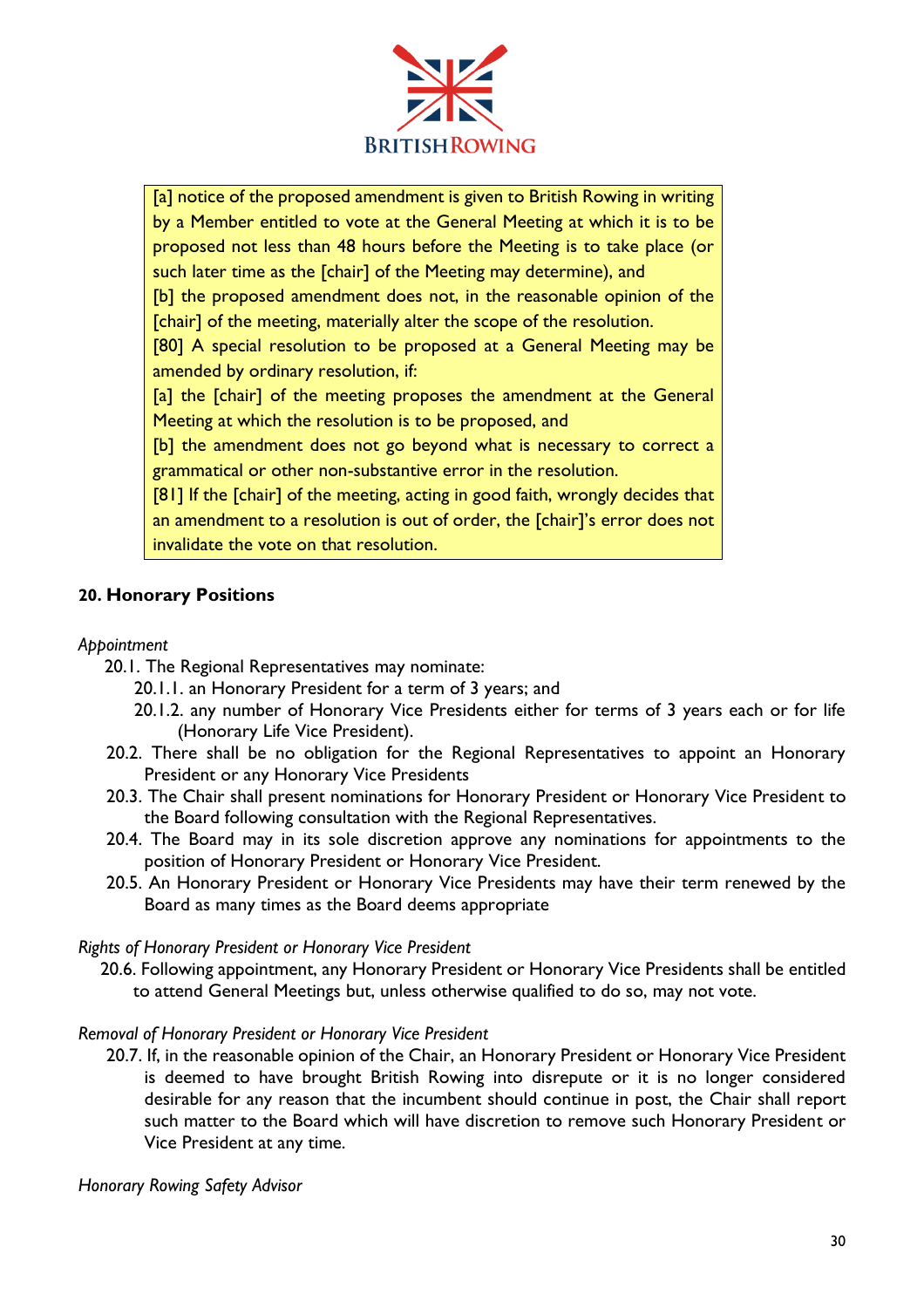

- 20.8. The Regional Representatives shall nominate a person to act as Honorary Rowing Safety Advisor.
- 20.9. The Chair shall present the nomination for Honorary Rowing Safety Advisor to the Board following consultation with the Regional Representatives.
- 20.10. The Board may in its sole discretion approve the nomination for the position of Honorary Rowing Safety Advisor.
- 20.11. The Honorary Rowing Safety Advisor shall be appointed for a term of three years, which may be renewed by the Board as many times as the Board deems appropriate. The Honorary Rowing Safety Advisor will be a member of the Rowing Safety Committee and a voting member of the Sport Committee.

#### *Removal of Honorary Rowing Safety Advisor*

20.12. If, in the reasonable opinion of the Chair, the Honorary Rowing Safety Advisor is deemed to have brought British Rowing into disrepute or it is no longer considered desirable for any reason that the incumbent should continue in post, the Chair shall report such matter to the Board which will have discretion to remove the Honorary Rowing Safety Advisor.

# <span id="page-31-0"></span>SECTION D: BRITISH ROWING STANDARDS

#### **21. Equity and Diversity**

- 21.1.British Rowing is fully committed to the principles of equality of opportunity and is responsible for ensuring that no member, volunteer, employee or job applicant receives less favourable treatment on the grounds of age, gender, gender reassignment, disability, race, ethnic origin, nationality, colour, marriage or civil partnership, pregnancy, maternity or parental, religion or belief, socio-economic status, sexual orientation or political belief.
- 21.2.British Rowing will ensure that everyone who wishes has an equal opportunity to participate in the sport of rowing at all levels and in all roles, whether as a beginner, participant, performer, or as a coach, manager, employee, administrator or official.

#### **22. British Rowing Code of Ethics and Behaviour**

- 22.1.The Board has implemented the British Rowing Code of Ethics and Behaviour, which establishes the standards of behaviour British Rowing expects from all participants in Rowing, and in particular –
	- 22.1.1. Rowers
	- 22.1.2. The Parents, Guardians, Carers and Supporters of Rowers
	- 22.1.3. Clubs and Event Organisers
	- 22.1.4. Umpires and Officials
	- 22.1.5. Coaches and Instructors
	- 22.1.6. British Rowing Employees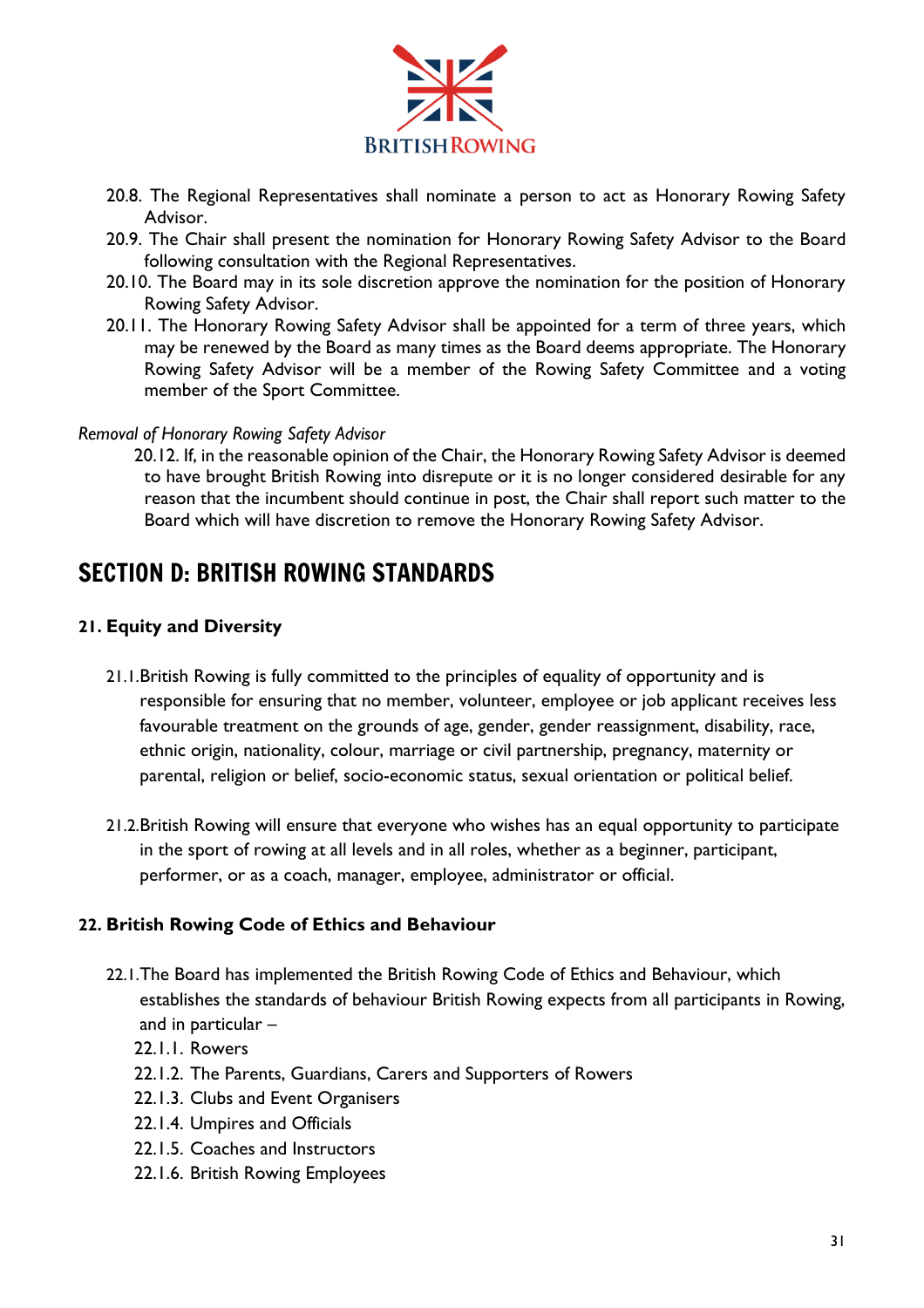

# 22.1.7. Volunteers

22.2.The terms above are used as referred to in the British Rowing Code of Ethics and Behaviour.

# **23. Safeguarding**

- 23.1. British Rowing is committed to promoting the welfare of all involved in Rowing, and in particular children.
- 23.2. The Board has implemented a number of Policies and associated guidance documents to ensure that everyone who participates in Rowing can do so in a safe and enjoyable environment.
- 23.3.The Safeguarding Vulnerable Groups Advisory Panel is established by the Board pursuant to this Handbook. The Case Management Group (also referred to as the 'CMG') has also been established by the Board to make decisions on matters related to the safeguarding and protection of children. The CMG is also required make decisions relating to any concerns arising from information gathered through British Rowing's recruitment process.
	- 23.3.1. The Board shall appoint the members of the CMG. The Executive may also appoint an individual to be part of the CMG if it considers that the appointee is suitably qualified and experienced.
	- 23.3.2. The CMG operates independently.
	- 23.3.3. The Terms of Reference for the CMG are included at Schedule 5 of the Handbook.
- 23.4. British Rowing will adopt and implement measures to facilitate the effective sharing of information concerning matters related to the safeguarding and protection of children with partner organisations.
- 23.5. British Rowing will adopt and implement measures provisions to ensure that the relationship between the Executive and the Child Protection in Sport Unit (CPSU) is as efficient and effective as possible.

# **24. Rowing Safety**

- 24.1.British Rowing is committed to promoting the safety of all involved in Rowing.
- 24.2. The Board has implemented a number of Policies and associated guidance documents to ensure that everyone who participates in Rowing does so safely.

# **25. Whistle-blowing Policy**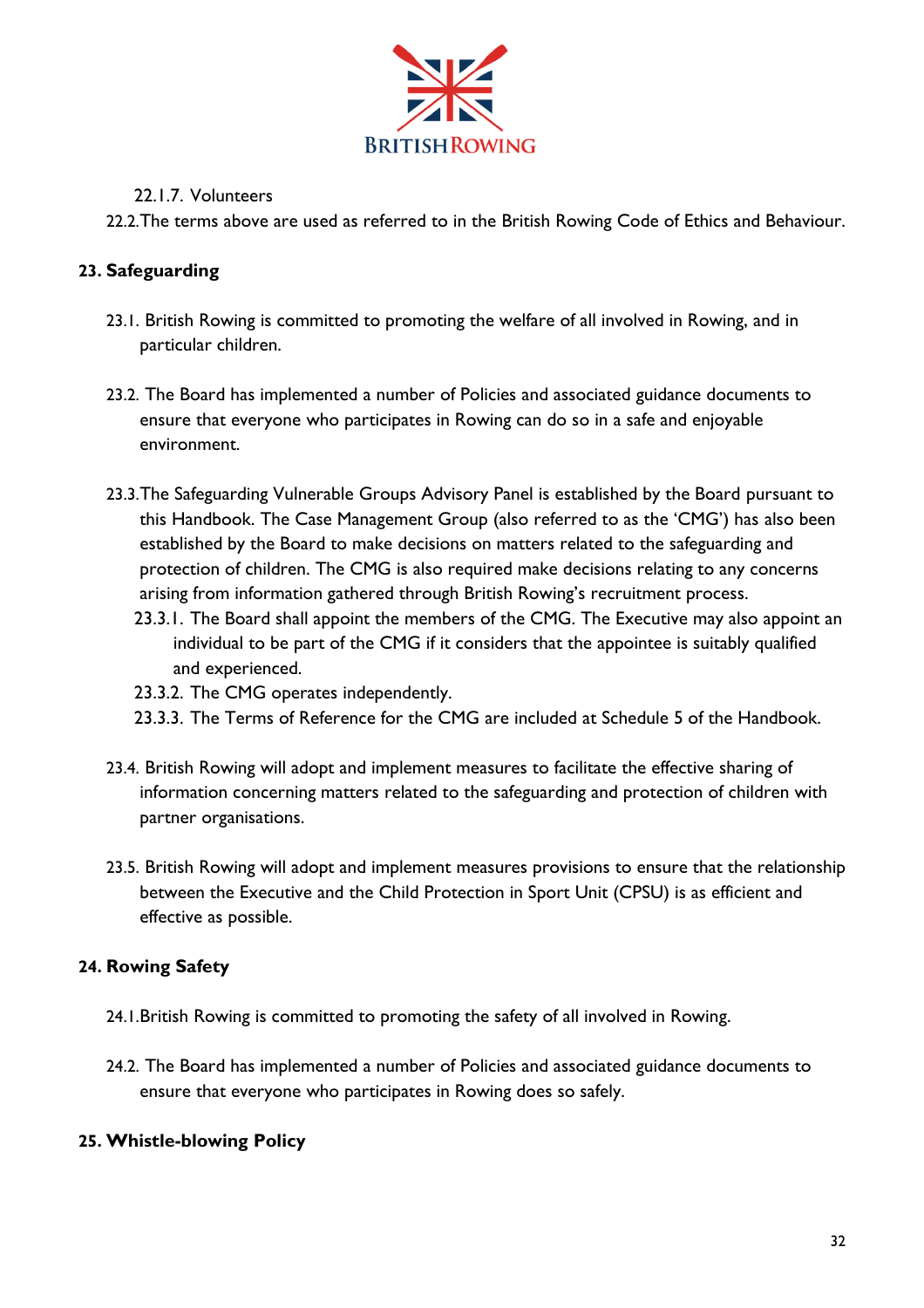

- 25.1.British Rowing has established a clear framework for identifying concerns, particularly those involving perceived failings in its governance process. This demonstrates the values of openness and responsiveness, which underpins its approach to running the organisation.
- 25.2.The Board has established the British Rowing Whistle-blowing Policy, which is included at Schedule 7 of the Handbook.
- 25.3.If any person has a concern about British Rowing members of staff, any persons associated with British Rowing, or any Board member's conduct on matters concerning suspected fraud, corruption or bribery whilst carrying out British Rowing, or, if any person wishes to report any an incident of illegal or wrongful conduct by any person associated with British Rowing, that person should refer to the British Rowing Whistle-blowing Policy.
- 25.4.All notifications and subsequent internal investigations will be conducted professionally, ethically and with discretion. British Rowing will endeavour to protect confidentiality whilst any internal investigation is being completed.

# <span id="page-33-0"></span>SECTION E: SPORT AND DISCIPLINARY MATTERS

# **26. Regulations**

- 26.1.The Board has approved and implemented the British Rowing Regulations, which apply to all participants in Rowing, and in particular
	- 26.1.1. Regional Rowing Councils
	- 26.1.2. Regional Representatives
	- 26.1.3. Affiliated Members
	- 26.1.4. Registered Individual
	- 26.1.5. The Board
- 26.2.The British Rowing Regulations will be regularly reviewed and approved by the Board.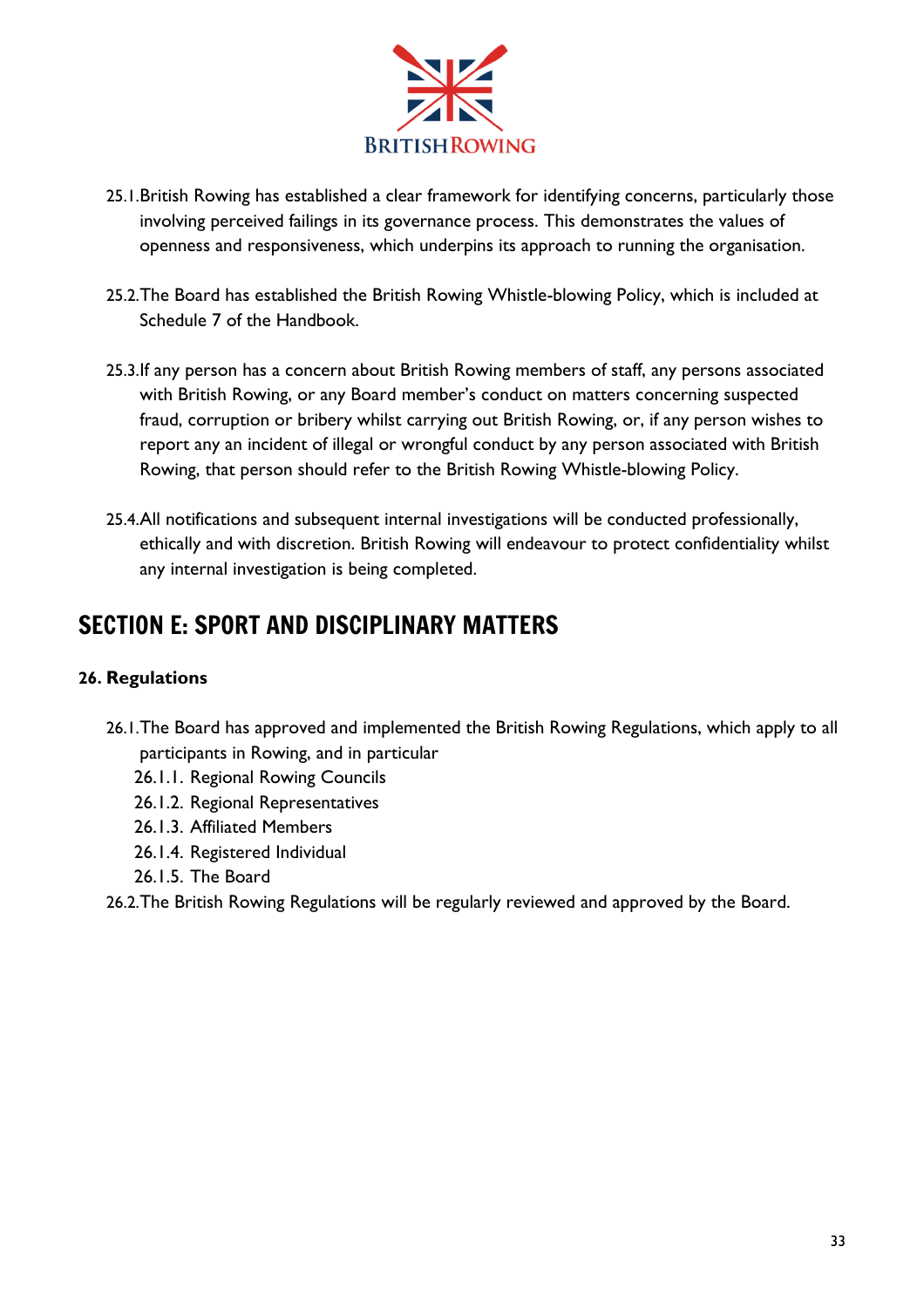

# **27. Rules of Racing**

# 27.1. *Rules of Racing*

- 27.1.1. The National Competition Committee has the responsibility of developing and publishing rules for Rowing.
- 27.1.2. These rules are referred to as 'the Rules of Racing'
- 27.1.3. The Sport Committee is responsible for all matters associated with the development of the Rules of Racing.
- 27.1.4. The Board will approve the Rules of Racing and any amendments to the Rules of Racing.

# **28. International Competitions**

# 28.1.*FISA*

- 28.1.1. The Federation Internationale des Societes d'Aviron (FISA) is the international governing body for Rowing.
- 28.1.2. British Rowing is the FISA recognised National Federation for Rowing for Great Britain.

# 28.2.*Commitments to FISA*

- 28.2.1. As the National Federation for Rowing for Great Britain, British Rowing is required to be autonomous and be organised and governed in accordance with the Articles.
- 28.2.2. British Rowing accepts the following obligations:
	- 28.2.2.1. to comply fully with all duties and provisions of the Statutes, Rules, Bye- Laws and Regulations established by FISA and decisions taken by FISA;
	- 28.2.2.2. to apply the World Anti-Doping Code;
	- 28.2.2.3. to immediately notify the FISA Executive Committee of any material change made to its Statutes, change of President and/or Secretary General, its address and contact details, or of any other elements which affects its ability to fulfil its membership obligations;
	- 28.2.2.4. to cause their own members to comply with the Statutes, Rules, Bye- Laws and Regulations established by FISA and decisions taken by FISA;
	- 28.2.2.5. in the event that a change in the registered design or the colours of its racing uniform or blades is desired, to make a request to the FISA Executive Committee at least three months prior to the first proposed use in competition; and
	- 28.2.2.6. to fulfil at all times all the conditions necessary for its admission to membership and to comply with all the undertakings given on that occasion;
- 28.2.3. The Board will periodically review British Rowing's compliance with these obligations.
- 28.2.4. The Board will appoint as required delegates from British Rowing to attend each FISA Congress and any other FISA governance forums.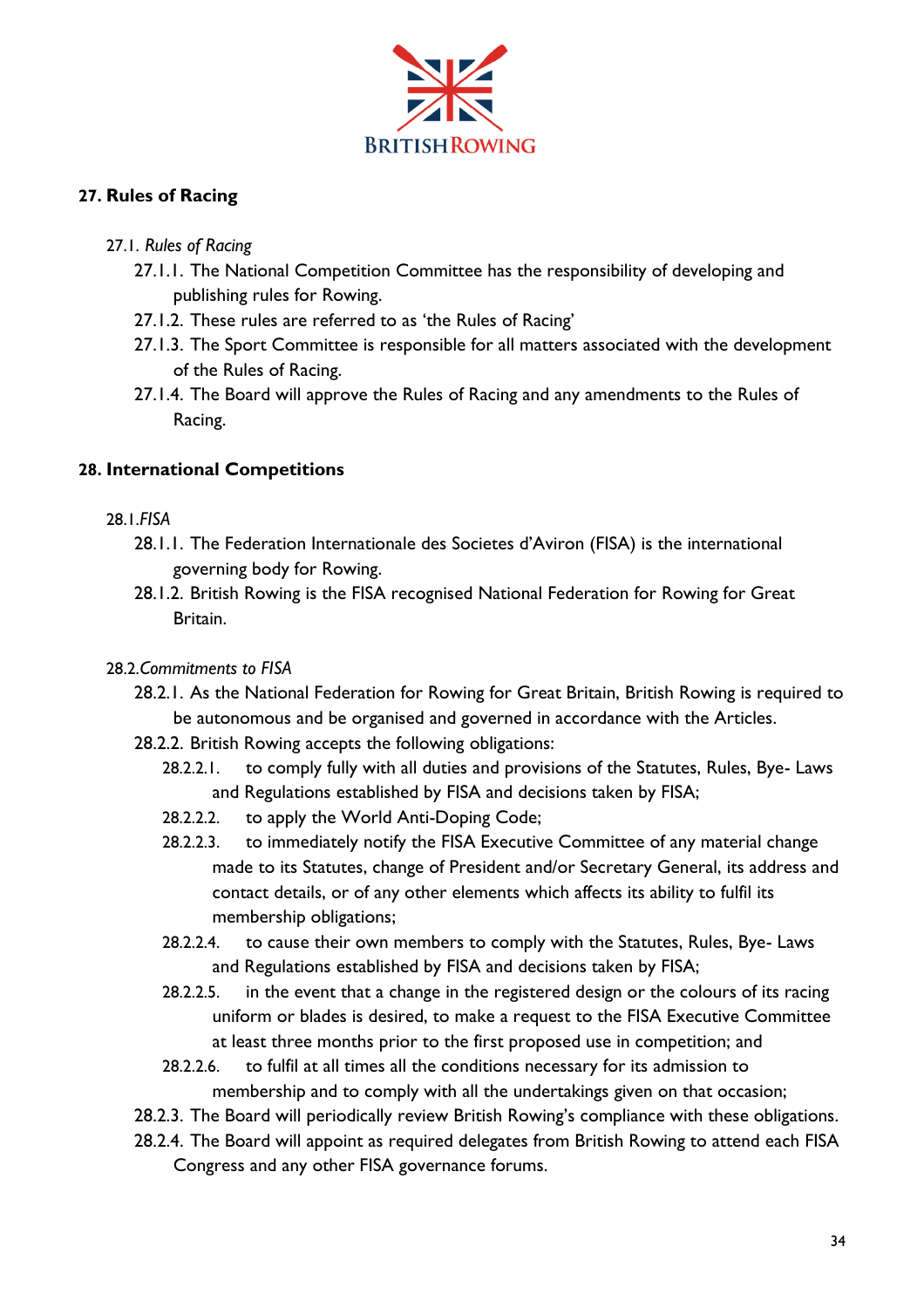

28.2.5. British Rowing will pay all membership and other fees required by FISA.

# 28.3.*British Olympic Association*

- 28.3.1. British Rowing is recognised by the British Olympic Association ('the BOA') as being the National Federation for Rowing for Great Britain.
- 28.3.2. British Rowing will pay all membership and other fees required by the BOA.
- 28.3.3. British Rowing will respect and comply with the membership terms and conditions specified by the BOA from time to time.

# 28.4.*British Paralympic Association*

- 28.4.1. British Rowing is recognized by the British Paralympic Association ('the BPA') as being the National Federation for Para-Rowing for Great Britain.
- 28.4.2. British Rowing will pay all membership and other fees required by the BPA.
- 28.4.3. British Rowing will respect and comply with the membership terms and conditions specified by the BPA from time to time.

# 28.5.*Selection for International Competition*

- 28.5.1. The Board shall maintain and publish:
	- 28.5.1.1. a fair, open and transparent process for the selection of rowers to represent Great Britain in international competitions; and
	- 28.5.1.2. an appropriate and documented Selection Appeals Procedure in respect of the selections made for international competition.

# **29. British Rowing and Anti-Doping**

- 29.1.British Rowing is committed to the principles and purposes of the World Anti-Doping Code, and in particular to protecting the rights of all persons involved in Rowing to participate in doping-free sport.
- 29.2.British Rowing has adopted as its Anti-Doping Rules the UK Anti-Doping Rules produced from time to time by UK Anti-Doping Limited, the current National Anti-Doping Organisation established by the UK Government for the United Kingdom.

# **30. Disciplinary Matters and Sanctioning Powers**

30.1.The Board has the power under the Articles to make and enforce rules and regulations concerning all forms and aspects of Rowing. This includes the power to establish disciplinary and complaints processes and impose sanctions in respect of the breach of any rules and regulations relating to Rowing.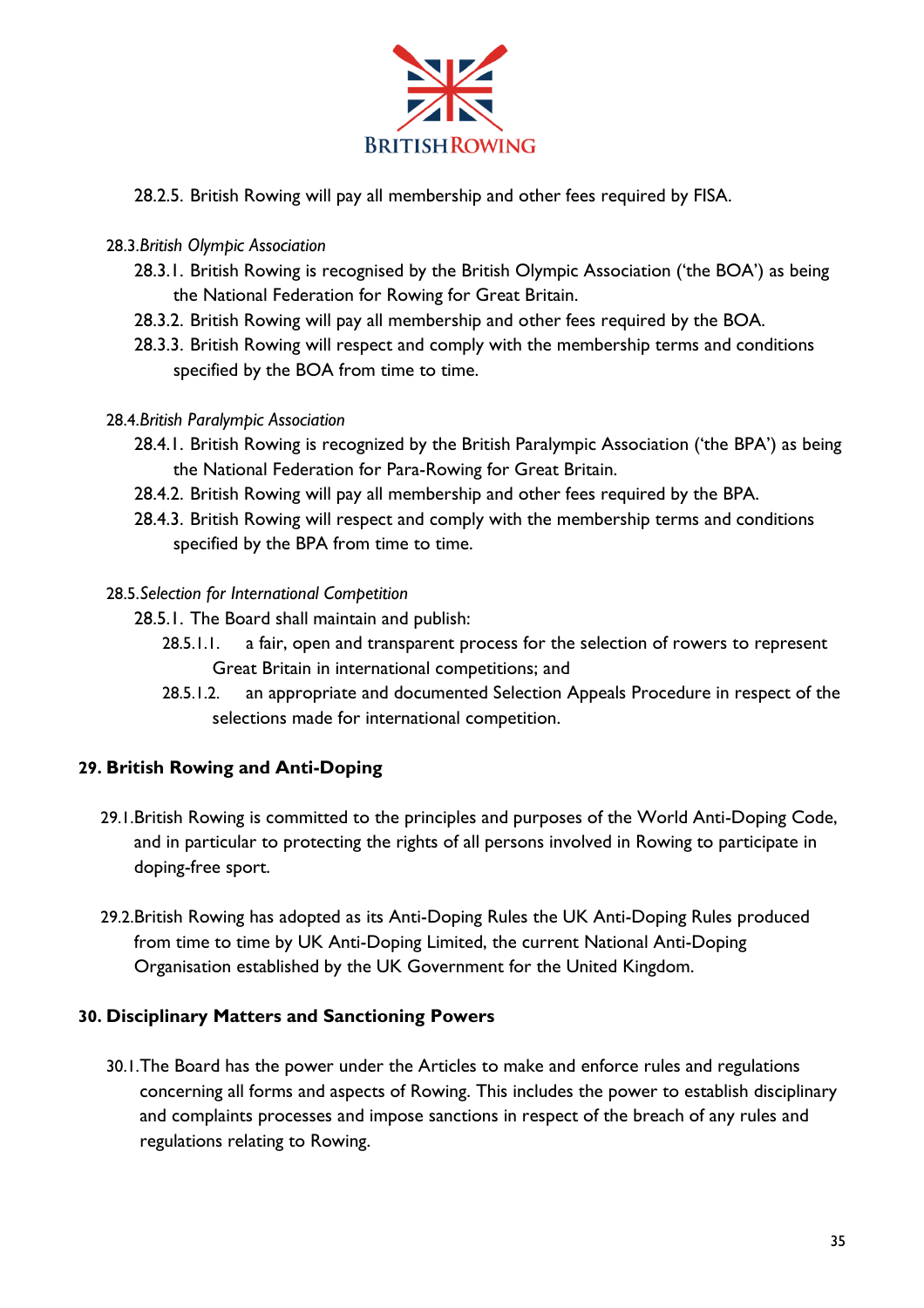

- 30.2.The Board of British Rowing has in relation to any Club, Competition or Registered Individual, the power to order any measures that are recommended to it by the Disciplinary and Grievance Panel or the Case Management Group.
- 30.3.*Disciplinary Matters: the Disciplinary and Grievance Panel* 
	- 30.3.1. The Board has established the Disciplinary and Grievance Panel to ensure that British Rowing handles complaints, grievances and disciplinary matters fairly and efficiently.
	- 30.3.2. The Board has designated the Disciplinary and Grievance Panel to be the dispute resolution body in respect of certain specified disputes, as detailed and explained in the British Rowing Regulations. The Disciplinary and Grievance Panel shall have the power, in relation to matters where it acts as the relevant dispute resolution body, to require that parties to a dispute participate and give evidence, and provide documents or other evidence.
	- 30.3.3. The Disciplinary and Grievance Panel shall have the power impose sanctions that may include but shall not be limited to:
		- 30.3.3.1. ordering any party to pay some or all of the out-of-pocket expenses of the other party (but not any legal or other professional costs) to the relevant dispute; and/or
		- 30.3.3.2. ordering any party to pay the costs incurred by the Disciplinary and Grievance Panel
		- 30.3.3.3. recommending to any Club that a Registered Individual who is a member of that Club be suspended from membership of that Club or that membership be terminated;
		- 30.3.3.4. recommending to the Board that the rights enjoyed by a Registered Individual be suspended or that the Registered Individual shall have those rights terminated;
		- 30.3.3.5. recommending to the Board that a Club or Competition be suspended as an Affiliated Member of British Rowing or that the Club or Competition's status as an Affiliated Member be terminated;
		- 30.3.3.6. recommending to the Board that appropriate measures be undertaken to give effect to any suspension.
	- 30.3.4. An Affiliated Member, Registered Individual or any other relevant body or individual against whom an order has been made by the Board shall comply with the terms of that order including any full or partial suspension from any part of any activity controlled by British Rowing or any other activity within the sport.
	- 30.3.5. The Board may if it believes that a sanction imposed by it might have any effect on international competition or competition in another country, report that sanction to FINA for recognition world-wide and, in the case of foreign nationals, to their country of origin.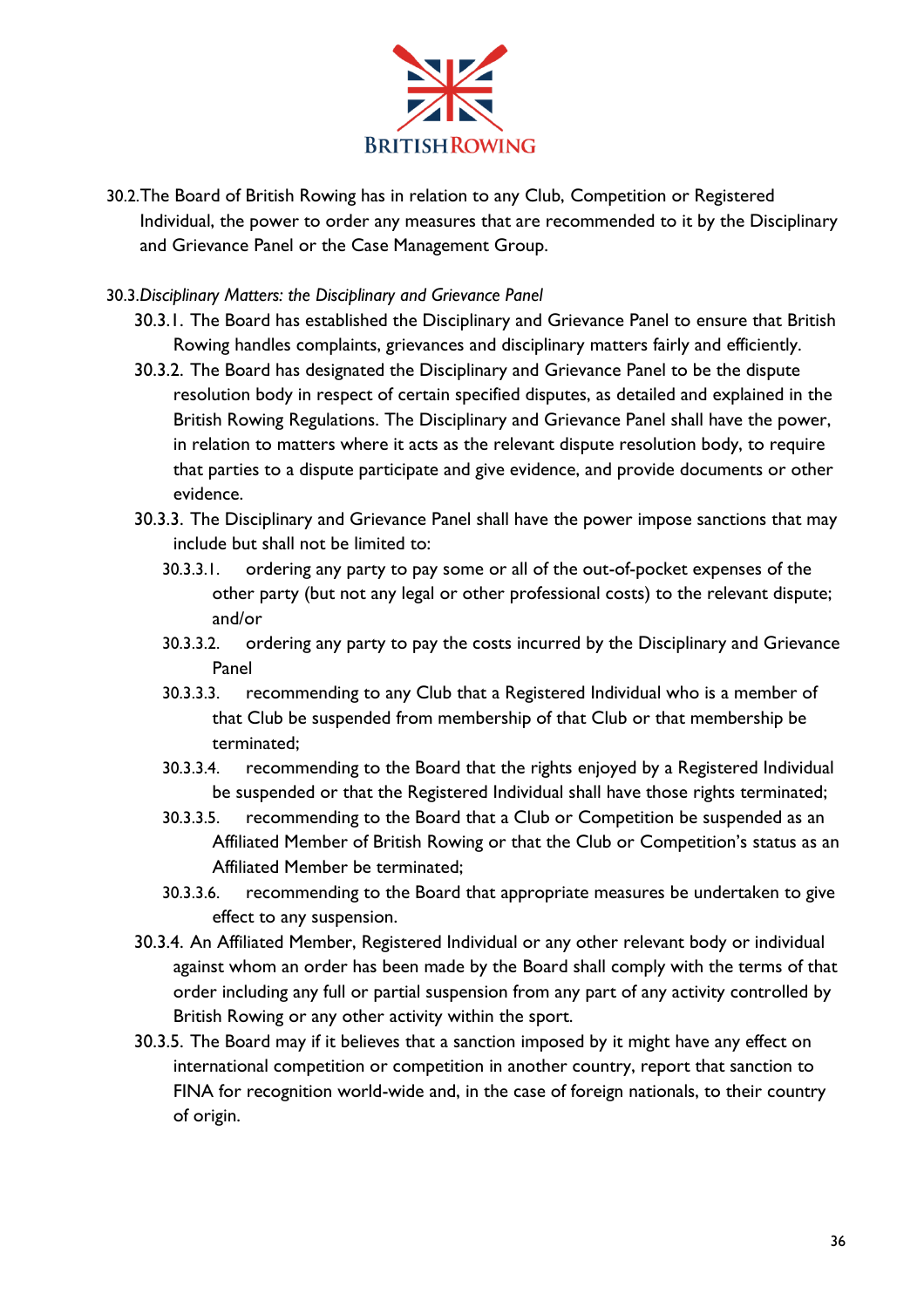

## 30.4.*Disciplinary Matters: Safeguarding*

- 30.4.1. The Board has established the Case Management Group to ensure that British Rowing responds quickly and efficiently in relation to matters that arise in relation to the British Rowing Safeguarding and Protecting Children Policy and Adults at Risk Policy.
- 30.4.2. The Case Management Group shall have all the powers detailed within the British Rowing Safeguarding and Protecting Children Policy and Adults at Risk Policy.
- 30.4.3. An Affiliated Member, Registered Individual or any other relevant body or individual against whom an order has been made by the Case Management Group shall comply with the terms of that order including any full or partial suspension from any part of any activity controlled by British Rowing or any other activity within the sport.

### 30.5.*The National Competition Committee*

- 30.5.1. The Board has designated the National Competition Committee to be the dispute resolution body in respect of certain specified disputes, as detailed and explained in the British Rowing Rules of Racing.
- 30.5.2. The National Competition Committee shall have the power to impose sanctions as detailed and explained in the British Rowing Rules of Racing.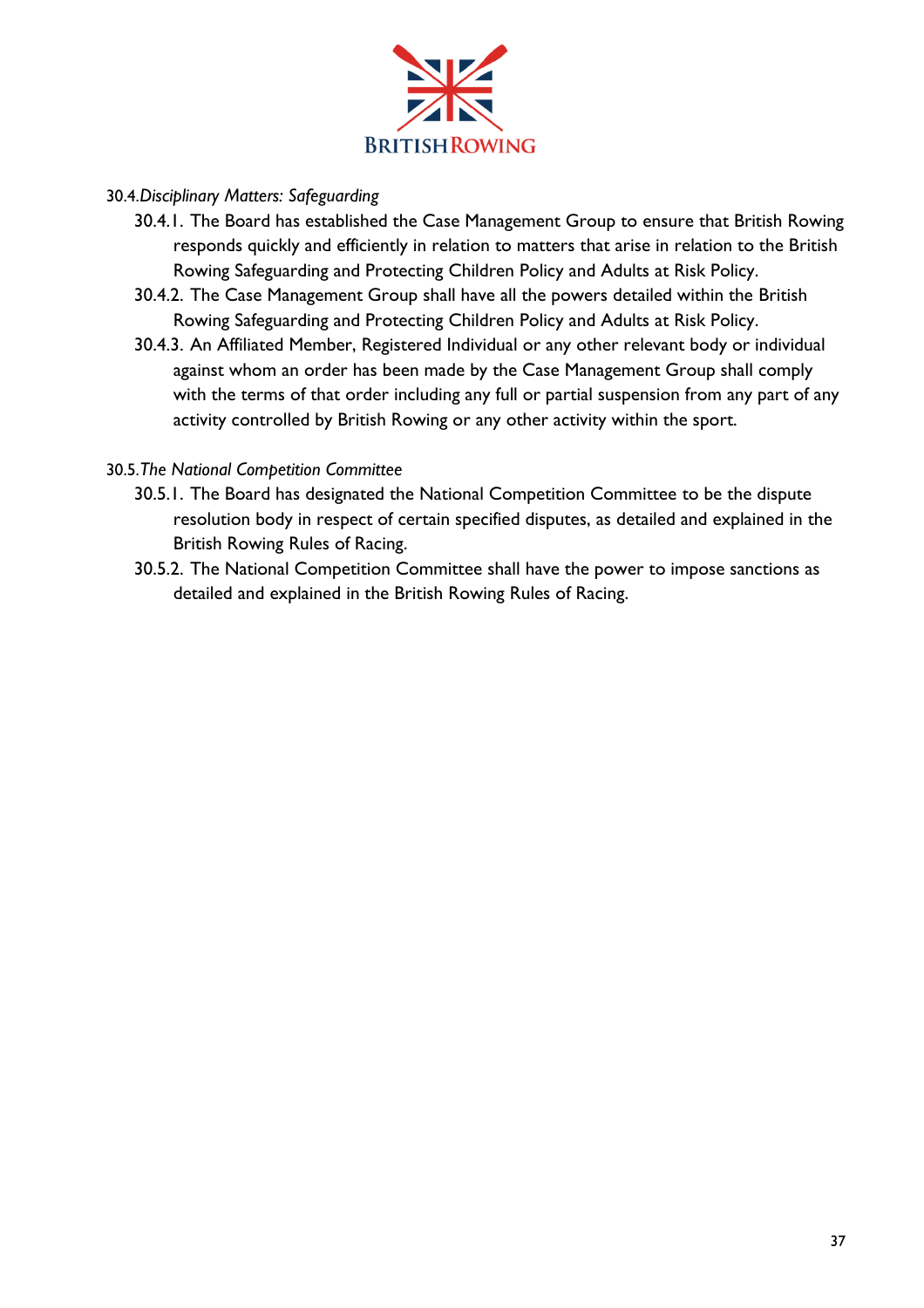

## Schedule One **Corporate Governance Handbook Appendix 1**

# DEFINITIONS

The words standing in the first column of the Table next hereinafter contained shall bear the meaning set opposite to them respectively in the second column thereof, if not inconsistent with the subject or context.

| Word(s)                        | <b>Definition</b>                                                                                                                                                                                                                                                                                                                                                     |  |
|--------------------------------|-----------------------------------------------------------------------------------------------------------------------------------------------------------------------------------------------------------------------------------------------------------------------------------------------------------------------------------------------------------------------|--|
| Act                            | The Companies Act 2006 and any subsequent statutory<br>modification or re-enactment thereof for the time being.                                                                                                                                                                                                                                                       |  |
| <b>Affiliated Member</b>       | A Club or Competition that becomes affiliated to British<br>Rowing affiliation being subject to payment of all relevant<br>fees.                                                                                                                                                                                                                                      |  |
| <b>Annual General Meeting</b>  | An annual meeting of Members as provided for in these<br>Articles.                                                                                                                                                                                                                                                                                                    |  |
| <b>Articles</b>                | These Articles of Association.                                                                                                                                                                                                                                                                                                                                        |  |
| <b>Athlete Director</b>        | A member or former member of the GB Rowing Team<br>who is currently competing for the GB Rowing Team or<br>competed for the GB Rowing Team in the most recent<br>Olympiad (being the four-year cycle, in which the first<br>year is the calendar year in which the summer Olympic<br>Games are due to take place) and elected as a Director<br>by the GB Rowing Team. |  |
| <b>Board</b>                   | The Board of Directors for the time being of British<br>Rowing that has overall responsibility for governing<br>British Rowing.                                                                                                                                                                                                                                       |  |
| <b>British Rowing</b>          | <b>British Rowing Limited.</b>                                                                                                                                                                                                                                                                                                                                        |  |
| Chair                          | The Chair of the Board.                                                                                                                                                                                                                                                                                                                                               |  |
| <b>Chief Executive Officer</b> | The Chief Executive Officer for the time being of British<br>Rowing.                                                                                                                                                                                                                                                                                                  |  |
| Club                           | A club in the United Kingdom whose members take part<br>in Rowing.                                                                                                                                                                                                                                                                                                    |  |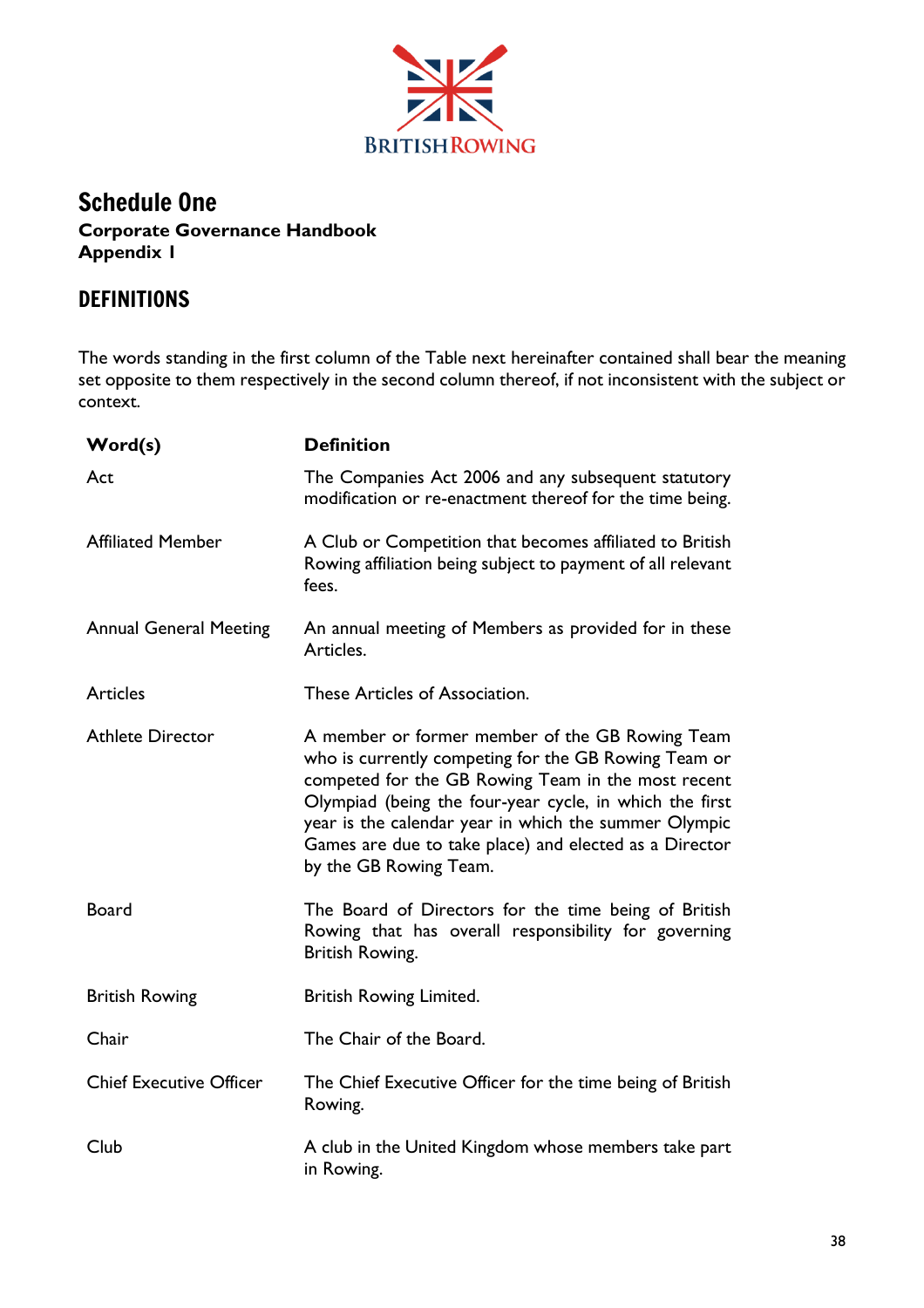

| Competition                  | An organised group of rowing races sanctioned by British<br>Rowing in which the result of each race is determined by<br>the order in which boats are placed at the finish, or a<br>processional race, being a race in which boats are started<br>at intervals of time or distance and of which the result is<br>determined by means other than the order of arrival at<br>the finish but may also include other rowing events<br>sanctioned by British Rowing, |  |
|------------------------------|----------------------------------------------------------------------------------------------------------------------------------------------------------------------------------------------------------------------------------------------------------------------------------------------------------------------------------------------------------------------------------------------------------------------------------------------------------------|--|
| Deputy Chair                 | The deputy chair of the Board elected to the Board by<br>the Members.                                                                                                                                                                                                                                                                                                                                                                                          |  |
| <b>Director</b>              | A Director of British Rowing.                                                                                                                                                                                                                                                                                                                                                                                                                                  |  |
| <b>First Named Club</b>      | The Club stated by a Registered Individual when<br>registering with British Rowing to be the primary Club<br>that the Registered Individual participates in as a matter<br>of course.                                                                                                                                                                                                                                                                          |  |
| <b>GB Rowing Team</b>        | The athletes who have represented Great Britain and<br>Northern Ireland at the most recent FISA (Fédération<br>Internationale<br>Société<br>d'Aviron)<br>des<br>World<br>Championships or Olympic or Paralympic Games.                                                                                                                                                                                                                                         |  |
| <b>General Meeting</b>       | An Annual General Meeting or meeting of Members<br>other than an Annual General Meeting.                                                                                                                                                                                                                                                                                                                                                                       |  |
| <b>Home Nations Director</b> | The Director appointed by Scottish Rowing and Welsh<br>Rowing.                                                                                                                                                                                                                                                                                                                                                                                                 |  |
| Independent Director         | A Director appointed pursuant to the Articles to be an<br>independent Director.                                                                                                                                                                                                                                                                                                                                                                                |  |
| Member                       | A Regional Representative elected by the Affiliated<br>Members within a Region.                                                                                                                                                                                                                                                                                                                                                                                |  |
| Poll                         | The term 'poll' refers to any procedure used at a General<br>Meeting where it is not possible to obtain a clear result<br>as to a resolution by a show of hands.                                                                                                                                                                                                                                                                                               |  |
| <b>Nominated Director</b>    | A Director elected to the Board by the Members                                                                                                                                                                                                                                                                                                                                                                                                                 |  |
| Region                       | A geographical area as from time to time determined by<br>British Rowing to be a region.                                                                                                                                                                                                                                                                                                                                                                       |  |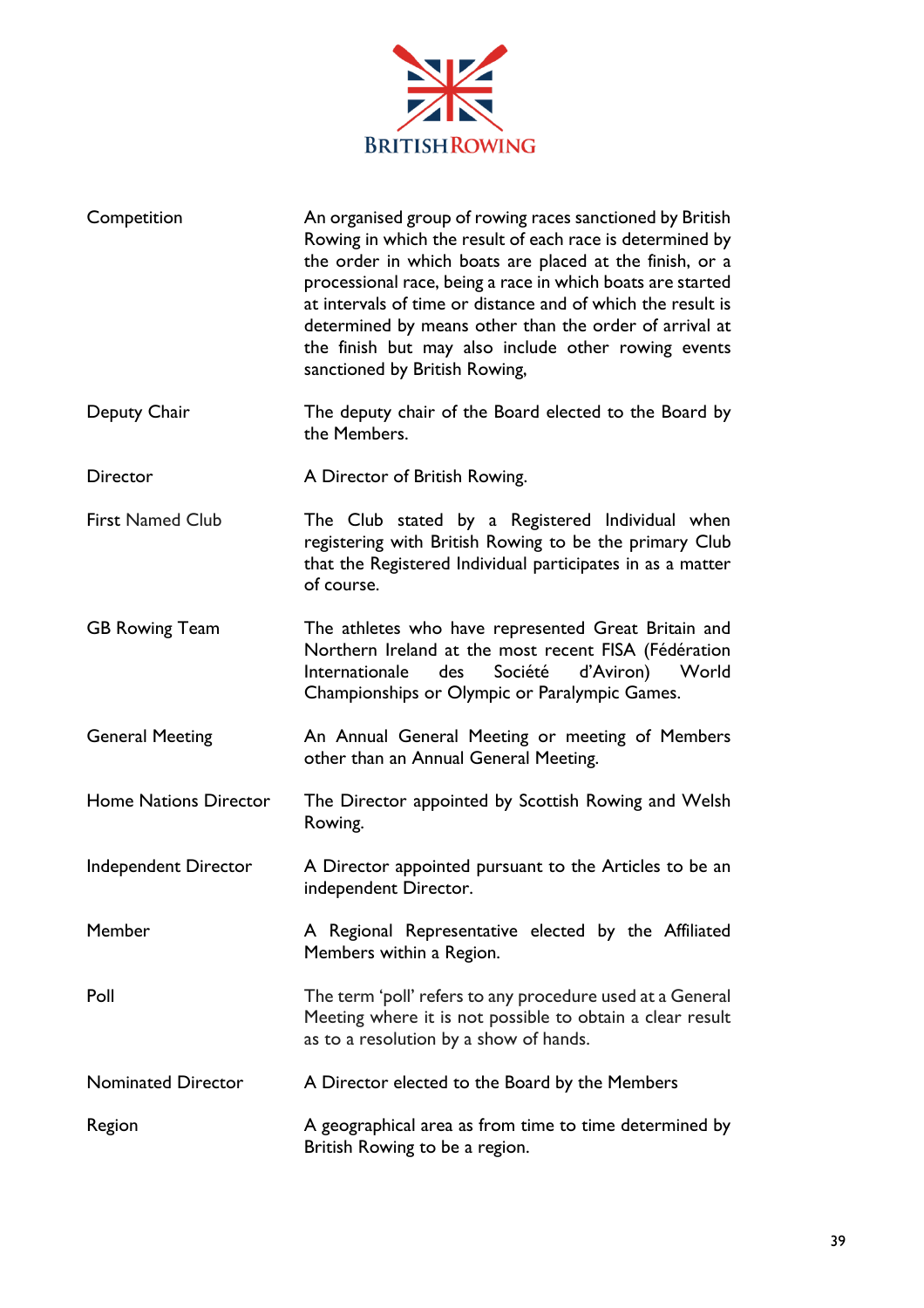

| Regional Representative        | A Registered Individual elected to represent the Affiliated<br>Members within a Region.                                                                                                                                          |  |  |
|--------------------------------|----------------------------------------------------------------------------------------------------------------------------------------------------------------------------------------------------------------------------------|--|--|
| <b>Regional Rowing Council</b> | A body created and established by British Rowing to<br>represent all Affiliated Members within a Region and to<br>carry out such functions as the Board may from time to<br>time delegate to it.                                 |  |  |
| <b>Register of Members</b>     | The register of members held by British Rowing.                                                                                                                                                                                  |  |  |
| Registered Individual          | A person registered with British Rowing and paying the<br>relevant fees.                                                                                                                                                         |  |  |
| Rowing                         | The sport of propelling a boat by oars, including sculling<br>and coxing, and also any activity in which a rowing action<br>is used with any boat, machine, ergometer or other<br>apparatus, including the sport of Para Rowing. |  |  |
| <b>Scottish Rowing</b>         | The national governing body for the sport of Rowing in<br>Scotland.                                                                                                                                                              |  |  |
| <b>Sport Committee</b>         | A Committee established by the Board to co-ordinate<br>and advise as to policies, activities and initiatives relating<br>to Rowing.                                                                                              |  |  |
| <b>United Kingdom</b>          | The United Kingdom of Great Britain and Northern<br>Ireland together with the Crown Dependencies and<br>Overseas Territories.                                                                                                    |  |  |
| <b>Welsh Rowing</b>            | The national governing body for the sport of Rowing in<br>Wales.                                                                                                                                                                 |  |  |

Words importing the singular number only shall include the plural number, and vice versa. Words importing persons except the word 'individual' shall include Clubs, Competitions, corporations and other organisations whether incorporated or unincorporated.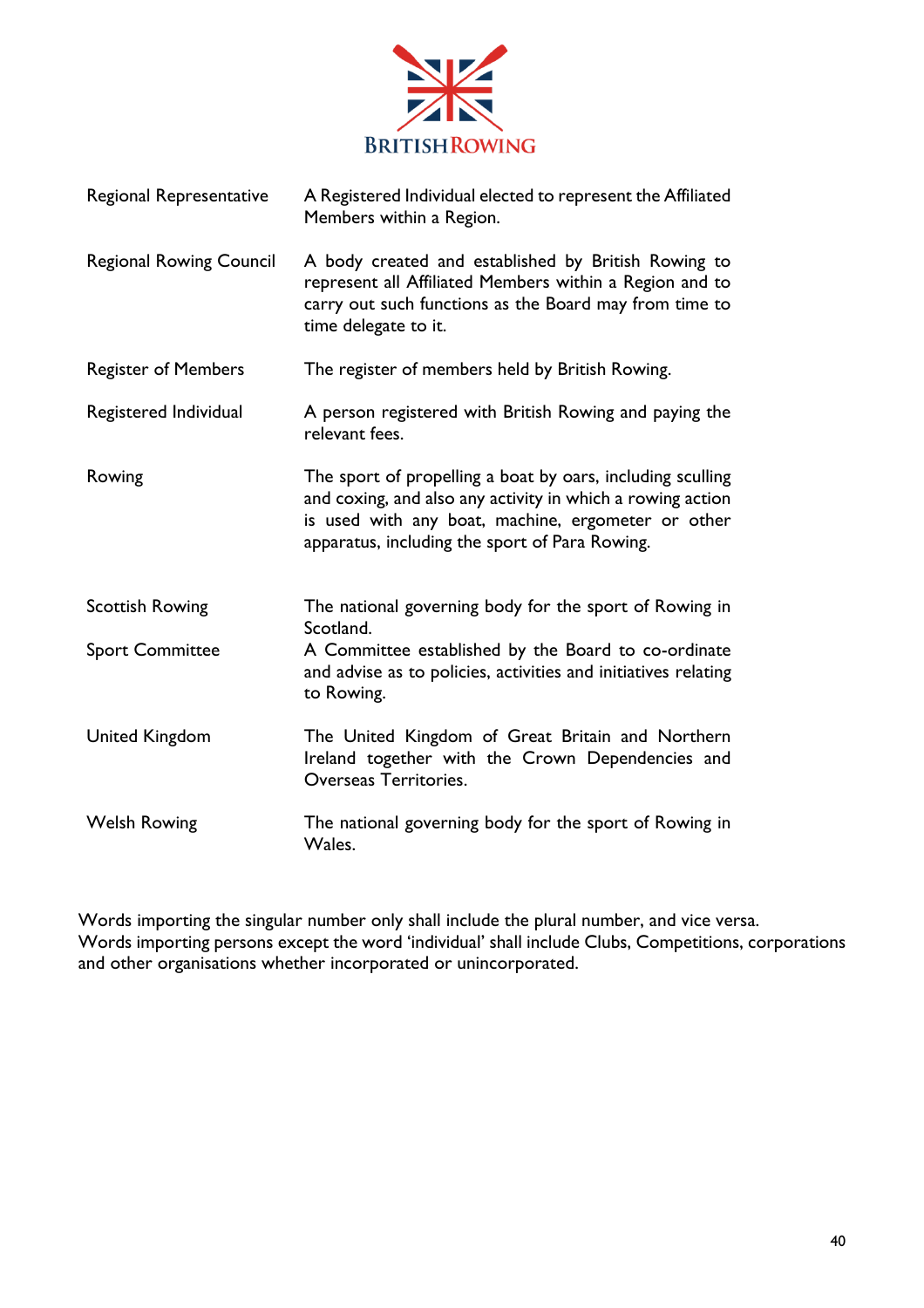

# Schedule Two **Corporate Governance Handbook**

## **Scheme of Delegation and Authority Specifications**

# THE SCHEME OF DELEGATION

## **1. Overview**

The Board has approved Reserved Authorities and Delegated Authorities that set out the matters specifically reserved for determination by the Board, and those matters delegated to management.

The matters specifically reserved for Board approval under the Reserved Authorities include decisions about British Rowing's financial plans, strategy and major policies, matters involving amounts over specified limits (which varies depending upon the nature of the transaction) and/or with the potential to have a material impact on the reputation of the organisation.

The Board also has the authority for succession planning and remuneration of the Chief Executive Officer (CEO).

All matters not specifically reserved for the Board and necessary for the day to day management of the organisation are delegated to the CEO.

## **2. Reserved Authorities**

The CEO has general authority to run the organisation. This authority is largely delegated by the CEO to the executive directors who directly report to him/her (the Directors' Team). However, both the Board and the CEO reserve authority over specific decisions and areas of activity. These are the Reserved Authorities.

The Reserved Authorities do not define the complete list of matters that must be submitted to the Board or the CEO. Other material or significant items may require approval or disclosure to the Board or the CEO. If in doubt please contact the Director of Finance & Business Services.

Where titles or roles change, these Reserved Authorities apply to the equivalent role.

Approval from the authority holder must be obtained before taking action in any area of activity listed in this section.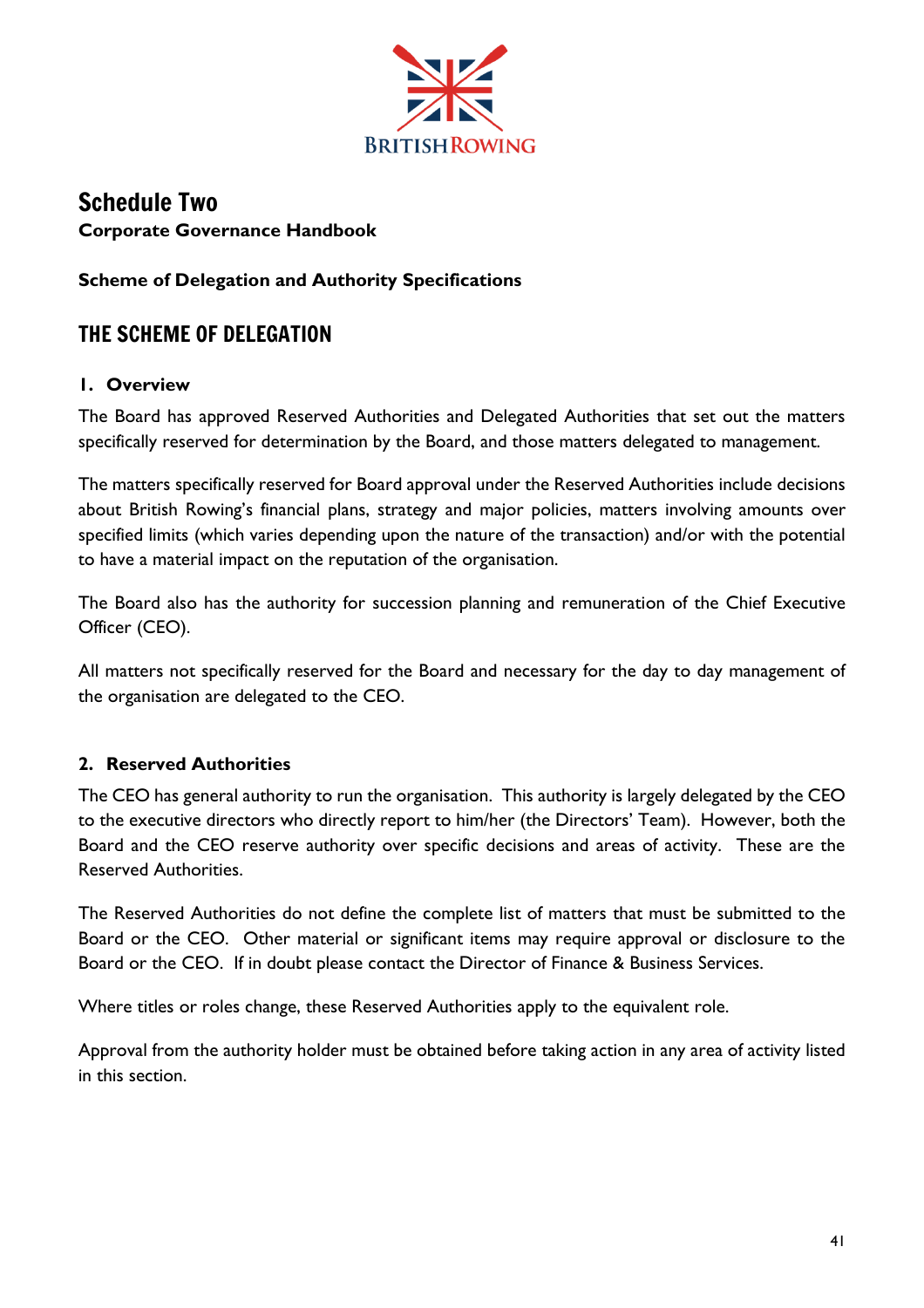

| <b>Strategy &amp; Budgets</b>                        |                                                                          |  |  |  |  |
|------------------------------------------------------|--------------------------------------------------------------------------|--|--|--|--|
| <b>Board</b>                                         | Corporate strategy                                                       |  |  |  |  |
|                                                      | Annual budget                                                            |  |  |  |  |
| <b>CEO</b>                                           | <b>Business Plan</b>                                                     |  |  |  |  |
|                                                      | Approval of all new projects / developments, not included in annual      |  |  |  |  |
|                                                      | budget subject to delegated authority on expenditure levels.             |  |  |  |  |
| <b>Grant Funding Applications</b>                    |                                                                          |  |  |  |  |
| <b>Board</b>                                         | Approval of all other applications                                       |  |  |  |  |
| <b>CEO</b>                                           | Approval of applications subject to agreed upper limit.                  |  |  |  |  |
| <b>Human Resources</b>                               |                                                                          |  |  |  |  |
| Board                                                | Remuneration, terms and conditions of CEO                                |  |  |  |  |
|                                                      | Remuneration of senior leadership team                                   |  |  |  |  |
|                                                      | Major restructuring                                                      |  |  |  |  |
|                                                      | Pay policy and terms and conditions impacting all staff                  |  |  |  |  |
| <b>CEO</b>                                           | Staff appointments except CEO                                            |  |  |  |  |
|                                                      | Redundancy events                                                        |  |  |  |  |
|                                                      | Engagement of consultant for whom annual cost is likely to exceed $£15k$ |  |  |  |  |
| CEO, or                                              | Signing of employment contracts                                          |  |  |  |  |
| Director of                                          |                                                                          |  |  |  |  |
| Finance &                                            |                                                                          |  |  |  |  |
| <b>Business</b>                                      |                                                                          |  |  |  |  |
| <b>Services</b>                                      |                                                                          |  |  |  |  |
| Risk Management & Insurance                          |                                                                          |  |  |  |  |
| Audit & Risk                                         | Approval of insurance programme                                          |  |  |  |  |
| Committee                                            |                                                                          |  |  |  |  |
| Director of                                          | Approval of annual insurance policies/premiums                           |  |  |  |  |
| Finance &                                            |                                                                          |  |  |  |  |
| <b>Business</b>                                      |                                                                          |  |  |  |  |
| <b>Services</b>                                      |                                                                          |  |  |  |  |
| Freehold & Leasehold Property, Additions & Disposals |                                                                          |  |  |  |  |
| <b>Board</b>                                         | Approval of purchase or sale of land/buildings.                          |  |  |  |  |
|                                                      | Approval of capital property projects                                    |  |  |  |  |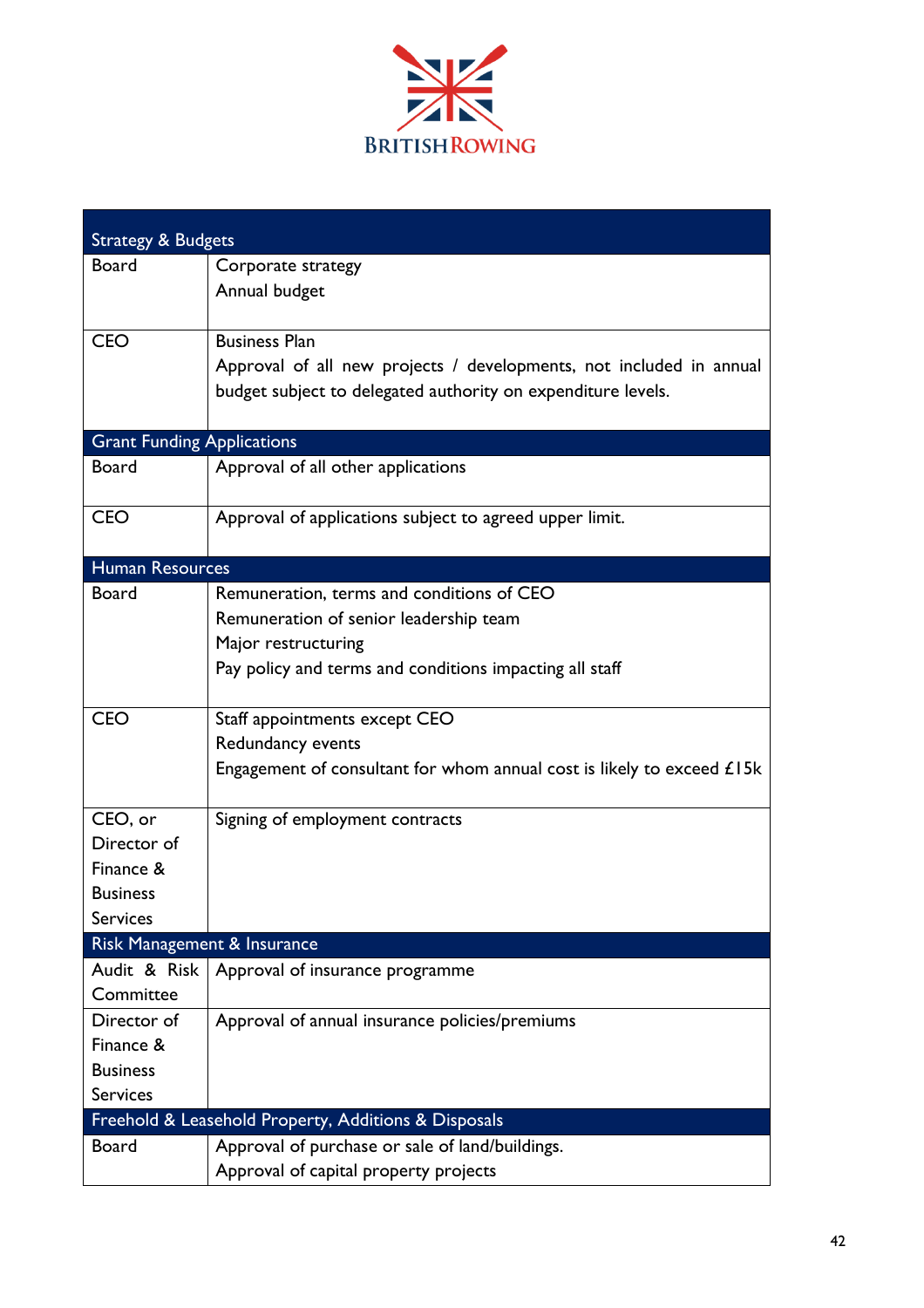

| <b>Audit</b>         |                                                                           |
|----------------------|---------------------------------------------------------------------------|
| <b>Board</b>         | Appointment of internal auditors                                          |
|                      | Recommendation of appointment of external auditors to Members             |
|                      | Remuneration of external auditors                                         |
|                      |                                                                           |
|                      | <b>Financial Controls &amp; Investments</b>                               |
| <b>Board</b>         | Appointment of Investment Managers                                        |
|                      | Charges / Loans / Mortgages                                               |
|                      | Opening and closing of bank accounts                                      |
|                      | Amendments to bank mandates and authorised signatories                    |
|                      | Write-off debts to an agreed limit.                                       |
|                      |                                                                           |
| <b>CEO</b>           | Write-off debts to an agreed limit.                                       |
|                      |                                                                           |
| Director of          | Write-off debts to an agreed limit.                                       |
| Finance &            |                                                                           |
| <b>Business</b>      |                                                                           |
| <b>Services</b>      |                                                                           |
| <b>Legal Matters</b> |                                                                           |
| <b>Board</b>         | Conduct of litigation likely to have an impact on the organisation.       |
| <b>CEO</b>           | Appointment of external legal advisers.                                   |
|                      |                                                                           |
|                      | Name, Trademarks & Intellectual Property                                  |
| <b>Board</b>         | Approval of any exclusive contract involving exploitation of BRL's        |
|                      | intellectual property.                                                    |
|                      | Approval of any non-exclusive category contract involving exploitation of |
|                      | BRL's intellectual property in accordance with the Delegated Authorities  |
|                      | Approval of any contract in the nature of a commercial joint venture      |
| <b>CEO</b>           | Policies and standards for the use of organisation's name and branding    |
|                      | Approval of any non-exclusive category contract involving exploitation of |
|                      | BRL's intellectual property in accordance with the Delegated Authorities  |
|                      |                                                                           |

\*Any such transactions to be reported to the Board as part of the Finance Report

## **3. Delegated Authorities**

The delegated authority levels approved by the Board have been agreed by the Board. They are redacted in the table below, but appear in a confidential version of this table. Notwithstanding the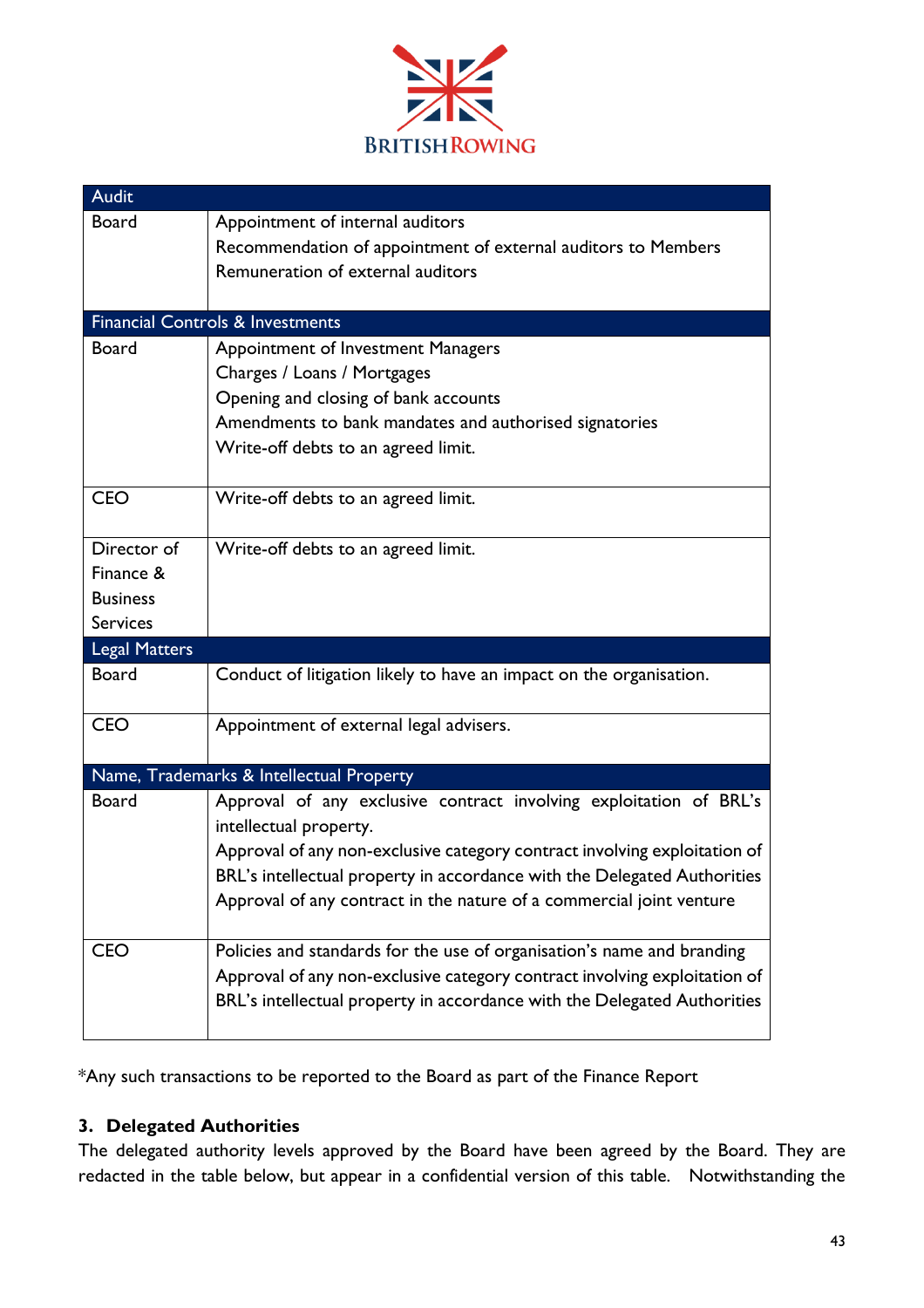

authority levels below, delegated authority must still be exercised within existing approved budgets and business plan.

Therefore, if any planned financial transaction is:

- not within the existing approved budget or business plan; and
- the incremental cost cannot be fully offset by additional secured income or identified budgeted cost savings; and
- the expected net incremental cost is expected to result in a variance of greater than an agreed level then approval must be sought from the Finance Committee before any commitment is made.

| <b>Transaction Type</b>     | Directors' Team /<br>Reports to the CEO | <b>CEO</b> | <b>Board</b> |
|-----------------------------|-----------------------------------------|------------|--------------|
| <b>Non-Property Capital</b> | Director of                             | [Redacted] | [Redacted]   |
| Expenditure                 | Performance                             |            |              |
| Threshold applies to        | [Redacted]                              |            |              |
| individual asset value      | Director of Finance &                   |            |              |
|                             | <b>Business Services &lt;</b>           |            |              |
|                             | [Redacted]                              |            |              |
|                             | All other Directors <                   |            |              |
|                             | [Redacted]                              |            |              |
| Revenue expenditure         | Director of                             | [Redacted] | [Redacted]   |
| Threshold applies to        | Performance                             |            |              |
| total contract value        | [Redacted]                              |            |              |
|                             | Director of Finance &                   |            |              |
|                             | <b>Business Services &lt;</b>           |            |              |
|                             | [Redacted]                              |            |              |
|                             | All other Directors <                   |            |              |
|                             | [Redacted]                              |            |              |
| Non-exclusive               |                                         | [Redacted] | [Redacted]   |
| sponsorship                 |                                         |            |              |

### **Notes**

Any matters that are to be submitted to the Board for approval must first be submitted to the Finance Committee for review.

Purchases must not be parcelled into separate transactions to avoid the requirement for approval at the appropriate level of authorisation.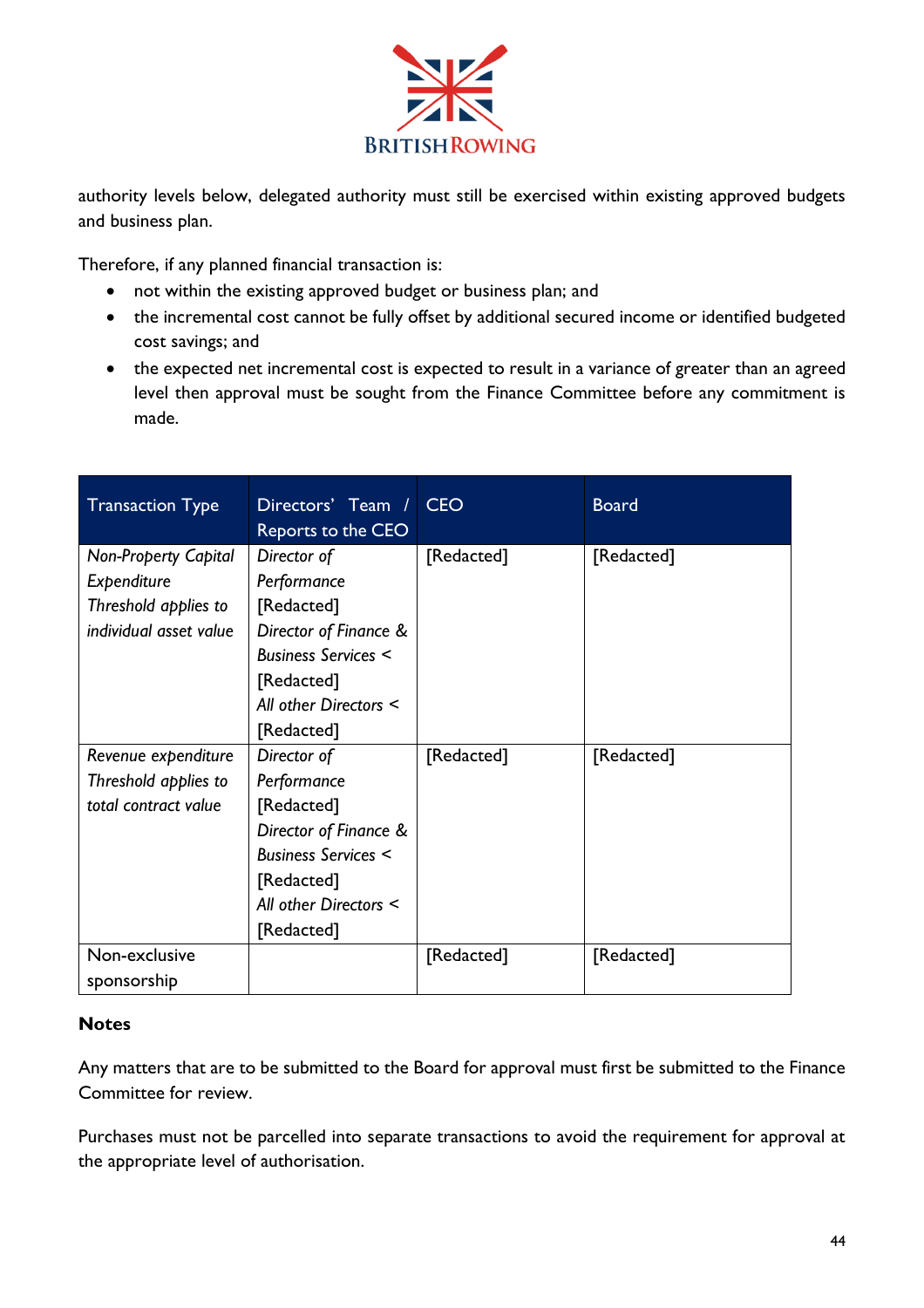

For one-off expenditure over an agreed level of comparative quotes or tenders should be obtained where possible. For items of regular expenditure exceeding an agreed level annually, comparative quotes or tenders must be obtained at intervals of no more than 4 years. Where terms and conditions of funding contracts specify a lower limit that limit shall be applied.

## **The Roles of Chair and Chief Executive Officer**

The division of responsibilities as between the Chair and Chief Executive Officer (CEO) has been agreed by the Board as set out below.

## **Chair**

The Chair is responsible for leadership of the Board. In particular, the Chair will:

1. Ensure effective operation of the Board and its committees in conformity with the highest standards of corporate governance.

2. Ensure effective communication between members of the Board and between British Rowing and the Affiliated Members and Members of British Rowing, and chair the AGM and any General Meetings of British Rowing.

3. Set an agenda for the Board, in conjunction with the CEO, which is primarily focused on strategy, performance, delivery and accountability, and ensure that the Board considers all major issues relevant to those areas.

4. Ensure that the Board determines the nature and extent of the significant risks that British Rowing is willing to embrace in the implementation of its strategy, and that the Board reviews on an ongoing basis the effectiveness of risk management and internal control systems.

5. Manage the Board to ensure that adequate time is available for discussion of all agenda items and to ensure that complex or contentious issues are dealt with effectively, making sure that directors have sufficient time to consider them.

6. Ensure that Board members receive accurate, timely and clear information about matters that are relevant to the Board in the performance of its duties.

7. Ensure that the delegation of authority from the Board to executive management is clear, appropriate, and understood by both sides.

8. Ensure that all Board committees are properly established, composed and operated according to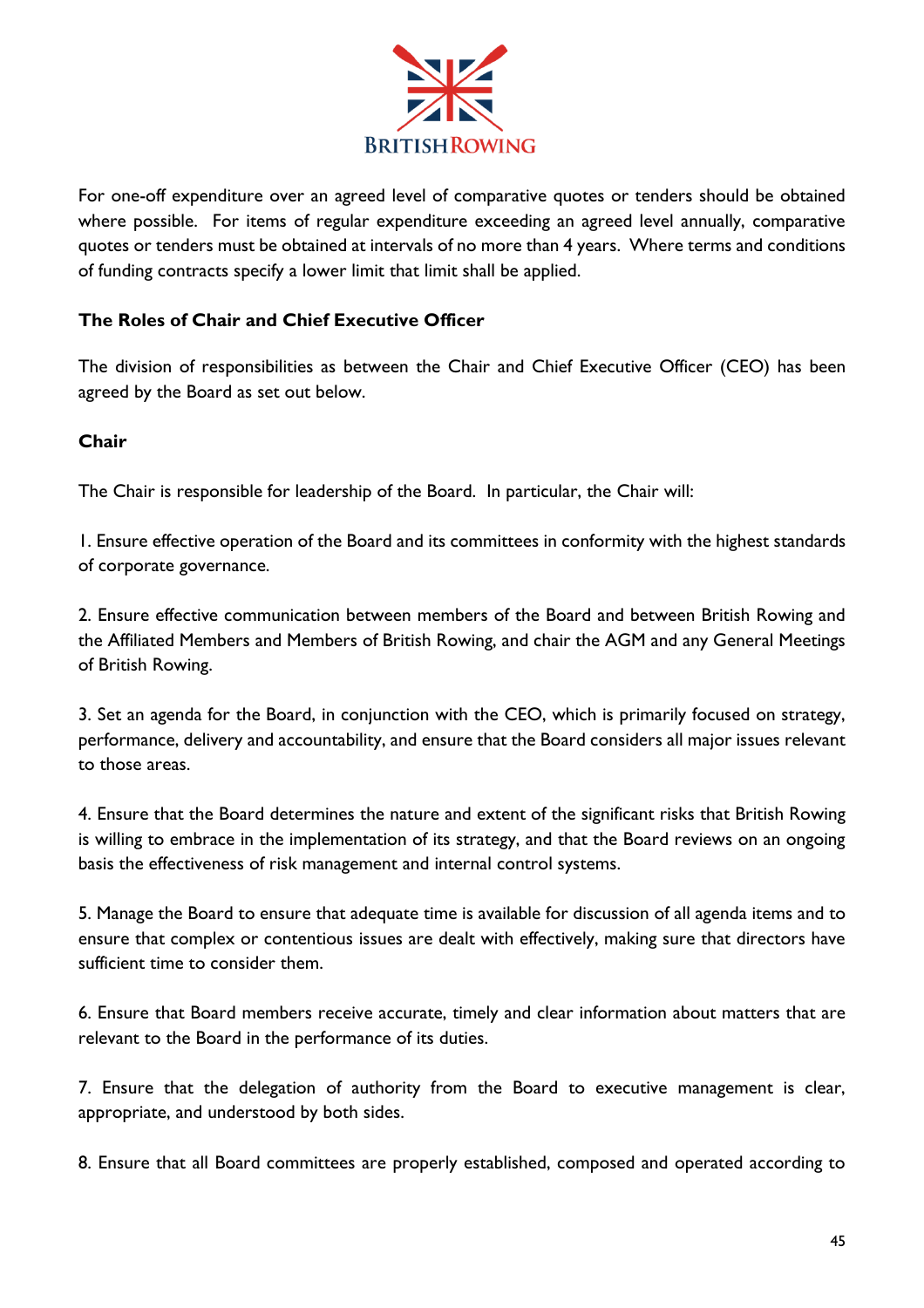

well-defined terms of reference.

9. Ensure that appointments to the Board are dealt with in accordance with best practice and that the Board considers matters such as its own composition, balance and succession planning on a regular and timely basis.

10. Ensure appropriate induction and development programmes are available to, and followed by, directors.

11. Support the CEO in the development of strategy and, more broadly, to support and advise, but also challenge and review the performance of the CEO.

12. Maintain such access to senior management as is necessary and useful, while respecting senior management's primary responsibility for managing British Rowing, and ensuring that the Board focuses its governance and strategic responsibilities and does not slip incrementally or otherwise into the management or operational role.

13. Promote effective relationships and communications between non-executive directors and members of the Senior Management Team as required.

14. Ensure that the performance and effectiveness of the Board, its main committees and individual directors is formally evaluated on a regular basis.

15. Act as an ambassador, representing and championing British Rowing at clubs and events, and on a local, national and international level.

16. To ensure, together with the CEO, that there is a clear understanding on the part of staff, Officers and Board members as to who is authorised to act as a spokesperson for the organisation and issue public statements.

### **Chief Executive Officer**

The CEO has the responsibilities detailed in the Handbook and an overriding duty to implement the strategy agreed by the Board. In particular, the CEO will:

1. Develop strategy proposals for recommendation to the Board and ensure that agreed strategy actions are reflected in the business.

2. In conjunction with the Senior Management Team, develop an annual budget and funding plan for the delivery of the Business Plan, consistent with British Rowing strategy, for presentation to the Board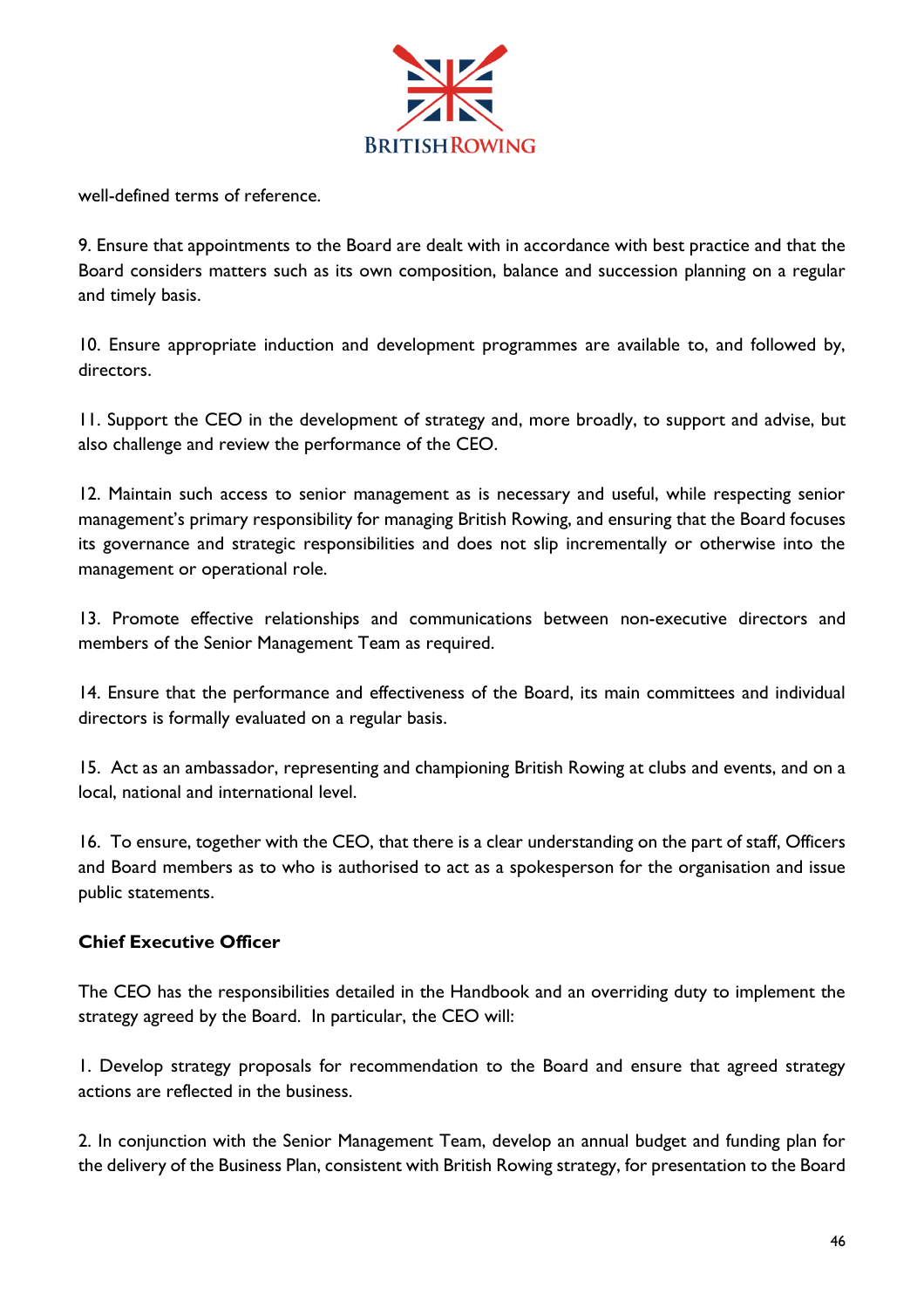

for approval. This should include developing processes and structures to ensure that any capital investment proposals are reviewed thoroughly, that associated risks are identified and appropriate steps taken to manage the risks.

3. Maintain and develop good communications and relationships with funding partners such as UK Sport and Sport England, as well as other sources and potential sources of income such as commercial sponsors.

4. Maintain and develop good communications and relationships with relevant third parties such as FISA, the BOA and the BPA, ensuring that the views of these groups are shared with the Board and that British Rowing's views are communicated to them.

3. Be responsible to the Board for the performance of British Rowing consistent with agreed strategy, funding plans and policies, and keep the Board as a whole updated on progress made against such agreed strategy, funding plans and policies.

4. Facilitate the leadership of all directorates in developing their own strategic plans for the future, including appropriate succession planning, ensuring that they are properly evaluated and that they are built into overall British Rowing strategy.

5. Plan human resourcing to ensure that British Rowing has the capabilities and resources required to achieve its plans and ensure that robust management succession and management development plans are in place and presented to the Board from time to time.

6. Develop an organisational structure and establish appropriate processes and systems to ensure the efficient use of resources and the safeguarding of British Rowing's assets.

7. Lead the Senior Management Team, including the development of performance targets and appraisals for senior management.

8. Lead the commercial activity of British Rowing, ensuring in particular the appropriate review and evaluation of any undertakings in which the assets or intellectual property of British Rowing are being monetised, and that any such undertakings are brought to the Board for approval in accordance with British Rowing's agreed financial policies and procedures manual.

9. Develop and promote effective communication between Senior Management, the Board, and the Members.

10. Ensure that the flow of information to the Board is accurate, timely and clear.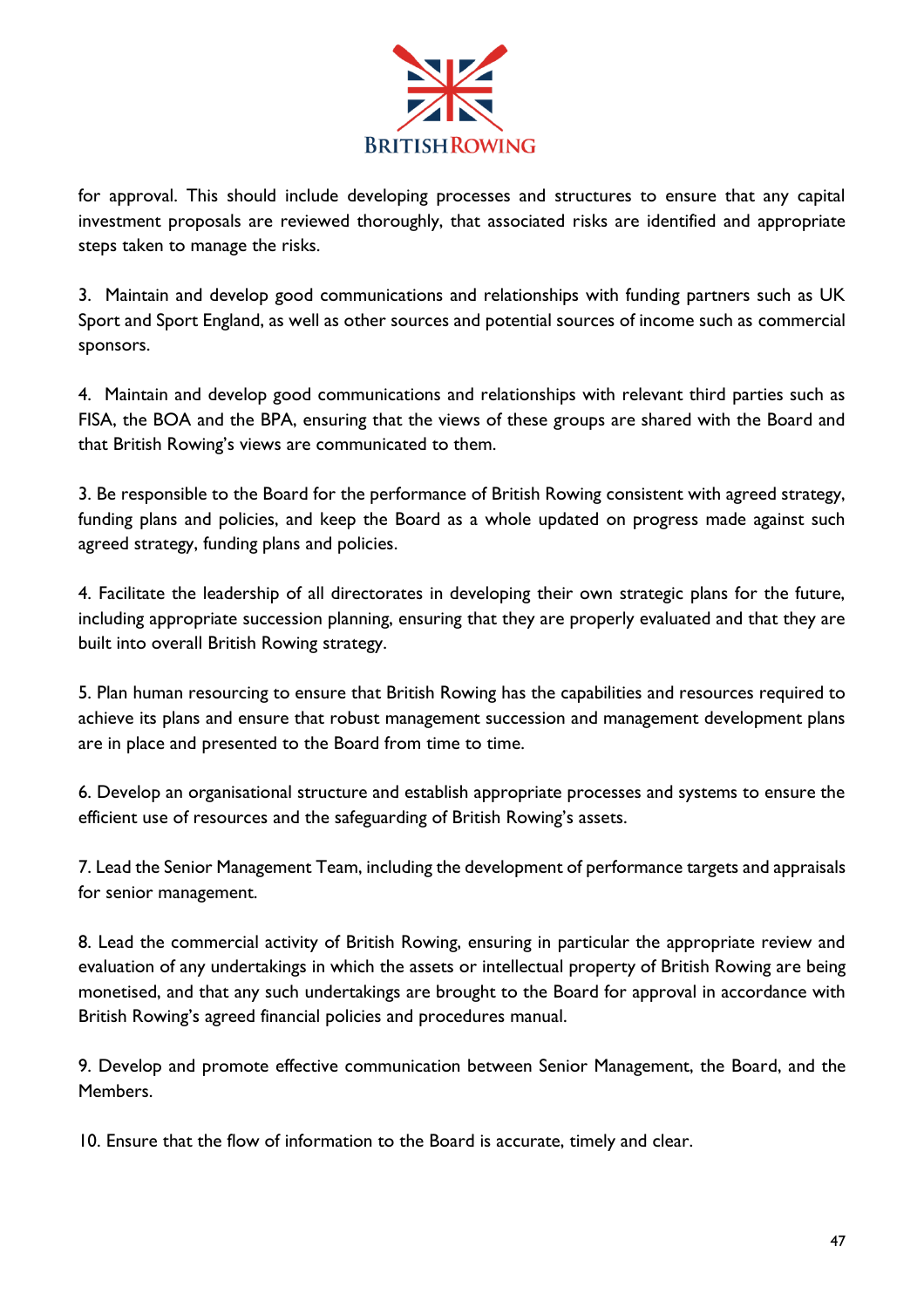

11. Establish a close relationship of trust with the Chair, reporting key developments in a timely manner and seeking advice and support as appropriate.

12. Ensure that reporting lines within British Rowing are clearly established and understood by Senior Management, and operate effectively.

13. Ensure that management put procedures in place to ensure compliance with all relevant legislation and regulation.

14. Develop and maintain an effective framework of internal controls including risk management in relation to all business activities.

15. Keep the Chair promptly informed on all matters that may be of importance to the Board or of which the Board should be aware.

The Chair and CEO will meet regularly to review issues, opportunities and problems.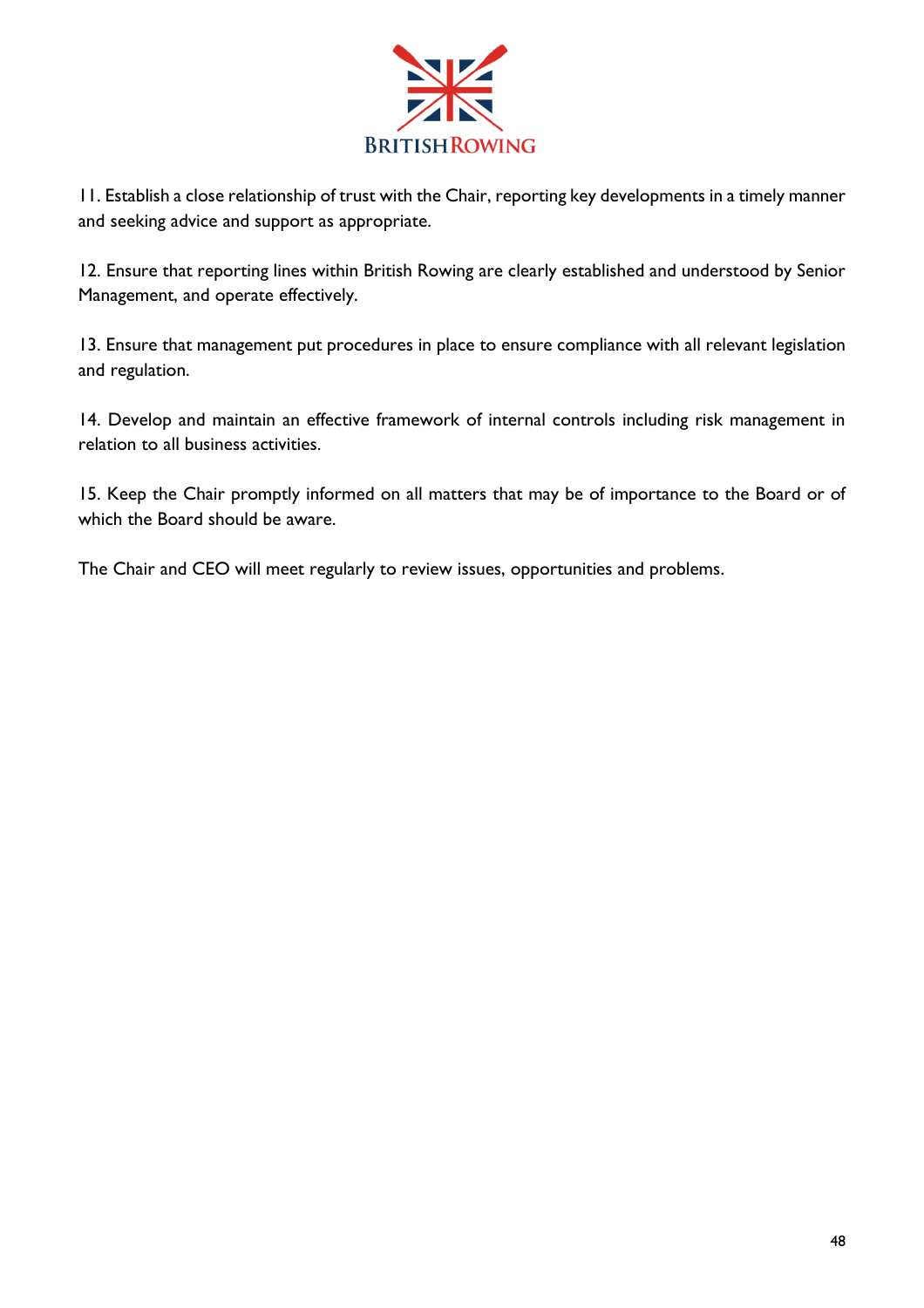

# Schedule Three **Corporate Governance Handbook**

# ELECTION PROCESSES

These processes have been approved by the Board. They are intended to provide a transparent, fair and straightforward process for the election of Directors to the Board.

**Election Process: Elected Directors**

**The Deputy Chair, Chair and Deputy Chair of the Sport Committee and the two Nominated Directors are elected by the Members. The process for these elections is explained below.**

The Deputy Chair is elected by the voting Members of British Rowing, being the Regional Representatives appointed to represent the ten Regions. The election (if required) will take place at a General Meeting.

- 1. If the Deputy Chair resigns, or is at or near the end of the prescribed term of office, the Company Secretary will ask the Regional Representatives to nominate a candidate or candidates for election to the post of Deputy Chair.
- 2. Nominations for the Deputy Chair position shall be made in writing, proposed and seconded by Regional Representatives and received by the Company Secretary at least 30 days before the date of the General Meeting at which the election is to be held.
- 3. The invitation for nominations will explain the role of Deputy Chair and the requirements placed on the person elected to the post.
- 4. Each Regional Representative may nominate one candidate for election to the post of Deputy Chair, although there is no obligation to nominate. The names of the candidates must be notified as per paragraph 2 above.
- 5. The Form of Nomination must be as below (or substantially in the same format) –

I wish to nominate

for the position of Deputy Chair on the Board of British Rowing.

Name of Proposer: Date:

Name of Seconder: Date: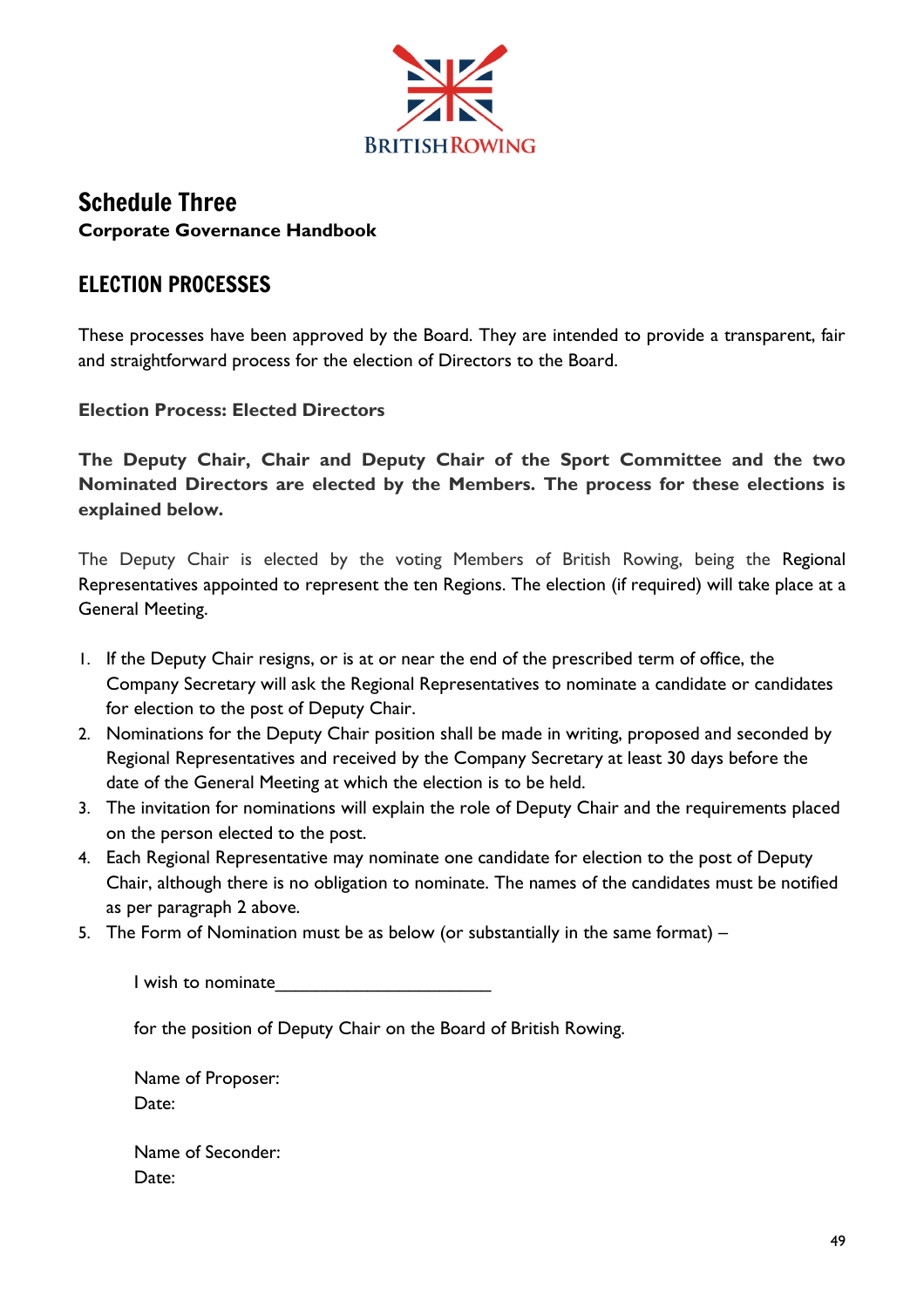

I agree to be nominated for the position of Deputy Chair on the Board of British Rowing.

Name: Date

- 6. If only one candidate is nominated to British Rowing for election to the post of Deputy Chair by the end of the period set for receipt of nominations, that person will (subject to the Articles) be appointed to the position of Deputy Chair for a term of up to four years (taking into account any recommendation made by the Nominations Committee as to term of office).
- 7. If nominations for more than one person are received an election must be held. The process for election will be:
	- 7.1. British Rowing will notify each Regional Representative in advance of the General Meeting that:
		- 7.1.1. an election for the post of Deputy Chair will be held at the General Meeting; and
		- 7.1.2. the names of the candidates for the election.
	- 7.2. The election will take place according to the processes detailed in Articles 66, 67, 70, 71 and 72-78, save that voting will take place by secret ballot.
	- 7.3. The election shall be decided by a simple majority. If there is a tie the members will be invited to cast their votes for a second time but the candidates will be limited to those who received the equal number of votes. If after a second vote there is a tie the result will be determined by the drawing of lots.
	- 7.4. The result of the election will be announced at the General Meeting that the election is held at. Following the election the successful candidate shall subject to the Articles be appointed for a term of up to four years (taking into account any recommendation made by the Nominations Committee as to term of office).
- 8. The same process will follow in respect of the elections for the Chair of the Sport Committee and the two Nominated Directors.
- 9. The same process will follow in respect of the election for the Deputy Chair of the Sport Committee save that that person will not be appointed as a Director following election.

## **Election Process: Athlete Director**

The Athlete Director is elected by the members of the GB Rowing Team, being the athletes who have represented Great Britain and Northern Ireland at the most recent FISA (Fédération Internationale des Société d'Aviron) World Championships or Olympic or Paralympic Games.

1. If the Athlete Director resigns, or is at or near the end of the prescribed term of office, the Company Secretary will invite the GB Rowing Team to nominate a candidate or candidates for election to the post of Athlete Director.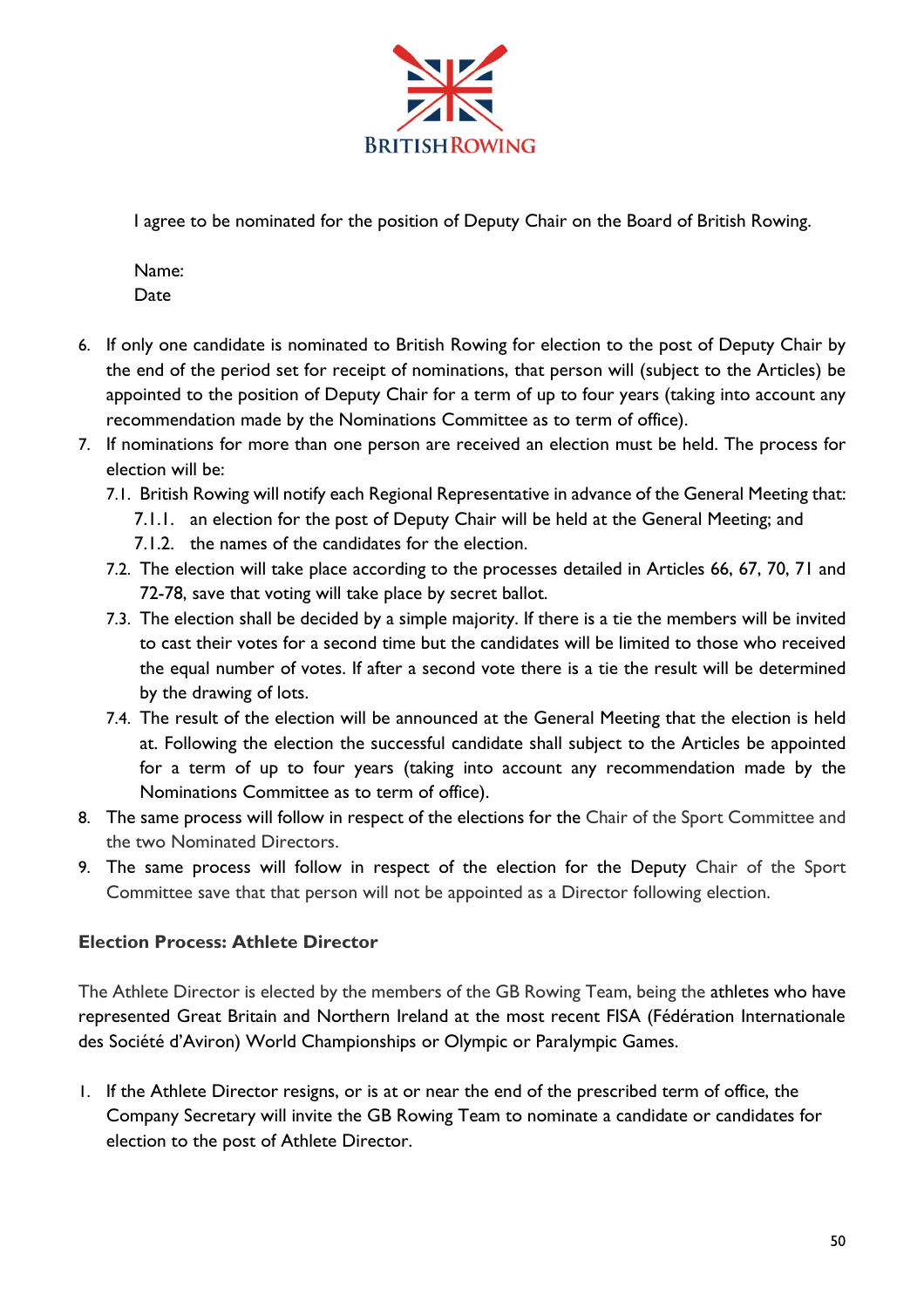

- 2. The invitation for nominations will explain the role of Athlete Director and the requirements placed on the person elected to the post.
- 3. This invitation will be sent to each member of the GB Rowing Team in advance of the Board Meeting at which the Athlete Director is to be appointed.
- 4. The GB Rowing Team is collectively responsible for nominating candidates. The names of the candidates selected by the GB Rowing Team must be nominated to British Rowing before the date of the Board Meeting at which the Athlete Director is to be appointed.
- 5. The Form of Nomination must be as below (or substantially in the same format) –

I wish to nominate

for the position of Athlete Director on the Board of British Rowing.

Name of Proposer: Date:

Name of Seconder: Date:

 $\overline{\phantom{a}}$ 

I agree to be nominated for the position of Athlete Director on the Board of British Rowing.

Name: Date

- 6. If only one candidate is nominated to British Rowing, that person will subject to the Articles be appointed to the position of Athlete Director for a term of three years.
- 7. If nominations for more than one person are received an election must be held. The process for election will be:
	- 7.1. British Rowing will notify each member of the GB Rowing Team as to the candidates, the manner and time within which votes may be cast (which shall include but not be limited to post, e-mail, or other means but must be in writing) and the means by which a member may abstain from voting;
	- 7.2. Each member of the GB Rowing Team will cast a vote within the time specified; a vote received by British Rowing outside of the time specified will not be counted;
	- 7.3. The notification will include the following text for use by members of the GB Rowing Team wishing to cast a vote:

I confirm that I, [ \_\_\_\_\_\_ ] wish to vote for [ \_\_\_\_\_\_\_\_\_ ] for the role of Athlete Director on the Board of British Rowing, for a three-year term of office, commencing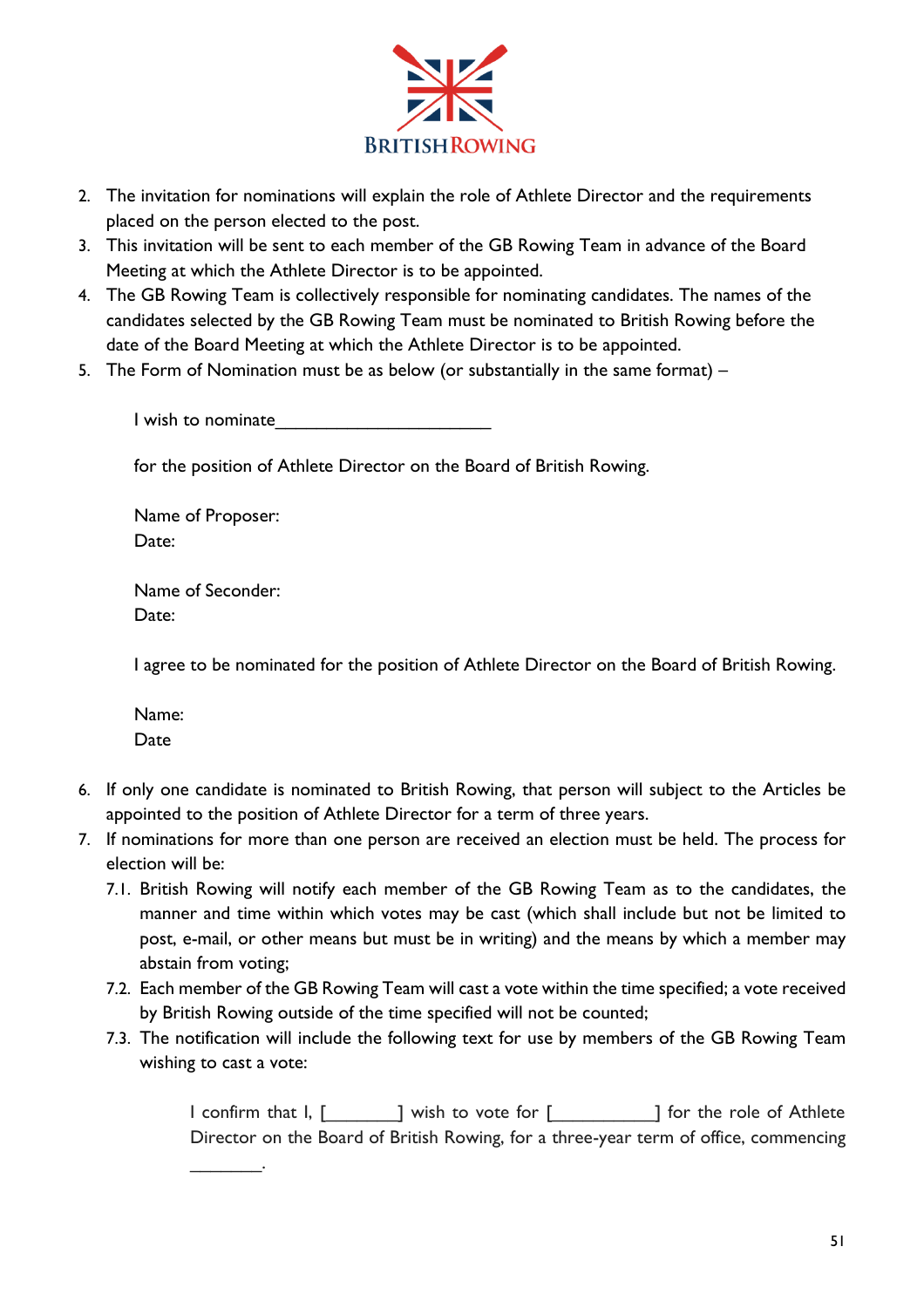

I understand that the Athlete Director is not a representative of the GB Rowing Team or the Rowers on the Board but rather brings their experience of high performance sport and the GB Rowing Team to help guide the strategic thinking and monitoring of targets for the benefit of the organisation.

7.4. British Rowing will collate and count the votes and announce the result of the election following the relevant Board Meeting. The election shall be decided by a simple majority. If there is a tie the members will be invited to cast their votes for a second time but the candidates will be limited to those who received the equal number of votes. If after a second vote there is a tie the result will be determined by the drawing of lots.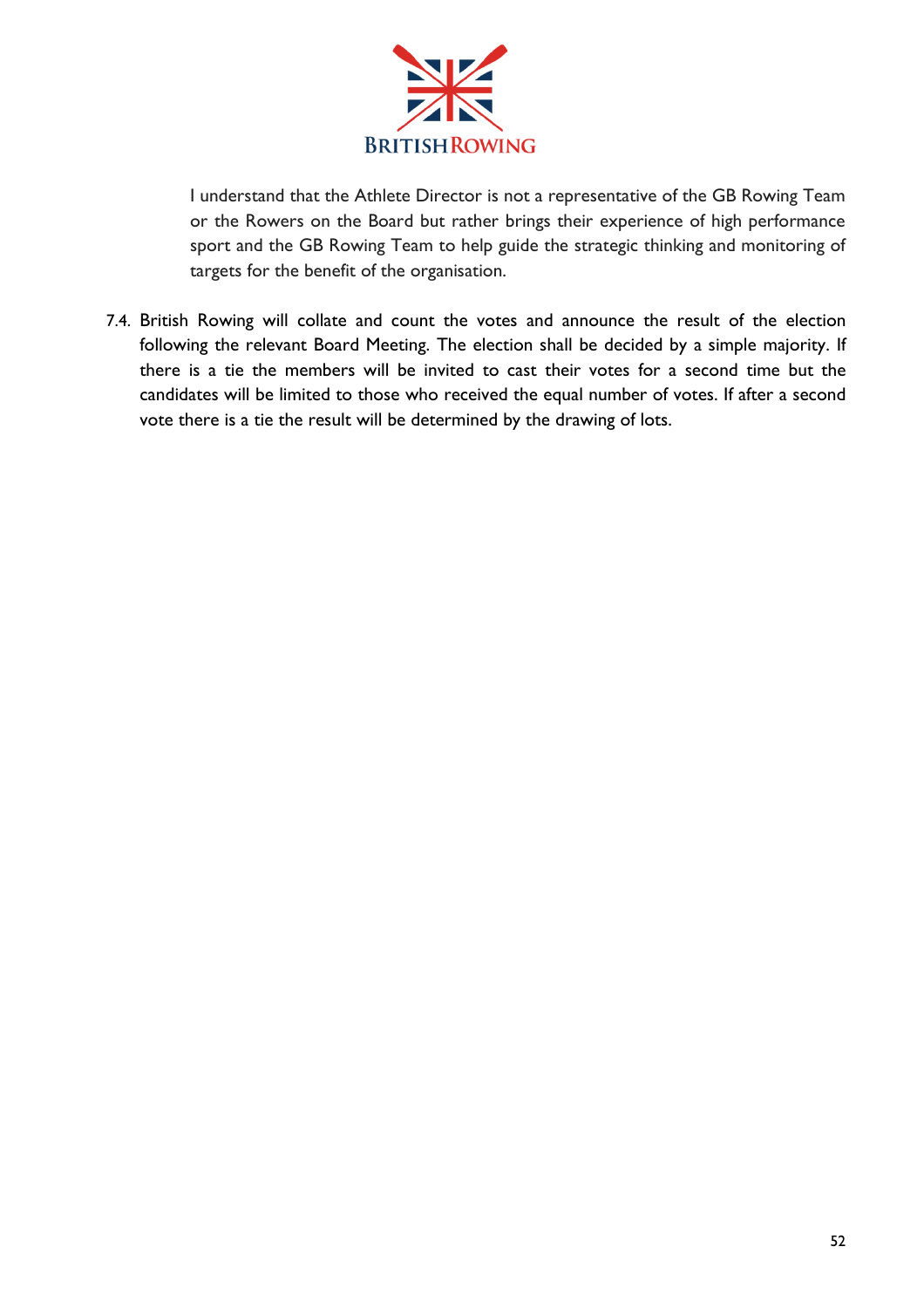

# Schedule Four **Corporate Governance Handbook**

# BOARD MEMBER CODE OF CONDUCT

Each member of the British Rowing Board is subject to the following Code of Conduct.

Each Board Member is required to confirm adherence to the Code of Conduct by signing a copy of the Code of Conduct, which will include the following declaration:

*Declaration I understand that substantial breach of any part of this Code may result in procedures being put in motion that may result in my being asked to resign from the Board. Should this happen I will be given the opportunity to be heard. In the event that I am asked to resign from the Board I will accept the majority decision of the Board in this matter and resign at the earliest opportunity. Signed: Name: Date:*

## **Code of Conduct**

British Rowing expects its Board members to commit to its values of integrity, excellence and teamwork, and to work to enable and inspire. It requires members to act in an ethical and businesslike manner and including proper use of authority, appropriate decorum in group and individual behaviour, when acting as Board members, and to follow principles set out below based on those published by the Committee on Standards in Public Life as the Nolan Principles:

### **Selflessness**

British Rowing Board members should take decisions solely in terms of the organisation's interest. They should not do so in order to gain financial or other material benefits for themselves, their family, or their friends.

### **Integrity**

British Rowing Board members should not place themselves under any financial or other obligation to outside individuals or organisations that might influence them in the performance of their duties as a member of the Board.

## **Objectivity**

In carrying out British Rowing business, including making appointments, awarding contracts, or recommending individuals for rewards and benefits, Board members should make choices on merit.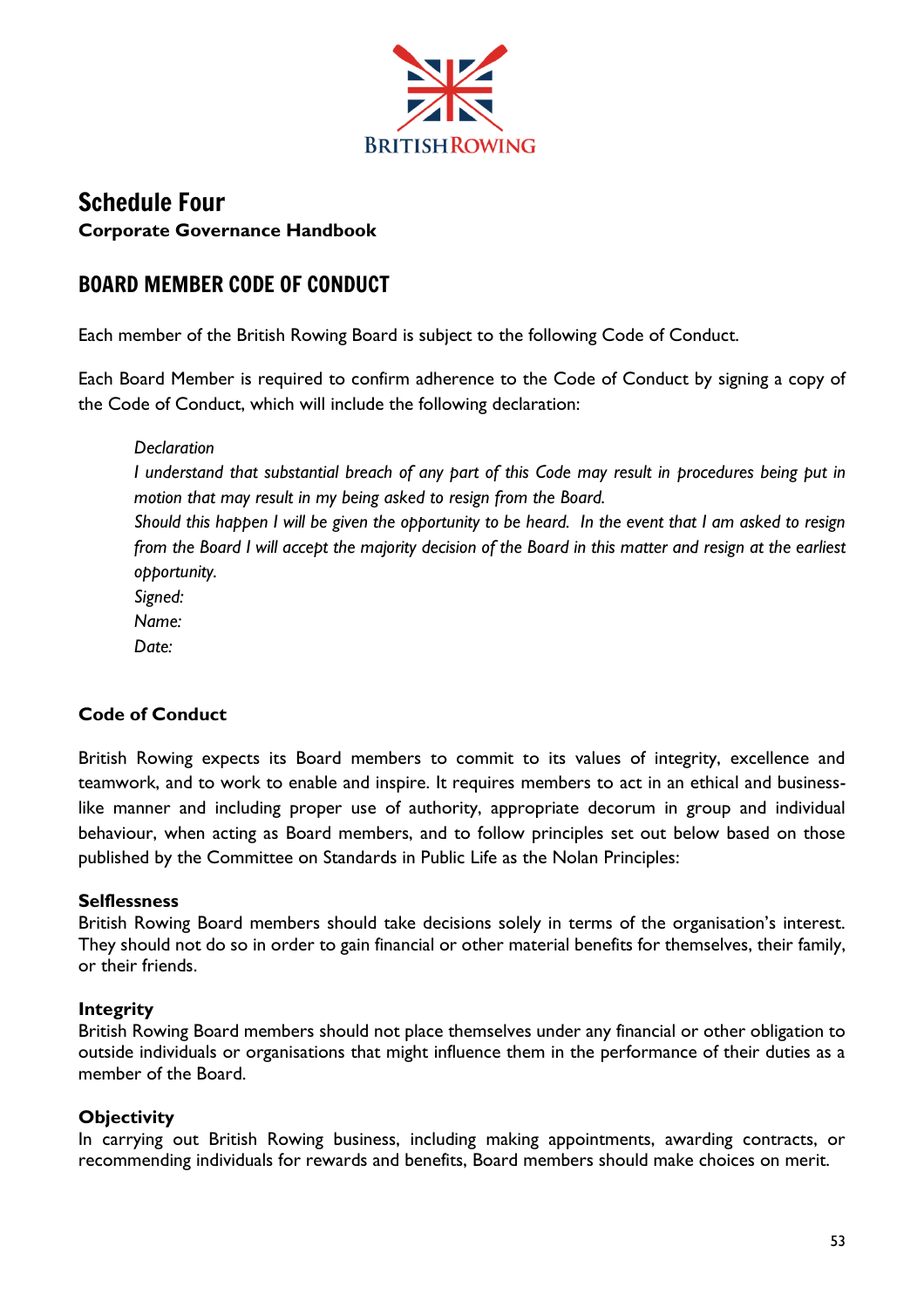

### **Accountability**

British Rowing Board members are accountable for their decisions and actions and must submit themselves to appropriate scrutiny.

#### **Openness**

British Rowing Board members should be as open as possible about all the decisions and actions that they take. They should give reasons for their decisions and restrict information only when the wider public interest clearly demands.

#### **Honesty**

British Rowing Board members have a duty to declare any private interests relating to their British Rowing duties and to take steps to resolve any conflicts arising in a way that protects the public interest.

#### **Leadership**

British Rowing Board members should promote and support these principles by leadership and example.

Should a Board member be considered for employment by British Rowing, he or she must temporarily withdraw from Board deliberations, voting, and access to applicable Board information until an outcome is known.

#### **General**

Board members will;

- Abide by the rules, policies and procedures of the organisation. This includes having a knowledge of the contents of the Articles of Association and the Corporate Governance Handbook and relevant policies and procedures.
- Support the objects and mission of British Rowing, championing it, using any skills of knowledge they might have to further that mission and seeking expert advice where appropriate.
- Be active trustees, making their skills, experience and knowledge available to British Rowing and seeking to do what additional work they can outside meetings, including sitting on subcommittees.
- Develop and maintain a sound and up-to-date knowledge of British Rowing and its environment. This will include an understanding of how British Rowing operates, the social, political and economic environment in which it operates and the nature and extent of its work.
- Use British Rowing's resources responsibly, and when claiming expenses will do so in line with British Rowing's procedures.
- Accept their responsibility to ensure that British Rowing is well run and will raise issues and questions in an appropriate and sensitive way to ensure that this is the case.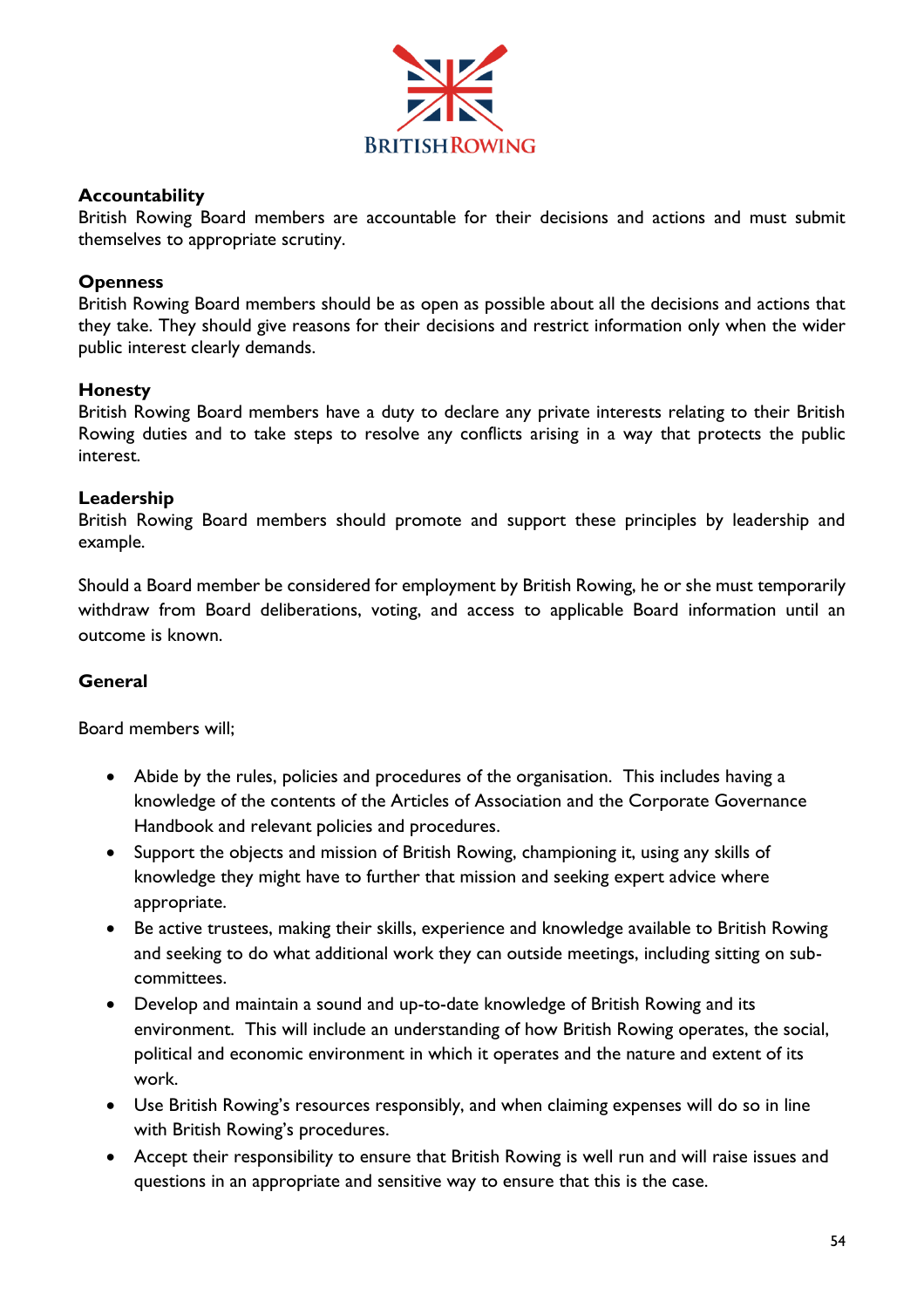

- Actively contribute towards improving governance of the Board, participating in induction and training and sharing ideas for improvement.
- Help to identify good candidates for the trusteeship at British Rowing and with their fellow Board members will appoint new members in accordance with agreed selection criteria.
- Respect diversity, different roles and boundaries, and avoid giving offence.
- Maintain the separation of their roles as Board member and volunteer if applicable.

## **Preparation for meetings**

British Rowing Board Members should:

- Attend all appropriate meetings and other appointments of British Rowing or give apologies. If unable to regularly attend meeting they should consider whether there are other ways that they could engage with the organisation.
- Prepare for meetings by reading the agenda, papers and emails before the meeting.
- Participate fully in the meeting:
	- Listen to what others have to say and keep an open mind
	- Contribute positively to the discussions
	- Try to be concise and avoid soliloquies/speeches
- Talk to the Chair before the meeting if they need to clarify anything.
- Arrive on time. Stay to the end of the meeting.
- Help others concentrate on the meeting. Discourage side conversations.
- Have the best interests of the organisation in mind at all times.
- Draw attention to any potential conflicts of interest that may arise in the meeting.
- Keep any information relating to Board matters confidential and ensure any interaction with the press on British Rowing matters has been approved by the Chair or CEO of British Rowing.

Keep abreast of best practice and follow the IOD directors' Handbook which sets out guidance regarding duties and obligations for directors.

### **'Rules of engagement'**

1. Executive team to be encouraged to engage with Board Members outside of Board meetings using their specific experience or expertise.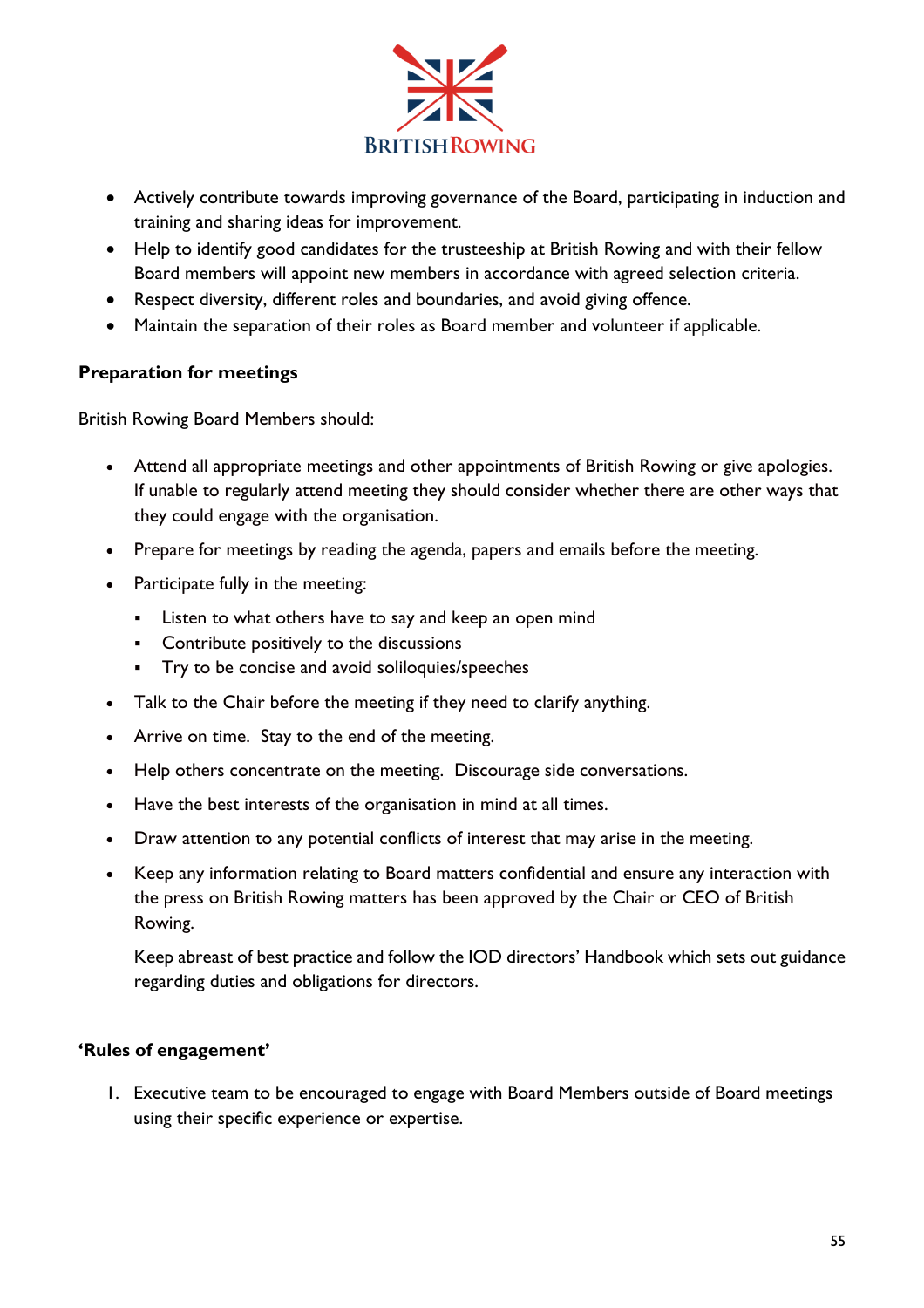

- 2. If Board Members disagree/are not happy with a business related matter to talk directly with the CEO, thereby reinforcing the role of the CEO.
- 3. Board Members to raise issues of concern with the Chair and/or CEO in advance of meetings wherever possible.
- 4. There is Cabinet responsibility, meaning that discussions and decisions made at Board meetings are consistently communicated externally.
- 5. If a Board Member wants to get involved more deeply in a particular area then this should be communicated via the CEO.
- 6. The CEO report should focus on strategic objectives and status of progress.

## **Leaving the Board**

If a Board member wishes to cease being a Board member of British Rowing at any time the Board member should inform the Chair in advance, in writing and stating any reasons for leaving.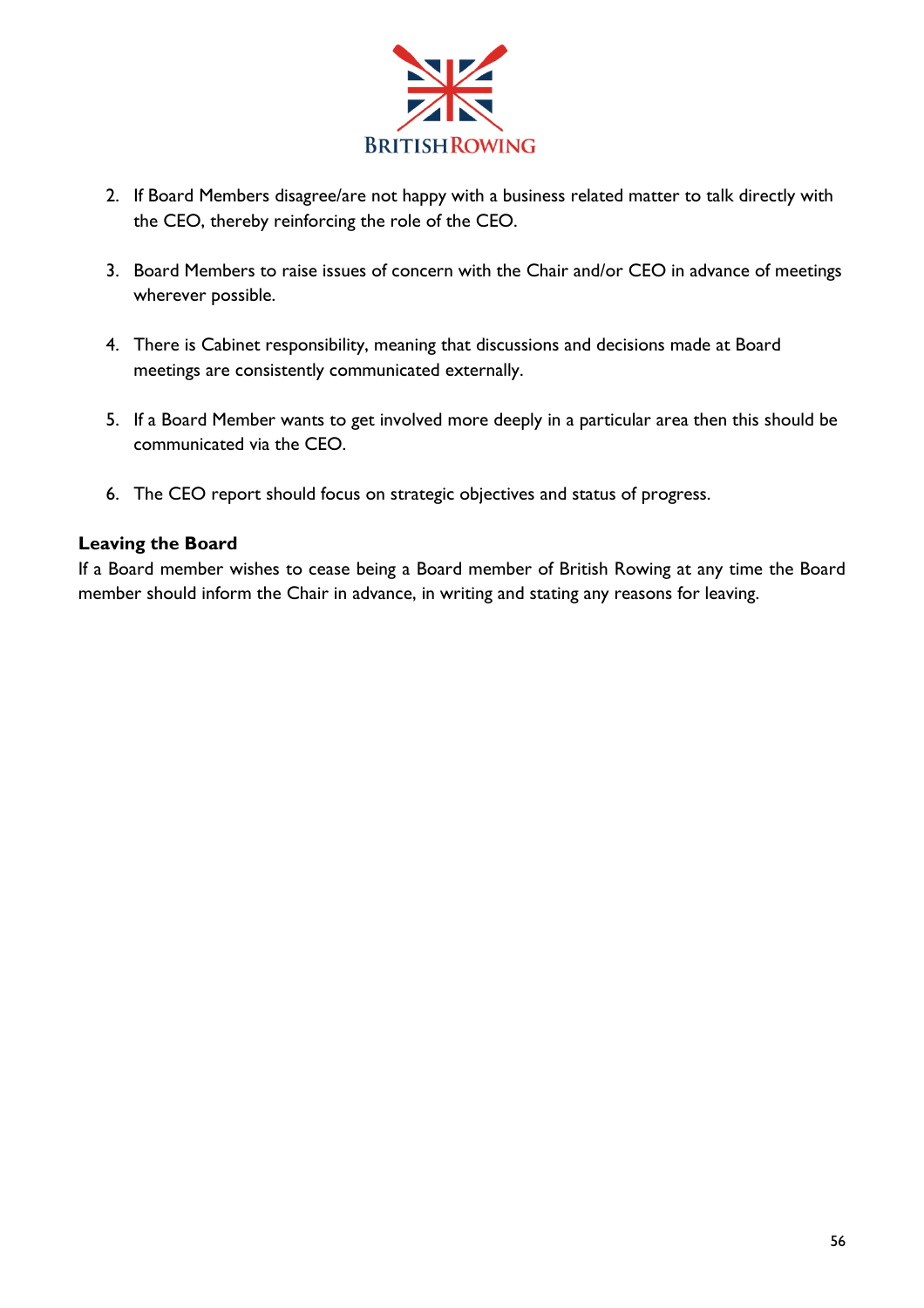

# Schedule Five **Corporate Governance Handbook**

# COMMITTEES REPORTING TO BOARD

The Terms of Reference for the Committees reporting to the Board are set out below.

## **THE NOMINATIONS COMMITTEE**

- 1. Purpose
	- 1.1. The Nominations Committee's principal purpose is to evaluate the balance of skills, knowledge and experience required and, in the light of this evaluation, prepare a description of the role and capabilities required for a particular appointment.
- 2. Reporting
	- 2.1. The Nominations Committee shall report to the Board.
- 3. Membership voting
	- 3.1. The Nominations Committee must comprise a minimum of five people subject to the majority of the members of the Nominations Committee being Independent Directors. Its members shall be:
		- 3.1.1. The Chair of British Rowing;
		- 3.1.2. One Regional Representative
		- 3.1.3. Up to four Independent Directors of British Rowing;
	- 3.2. The Board may appoint an independent person with a background in human resources and/or recruitment to be a member of the Nominations Committee to assist the Nominations Committee with the fulfilment of its functions.
	- 3.3. The Chair of British Rowing will act as chair of the Committee except when dealing with the appointment of a successor to the Chair when an Independent Director shall act as Chair of the Committee.
- 4. Attendance non-voting
	- 4.1. The Committee shall ask such persons as may be needed to enable the Nominations Committee to carry out its functions in an appropriate and timely manner to attend, but not vote, at meetings of the Nominations Committee.
- 5. The Functions of the Nominations Committee shall be:
	- 5.1. To regularly evaluate the skills, knowledge, experience and diversity of the Board and to make recommendations with regard to any changes giving full consideration to succession planning.
	- 5.2. Based on the evaluation of the Board, to prepare a role description and person specification for any Director appointment to be made.
	- 5.3. In respect of all appointments to which the Committee nominates candidates ('Nominated Roles'), appoint a selection panel appropriate to the Nominated Role to carry out the selection process. In respect of the nomination of an Independent Director this panel would usually be chaired by the Senior Independent Director.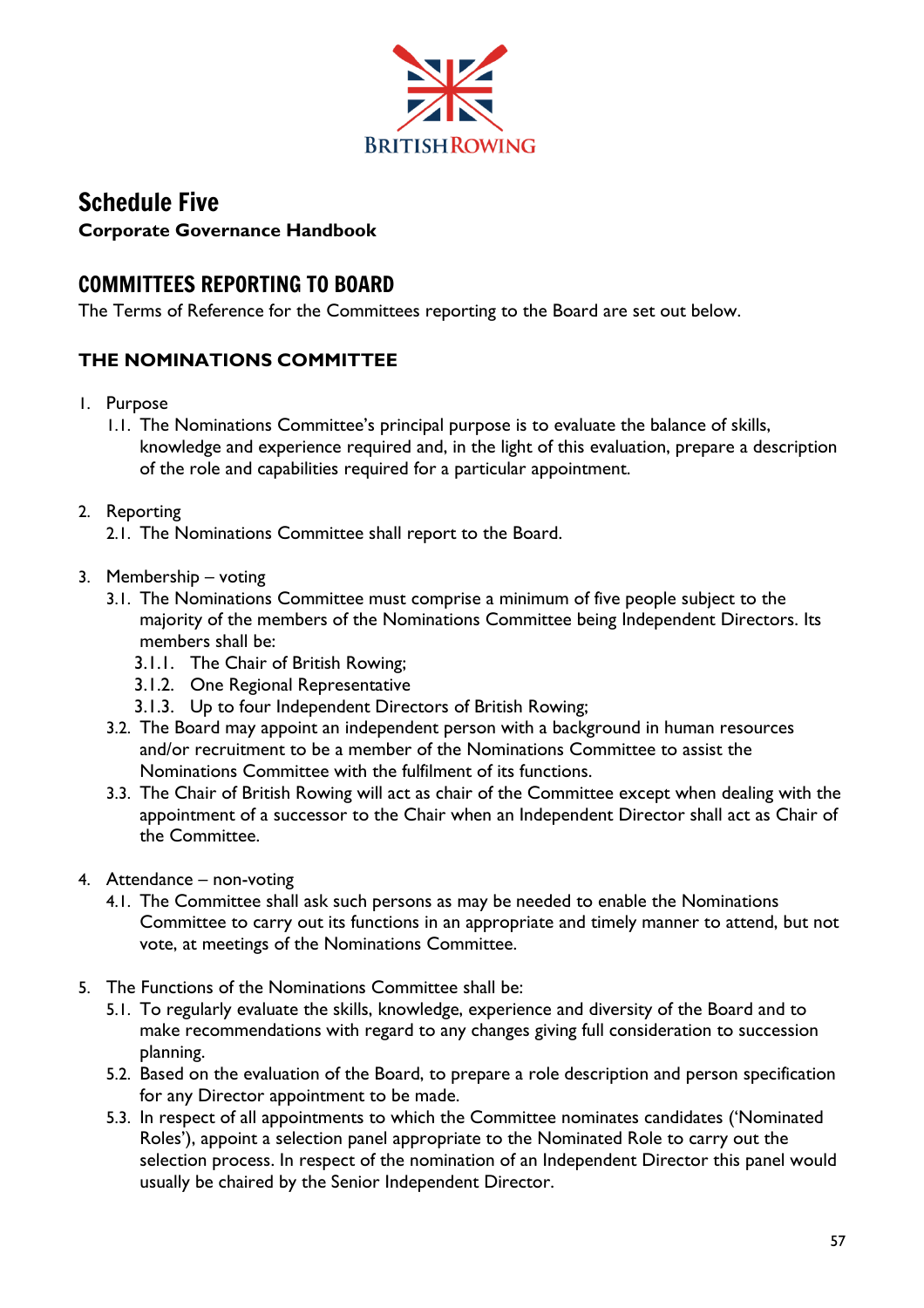

- 5.4. When submitting a nomination to the Board, present a report on the process undertaken and the reasons for the nomination.
- 5.5. To do any other things that might be appropriate for a Nominations Committee.

#### 6. Meetings

- 6.1. The Nominations Committee shall meet as often as may be appropriate but in any case not less than once per year. Meetings may be held by telephone but shall be attended in person not less than once per year. A quorum shall be 3 members entitled to vote at the meeting, one of whom should be the chair of the Nominations Committee.
- 6.2. In the absence of the chair of the Committee, the remaining members present shall elect one of themselves to chair the meeting.

## **THE AUDIT AND RISK COMMITTEE**

- 1. Purpose
	- 1.1. The Audit and Risk Committee's principal purposes are to ensure that the provision of financial and other information for the Board and from the Board to the wider membership and to other entities, such as the lottery funding bodies, is timely and accurate.
	- 1.2. British Rowing's financial policies, procedures and controls are comprehensive and appropriate and ensure that expenditure and financial commitments are properly approved and payments properly authorized.
	- 1.3. British Rowing has comprehensive and appropriate governance and risk policies and procedures including the keeping of an appropriate risk register.

#### 2. Reporting

- 2.1. The Audit and Risk Committee shall report to the Board.
- 3. Membership voting
	- 3.1. The Audit and Risk Committee shall be led by a member of the Board but its membership may be supplemented by skilled persons who are not Board members. Its members may not also be members of the Finance Committee. Its members shall be:
		- 3.1.1. An Independent Director recruited on a skills basis who shall be the Chair of the Audit and Risk Committee;
		- 3.1.2. An independent member who may be an Independent Director;
		- 3.1.3. One of the Regional Representatives;
		- 3.1.4. A representative from either Scottish Rowing or Welsh Rowing, save that the representative may not be the Home Nations Director.
- 4. Attendance non-voting
	- 4.1. The Director of Finance & Business Services (who shall act as secretary of the Audit and Risk Committee).
	- 4.2. The Chief Executive Officer.
	- 4.3. The Audit and Risk Committee shall ask such persons as may be needed to enable the Committee to carry out its functions in an appropriate and timely manner to attend, but not vote, at meetings of Audit and Risk Committee.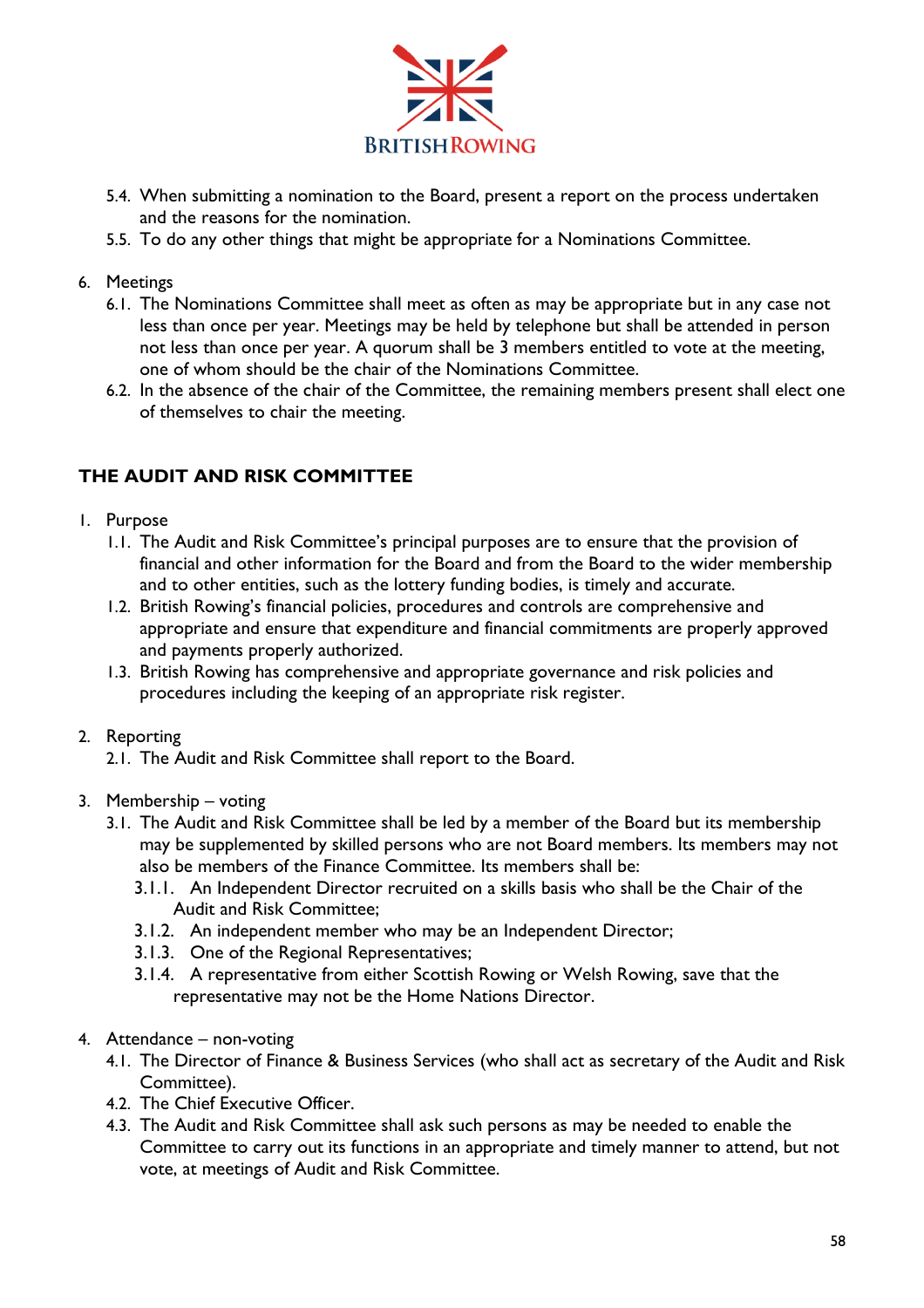

- 5. The Functions of the Audit and Risk Committee shall be:
	- 5.1. To review in depth the Directors' Report and Financial Statements prior to their formal approval by the Board, considering such matters as the appropriateness of accounting policies and the truth, fairness and comprehensiveness of the information contained therein;
	- 5.2. To receive reports from and discuss matters with the Independent Auditors; including issues which arose during audit, key accounting and audit judgements, levels of errors and effectiveness of the audit process;
	- 5.3. To review the scope of the work of the Independent Auditors and any internal or other auditors;
	- 5.4. To review the services and cost of the Independent Auditors from time to time and to make recommendations to the Board and the AGM for the appointment of auditors and the policy on the supply of non-audit services by independent auditors;
	- 5.5. To review the financial and other information provided to the Board, and the procedures to produce it, to ensure that it is timely, sufficient and accurate;
	- 5.6. To review the financial information to be provided to other entities to ensure that it is timely, sufficient and accurate;
	- 5.7. To review the comprehensiveness and appropriateness of British Rowing's governance and risk policies and to advise the Board on British Rowing's overall risk appetite, tolerance and strategy;
	- 5.8. To review, no less frequently than quarterly, the risk register to ensure that it is being accurately maintained and that the matters raised therein are being dealt with in an appropriate and timely manner;
	- 5.9. To report to the Board, as soon as is practicable, any matters that may arise from the review of the risk register that may or ought to be of concern to the Board;
	- 5.10.To review and ensure that British Rowing's policies and procedures for approving financial commitments, for the authorisation of payments, with regard to obtaining value for money and for ensuring compliance with tax and all other laws, guidance and legislation are appropriate and adequate;
	- 5.11.To review the procedures and other internal controls of British Rowing for the prevention and detection of fraud, the prevention of bribery and for whistleblowing and reporting to ensure they are appropriate and fit for purpose;
	- 5.12.To ensure that British Rowing maintains a comprehensive, but economic, portfolio of insurance cover to protect its interests, and those of its staff, Board members, officers, and, where appropriate its volunteers, affiliated Competitions and Registered Individuals;
	- 5.13.To do any other things that might be appropriate for an Audit and Risk Committee.
- 6. Meetings
	- 6.1. The Audit and Risk Committee shall meet as often as may be appropriate but in any case not less than four times per year. Meetings may be held by telephone but shall attended be in person not less than twice per year. A quorum shall be 3 members entitled to vote at the meeting.
	- 6.2. In the absence of the chair of the Audit and Risk Committee, the remaining members present shall elect one of themselves to chair the meeting.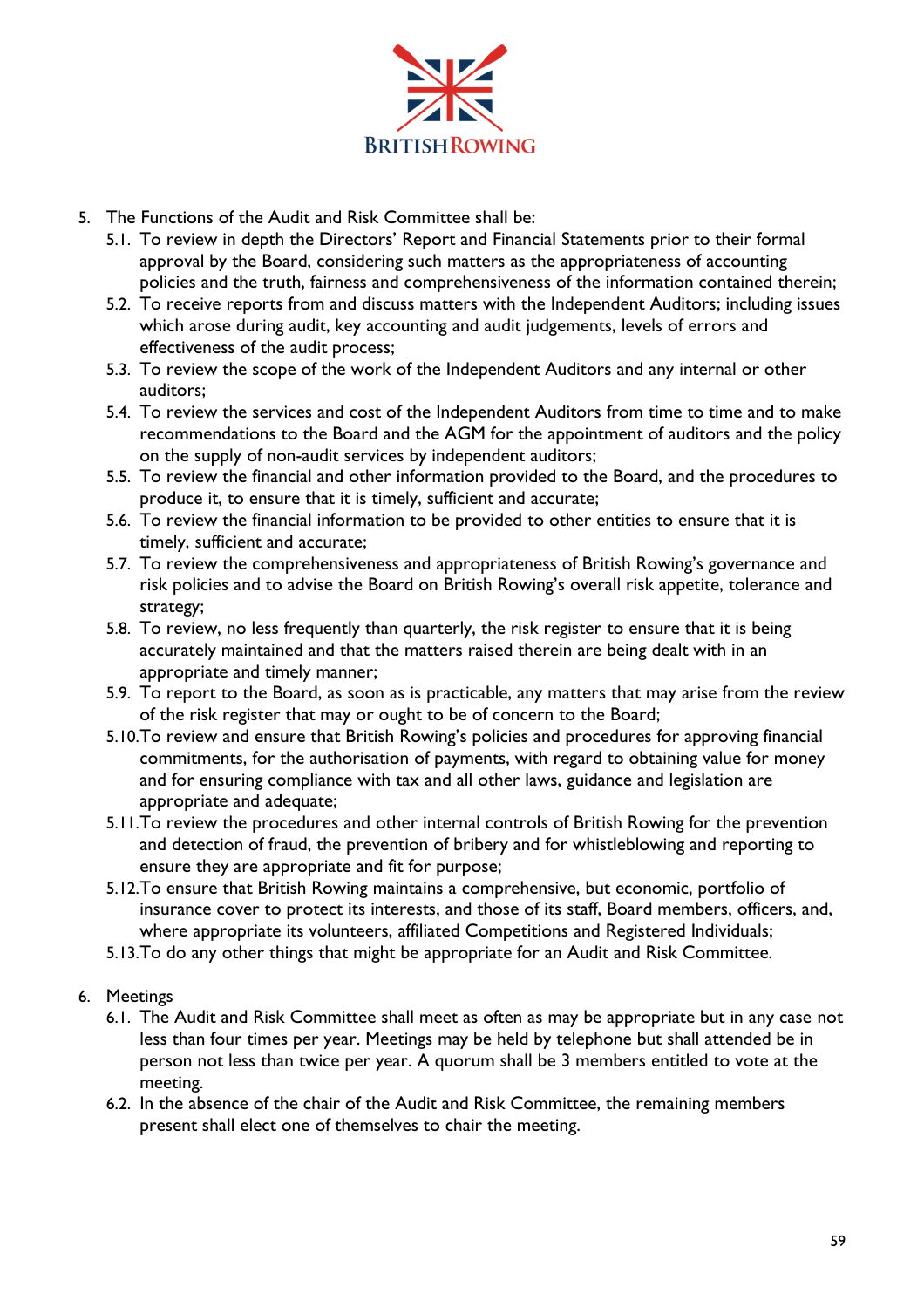

## **THE FINANCE COMMITTEE**

- 1. Purpose
	- 1.1. The Finance Committee's principal purposes are to provide oversight of financial matters for the Board, to make recommendations to the Board on budgetary and financial matters, to ensure that the Board is informed in advance of the financial consequences of future plans, to monitor financial performance and to oversee an appropriate investment of British Rowing's reserves.

### 2. Reporting

- 2.1. The Finance Committee shall report to the Board.
- 3. Membership voting

The Finance Committee is a committee of the Board. Its members shall usually be not less than four people, which shall include:

- 3.1. One of the Independent Directors, who shall be chair of the Committee and recruited on a skills basis;
- 3.2. A second Director;
- 3.3. At least one Director who has been elected by the Regional Representatives to the Board; and
- 3.4. The Home Nations Director.
- 4. Attendance non-voting Persons who would normally attend but not vote at the Finance Committee shall be:
	- 4.1. The Chief Executive Officer;
	- 4.2. The Finance Director (who shall act as the secretary of the Finance Committee);
	- 4.3. Relevant members of the senior management team when their future budgets are reviewed, or when otherwise requested by the Chair; and
	- 4.4. Such other persons as may be needed to enable the Finance Committee to carry out its functions in an appropriate and timely manner
- 5. The Functions of the Finance Committee shall be:
	- 5.1. To propose a medium term (3-5 year) financial strategy to the Board for approval;
	- 5.2. To review and, if appropriate, provide input on British Rowing's annual budgets, including the annual remuneration policy contained within them;
	- 5.3. To review and, if appropriate, provide input on budgets for events;
	- 5.4. To review and, if appropriate, provide input on (a) any subsequent material changes to those budgets (b) any proposals from the CEO, which might have a material impact on the income, expenditure or financial situation of British Rowing and (c) any contracts which might have a material impact on the income, expenditure or financial situation of British Rowing;
	- 5.5. To review and, if appropriate, provide input on the recommended level of membership fees for the forthcoming year in conjunction with the budget;
	- 5.6. To review and, if appropriate, provide input on the recommended level of reimbursement of expenses for the forthcoming year in conjunction with the budget;
	- 5.7. To monitor financial performance throughout the year against budgets and prior years and, where appropriate, receive reports explaining any variances or unusual items;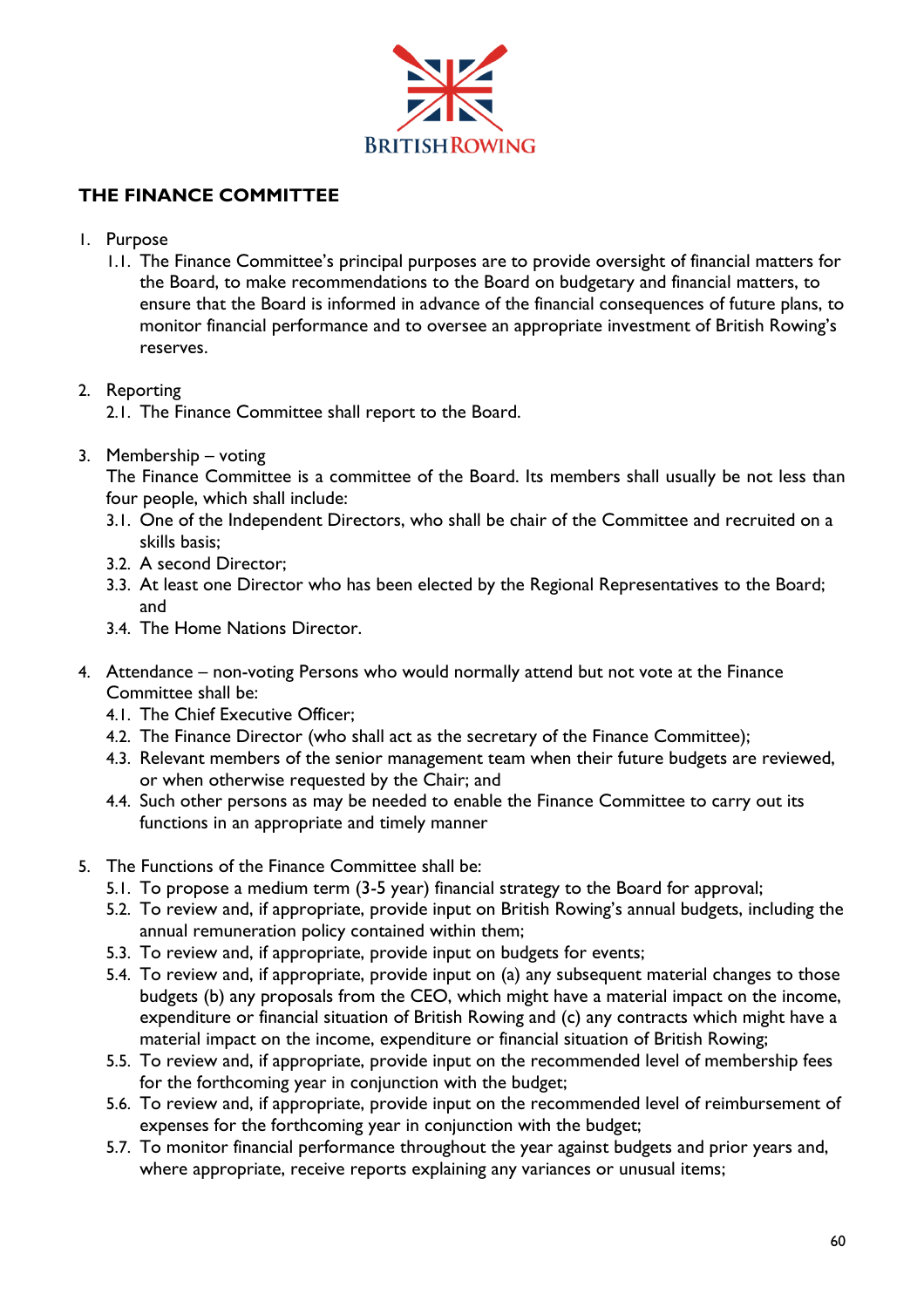

- 5.8. To ensure that value for money is achieved in contracts entered into by British Rowing, with a value above the CEO's delegated authority levels;
- 5.9. To review budgeted capital expenditure, as part of the review of the annual budgets, and to review any major capital expenditure plans;
- 5.10.To oversee an appropriate investment of British Rowing's reserves;
- 5.11.To oversee an appropriate handling of British Rowing's liquidity, foreign exchange exposure and investments;
- 5.12.To make recommendations to the Board and to advise them generally on financial matters; and
- 5.13.To do any other things appropriate for a Finance Committee.
- 6. Meetings
	- 6.1. The Finance Committee shall meet as often as may be appropriate but in any case not less than four times per year. Meetings may be held by telephone but shall be attended in person not less than twice per year. A quorum shall be 3 members entitled to vote at the meeting.
	- 6.2. In the absence of the chair of the Committee, the second Director shall chair meetings of the Committee.

## **THE SPORT COMMITTEE**

- 1. Purpose
	- 1.1. The British Rowing co-ordinating committee for the development of the sport of Rowing. The committee has oversight of the activities, initiatives and policies within the remit of the standing committees represented on it.
- 2. Reporting
	- 2.1. The committee shall report to the Board.
- 3. Membership voting
	- 3.1. The membership of the Sport Committee shall be:
		- 3.1.1. A committee chair and committee deputy chair elected by the Regional Representatives who may or may not otherwise be a member of the Sport Committee, each of whom shall serve a term of no more than three years and will be eligible for reelection but may not serve more than two consecutive terms; and
		- 3.1.2. The Chairs of the following Committees or their nominated representatives; National Coaching, National Competition, National Umpiring, Junior Rowing, Masters Rowing, Recreational Rowing and Rowing Safety.
		- 3.1.3. The Honorary Rowing Safety Adviser.
- 4. Attendance non-voting
	- The following people shall be entitled to attend, but not vote, on the Sport Committee:
	- 4.1. The Chair and Deputy Chair;
	- 4.2. The Chair of the Finance Committee;
	- 4.3. The Chief Executive Officer;
	- 4.4. Other members of the staff of British Rowing approved by the chair of the Sport Committee;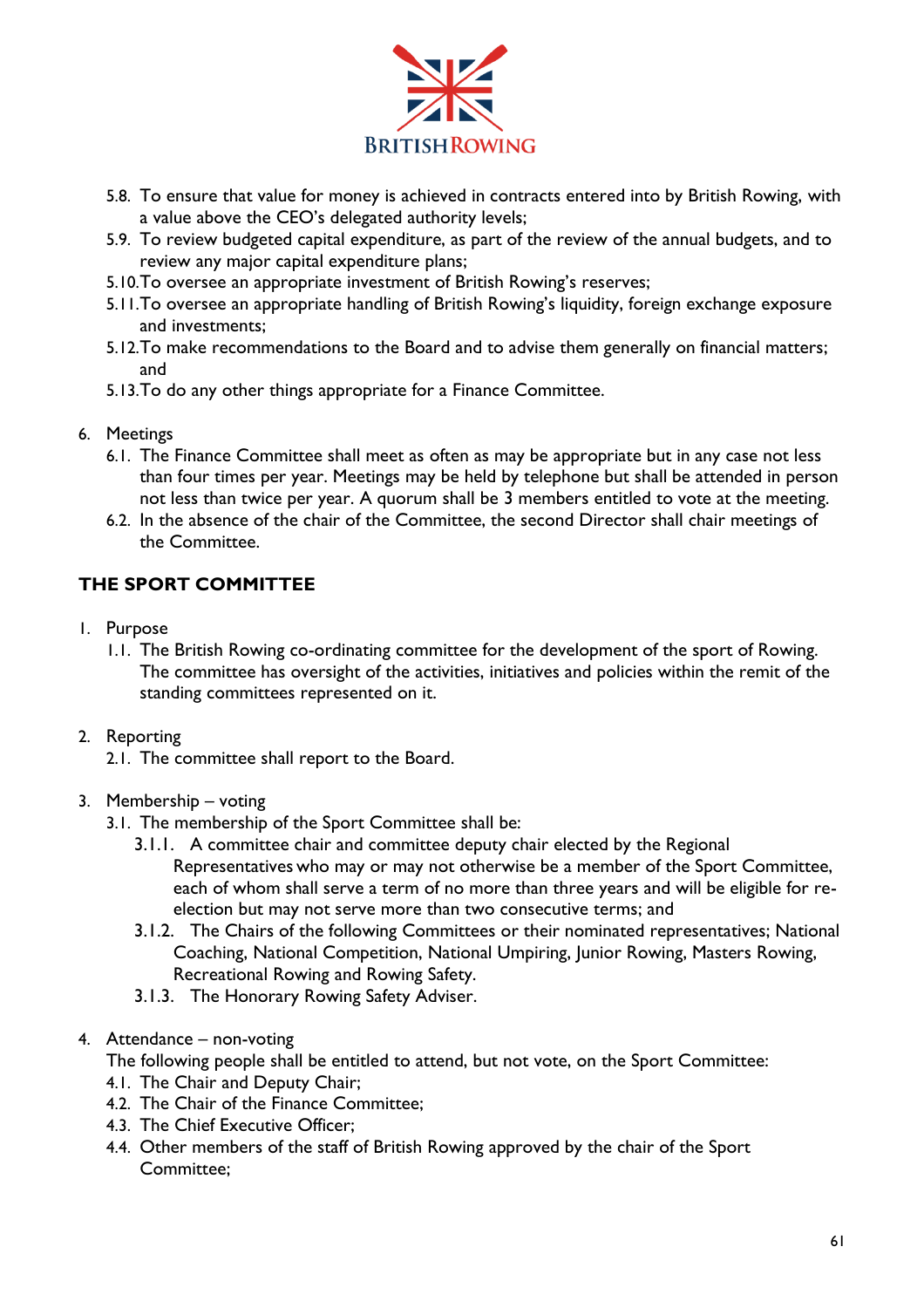

- 4.5. The Chairs of the following specialist panels or their nominated representatives: Medical Advisory, Safeguarding Vulnerable Groups and the Young Persons'; and
- 4.6. Other individuals invited by the chair of the Sport Committee to attend for a specific purpose.
- 5. The functions of the Sport Committee shall be to:
	- 5.1. Report to the Board on the effectiveness of current rowing policies and activities and make recommendations for improvement;
	- 5.2. Monitor the implementation of planned development activities and polices; and
	- 5.3. Co-ordinate the outputs from the Standing Committees and specialist panels to foster a consistent approach to development across the whole sport, receive reports from and consider the information and recommendations therein.
- 6. Meetings
	- 6.1 The committee shall normally meet before each Board meeting and in time for the Board to consider its report.

## **THE DISCIPLINARY AND GRIEVANCE PANEL**

- 1. Purpose
	- 1.1. The Disciplinary and Grievance Panel's principal purpose is to ensure that British Rowing handles fairly and efficiently complaints, grievances and disciplinary matters for which it is responsible under the Disciplinary and Grievance Procedure of British Rowing as approved by the Board from time to time.

### 2. Reporting

- 2.1. The Disciplinary and Grievance Panel shall report to the Board.
- 3. Membership voting
	- 3.1. The Disciplinary and Grievance Panel shall comprise a minimum of eight people who shall be appointed by the Board having regard to the mix of skills necessary for the effective discharge of the Disciplinary and Grievance Panel's duties. The Disciplinary and Grievance Panel shall not include any person who is an employee of British Rowing.
	- 3.2. The Disciplinary and Grievance Panel shall appoint a chair from amongst its number.
- 4. The Functions of the Disciplinary and Grievance Panel shall be to:
	- 4.1. Hear complaints, grievances and disciplinary matters referred to it and to make such rulings and/or recommendations as the Panel thinks appropriate in accordance with the Disciplinary and Grievance Procedure.
	- 4.2. Keep under review the Disciplinary and Grievance Procedure and make such recommendations to the Board as may be necessary from time to time to ensure the effective and equitable handling by British Rowing of complaints, grievances and disciplinary matters.
	- 4.3. Provide guidance to Affiliated Members and Regions from time to time on interpretation of the Disciplinary and Grievance Procedure.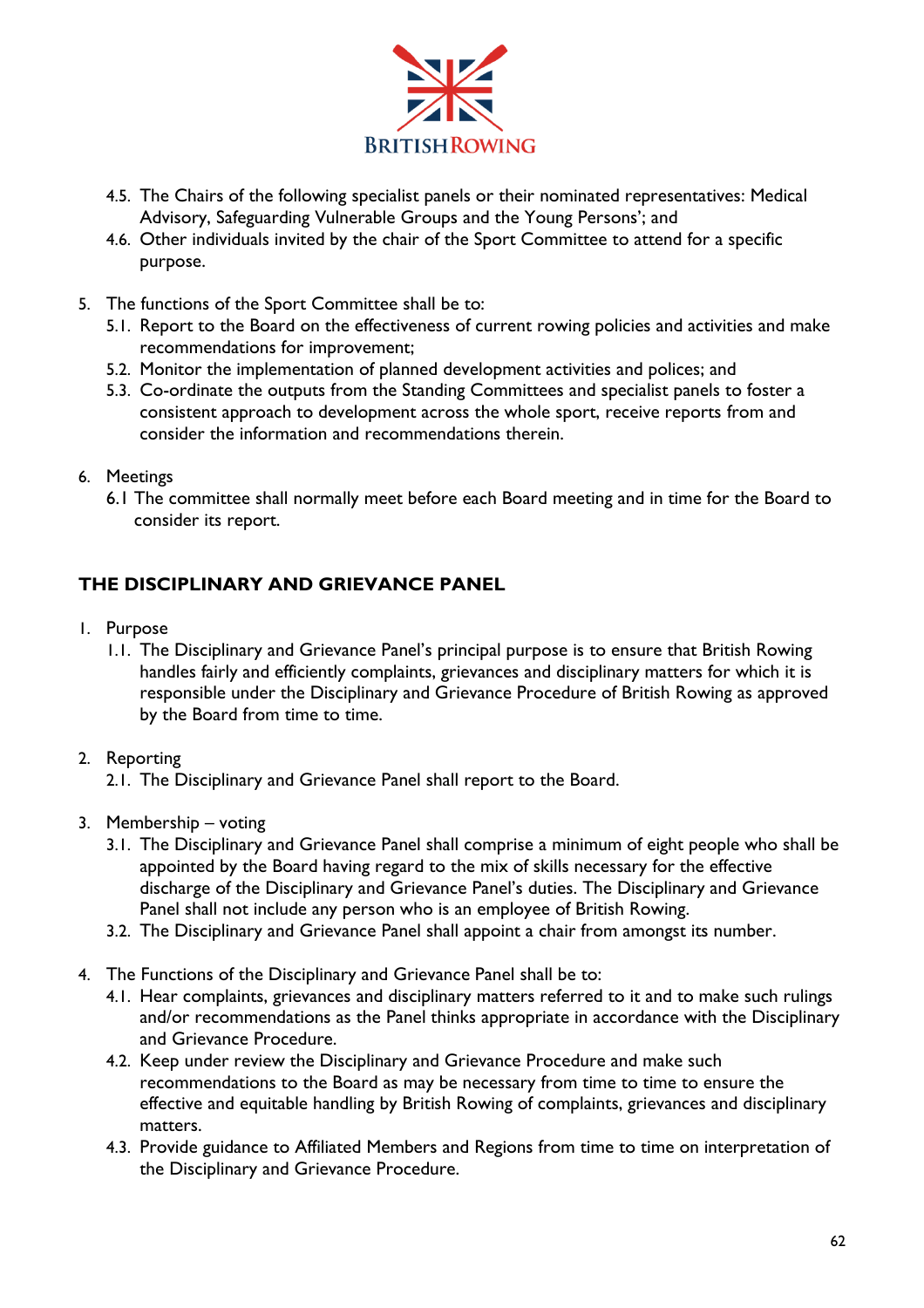

4.4. Provide an annual report to the Board detailing the number and nature of cases heard and their outcomes and make such recommendations as the Disciplinary and Grievance Panel considers necessary for the improvement of the Disciplinary and Grievance Procedure.

### 5. Meetings

- 5.1. The Grievance and Disciplinary Panel shall meet as often as may be appropriate but in any case not less than once per year. Meetings may be held by telephone but shall be attended in person not less than once per year. A quorum shall be 5 members entitled to vote at the meeting.
- 5.2. In the absence of the chair of the Committee, the remaining members present shall elect one of themselves to chair the meeting.

## **SAFEGUARDING VULNERABLE GROUPS ADVISORY PANEL**

- 1. Purpose
	- 1.1. The panel's responsibilities are to check that British Rowing's procedures continue to reflect the current recommendations of external agencies that specialise in the protection of vulnerable groups and that the procedures are disseminated and applied by British Rowing's members and staff.
- 2. Reporting
	- 2.1. The panel will make an annual report to the Board, through the Lead Safeguarding Officer, on the progress of its activities in implementing and monitoring these procedures and on the incidence and outcome of cases that have arisen during that year.
	- 2.2. The panel will advise the Sport Committee on safeguarding matters and a representative will attend its meetings as and when appropriate.
- 3. Membership
	- 3.1. The membership of the panel will include a Board member (Chair of the Panel); Chief Operating Officer or Lead Safeguarding Officer, Welsh Rowing; Lead Safeguarding Officer, Scottish Rowing; a minimum of three members of British Rowing staff as identified by the Chief Executive Officer as having key responsibility for the dissemination and application of safeguarding practices. The panel may from time to time call upon external expert advice in auditing its procedures and improving its policies.
- 4. Functions
	- 4.1. To oversee the implementation of the safeguarding policies;
	- 4.2. To monitor these policies in practice;
	- 4.3. To support implementation of British Rowing's work towards the Child Protection in Sport Unit Safeguarding Framework.
- 5. Meetings
	- 5.1 The panel will meet at least two times per year.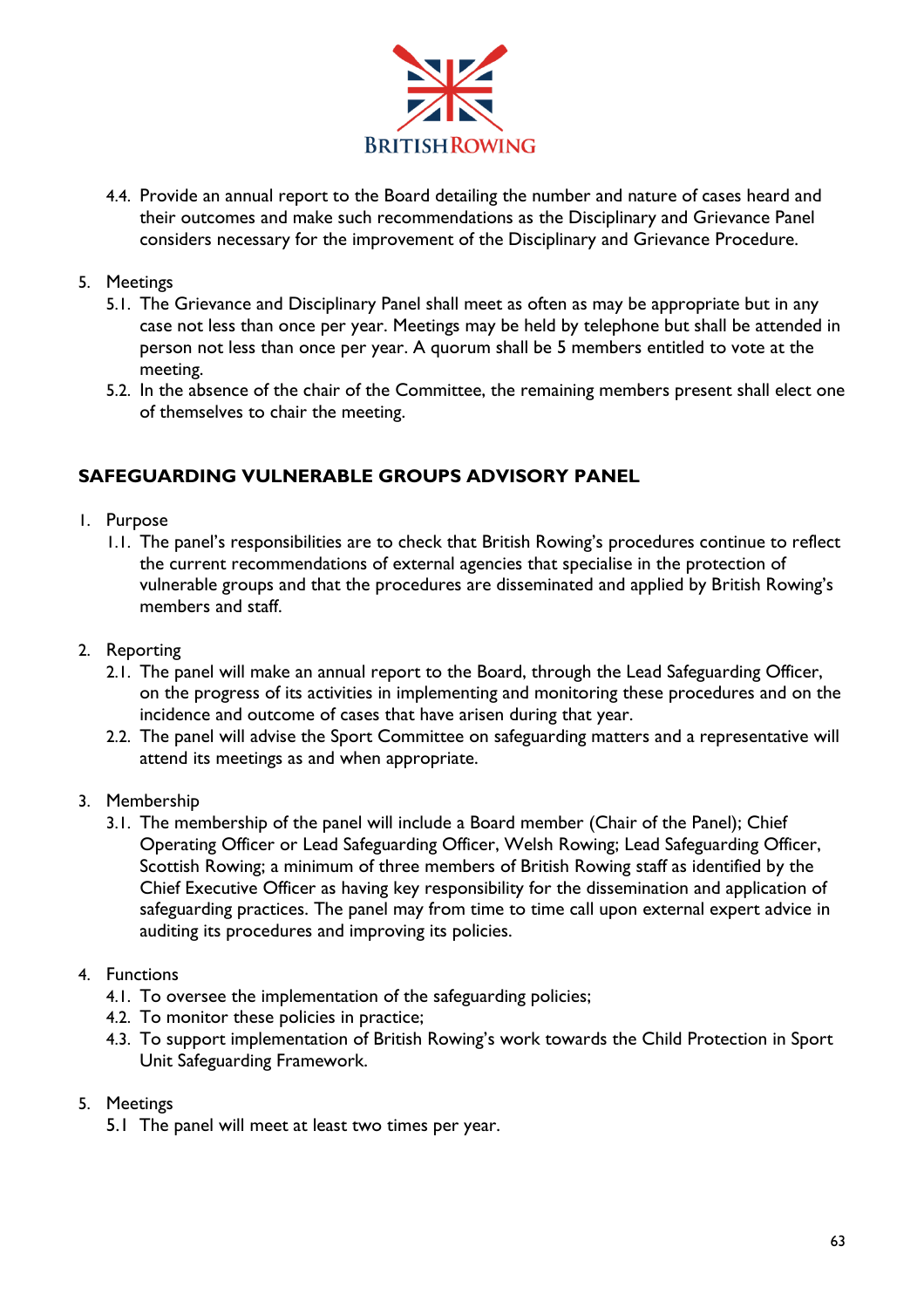

## **CASE MANAGEMENT GROUP**

- 1. The Board of British Rowing (the Board) shall appoint the members of the Case Management Group ('CMG'). The Board shall only appoint an individual if it considers that the appointee is suitably qualified and experienced. All powers expressed to be exercisable by the CMG are those of the Board delegated to the CMG.
- 2. The CMG will operate independently of the Board. However individual members of the CMG may be members of the Board or employees of British Rowing.
- 3. The purpose of the CMG is to make decisions on the initial reported cases related to the safeguarding and protection of children. It may also include making decisions relating to concerns arising from information gathered through the recruitment process.
- 4. Meetings regarding disciplinary action may be held by telephone or decisions taken by a written resolution, signed by at least two members. A quorum of persons for decision-making purposes with regard to any disciplinary action initiated is three. Where necessary, the chair of the CMG shall have a casting vote in decision-making.
- 5. The Chair of the Board (Chair) may appoint an alternate member of the CMG who may be a member of the Board, including himself, who will act as a temporary member for the purposes of a meeting, if insufficient members are unable to attend a meeting for quorum purposes but a case needs to be considered for the purposes of child protection.
- 6. A member of the CMG may resign by giving written notice to the Chair. This will have immediate effect.
- 7. The Chair may give written notice to a member of the CMG, removing that member with immediate effect. A member may be removed from the CMG if that member has been found to have committed a breach of the Safeguarding and Protecting Children Policy.

### **ANTI-DOPING AND INTEGRITY ADVISORY PANEL**

- 1. Purpose
	- 1.1. To advise on and oversee the implementation of the British Rowing Anti-doping Policy.
- 2. Reporting
	- 2.1. The panel will report to the Board.
- 3. Membership
	- 3.1. The British Rowing Officer or Board member with responsibility for anti-doping will be the Chair of the panel.
	- 3.2. The other members will be the Chair; British Rowing Medical Officer; Honorary Legal Adviser; Performance Director; Great Britain Rowing Team Chief Medical Officer; Development Director and an Athlete Representative.
- 4. Attendance
	- 4.1. Other experts may be invited as appropriate. The Chief Executive Officer may attend the meetings.
- 5. Functions
	- 5.1. To review and recommend any revisions to the Anti-doping Policy;
	- 5.2. To advise on any related education programmes;
	- 5.3. To agree a Doping Control Programme with UK Anti-doping;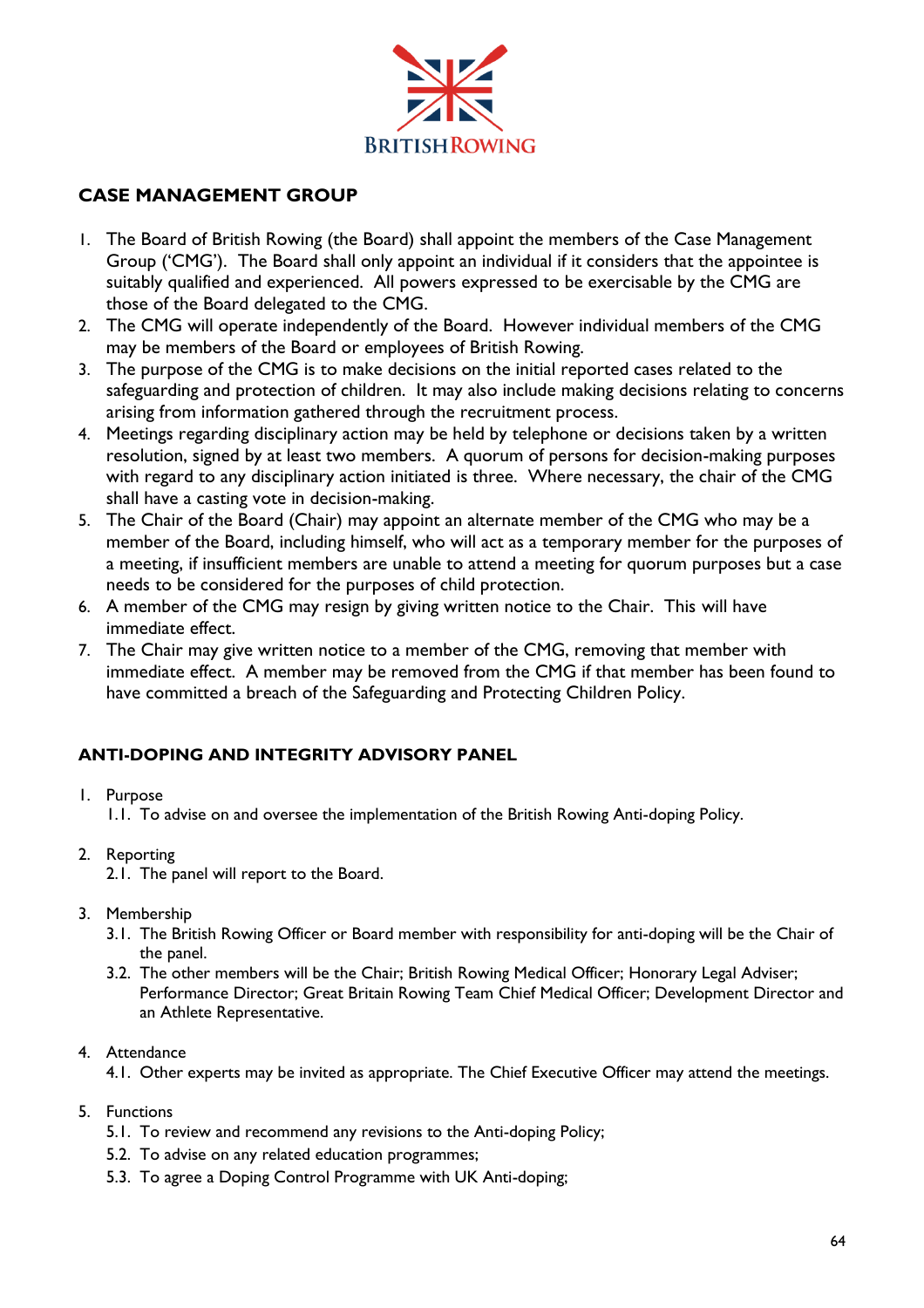

5.4. To advise UK Anti-doping of any known infringements of British Rowing anti-doping rules by rowers or support personnel tested outside the United Kingdom.

#### 6. Meetings

6.1. The panel will meet once a year or as required.

#### **NATIONAL FACILITIES PANEL**

1. Purpose

1.1. To consider, approve funding for, advise and comment on facilities schemes.

- 2. Reporting
	- 2.1. The panel will report to the Board.
- 3. Membership
	- 3.1. The panel shall consist of a voting membership of a Chair and three other members. The panel members shall be nominated by the Board.
- 4. Attendance
	- 4.1. The Chair and Deputy Chair, the Chief Executive Officer and other nominated members of staff may attend the meetings.
- 5. Function
	- 5.1. To ensure a fair process for the allocation of grant aid compliant with requirements of government funding agencies.
- 6. Meetings
	- 6.1. The panel will meet as required for the timely consideration and approval of the allocation of grant aid.

#### **THE MAGAZINE MANAGEMENT PANEL**

- 1. Purpose
	- 1.1. To manage the strategy of "Rowing & Competition", the official magazine of British Rowing.
- 2. Reporting
	- 2.1. The panel shall report to the Board and through it to Council.
- 3. Membership
	- 3.1. The Magazine Management Panel is to comprise the Chief Executive Officer, Rowing & Competition Editor, Chair as appointed by the Board, and an independent person from the Finance Committee.
- 4. Functions
	- 4.1. To ensure that the magazine operates within budget;
	- 4.2. To ensure that the policy and strategies of British Rowing, including the Whole Sport and High Performance Plans, are properly reflected;
	- 4.3. To provide a vibrant and informative magazine with news and views of the sport for British Rowing members, potential members and the wider public;
	- 4.4. To encourage innovative ways of provoking discussion and comment amongst members;
	- 4.5. To provide a vehicle for Committees to explain policy issues and decisions made to members;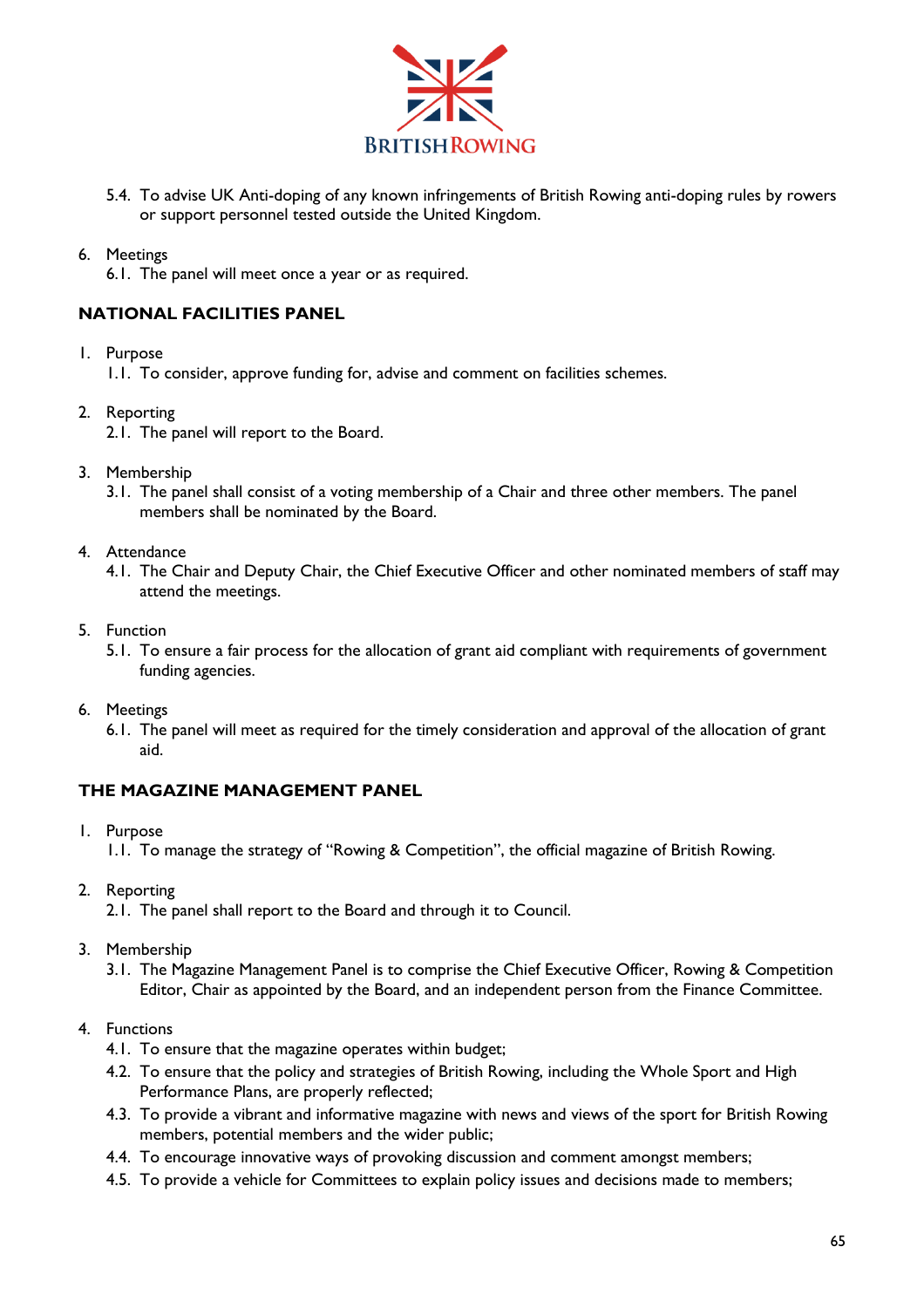

4.6. To increase circulation by all methods available, including exploiting any commercial opportunities.

## 5. Meetings

5.1. The panel shall normally meet at least three times per year.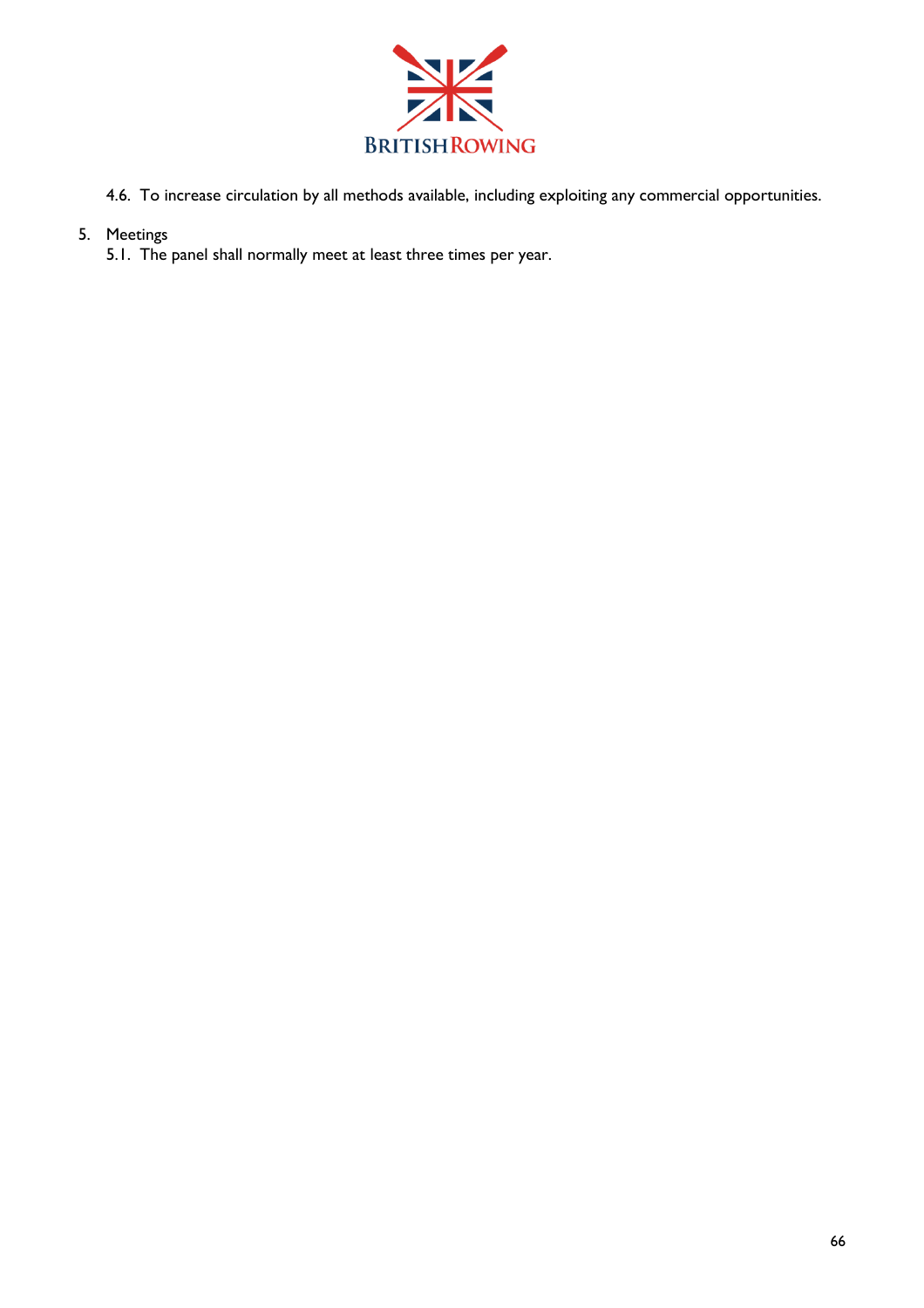

# Schedule Six **Corporate Governance Handbook**

# COMMITTEES REPORTING TO THE SPORT COMMITTEE

The Terms of Reference for the Committees reporting to the Sport Committee are set out below.

## **NATIONAL COMPETITION COMMITTEE**

- 1. Purpose
	- 1.1. To devise appropriate strategies for the provision and development of competition rowing and provide information and advice to the Sport Committee; and
	- 1.2. To devise, maintain and regulate the implementation of the Rules of Racing for British Rowing approved events.

## 2. Reporting

- 2.1. The committee shall report to the Sport Committee.
- 3. Membership voting
	- 3.1. The members of the committee shall be:
		- 3.1.1. A chair nominated by the committee and approved by the Board;
		- 3.1.2. The Chairs of the National Umpiring Committee, the British Rowing Events and the Rules of Racing Panel;
		- 3.1.3. Nine members who will, in general, be expected to take on a functional role. The committee will use its best endeavours to ensure that the membership reflects Regional representation.
		- 3.1.4. The chair and members of the committee, other than the Chairs of the National Umpiring Committee, the British Rowing Events and the Rules of Racing Panel whose appointments shall be ex officio, shall serve a term of up to three years, renewable once.
		- 3.1.5. A deputy chair and secretary may be appointed and these two roles may be combined.
	- 3.2. The selection criteria for each vacancy will be published and details sent to Regional Chairs. Appropriately qualified candidates should forward their CV's to the chair of the committee. The National Competition Committee will review the nominations and the committee will elect the most suitable candidate who will be approved by Sport Committee.

### 4. Attendance – non-voting

- 4.1. The following shall be entitled to attend, but not vote at, the committee;
	- 4.1.1. The Chair and Deputy Chair;
	- 4.1.2. The Chair of the Sport Committee (or a nominee):
	- 4.1.3. The Chief Executive Officer;
	- 4.1.4. Other members of British Rowing staff approved by the chair of the committee; and
	- 4.1.5. Other individuals invited by the committee chair to attend for a specific purpose.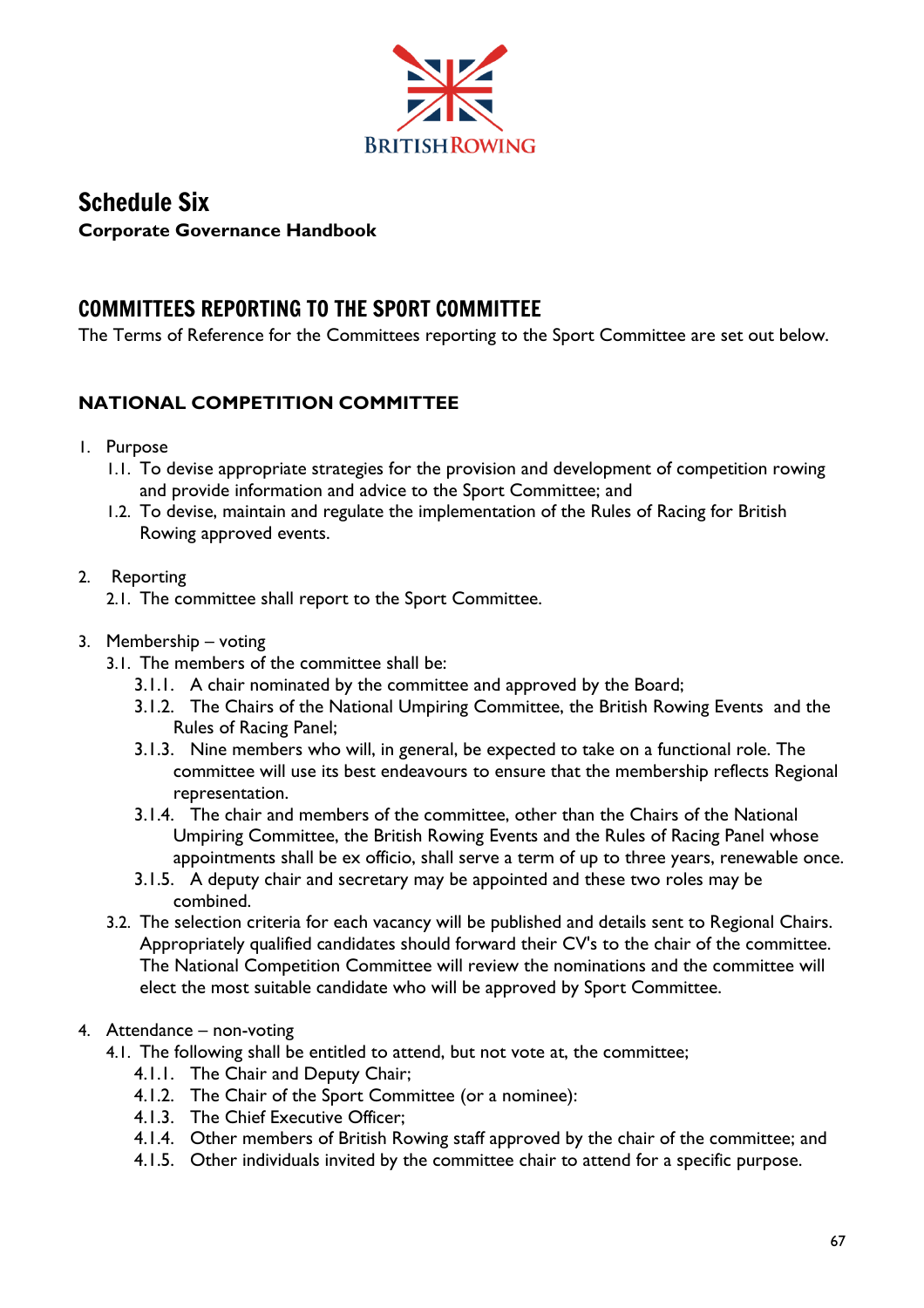

## 5. Functions

*Competition* 

- 5.1. To lead the development of a strategy and programmes that will increase participation in competition Rowing and provide a high quality performance pathway for competitive rowers.
- 5.2. To advise, support and represent the organisers of competitive Rowing events.
- 5.3. To encourage and support event organisers to offer a wide range of competitions, to meet the needs and aspirations of rowers from novice to elite level.
- 5.4. To compile the annual programme of approved events to achieve the objectives of British Rowing. Consider applications from competitions to affiliate to British Rowing and making recommendations in respect thereof to Board.
- 5.5. To raise the awareness of competition Rowing by disseminating information and promoting competition through British Rowing's communication channels.

*Regulation* 

- 5.6. To develop and monitor implementation of the British Rowing Rules of Racing to achieve the objectives outlined above.
- 5.7. The committee has the duty to investigate breaches of the Rules of Racing and the power to impose sanctions, when it deems it appropriate, in accordance with the Rules of Racing.
- 6. Meetings
	- 6.1. The committee shall normally meet before each Board meeting and in time for the Sport Committee to consider its report.

## **BRITISH ROWING EVENTS COMMITTEE**

- 1. Purpose. To co-ordinate the management of the British Rowing Championship events currently comprising:
	- The Senior Championships
	- The Junior Championships
	- The Masters Championships
	- The Junior Inter Regional Championships
	- The Indoor Championships
	- The Sculling Festival

and such other events to be approved by British Rowing.

### 2. Membership

The membership of the committee shall be:

- The chair of the committee, nominated by the Regional Representatives and approved by Board
- The chairs of the organising committees of British Rowing Championship events
- One representative of Scottish Rowing
- One representative of Welsh Rowing
- Three members of the staff of British Rowing as agreed by the Chief Executive
- Such other persons as may be co-opted by the committee.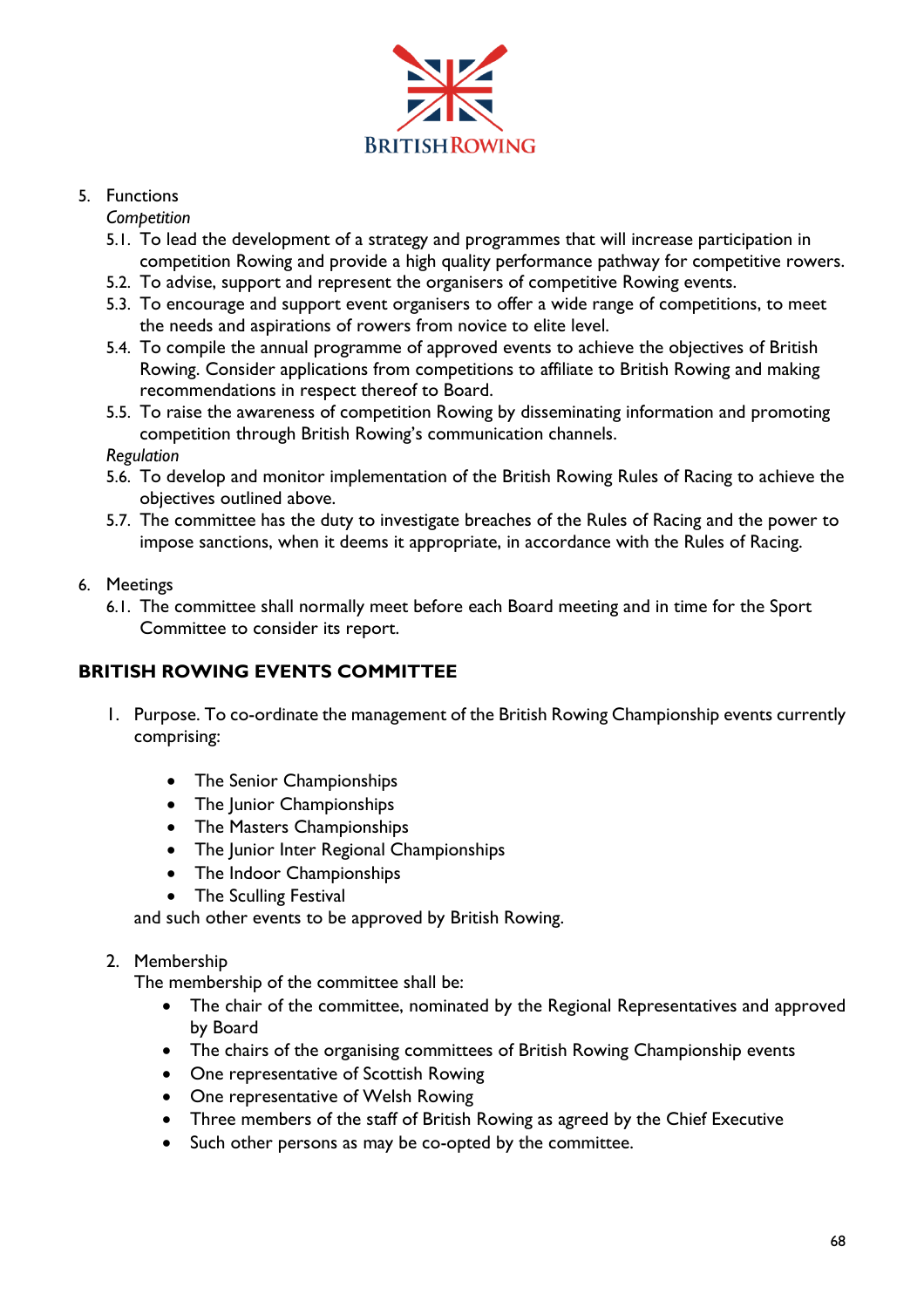

The committee shall appoint a Deputy Chair and Secretary from the membership of the Committee and these two roles may be combined.

#### 3. Responsibilities

The committee shall have direct responsibility for:

- The appointment of the organising committee of each event and the specification of the roles and responsibilities of each organising committee
- Approval of the purpose and strategy of each event
- Ensuring that best practice, innovation and efficiencies are shared between events
- Approval of the draft budgets for each event, such budgets to be within limits set by the Board of British Rowing
- Co-ordinating the marketing and publicity of each event
- Completion of contracts on behalf of the events

For the avoidance of doubt in the event that the committee is unable to agree any matter relating to any of the above then such matter shall be referred to the Chief Executive who, in conjunction with the Chair of the Sport Committee, will report to the Board of British Rowing with recommendations for their decision.

4. Reporting

The Committee shall report directly to the Sport Committee and the Chair shall be a voting member of the Sport Committee.

5. Meeting - committee shall meet as often as necessary to perform its functions.

### **JUNIOR ROWING COMMITTEE**

1 Purpose

To support the provision and development of Junior Rowing.

- 2 Reporting The committee shall report to the Sport Committee.
- 3 Membership voting

The committee shall consist of a voting membership of:

- a representative from each Region, ideally with a junior rowing interest; and
- a committee chair nominated by the committee and approved by the Board.

The voting members, including the committee chair, shall serve a term of no more than three years and will be eligible for re-election, but may not serve more than two consecutive terms.

#### 4 Attendance – non-voting

The following persons may attend, but not vote, at meetings of the committee:

- The Chair and Deputy Chair:
- The chair of the Sport Committee (or nominee):
- The Chief Executive Officer: and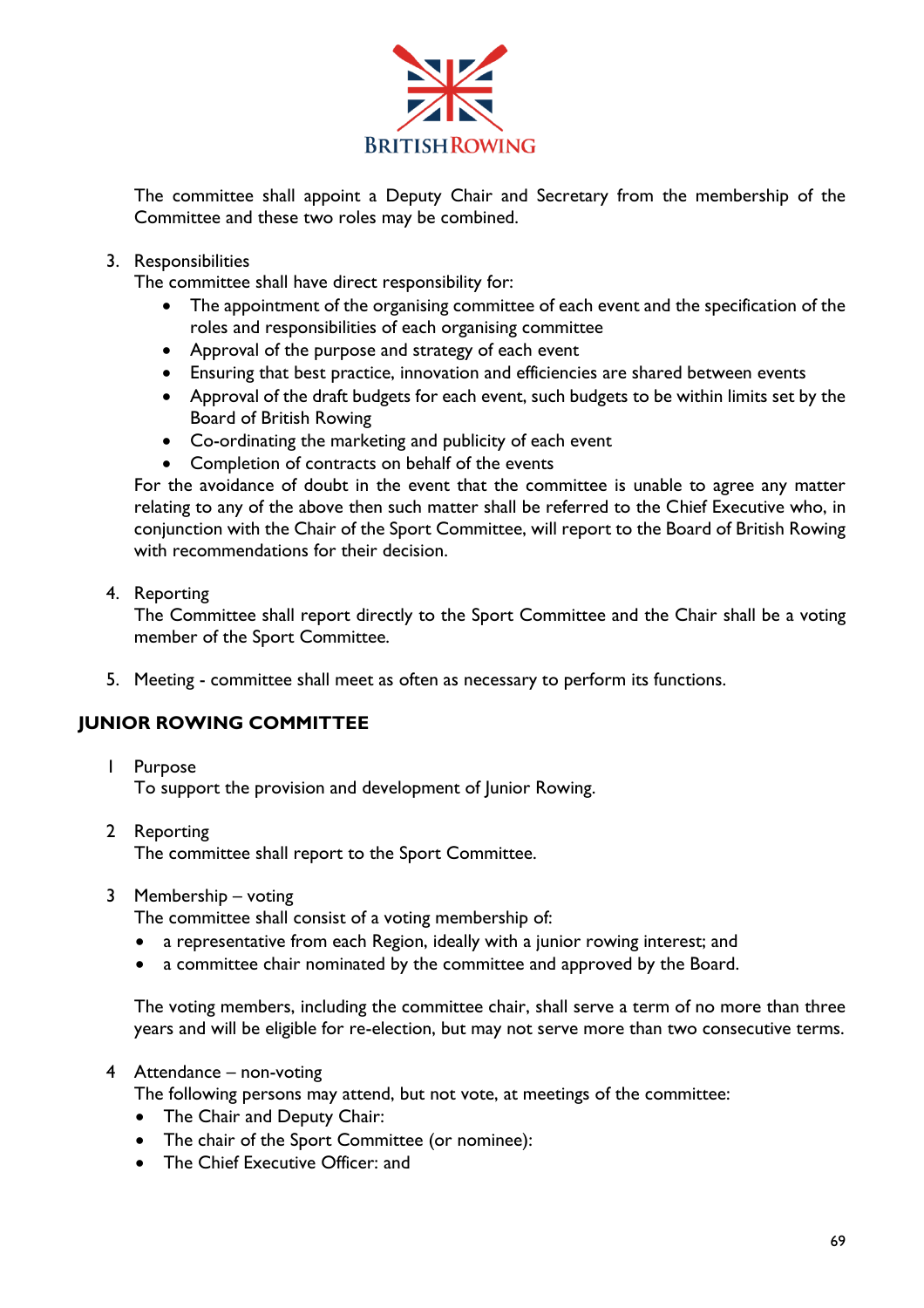

• Such other members of British Rowing staff nominated by the committee chair.

In the absence of relevant experience within the membership, other individuals may be invited to attend the committee to advise and inform on specific topics.

- 5 The functions of the committee shall be:
	- To contribute to the development of strategy and programmes for increasing participation by, retention of, competition for and the promotion of rowing for the under 18 years age group. The committee will co-ordinate in this function with the Young Persons' Panel;
	- To consider issues raised by clubs, schools, other committees, the junior rowing membership and those who support them, consult with constituents, debate and collate responses and produce recommendations to the Sport Committee; and
	- To communicate and promote the adoption of good practice and guidelines relating to junior rowing.
- 6 Meetings
	- The committee shall normally meet before each Board meeting and in time for the Sport Committee to consider its report.

## **MASTERS' ROWING COMMITTEE**

- 1 Purpose To support the provision and development of Masters' Rowing.
- 2 Reporting

The committee will report to the Sport Committee.

#### 3 Membership - voting

Membership of the committee shall be:

- A chair who is nominated by the committee approved by the Board; and
- A representative of each Region

The members, including the chair, shall serve a term of up to three years, renewable once. A deputy chair and a secretary of the committee may be appointed from the membership and these two roles may be combined.

#### 4 Attendance – non-voting

The following people shall be entitled to attend, but not vote, at the committee:

- The Chair and Deputy Chair;
- The Chair of the Sport Committee (or his nominee);
- The Chief Executive Officer:
- Other British Rowing staff nominated by the Chair of the committee;
- By agreement of the chair of the committee, representatives of Scottish Rowing and Welsh Rowing; and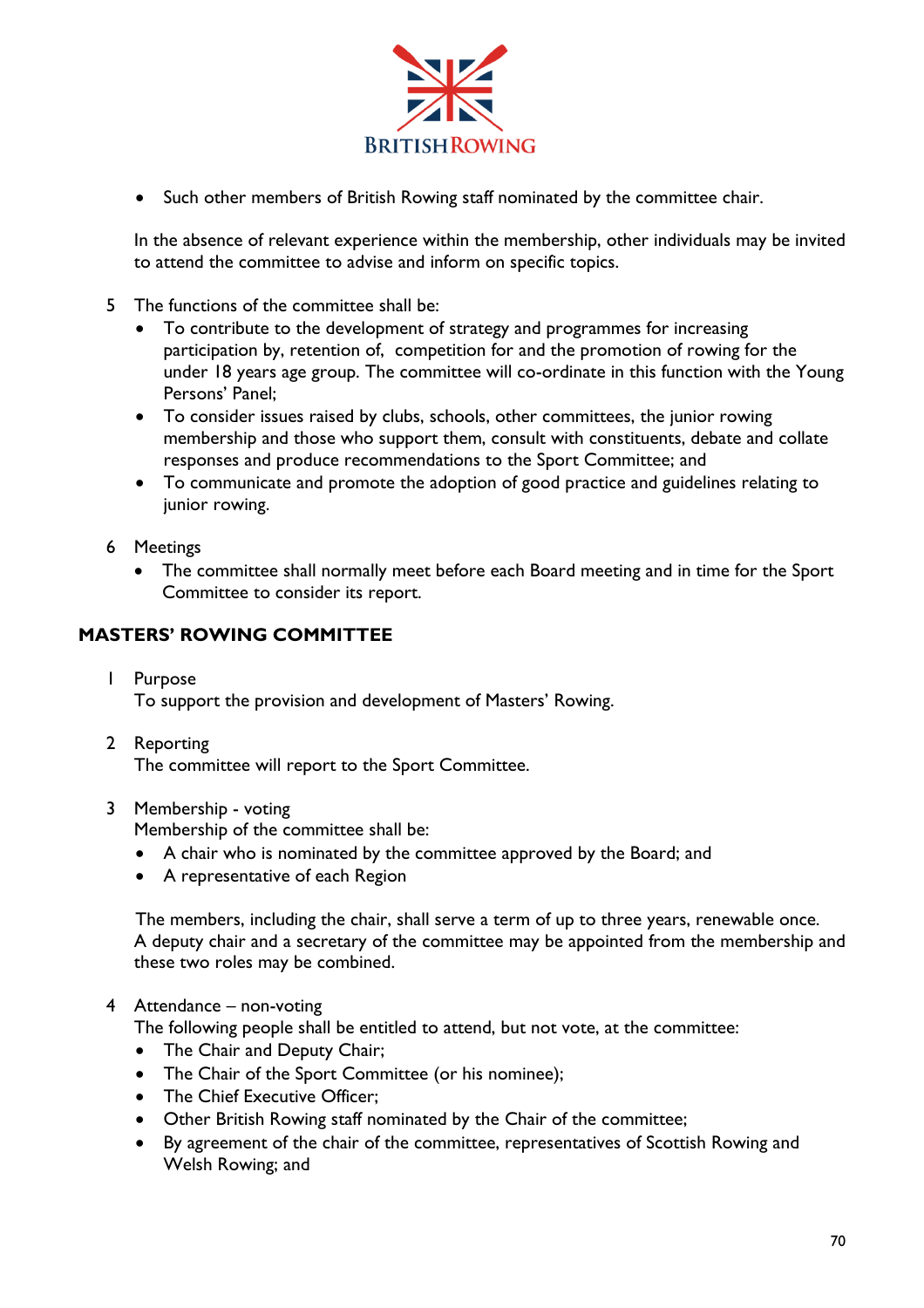

- Other individuals invited by the chair of the committee to attend for a specific purpose.
- 5 Functions
	- To contribute to the development of strategy and programmes for increasing participation by, retention of, competition for and the promotion of rowing for the over 27 years age group;
	- To recommend improvements to competitions for Masters' rowing and to work with event organisers to develop and maintain suitable events for them; and
	- To recommend changes to the Rules of Racing as they affect Masters rowing to the National Competition Committee and, through the Board to FISA.
- 6 Meetings
	- The committee shall normally meet before each Board meeting and in time for the Sport Committee to consider its report.

## **NATIONAL COACHING COMMITTEE**

1 Purpose

To develop and champion coaching and coaches and provide information and advice to the Sport Committee.

- 2 Reporting The committee shall report to the Sport Committee.
- 3 Membership voting

The members of the committee shall be:

- A chair who is nominated by the committee and approved by the Board: and
- A representative of each Region:

The members, including the chair, shall serve a term of up to three years, renewable once. A deputy chair and a secretary of the committee may be appointed from the membership and these two roles may be combined.

4 Attendance – non-voting

The following people shall be entitled to attend, but not vote, at meetings of the committee:

- The Chair and Deputy Chair;
- The chair of the Sport Committee (or his nominee);
- The Chief Executive Officer:
- Other members of staff of British Rowing approved by the committee chair;
- By agreement of the chair of the committee, representatives of Scottish Rowing and Welsh Rowing; and
- Other individuals on the invitation of the committee chair for a specific purpose.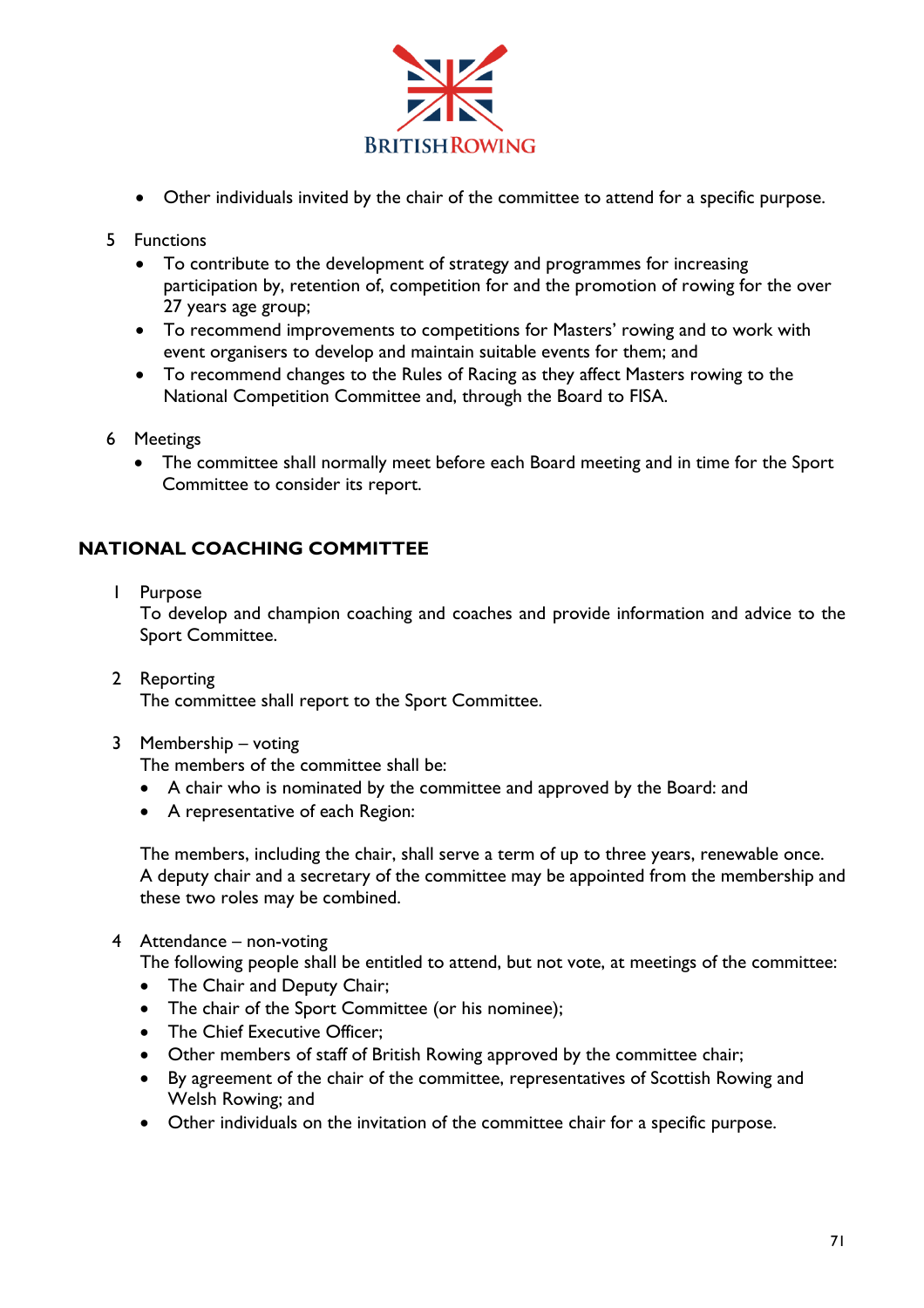

- 5 Functions
	- To promote and support the education and training of coaches to achieve high standards of coaching at every level of the sport and contribute to the formulation of policy and plans relating to coaching;
	- To develop a national annual programme of coach education, including qualifications, workshops and seminars which supports the implementation of the British Rowing strategic plans: and
	- To provide a forum for;
		- a) discussion and communication for rowing coaches through the regional representatives
		- b) liaison and planning with British Rowing staff members.
- 6 Meetings
	- The committee shall normally meet before each Board meeting and in time for the Sport Committee to consider its report.

# **NATIONAL UMPIRING COMMITTEE**

- 1 Purpose
	- To maintain and develop a high standard of umpiring practice; and
	- To plan, organise and administer the training and licensing of umpires.
- 2 Reporting

The committee will report to the Sport Committee.

3 Membership – voting

The members of the committee shall be:

- A chair nominated by the committee and approved by the Board:
- A deputy chair nominated by the committee and approved by the Board:
- The chair of each Regional Umpiring Committee; and
- The chair of the Multi-lane Umpiring Panel ex officio

The members, other than the chair of the Multi-lane Umpiring Panel whose appointment is ex officio, shall serve a term of up to three years, and will be eligible for re-election but may not serve more than two consecutive terms.

A secretary will be appointed and shall not be a member of the committee, unless otherwise qualified.

- 4 Attendance non-voting The following shall be entitled to attend, but not vote, at meetings of the committee:
	- The secretary of the committee;
	- The Honorary Executive Officers;
	- The Chair of the Sport Committee (or his nominee);
	- The Chair of the National Competition Committee;
	- The Chief Executive Officer: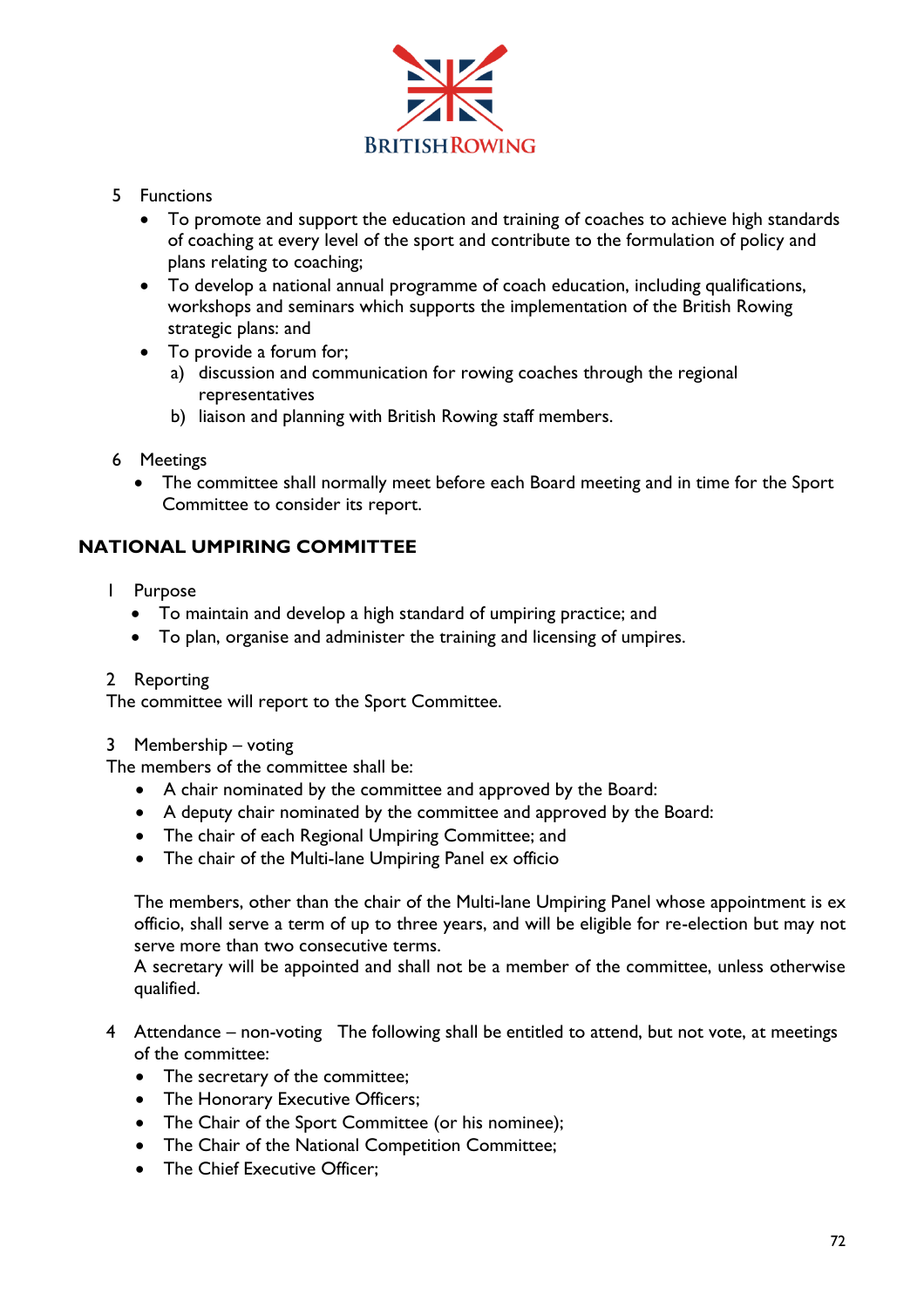

- Other members of staff of British Rowing approved by the Chair of the committee; representatives of Scottish Rowing, Welsh Rowing and of English regional rowing associations with the agreement of the Chair of the committee; and
- Other individuals invited by the chair of the committee to attend for a specific purpose.
- 5 Functions
	- To provide a forum for the establishment of consistency in the application of Rules of Racing, the dissemination of good umpiring practice and to make recommendations on umpiring where appropriate;
	- To liaise with the National Competition Committee on umpiring and the Rules of Racing Panel; and
	- To administer umpire licensing, including training, examination, recording and appeals.
- 6 Meetings
	- The committee shall normally meet at least once annually and as often as required to fulfil its duties.

#### **MULTI-LANE UMPIRING PANEL**

- 1. Purpose
	- 1.1. To provide advice and guidance aimed at maintaining the consistency and standard of Multilane Umpiring in England and Wales;
	- 1.2. To assist in the preparation and training of British umpires for FISA Umpire Licence examinations.
- 2. Reporting
	- 2.1. To the National Umpiring Committee on matters relating to Multi-lane umpiring in England and Wales, including the Multi-lane Umpiring Endorsement of British Rowing Umpire Licences;
	- 2.2. To the Board when making recommendations for the nomination of British FISA umpires to the Olympic Games, World Championships and other international Competitions.
- 3. Membership voting
	- 3.1. The panel shall comprise a chair, secretary, the chair of the National Umpiring Committee and as many members as are agreed by the Board to fulfil the purpose. The membership of the panel shall not normally be more than eight.
	- 3.2. Members of the panel shall be appointed by the Board on the recommendation of the Chair of the Multi-lane Umpiring Panel.
	- 3.3. The National Umpiring Committee may make suggestions for members to the Chair of the Multi-lane Umpiring Panel and any such nominations will be agreed by a majority of the panel but must be approved by the Board.
- 4. Attendance non-voting
	- 4.1. The committee may invite temporary advisers in an ad-hoc capacity to assist with specific tasks for which the duration is, in principle, no more than two years, (non-voting).
	- 4.2. The Chair of the Board, or nominee, may attend the meetings, (non-voting)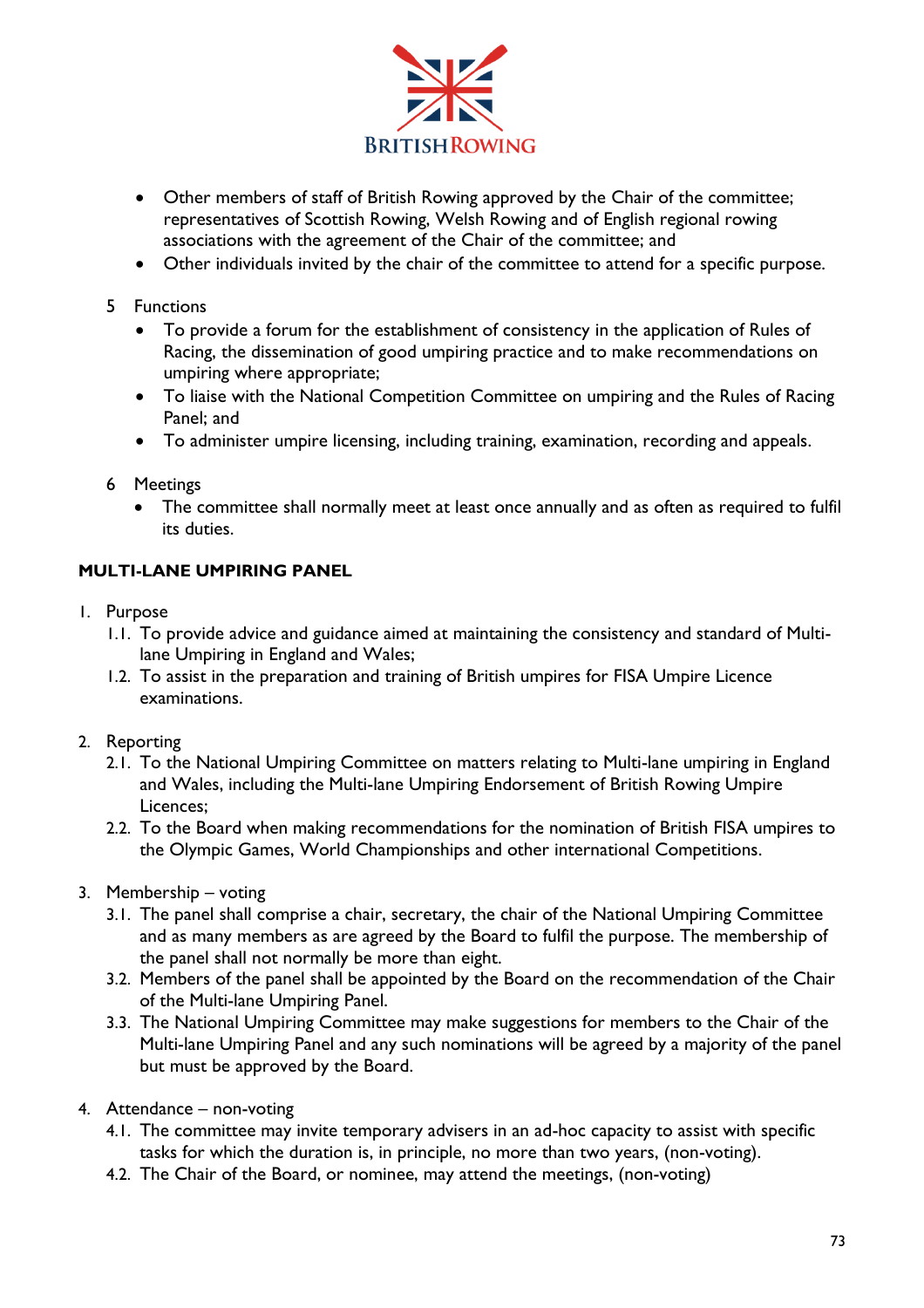

#### 5. Functions

- 5.1. To advise the National Umpiring Committee on Multi-lane umpiring;
- 5.2. To prepare FISA Umpire candidates by assisting with their training and holding practice examinations;
- 5.3. To administer the Multi-lane Umpiring Endorsement of British Rowing umpires and to conduct examinations for Multi-lane candidates;
- 5.4. To improve the standard of Multi-lane umpiring by holding seminars from time to time to keep umpires informed of rules changes, guidelines on best practice and other information relevant to their role;
- 5.5. To recommend to the Board umpires for nomination by British Rowing to the Olympic Games, World Championships and other International Competitions;
- 5.6. To guide Regional Umpiring Committees on best practice for Multi-lane Umpiring Endorsement of licences and, where practicable, to monitor multi-lane umpiring at British Rowing Competitions;
- 5.7. To maintain a record of the international umpiring experience of British umpires who hold a FISA umpires licence.

#### 6. Meetings

6.1 The panel shall normally meet prior to the National Umpiring Committee or Board as appropriate.

# **ROWING SAFETY COMMITTEE**

- 1. Purpose
	- 1.1. To provide guidance and advice to British Rowing and to support safe practice in all aspects of the sport of rowing.

# 2. Reporting

- 2.1. The Rowing Safety Committee shall report to the Sport Committee.
- 3. Membership voting
	- 3.1. The members of the committee shall be:
		- 3.1.1. The Honorary Rowing Safety Adviser;
		- 3.1.2. A person elected by the committee to act as the committee chair (who shall normally, but is not required to, be the Honorary Rowing Safety Adviser); and
		- 3.1.3. The Regional Rowing Safety Advisers from each Region.
	- 3.2. A deputy chair will be appointed from the committee membership.
	- 3.3. A secretary will be appointed and shall not be a member of the committee unless otherwise qualified. This post may be combined with the deputy chair role if the individual is otherwise a member of the committee.
- 4. Co-opted membership non-voting

The committee may co-opt up to two members to satisfy a clear need for specific and relevant expertise where this would otherwise not be represented in the membership. Co-opted members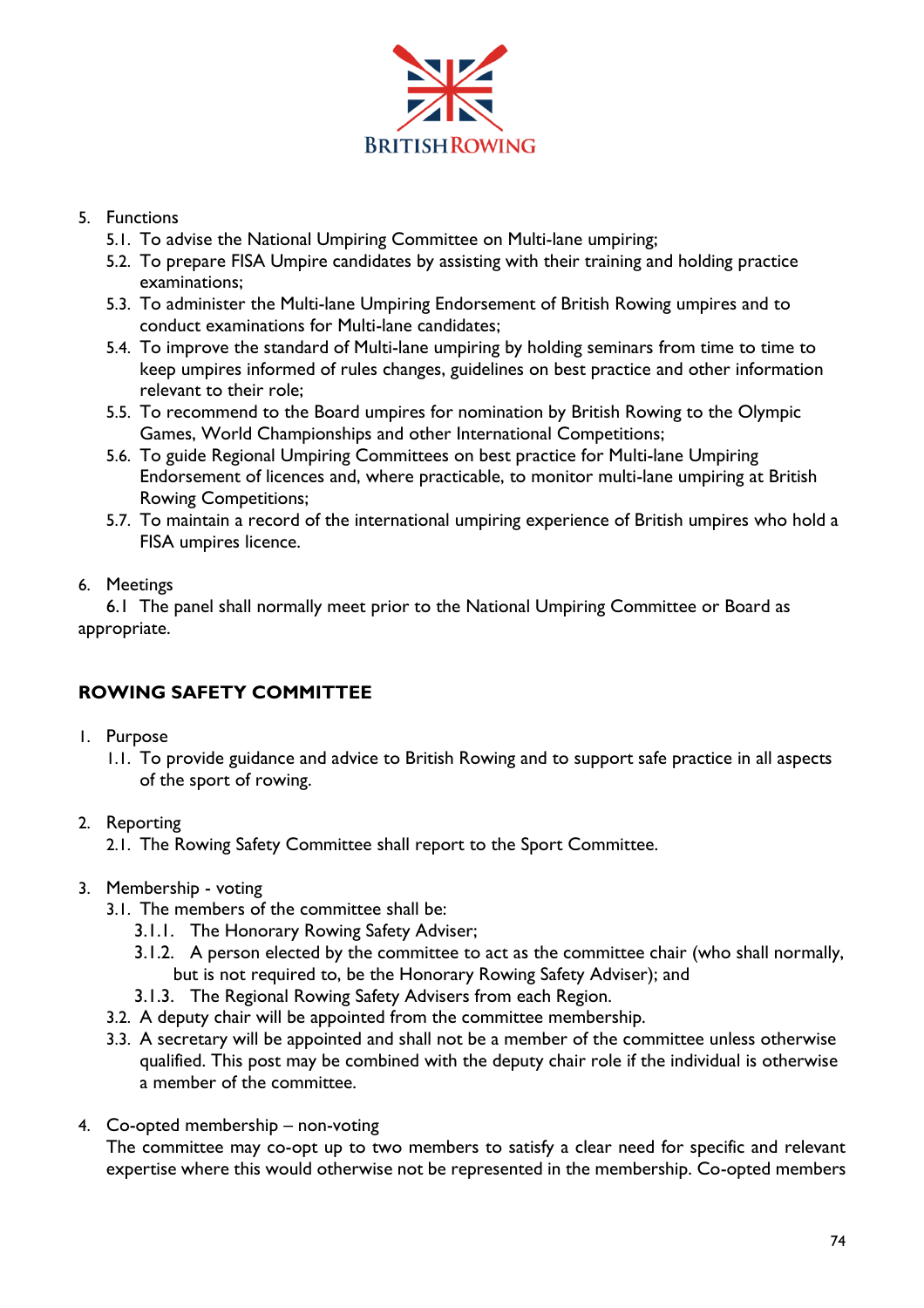

will not have a vote.

- 5. Attendance non voting
	- 5.1. The following people shall be entitled to attend, but not to vote, at meetings of the committee:
		- 5.1.1. The Deputy Rowing Safety Advisers from the larger Regions;
		- 5.1.2. Representatives from collegiate universities and people with specialist knowledge, by invitation of the chair of the committee;
		- 5.1.3. The staff member with responsibility for safety for British international rowing;
		- 5.1.4. The Chair and Deputy Chair;
		- 5.1.5. The Chair of the Sport Committee (or his or nominee);
		- 5.1.6. The Board member with responsibility for safety;
		- 5.1.7. The Chief Executive Officer;
		- 5.1.8. Other members of British Rowing staff nominated by the committee Chair; and
		- 5.1.9. Representatives from Scottish and Welsh Rowing may attend the meetings by agreement with the committee chair.
- 6. Functions
	- 6.1. To originate, develop and maintain guidance on rowing safety that British Rowing issues as the governing body for the sport;
	- 6.2. To recommend, or take, such action as may be appropriate or necessary to be taken by British Rowing, as the governing body for the sport, as a result of incidents that may come to the attention of the committee;
	- 6.3. To take other actions that the committee considers appropriate for the improvement of safety within the sport of rowing,.
- 7. Meetings
	- 7.1 The committee shall normally meet before each Board meeting and in time for the Sport Committee to consider its report.

#### **RECREATIONAL ROWING COMMITTEE**

1 Purpose

To support the provision and development of recreational Rowing and provide information and advice to the Sport Committee.

2 Reporting

The committee shall report to the Sport Committee.

3 Membership – voting

The members of the committee shall be:

- A chair who is nominated by the committee and approved by the Board; and
- At least one representative of each Region:

The members, including the chair, shall serve a term of up to three years, renewable once.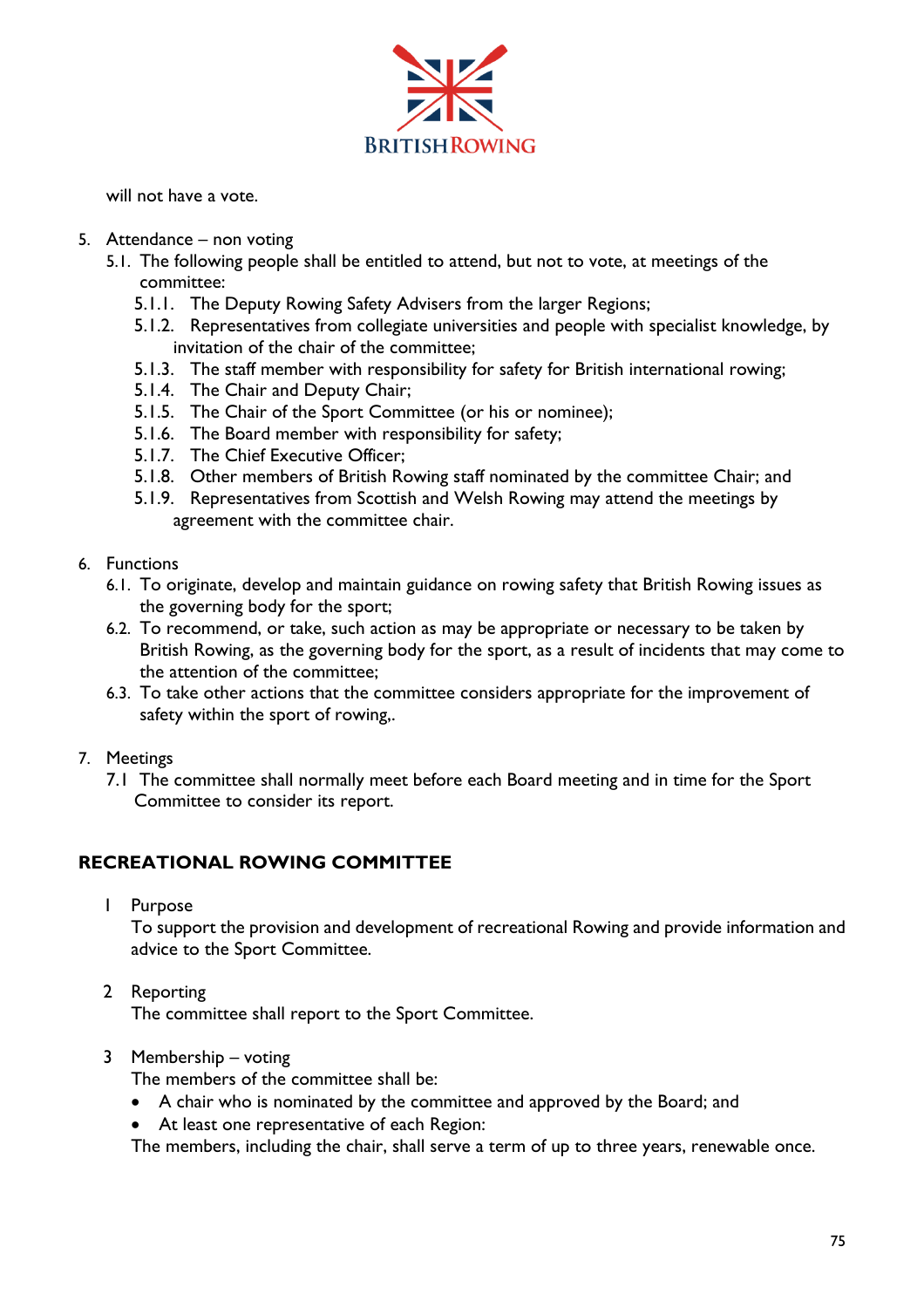

A deputy chair and a secretary may be appointed from the membership and these two roles may be combined.

4 Attendance – non-voting

The following shall be entitled to attend, but not vote, at meetings of the committee:

- The Honorary Executive Officers;
- The Chair of the Sport Committee (or his nominee);
- The Chief Executive Officer:
- Other members of staff of British Rowing nominated by the committee Chair;
- By agreement of the committee Chair, representatives of Scottish Rowing and Welsh Rowing; and
- Other individuals invited by the committee Chair to attend for a specific purpose.
- 5 Functions
	- To contribute to the development of strategy and programmes for increasing participation in recreational Rowing;
	- To raise the awareness of recreational rowing by disseminating information and promoting communication among clubs and other recreational Rowing providers. The committee shall receive regional reports on recreational Rowing from the Regional Representatives;
	- To advise and support the organisers of recreational Rowing events, including tours at all levels from club to international.
- 6 Meetings
	- The committee shall normally meet before each Board meeting and in time for the Sport Committee to consider its report.

# **MEDICAL ADVISORY PANEL**

- 1. Purpose
	- 1.1. To advise British Rowing on how best to promote and protect the health of the British Rowing community.
- 2. Reporting
	- 2.1. The panel shall report to the Sport Committee.
- 3. Membership
	- 3.1. The panel shall consist of medical professionals from the Rowing community. The Chair will be appointed from this membership.
- 4. Attendance
	- 4.1. The Chair and Deputy Chair, the Honorary Rowing Adviser, the Chief Executive Officer and other nominated members of staff may attend the meetings. Other individuals may be invited to attend for a specific purpose
	- 4.2. The panel will nominate a member to represent the views of the Medical Panel at the Sport **Committee**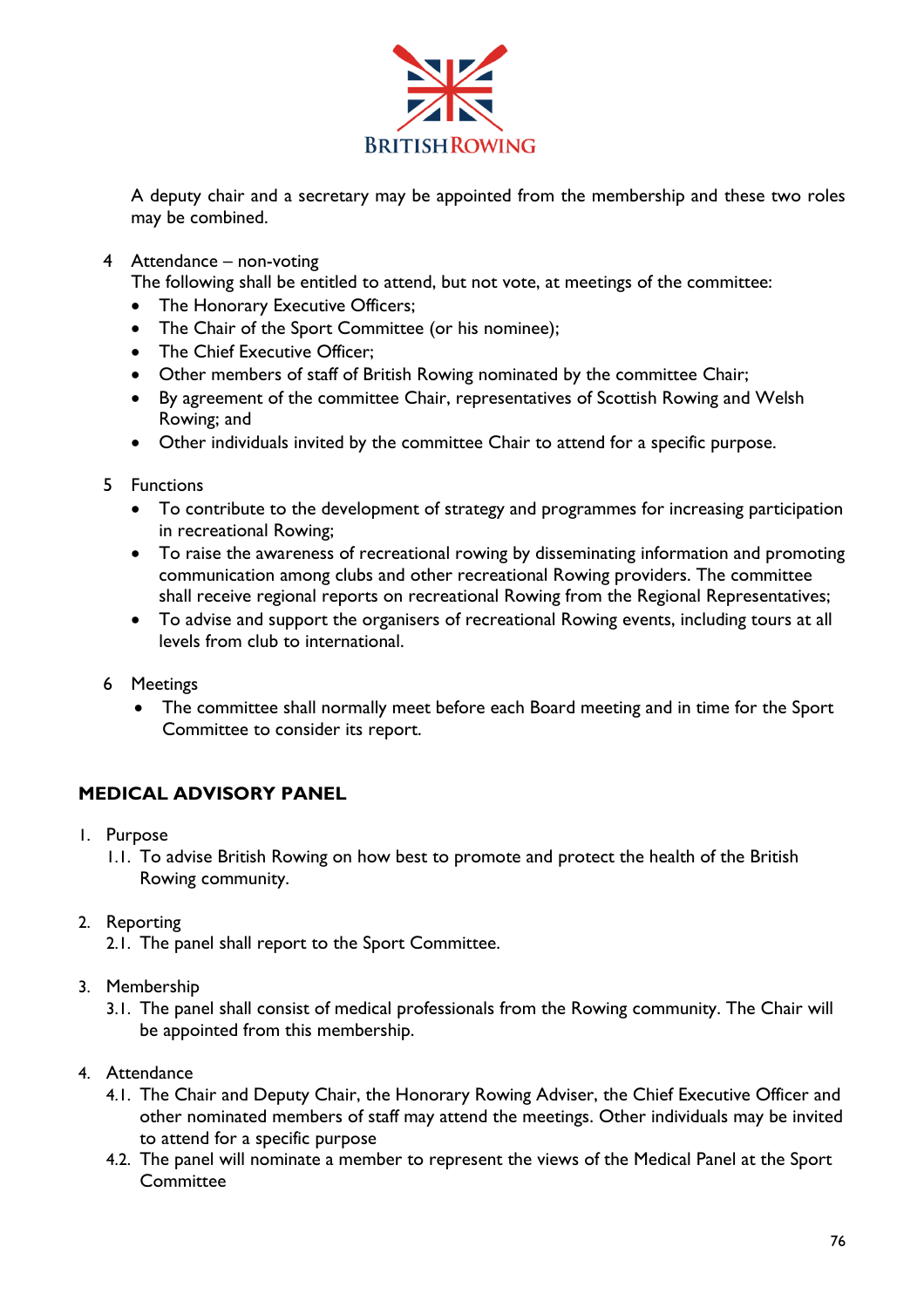

### 5. Functions

- 5.1. To advise on the formulation of policy and plans to help reduce the risk of illness and injury in the Rowing community, including adaptive, masters, junior, and lightweight rowers;
- 5.2. To promote and support education, training and the dissemination of information to help reduce the risk of illness and injury in the Rowing community, including liaison with the Rowing Safety Committee;
- 5.3. To advise on the medical support needed and appropriate at British Rowing competitions, and collect data on the incidence of injury and illness in rowers;
- 5.4. To advise, in co-operation with the Anti-doping Advisory Panel and Great Britain Rowing Team Medical Team, on anti-doping policy, including its application to junior rowers;
- 5.5. To provide a forum for discussion and communication between medical members of the Rowing community;
- 5.6. To liaise with the FISA Medical Commission and ensure consistency and best practice in both medical support and anti-doping policy.

## 6. Meetings

6.1. The panel shall normally meet before each Council meeting and in time for the Sport Committee and Board to consider its report

## **YOUNG PERSONS' ADVISORY PANEL**

1. Purpose

1.1. The panel will promote and develop rowing for young people in the 16 to 25 age group.

- 2. Reporting
	- 2.1. The panel shall report to the Sport Committee.
- 3. Membership
	- 3.1. The membership of up to twelve, including a Chair, will be representative of the interests of the 16 to 25 years age group and be drawn from bodies and organisations that are involved with them.
	- 3.2. The membership should have a minimum of two thirds within this age group and be representative of the whole range of rowing activity for young people, including tertiary education, clubs, coastal rowing, adaptive rowing and international representation. Recruitment of the members shall be by a selection panel led by the lead staff member for young people.
	- 3.3. The Chair and Deputy Chair, the Chair of the Sport Committee or nominee, the Chief Executive Officer and other nominated members of staff may attend the meetings.
- 4. Functions
	- 4.1. To contribute to the development of strategy and programmes for increasing participation by, retention of, competition for and the promotion of rowing for the 16 to 25 years age group. The panel will co-ordinate in this function with the Junior Rowing Committee;
	- 4.2. To advise British Rowing on matters related to young people and rowing;
	- 4.3. To work with the tertiary education sector to support the implementation of strategy and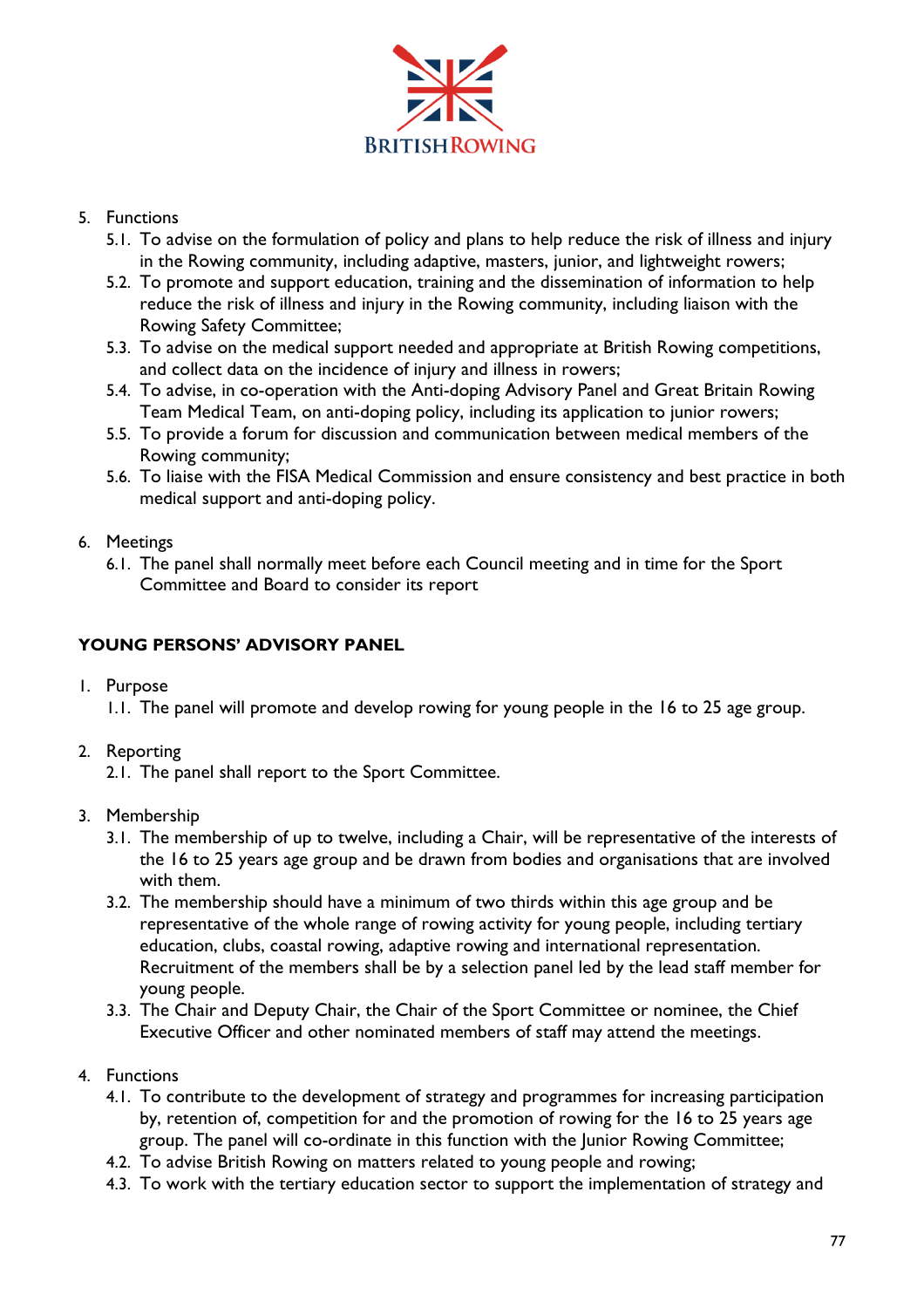

programmes;

4.4. To support the development of University clubs, local networks and student rowing commissions within local authority organisations.

# 5. Meetings

5.1. The panel shall meet as required. The panel may conduct meetings using social media and/or video conferencing if required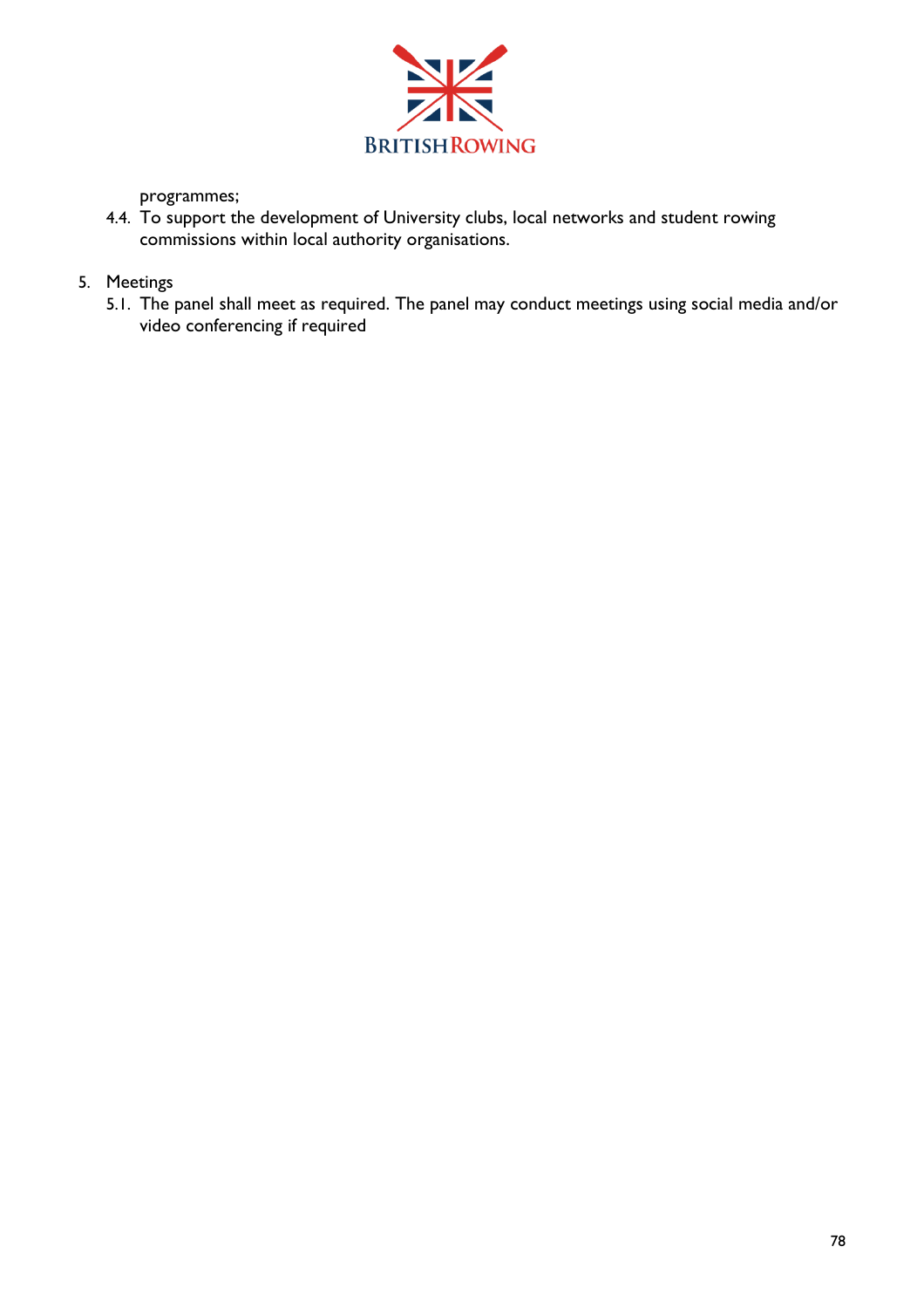

# Schedule Seven **Corporate Governance Handbook**

# WHISTLE-BLOWING POLICY

# 1. **Contents**

Sections 2 to 8 of this document is the British Rowing Whistleblowing Policy as defined under Public Interest Disclosure Act 1998, which came into force on 2 July 1999. The Act protects workers who disclose information about malpractice at their current or former workplace, provided certain conditions are met. For the purposes of this policy the workplace includes that of British Rowing as well as off-site locations related to competition and training.

Section 9 of this document provides guidance to those who wish to disclose information about malpractice within a British Rowing affiliated club or event.

# 2. **Scope**

The policy applies to all employees, athletes, contractors and volunteers within British Rowing. Personal grievances (e.g. bullying, harassment, discrimination) are not normally covered by this policy, these are covered by British Rowing's Grievance Policies $^{\mathsf{l}}.$ 

# 3. **Introduction**

All employees, athletes, contractors and volunteers within British Rowing in any capacity, at one time or another may have concerns about what is happening. It is the duty of everyone to speak up about genuine concerns. These concerns are usually best resolved by having a conversation with their line manager or their Director of Performance in respect of an athlete.

When disclosing a concern, an employee, athlete, contractor or volunteer must reasonably believe two things:

- 1. That they are acting in the public interest; and
- 2. that the disclosure may fall under one or more of the following headings of malpractice (the list is not exclusive):
	- a criminal offence e.g. fraud;
	- betting, corrupt conduct, inside-information and match fixing;
	- someone's health and safety is in danger e.g. coercion of an athlete to train against medical advice or conducting an unsafe-practice;

<sup>&</sup>lt;sup>1</sup> There are separate grievance policies for employees and others.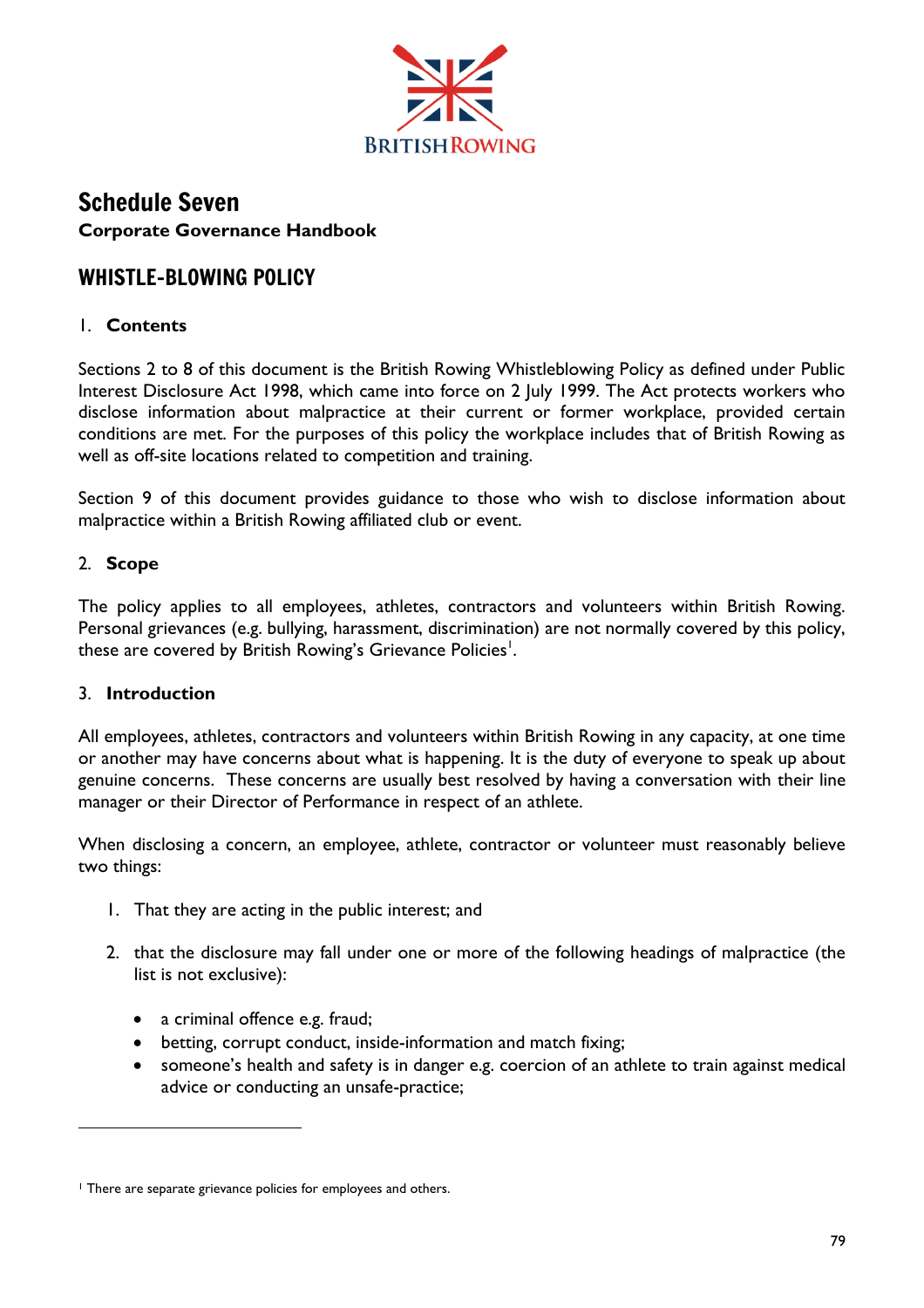

- risk or actual damage to the environment;
- a miscarriage of justice;
- an organisation is breaking the law e.g. incorrect or inadequate insurance cover; or
- covering up wrong-doing, such as fabricating test results or supporting cheating (sport rule violation, anti-doping rule violation).

Employees, athletes, contractors and volunteers may be worried about raising such issues or may want to keep the concerns to themselves, perhaps feeling that it is none of their business or that it is only a suspicion. They may feel that raising the matter would be disloyal to colleagues, managers or to British Rowing. They may decide to say something but find that they have spoken to the wrong person or raised the issue in the wrong way and are not sure what to do next.

British Rowing takes any form of misconduct seriously and has introduced this policy to enable employees, athletes, contractors and volunteers to raise concerns early and in the right way. We encourage all individuals, where appropriate, to raise the matter as a concern rather than wait for proof.

#### 4. **Assurances to employees, athletes, contractors and students**

#### 4.1 Commitment

The Board of British Rowing is committed to this policy. If a genuine concern is disclosed under it, British Rowing will use all reasonable endeavours to protect the position of the individual concerned, provided they are acting in good faith. This assurance does not apply to someone who maliciously, raises a concern that they know is untrue.

The daily environment for a British Rowing employee, athlete, contractor or volunteer may be challenging following a whistleblowing disclosure, both whilst the disclosure is being investigated and following the conclusion of the process. If the individual feels that his/her environment is not tolerable, discussions should take place with the HR Manager, or the Director of Performance in respect of an athlete. British Rowing will seek to either redeploy that individual, suitably change their environment, or ensure that they are not disadvantaged as a result of making the disclosure.

#### 4.2 Confidence

British Rowing does not tolerate the harassment or victimisation of anyone raising a genuine concern. However, we recognise that someone may wish to raise a concern 'in confidence'. If any individuals ask us to protect their identity we will not disclose it without their consent. If the situation develops and British Rowing is not able to resolve the concern without revealing their identity (for instance because evidence is required in court), we will consult with the employee, athlete, contractor or volunteer on how they would like to proceed.

British Rowing recognises that if we do not know the identity of the person disclosing a concern, it may be more difficult to resolve the matter: however, we will always endeavour to balance this with the needs of the individual raising a concern.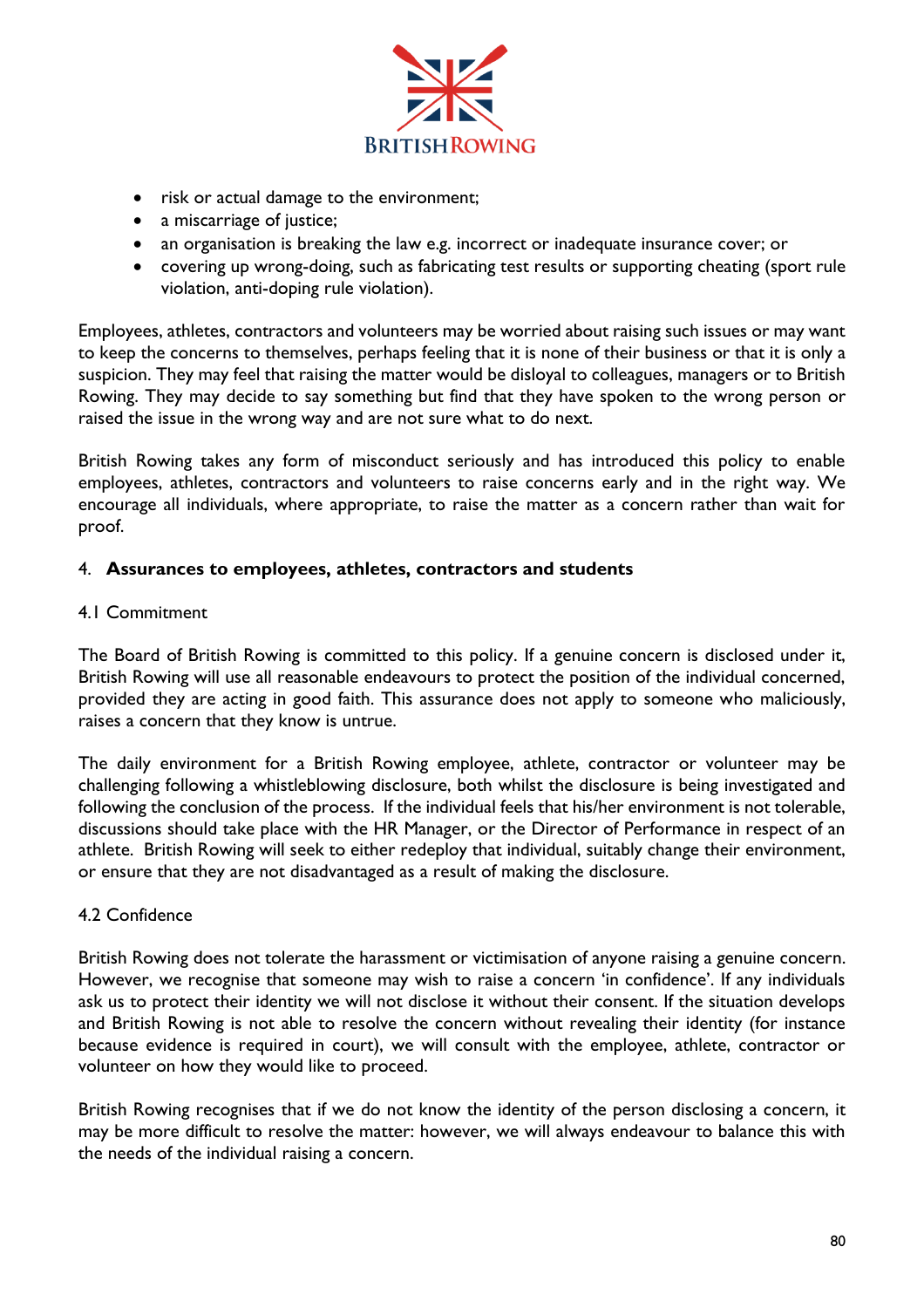

### 5. **Procedure**

Once British Rowing has been made aware of a concern we will make an initial assessment in order to decide what action should be taken. This may involve: an internal investigation; or an external review/investigation completed by independent experts who are not involved in the operation of British Rowing. The person disclosing will then be made aware of who is handling the concern and how they can be contacted and whether they will be required to assist in the future. A Panel will then be formed based on the needs of the case, which will be composed of those who have the knowledge required to fairly assess the disclosure.

British Rowing will act as quickly as possible to resolve the matter though the time taken to come to a resolution will depend on the nature of the disclosure. If appropriate and confidentiality allows, the person disclosing may be kept informed though this may not always be possible.

When raising a concern the employee, athlete, contractor or volunteer may be asked how they feel the matter might best be resolved. At this stage, we must be made aware of any personal interest in the matter. If the concern is deemed to be covered more appropriately by the Grievance Procedure we will make the individual aware and direct them to the policy. Records of disclosures will be kept in accordance with applicable law.

## 6. **Raising a concern internally**

Those who have a concern about misconduct would ideally raise it in the first instance with their Line Manager, alternatively with their Director or the HR Manager or Director of Performance. This may be done orally or in writing. The person disclosing must state whether they wish to raise the matter in confidence so the appropriate arrangements can be made.

If after following these concerns the person disclosing feels the matter has not been addressed, or if they feel that the matter is so serious that they cannot discuss it with any of the above they should contact the CEO.

If the person disclosing is still not satisfied with the decision making process or the action taken they can go to the other levels of escalation detailed in this policy (see below).

#### 7. **Raising a concern externally**

Some professions, such as medicine and physiotherapy, have statutory duties to inform certain categories of disclosure externally. In disclosure cases such as criminal misconduct, child or vulnerable adult abuse, all employees, athletes, contractors and volunteers must inform the regulatory authorities without undue delay.

The disclosure process when dealt with internally by British Rowing may be duty bound to report this externally to statutory bodies.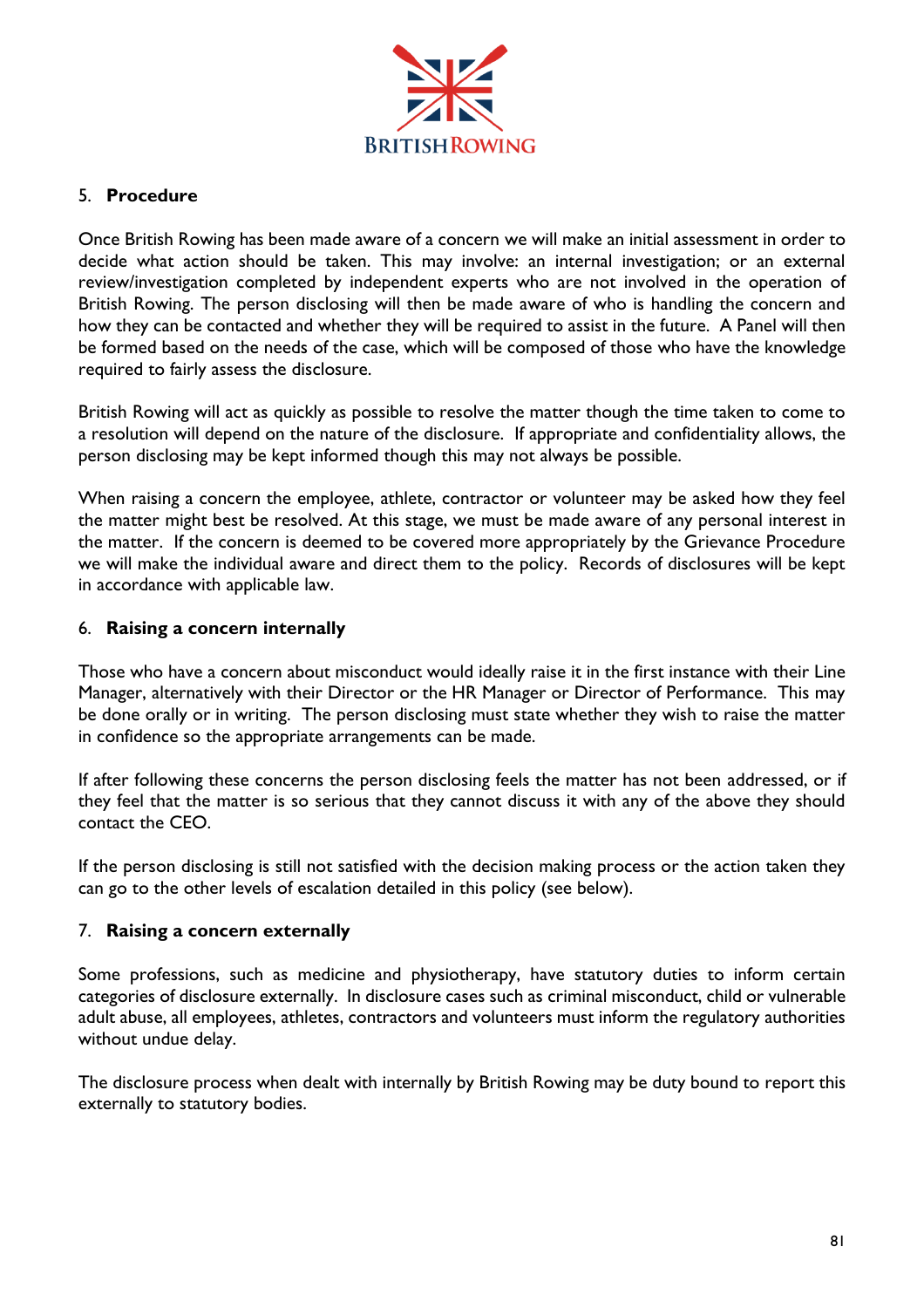

## 8. **Keeping the Board of British Rowing informed**

The CEO will notify the Chair of British Rowing when a whistleblowing case has instigated a Panel investigation. Details of the case will not be discussed at that stage. Once the Panel findings are concluded, the Board of British Rowing will be fully informed, in confidence.

#### 9. **Raising a concern about malpractice at an affiliated club or regatta<sup>2</sup>**

British Rowing is committed to encouraging a culture of openness: to protect its members, to uphold the reputation of the sport, and to maintain the public's confidence. This policy provides guidance by which serious concerns may be raised within British Rowing and addressed correctly.

Whistle-blowers are witnesses to a malpractice and will be protected for any disclosure of information, and supported by British Rowing.

Examples of malpractice include:

- Breaches of British Rowing rules, regulations, codes or policies as they may exist from time to time;
- Breaches of Safeguarding and Protecting Children, or Adults at Risk Policies;
- Danger to health and safety;
- Breach of the law:
- Bribery;
- Conduct that would cause reputational damage to rowing;
- Complicity including the deliberate concealment of any of the above.

Anyone approaching British Rowing, in good faith, with information regarding matters of malpractice taking place at a British Rowing affiliated club or event, will be taken seriously, treated fairly and concerns will be properly considered.

It is important that you do report your concerns. British Rowing recognise that this can be difficult, but whistleblowing will prevent the problem from getting worse, it could protect the individual/s from further harm or risk, and will also ensure that you do not become a party to lack of appropriate action being taken.

Concerns should be raised in the first instance with the following:

| Type of concern                                          | Who to raise it with | <b>Contact Details</b> |
|----------------------------------------------------------|----------------------|------------------------|
| Breaches of Safeguarding and   Lead Safeguarding Officer |                      | Iso@britishrowing.org  |
| Protecting Children,<br>or                               |                      |                        |
| Adults at Risk Policies                                  |                      |                        |

 $^{\sf 2}$  Regatta includes any affiliated event or competition subject to British Rowing rules or regulations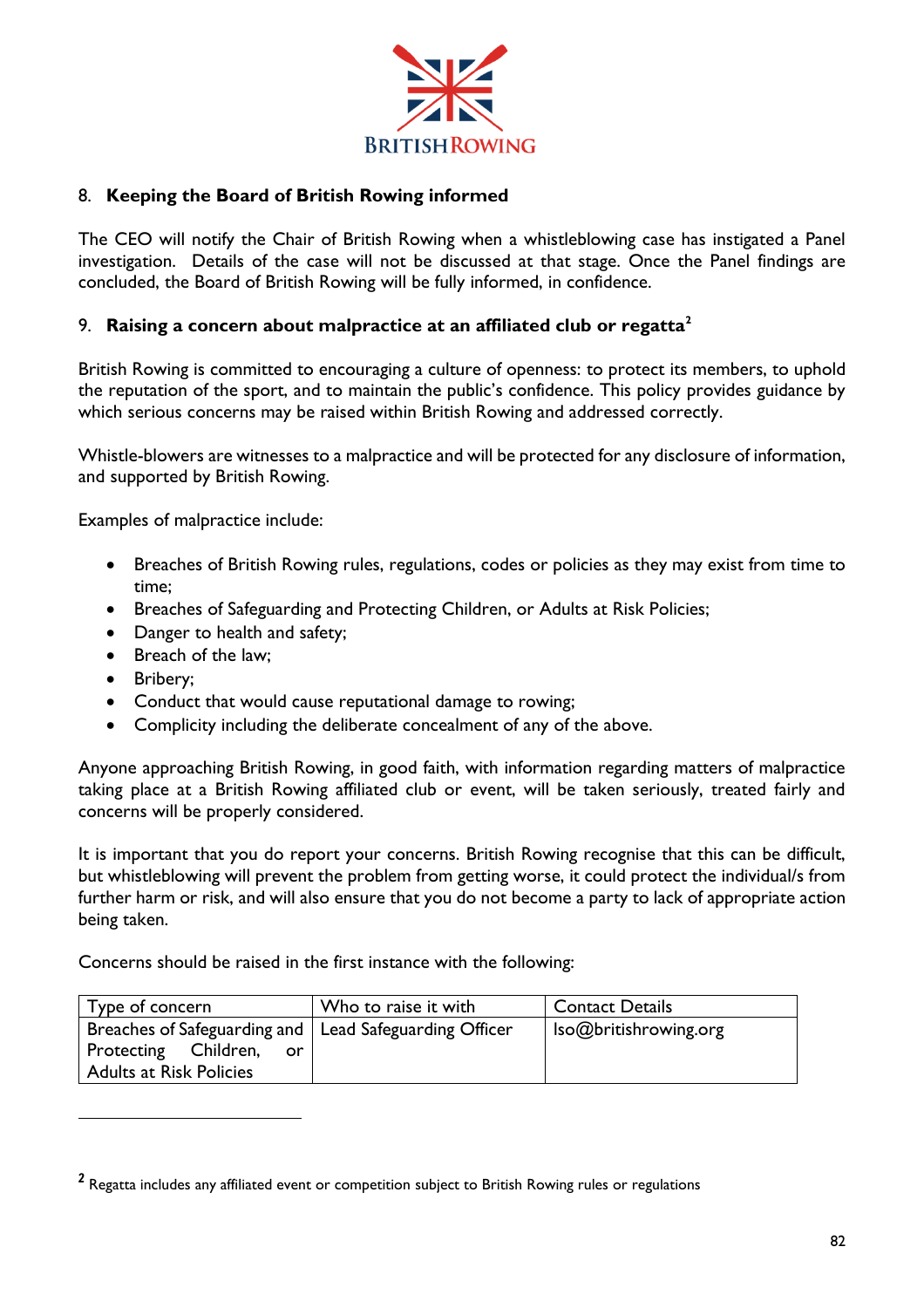

| Breach of Anti-Doping Policy   Anti-Doping<br>or Integrity Policy | Officer            |  | Integrity   antidoping@britishrowing.org   |
|-------------------------------------------------------------------|--------------------|--|--------------------------------------------|
| All other concerns                                                | Governance Officer |  | $\mid$ governance@britishrowing.org $\mid$ |

Individuals are encouraged to put their name to any disclosure. Where possible confidentiality will be maintained, although it must be stressed that in serious cases it will be not always be possible to maintain strict confidentiality if the concerns reach the investigation stage. Anonymous complaints may not be investigated or acted upon if there is insufficient information to proceed.

All concerns will be taken seriously. They will initially be considered by the relevant Officer, who will make any preliminary enquiries. The relevant Officer will then decide, on the basis of the information provided:

- Whether or not there is enough evidence to proceed
- Whether to refer for appropriate action under the relevant Policy or Procedure.

The relevant Officer will advise the Whistle-blower of the outcome of any enquiry and any action taken.

In some instances, particularly those involving child safety, doping, or betting, it may be necessary to refer the matter to an external authority, for example the police, NSPCC, UK Anti-Doping or Sports Betting Intelligence Unit. If this is the case both the Whistle-blower and the person against whom the concern has been made will be notified of this, unless British Rowing is prohibited from doing so by law or at the direction of the external authority.

Any person approaching British Rowing with genuine concerns will not be disadvantaged or discriminated against in any way because of the disclosure. However, British Rowing will take a serious view and act accordingly, including taking disciplinary action against appropriate parties, should it be found that the allegations have been raised maliciously.

British Rowing accepts that it has an obligation to protect Whistle-blowers who make a disclosure in good faith from reprisal or victimisation as a result of the complaint. If a Whistle-blower suffers any adverse treatment as a result of reporting a concern they should submit a formal complaint under the Disciplinary & Grievance Procedure. If it is found that a Whistle-blower has suffered adverse treatment, harassment or victimisation as a result of their disclosure disciplinary action will normally be taken against the perpetrator.

#### 10. **Further Information**

For your information some regulatory statutory bodies are listed below:

[\(https://www.gov.uk/government/publications/blowing-the-whistle-list-of-prescribed-people-and](https://www.gov.uk/government/publications/blowing-the-whistle-list-of-prescribed-people-and-bodies--2)[bodies--2\)](https://www.gov.uk/government/publications/blowing-the-whistle-list-of-prescribed-people-and-bodies--2)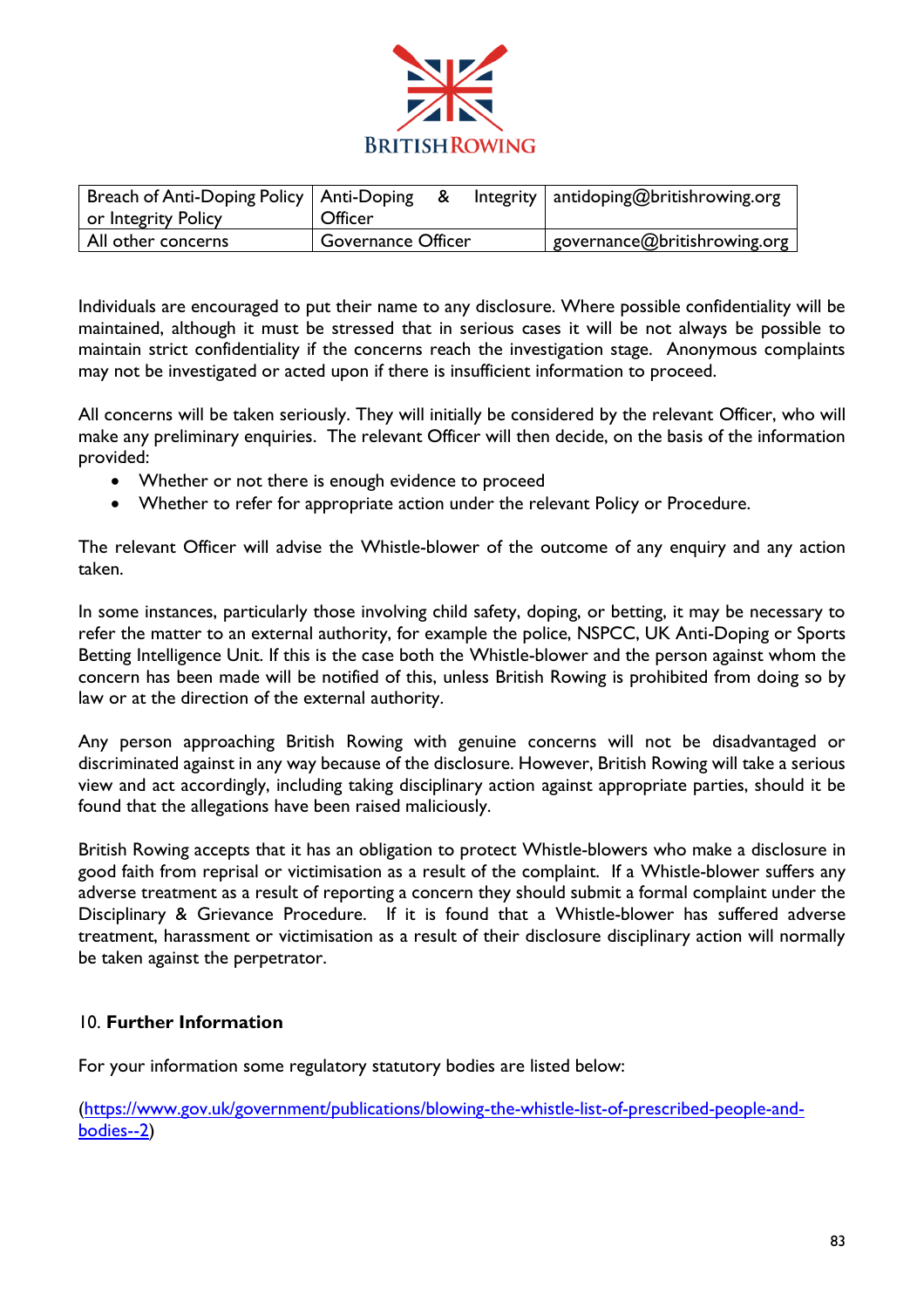

These Regulatory statutory bodies have individual policies and procedures for handling concerns and complaints. Many of their websites contain guidance on issues that you may face which may be helpful in your initial deliberations on whether to make a disclosure.

#### The Information Commissioner

In relation to compliance with the requirement of legislation relating to data protection and to freedom of information. Email: *casework@ico.gsi.gov.uk* and the website is [www.ico.gov.uk](http://www.ico.gov.uk/)

#### The Health and Safety Executive

This relates to health or safety of individuals at work or the health and safety of the public that is workrelated, in connection with those industries and work activities for which HSE is the enforcing authority. Online form:<http://www.hse.gov.uk/contact/raising-your-concern.htm>and the website is [www.hse.gov.uk](http://www.hse.gov.uk/) 

The National Society for the Prevention of Cruelty to Children (NSPCC) Matters relating to child welfare and protection. Email:  $\frac{h}{h}$  [help@nspcc.org.uk](mailto:help@nspcc.org.uk)

Care Quality Commission Matters relating to the provision of health and social care. [www.cqc.org.uk](http://www.cqc.org.uk/)

General Medical Council Matters relating to the registration and fitness to practise of a member of the medical profession.

#### [www.gmc-uk.org](http://www.gmc-uk.org/)

#### Health and Care Professions Council

Matters relating to the registration and fitness to practise of health and care professional (eg physiotherapy). [www.hpc-uk.org](http://www.hpc-uk.org/)

#### **Appendices to this policy:**

- Internal Flowchart
- Integrity Flowchart
- Safeguarding Flowchart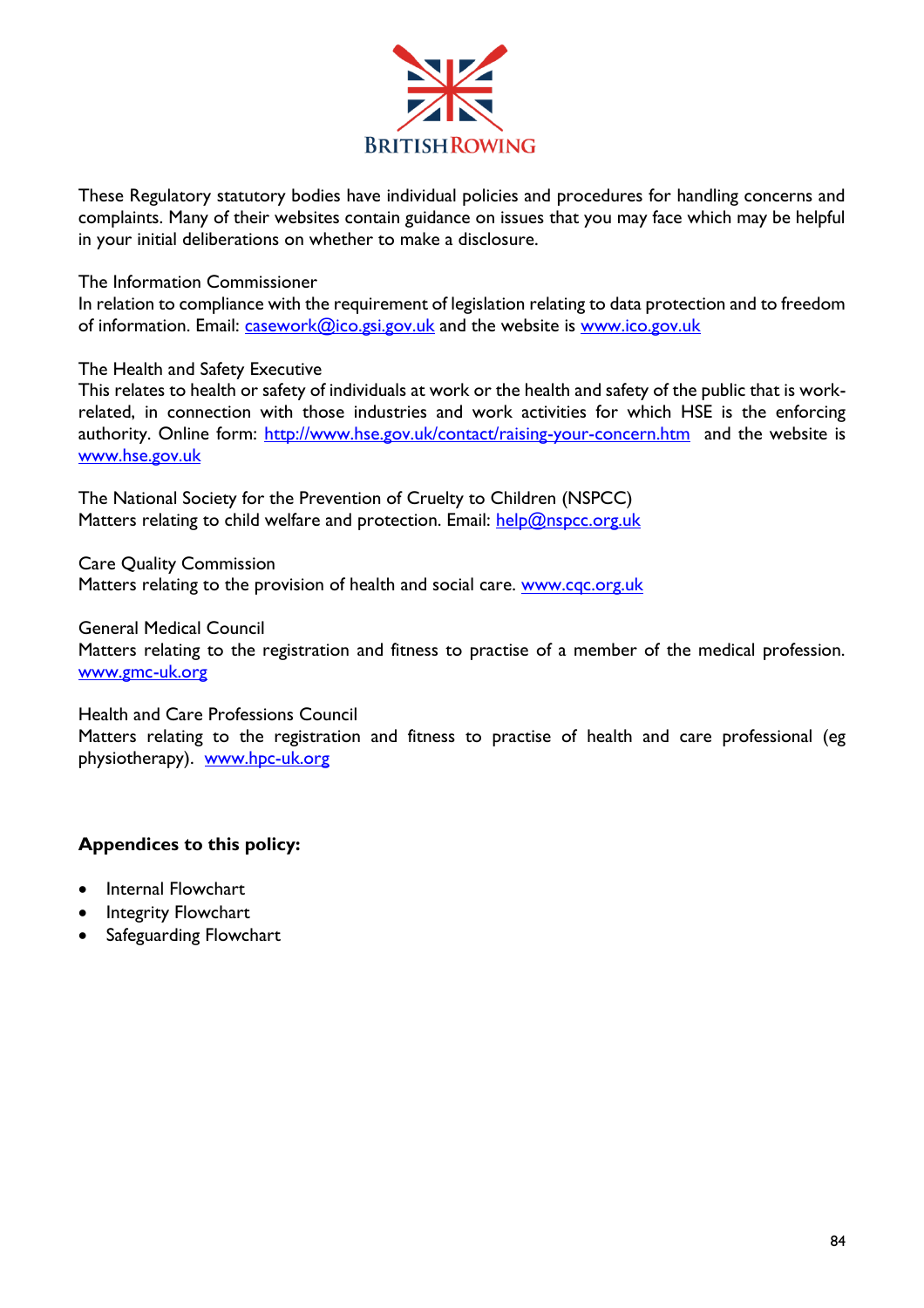

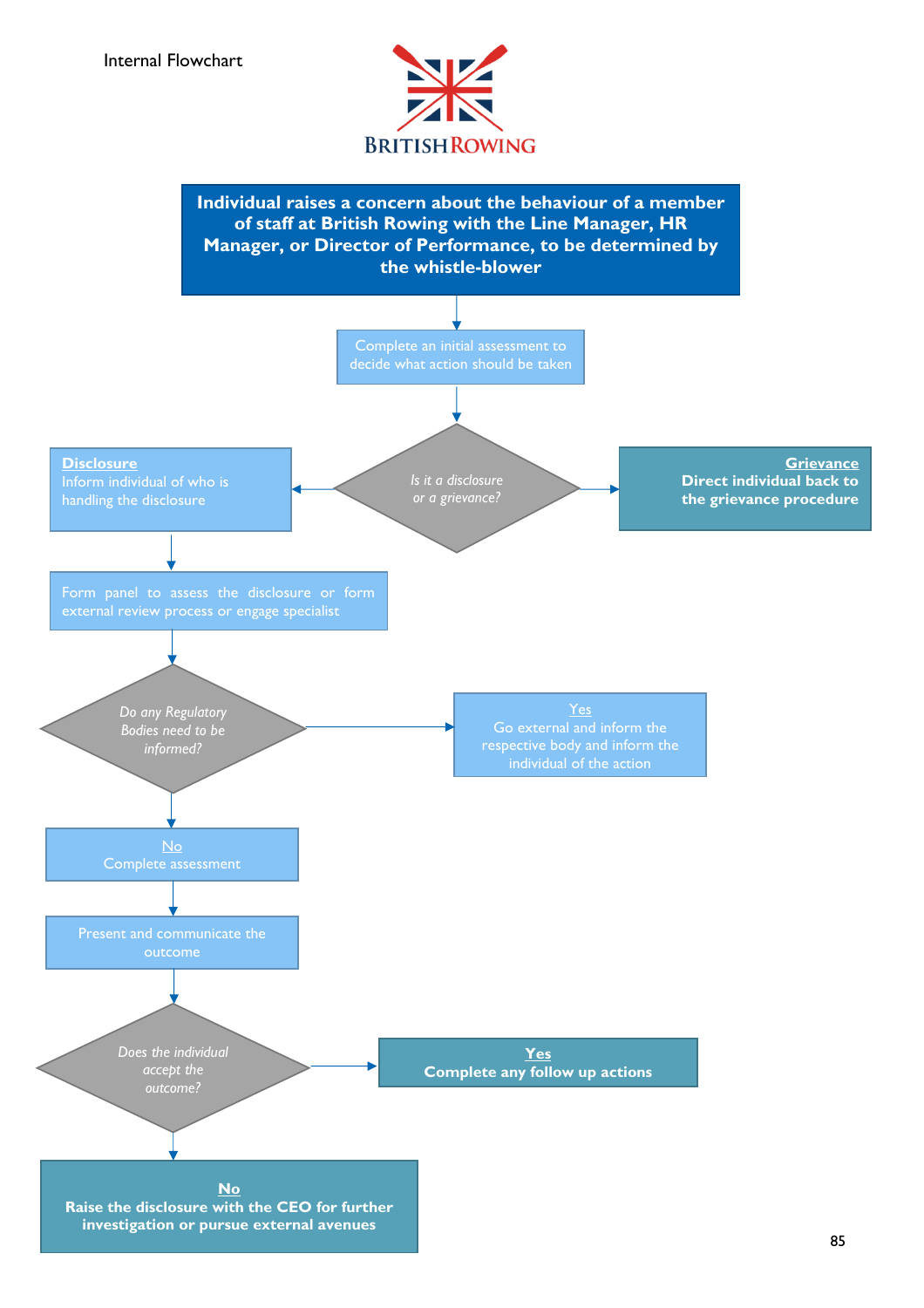